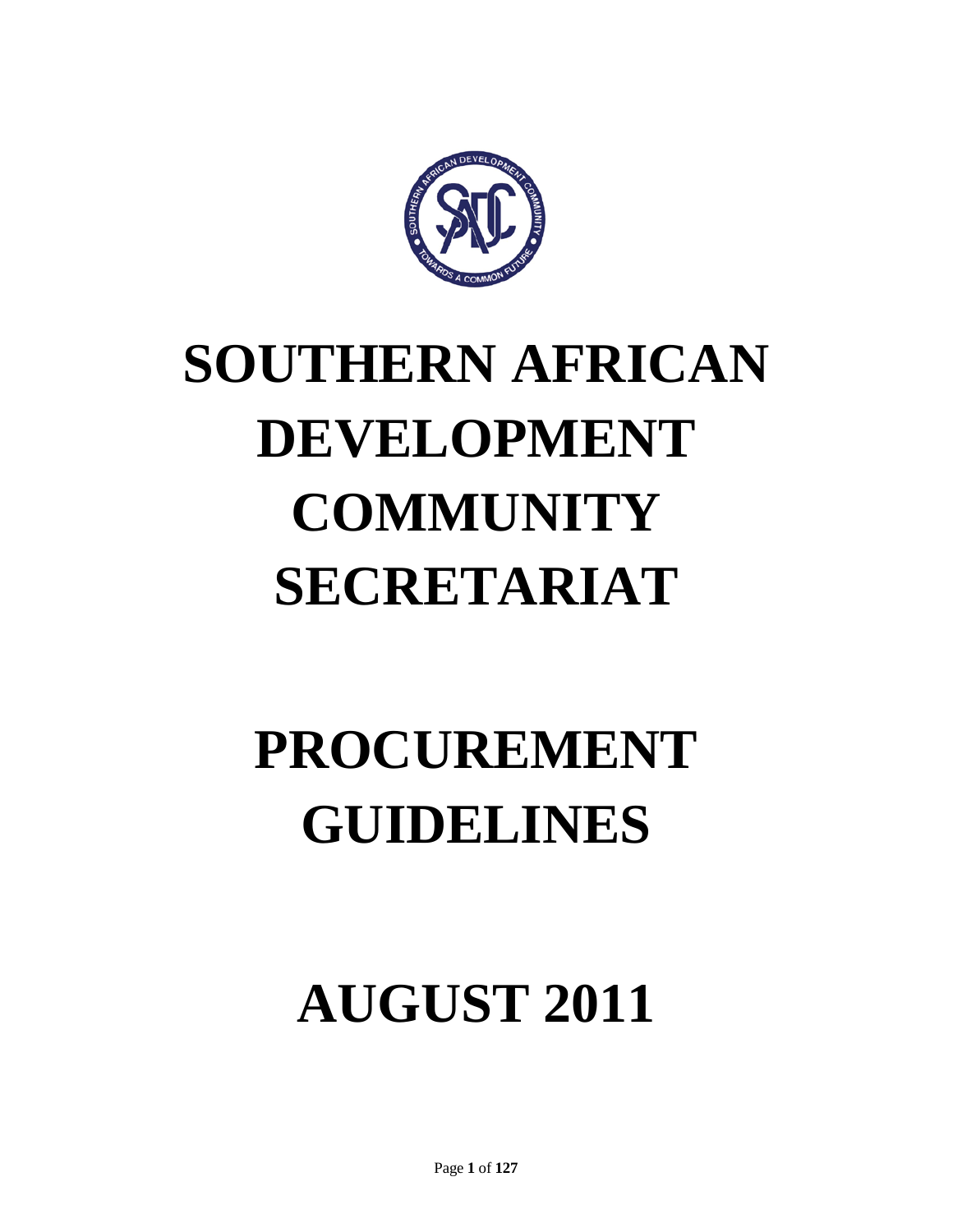# **CONTENTS**

| PART I.          |                                                                         |    |
|------------------|-------------------------------------------------------------------------|----|
| 1.               |                                                                         |    |
| 1.1              |                                                                         |    |
| 1.2              |                                                                         |    |
| 2.               |                                                                         |    |
| 2.1              |                                                                         |    |
| 2.2              |                                                                         |    |
| 2.3              |                                                                         |    |
| PART II.         | <b>GENERAL PRINCIPLES APPLICABLE TO ALL PROCUREMENT PROCESSES</b><br>21 |    |
| 3.               |                                                                         |    |
| $\overline{4}$ . |                                                                         |    |
| 4.1.             |                                                                         |    |
| 4.2              |                                                                         |    |
| 4.3              |                                                                         |    |
| 5.               |                                                                         |    |
| 5.1              |                                                                         |    |
| 5.2              |                                                                         |    |
| 5.3              |                                                                         |    |
| 6.               |                                                                         |    |
| 6.1              |                                                                         |    |
| 6.1.1            |                                                                         |    |
| 6.1.2            |                                                                         |    |
| 6.1.3            |                                                                         |    |
| 6.1.4            |                                                                         |    |
| 6.2              |                                                                         | 27 |
| 6.2              |                                                                         |    |
| 6.2.1            |                                                                         |    |
| 6.2.2            |                                                                         |    |
| 6.2.3            |                                                                         |    |
| 6.2.4            |                                                                         |    |
| 6.2.5            |                                                                         |    |
| 6.2.6            |                                                                         |    |
| 6.3              |                                                                         |    |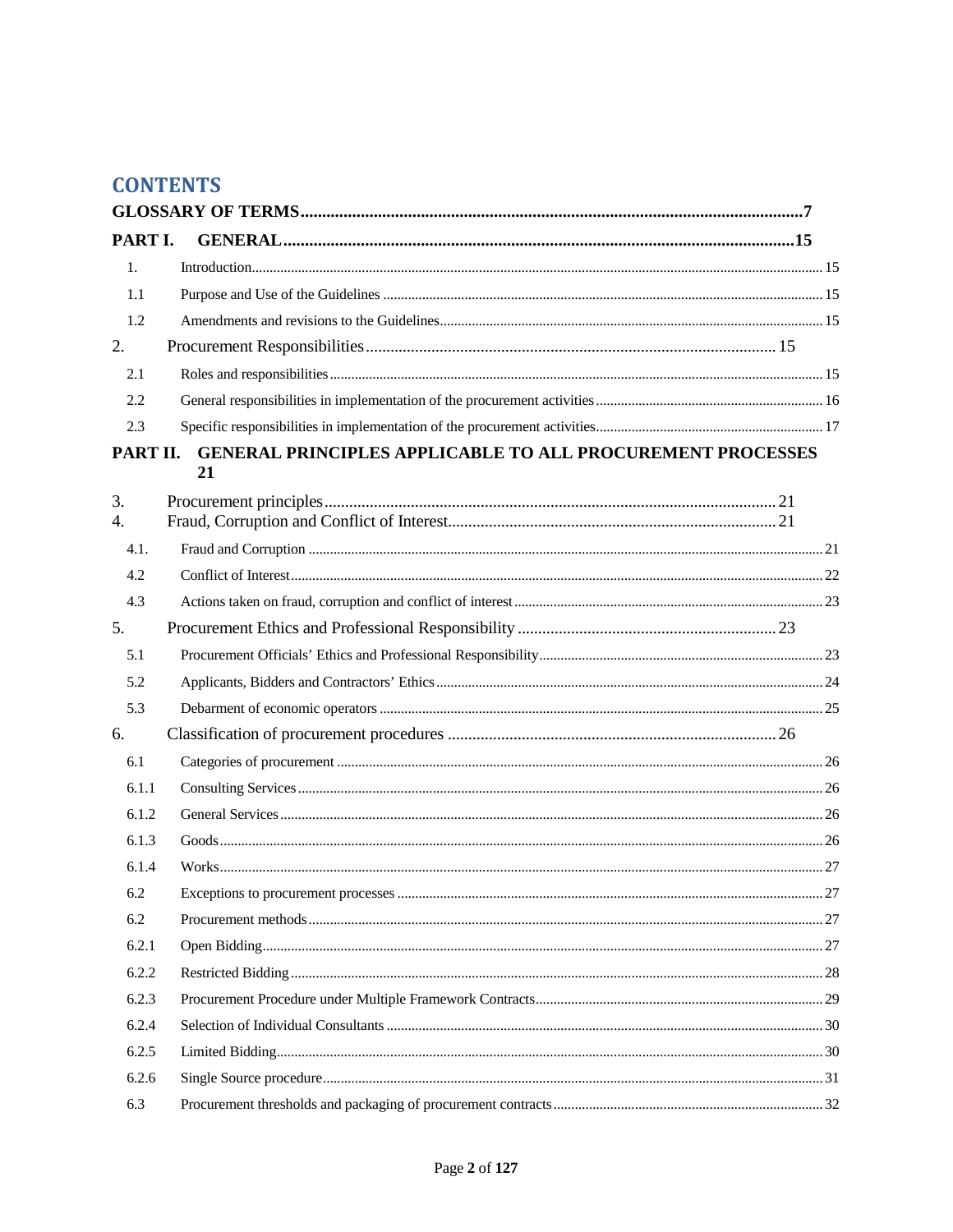| 6.4    |  |  |
|--------|--|--|
| $\tau$ |  |  |
| 7.1    |  |  |
| 7.2    |  |  |
| 8.     |  |  |
| 8.1    |  |  |
| 8.2    |  |  |
| 9.     |  |  |
| 9.1    |  |  |
| 9.2    |  |  |
| 10.    |  |  |
| 10.1   |  |  |
| 10.2   |  |  |
| 11.    |  |  |
| 11.1   |  |  |
| 11.1.1 |  |  |
| 11.1.2 |  |  |
| 11.1.3 |  |  |
| 11.2.  |  |  |
|        |  |  |
| 11.3   |  |  |
| 12.    |  |  |
| 12.1   |  |  |
| 12.2   |  |  |
| 12.3   |  |  |
| 12.4   |  |  |
| 13.    |  |  |
| 13.1   |  |  |
| 13.2   |  |  |
| 14.    |  |  |
| 14.1   |  |  |
| 14.2   |  |  |
| 14.3   |  |  |
| 14.4   |  |  |
| 14.5   |  |  |
| 14.6   |  |  |
| 14.7   |  |  |
| 15.    |  |  |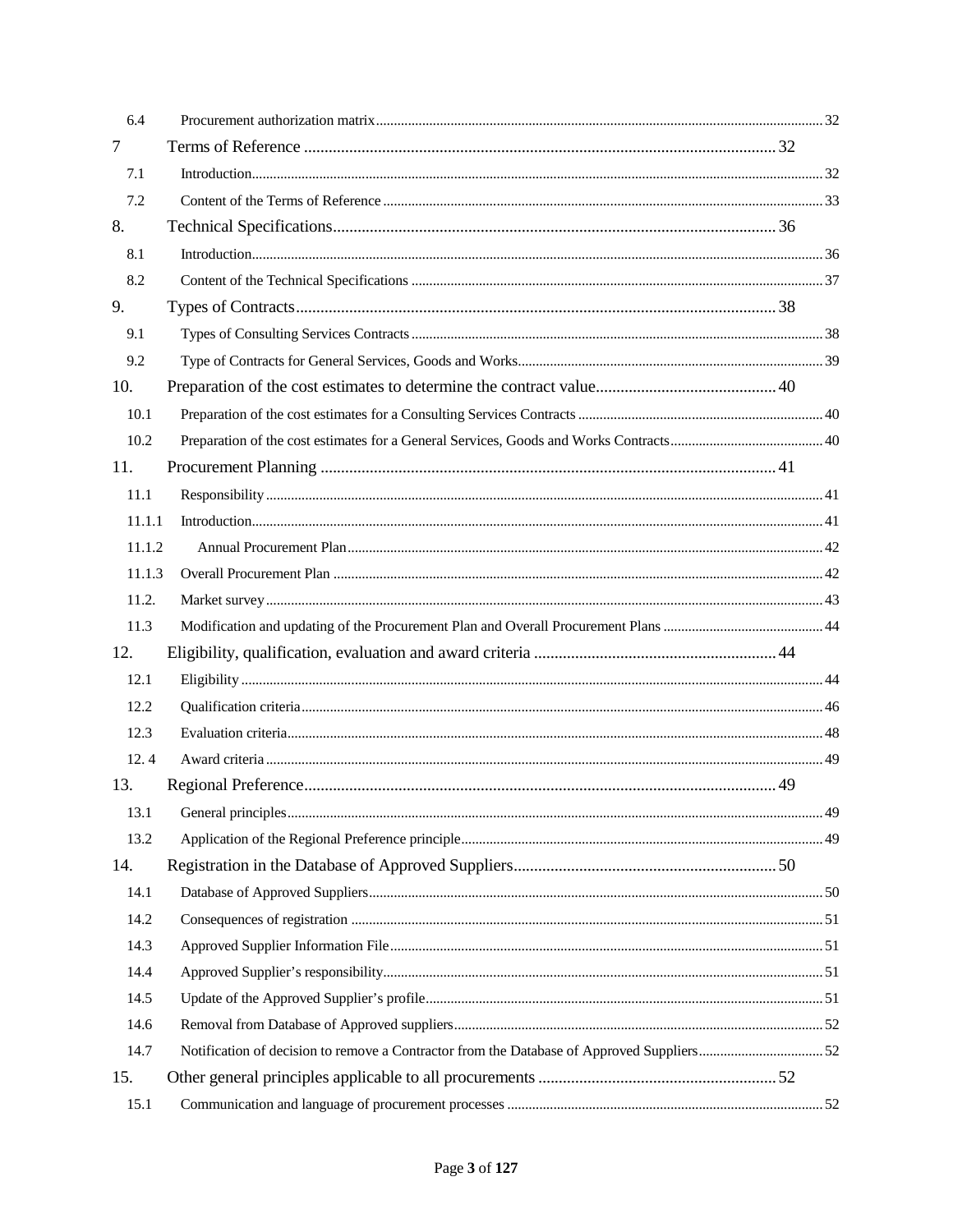| 15.2   |                                                             |  |  |
|--------|-------------------------------------------------------------|--|--|
| 15.3   |                                                             |  |  |
| 15.4   |                                                             |  |  |
| 15.5   |                                                             |  |  |
| 15.6   |                                                             |  |  |
| 15.6.1 |                                                             |  |  |
| 15.6.2 |                                                             |  |  |
| 15.6.3 |                                                             |  |  |
| 15.6.4 |                                                             |  |  |
| 15.7   |                                                             |  |  |
| 15.7.1 |                                                             |  |  |
| 15.7.2 |                                                             |  |  |
| 15.7.3 |                                                             |  |  |
| 15.7.4 |                                                             |  |  |
| 15.8   |                                                             |  |  |
| 15.8.1 |                                                             |  |  |
| 15.8.2 |                                                             |  |  |
| 15.8.3 |                                                             |  |  |
| 15.8.4 |                                                             |  |  |
| 15.9   |                                                             |  |  |
| 15.9.1 |                                                             |  |  |
| 15.9.2 |                                                             |  |  |
| 15.10  |                                                             |  |  |
| 15.11  |                                                             |  |  |
| 15.12  |                                                             |  |  |
| 15.13  |                                                             |  |  |
| 15.14  |                                                             |  |  |
|        | PART III PROCUREMENT PROCESSES COMMON TO ALL CATEGORIES OF  |  |  |
|        |                                                             |  |  |
| 16.    |                                                             |  |  |
| 17     |                                                             |  |  |
| 18     |                                                             |  |  |
| 19     |                                                             |  |  |
| 20     |                                                             |  |  |
|        | PART IV PROCUREMENT PROCESSES FOR PROCUREMENT OF CONSULTING |  |  |
| 21     |                                                             |  |  |
| 22.    |                                                             |  |  |
| 23     |                                                             |  |  |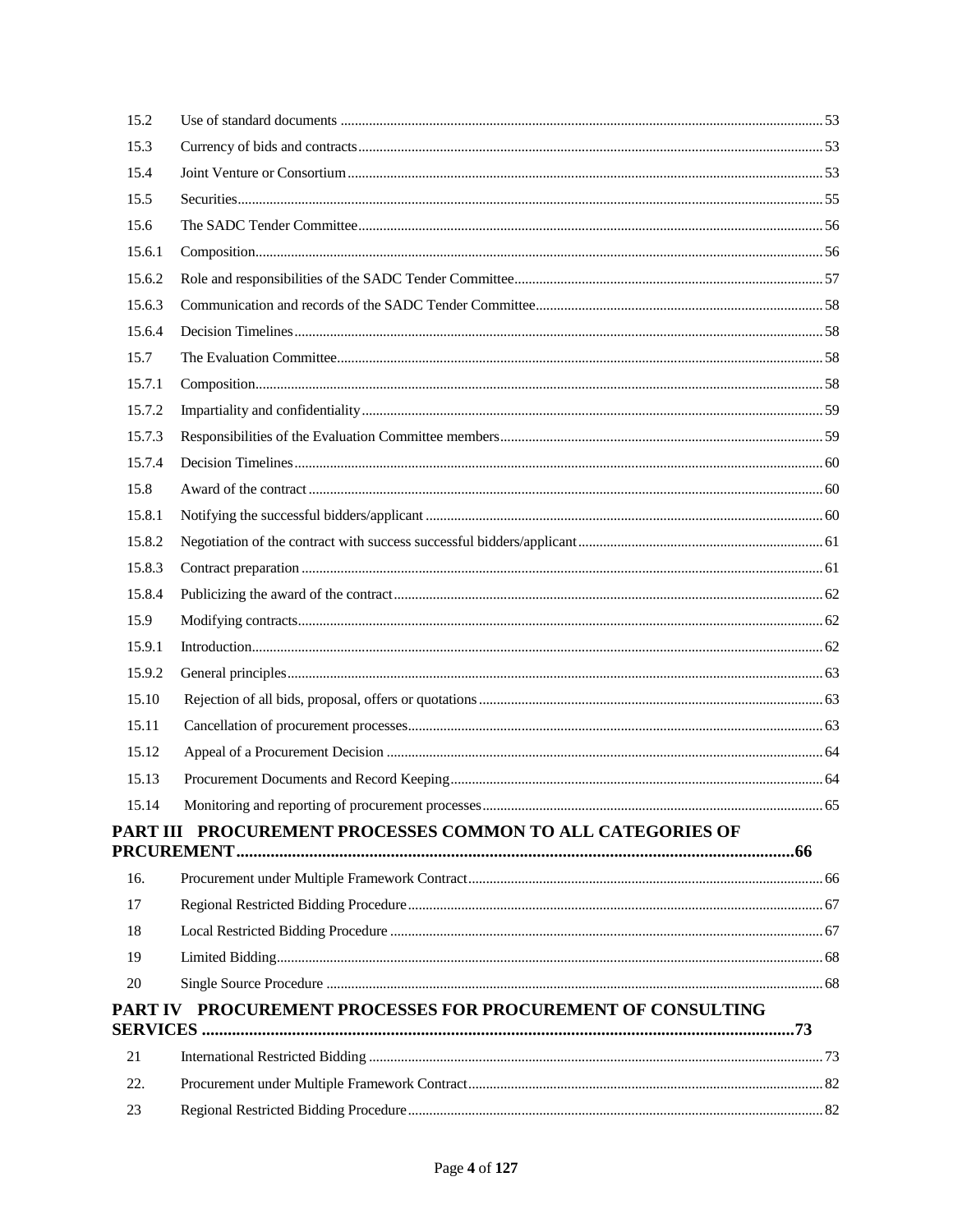| 24      |                                                                   |  |
|---------|-------------------------------------------------------------------|--|
| 25      |                                                                   |  |
| 26      |                                                                   |  |
| 27      |                                                                   |  |
|         | PART V PROCUREMENT PROCESSES FOR PROCUREMENT OF GENERAL SERVICES, |  |
| 28      |                                                                   |  |
| 29      |                                                                   |  |
| 30.     |                                                                   |  |
| 31      |                                                                   |  |
| 32      |                                                                   |  |
| 33      |                                                                   |  |
| 34      |                                                                   |  |
|         | PART VI ADDMINISTRATIVE PROCEDURES COMMON TO ALL PROCUREMENT      |  |
| 35      |                                                                   |  |
| 35      |                                                                   |  |
| 36      |                                                                   |  |
| 36.1    |                                                                   |  |
| 36.11   |                                                                   |  |
| 36.2    |                                                                   |  |
| 36.3    |                                                                   |  |
| 36.3.1  |                                                                   |  |
| 36.3.2  |                                                                   |  |
| 36.3.3  |                                                                   |  |
| 36.3.4  |                                                                   |  |
| 36.3.5  |                                                                   |  |
| 36.3.6  |                                                                   |  |
| 36.3.7  |                                                                   |  |
| 36.3.8  |                                                                   |  |
| 36.3.9  |                                                                   |  |
| 36.3.10 |                                                                   |  |
| 36.3.11 |                                                                   |  |
|         |                                                                   |  |
|         |                                                                   |  |
|         |                                                                   |  |
|         |                                                                   |  |
|         |                                                                   |  |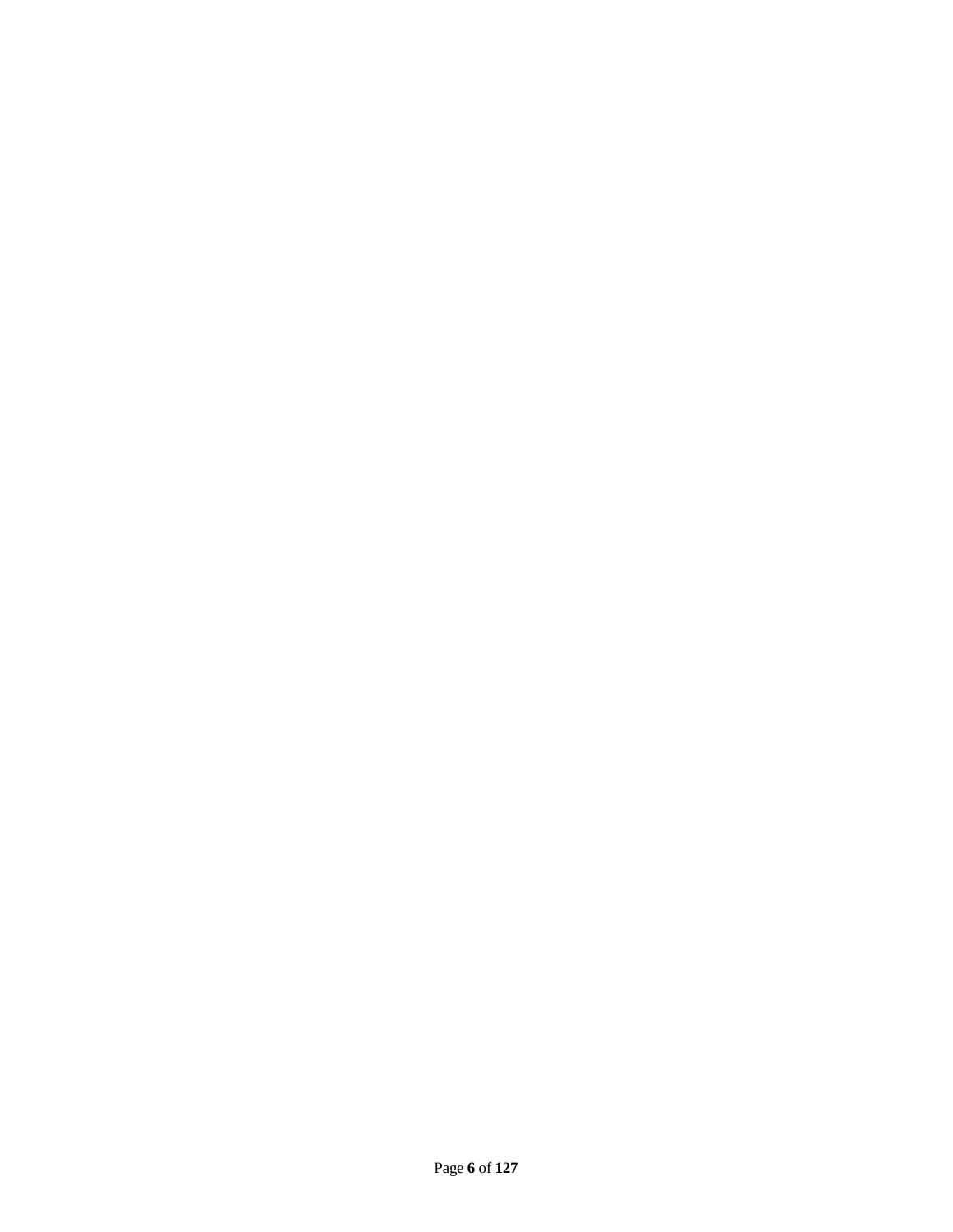# <span id="page-6-0"></span>**GLOSSARY OF TERMS**

| <b>Accounting Officer</b>   | Is the Executive Secretary's of SADC Secretariat.                                                                                                                                                                                                                                                                                                                  |
|-----------------------------|--------------------------------------------------------------------------------------------------------------------------------------------------------------------------------------------------------------------------------------------------------------------------------------------------------------------------------------------------------------------|
| <b>Addendum</b>             | Is the document through which significant modifications to the terms<br>and conditions of a bidding document or a contract are introduced.                                                                                                                                                                                                                         |
| <b>Appeal</b>               | Is the procedure to be followed by an unsuccessful bidder/applicant.<br>to contest the result of a decision issued by Procuring Entity during<br>the procurement process.                                                                                                                                                                                          |
| <b>Applicant</b>            | Is the economic operator responding to a Procuring Entity Invitation<br>to Pre-qualification or Request for Expression of Interest.                                                                                                                                                                                                                                |
| <b>Application Form</b>     | Is the document to be sent by an applicant in response to Procuring<br>Entity Request for Expression of Interest or Invitation to Pre-<br>qualification.                                                                                                                                                                                                           |
| <b>Approved Supplier</b>    | Is an economic operator registered in the SADC Secretariat Database<br>of Approved Suppliers.                                                                                                                                                                                                                                                                      |
| <b>Award Notice</b>         | It is the procurement notice issued by Procuring Entity to advertise<br>the award of a contract.                                                                                                                                                                                                                                                                   |
| <b>Best value for money</b> | See "most economically advantageous offer".                                                                                                                                                                                                                                                                                                                        |
| <b>Bid</b>                  | Is a written and/or formal offer to supply goods, perform services or<br>execute works for an agreed price.                                                                                                                                                                                                                                                        |
| <b>Bidding Documents</b>    | Is the dossier containing all the documents needed to prepare and<br>properly submit a bid for general services, goods and works.                                                                                                                                                                                                                                  |
| <b>Bid security</b>         | Is a security provided by the economic operator to the Procuring<br>Entity to secure the fulfilment of any obligation referred to in bidding<br>documents and includes such arrangements as bank guarantees,<br>surety bonds, stand-by letters of credit, cheques on which a bank is<br>primarily liable, cash deposits, promissory notes and bills of<br>exchange |
| <b>Bidder</b>               | Is a legal person or joint venture/consortium submitting an offer<br>willing to conclude a contract.                                                                                                                                                                                                                                                               |
| <b>Board of Auditors</b>    | Is the body of External Auditors established as per the requirement of<br>Article 29 of the Treaty.                                                                                                                                                                                                                                                                |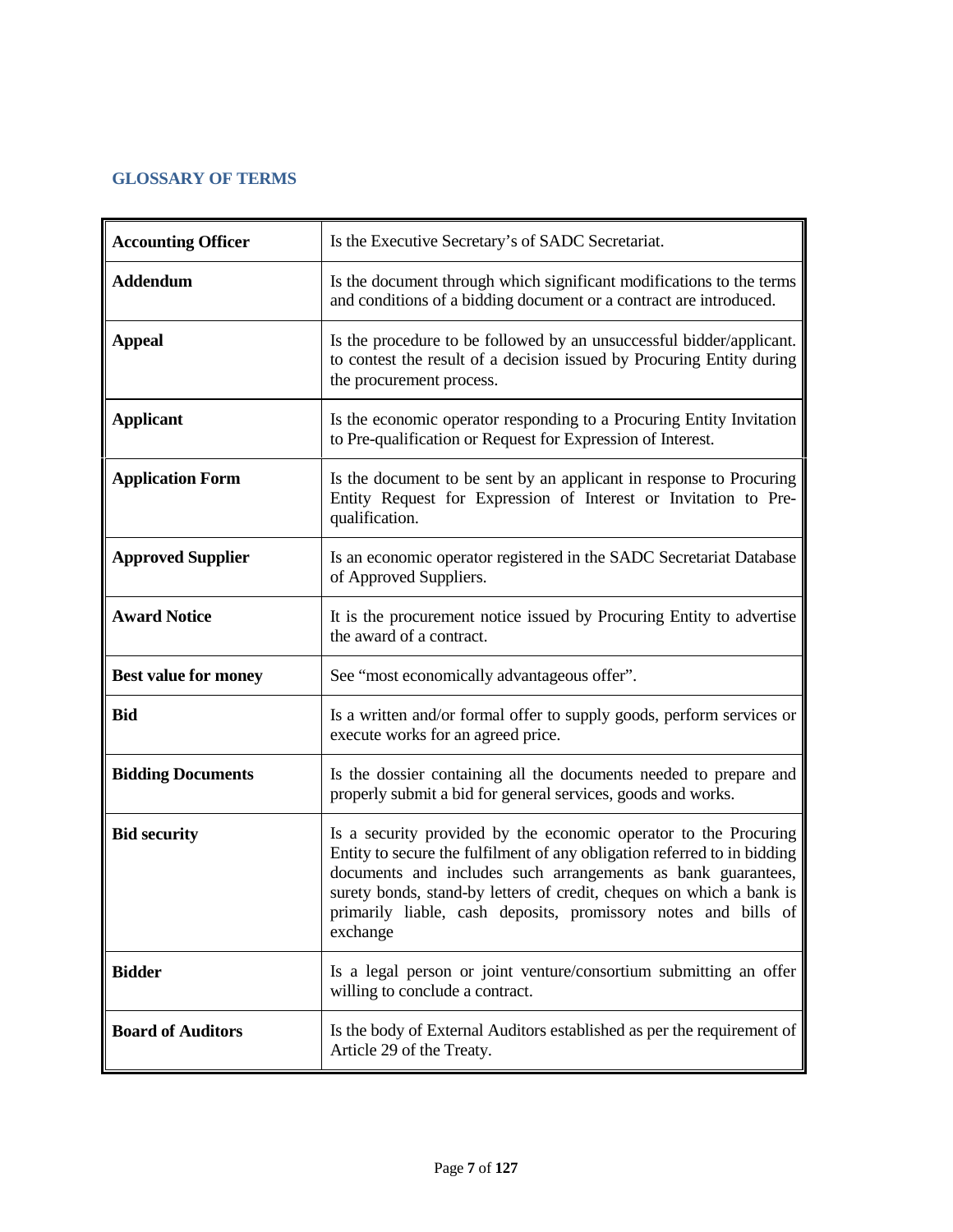| <b>Cancellation Notice</b>                      | Is the procurement notice issued by Procuring Entity to inform<br>bidders or applicants about the cancellation of a procurement<br>process.                                                                                                                                                                                                                                                                                                                                                                                                                                                                                                                                                                                                                                                                                                                  |
|-------------------------------------------------|--------------------------------------------------------------------------------------------------------------------------------------------------------------------------------------------------------------------------------------------------------------------------------------------------------------------------------------------------------------------------------------------------------------------------------------------------------------------------------------------------------------------------------------------------------------------------------------------------------------------------------------------------------------------------------------------------------------------------------------------------------------------------------------------------------------------------------------------------------------|
| <b>Contract</b>                                 | Is a written agreement between two or more persons or entities, with<br>specific terms and an undertaking to provide services, goods and/or<br>works in return for a financial consideration.                                                                                                                                                                                                                                                                                                                                                                                                                                                                                                                                                                                                                                                                |
| <b>Contractor</b>                               | Is an economic operator entering into a contract with the Procuring<br>Entity following a procurement procedure. This term shall apply<br>irrespective of the category of procurement (i.e.: services, goods or<br>works) which is subject of the contract.                                                                                                                                                                                                                                                                                                                                                                                                                                                                                                                                                                                                  |
| <b>Contractual document</b>                     | Is any type of contract and its subsequent addenda between<br>Procuring Entity and a Contractor.                                                                                                                                                                                                                                                                                                                                                                                                                                                                                                                                                                                                                                                                                                                                                             |
| <b>Conflict of interest</b>                     | In the context of this Guidelines means that an economic operator<br>shall not be allowed to get engaged in any procurement process for<br>delivery of any kind of services, goods or works that would be in<br>conflict with their prior or current obligations to other clients, or that<br>may place them in the position of being unable to carry out the<br>contract in the best interest of the SADC Secretariat and of the<br>Procuring Entity.                                                                                                                                                                                                                                                                                                                                                                                                       |
| <b>Controlling Officer</b>                      | It the budget holder who has the roles and responsibilities as defined<br>in the SADC Secretariat Financial Regulations.                                                                                                                                                                                                                                                                                                                                                                                                                                                                                                                                                                                                                                                                                                                                     |
| <b>Consulting Services</b>                      | "Consulting Services" refers to wide variety of services such as<br>advisory services; research/investigation, management; engineering;<br>construction<br>design<br>architectural<br>supervision;<br>and<br>services,<br>training/training like education services, audit, financial (other than<br>banking operation); legal and procurement services. Includes also<br>feasibility studies, social and environmental studies; identification,<br>preparation, and implementation of projects services, etc or any other<br>services in which the "human factor" is determinant for the output of<br>the contract. By extension, the operational costs of implementation of<br>the project, including research, Institution or participation in<br>workshops, study visits and exchange programmes, etc. shall be<br>assimilated to "Consulting Services". |
| <b>Council of Ministers</b>                     | Is the governing body of the SADC Secretariat, established by<br>Article 9 of the Treaty.                                                                                                                                                                                                                                                                                                                                                                                                                                                                                                                                                                                                                                                                                                                                                                    |
| <b>Database of Approved</b><br><b>Suppliers</b> | Is SADC Secretariat database of prequalified economic operators<br>which are invited by the Procuring Entity to submit bids, proposals<br>and/or quotations, under the conditions of Local and Regional<br>Restricted Bidding procurement methods.                                                                                                                                                                                                                                                                                                                                                                                                                                                                                                                                                                                                           |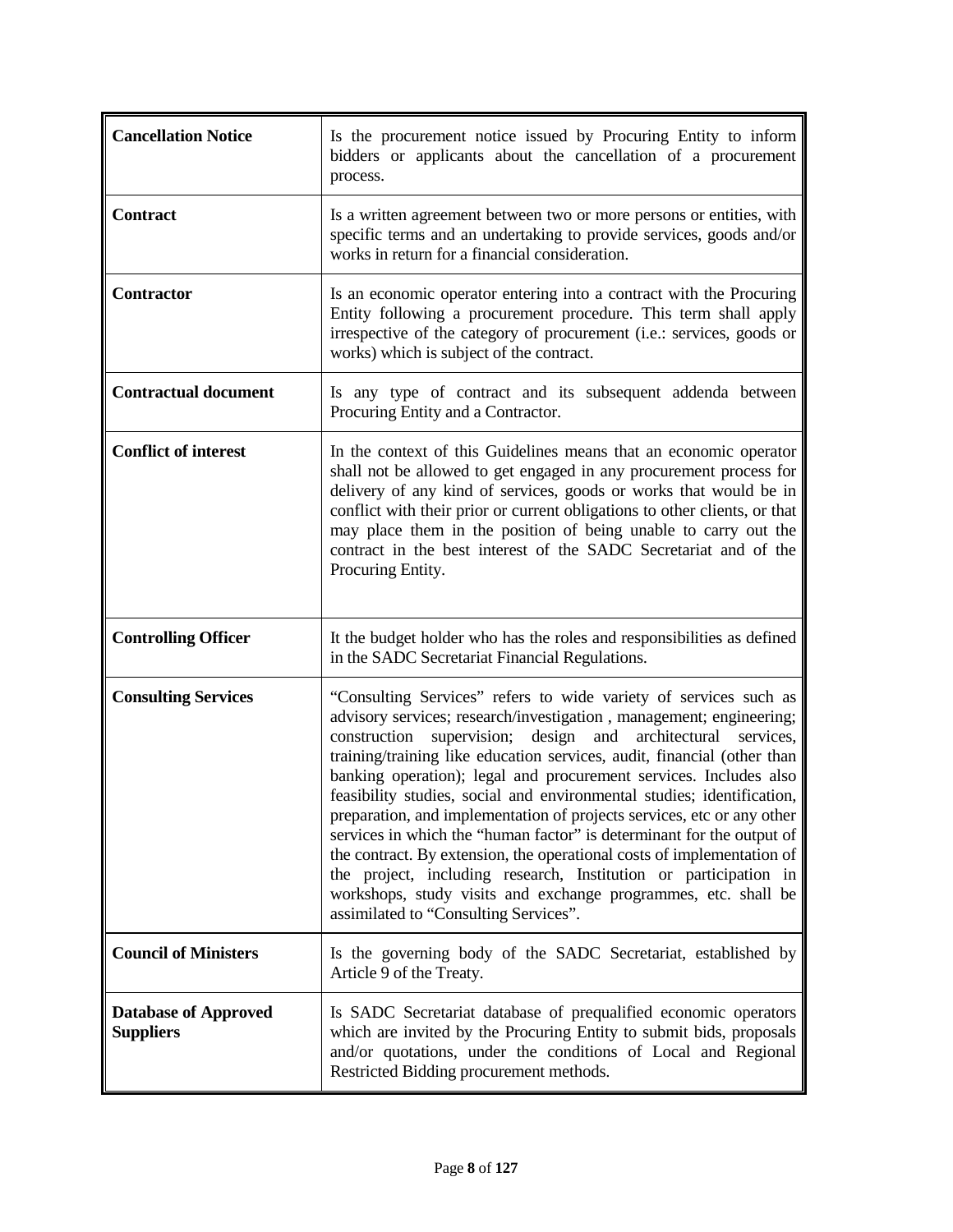| Day                                     | Is calendar day unless otherwise specified.                                                                                                                                                                         |
|-----------------------------------------|---------------------------------------------------------------------------------------------------------------------------------------------------------------------------------------------------------------------|
| <b>Deputy Executive Secretary</b>       | It is the person appointed by the SADC Institution as Deputy<br>Executive Secretary of the SADC Secretariat as defined in Article<br>15.3 of the Treaty.                                                            |
| <b>Economic operator</b>                | Is any natural or legal person or public entity or joint<br>venture/consortium of such persons and/or bodies wishing or<br>entering into a contract with the SADC Secretariat following a<br>procurement procedure. |
| <b>Equipment</b>                        | Is machinery, apparatus, components and any other articles intended<br>for use in the works.                                                                                                                        |
| <b>Estimated value of a</b><br>contract | Is an estimation of the price of performing the contract.                                                                                                                                                           |
| <b>Executive Secretary</b>              | It is the person appointed by the Council of Ministers as Chief<br>Executive Officer of the SADC Secretariat as defined in Article 10.7<br>of the SADC Treaty.                                                      |
| <b>Expert</b>                           | Is person engaged to provide the expertise required for the proper<br>performance of a contract.                                                                                                                    |
| <b>Explanatory note</b>                 | Is a summary at the beginning of a contract dossier or addendum<br>dossier, explaining the purpose and essential features of the contract<br>or addendum.                                                           |
| <b>Financial proposal</b>               | Is the section of a bid containing all the financial elements of the bid,<br>including its summarized budget and any detailed price breakdown<br>or cash-flow forecast required by the tender dossier.              |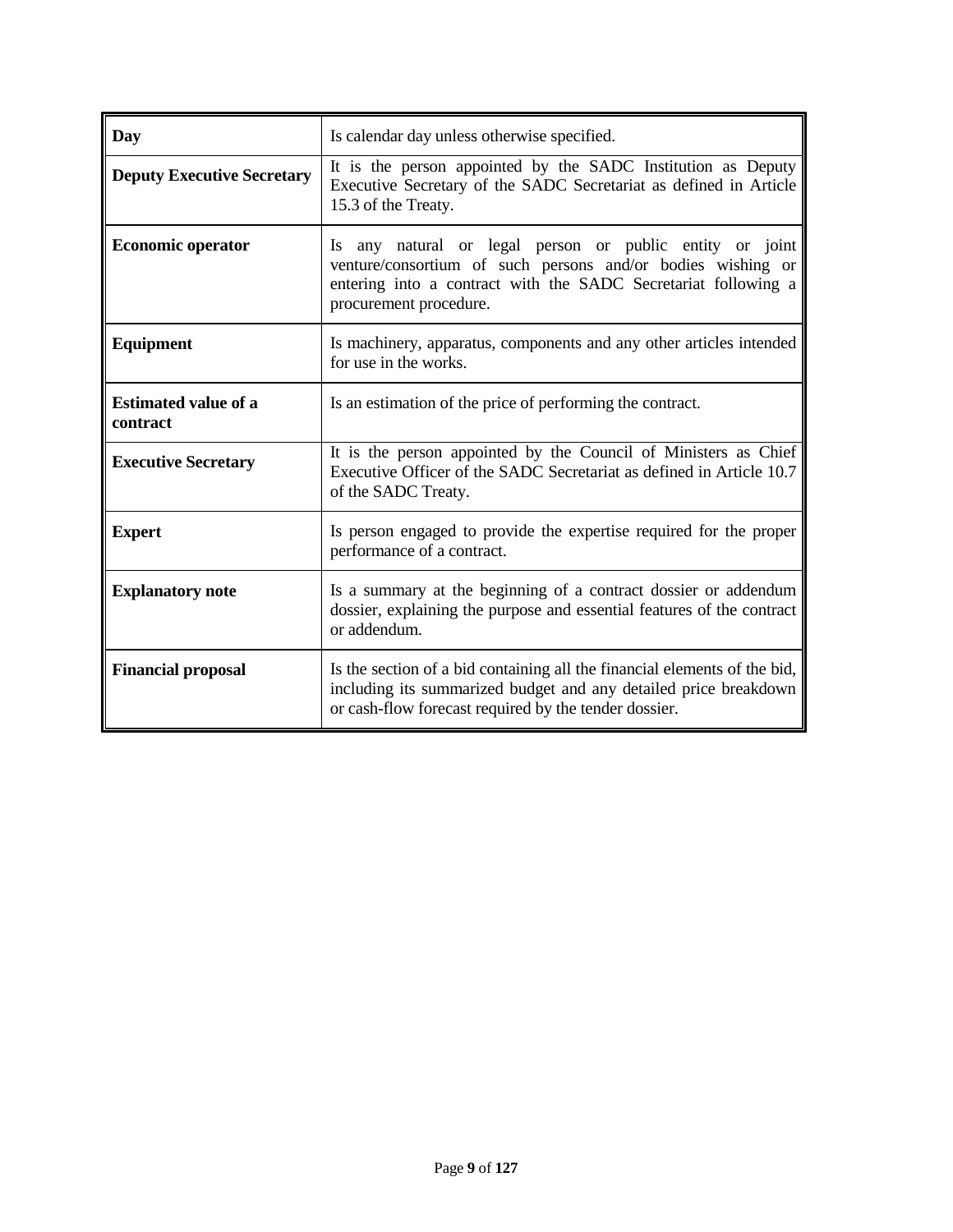| <b>Force Majeure</b>      | Is an exceptional event or circumstance:                                                                                                                                                                                                                                                                                                                                                                                                                                                                                                                                                                                                                                                                                                                                                                                                                                                                                                                                                                            |  |
|---------------------------|---------------------------------------------------------------------------------------------------------------------------------------------------------------------------------------------------------------------------------------------------------------------------------------------------------------------------------------------------------------------------------------------------------------------------------------------------------------------------------------------------------------------------------------------------------------------------------------------------------------------------------------------------------------------------------------------------------------------------------------------------------------------------------------------------------------------------------------------------------------------------------------------------------------------------------------------------------------------------------------------------------------------|--|
|                           | which is beyond SADC Secretariat/Procuring Entity control;<br>(1)                                                                                                                                                                                                                                                                                                                                                                                                                                                                                                                                                                                                                                                                                                                                                                                                                                                                                                                                                   |  |
|                           | (2)<br>could not reasonably have provided against before occurrence;                                                                                                                                                                                                                                                                                                                                                                                                                                                                                                                                                                                                                                                                                                                                                                                                                                                                                                                                                |  |
|                           | (3)<br>not substantially attributable to SADC Secretariat/Procuring<br>Entity; and                                                                                                                                                                                                                                                                                                                                                                                                                                                                                                                                                                                                                                                                                                                                                                                                                                                                                                                                  |  |
|                           | which, having arisen, SADC Secretariat/ Procuring Entity<br>(4)<br>could not have reasonably avoided or overcome.                                                                                                                                                                                                                                                                                                                                                                                                                                                                                                                                                                                                                                                                                                                                                                                                                                                                                                   |  |
|                           | Force Majeure may include, but is not limited to, exceptional events<br>or circumstances of the kind listed below, so long as conditions (1) to<br>(4) above are satisfied:                                                                                                                                                                                                                                                                                                                                                                                                                                                                                                                                                                                                                                                                                                                                                                                                                                         |  |
|                           | i.<br>war, hostilities (whether war be declared or not),<br>invasion, act of foreign enemies,                                                                                                                                                                                                                                                                                                                                                                                                                                                                                                                                                                                                                                                                                                                                                                                                                                                                                                                       |  |
|                           | ii.<br>rebellion, terrorism, sabotage by persons other than<br>the SADC Secretariat/ Procuring Entity staff,<br>revolution, insurrection, military or usurped power,<br>or civil war,                                                                                                                                                                                                                                                                                                                                                                                                                                                                                                                                                                                                                                                                                                                                                                                                                               |  |
|                           | iii.<br>riot, commotion, disorder, strike or lockout by<br>persons other than the SADC Secretariat/ Procuring<br>Entity,                                                                                                                                                                                                                                                                                                                                                                                                                                                                                                                                                                                                                                                                                                                                                                                                                                                                                            |  |
|                           | iv.<br>munitions of war, explosive materials, ionising<br>contamination<br>radiation<br>by radio-activity,<br><sub>or</sub><br>explosives, radiation or radio-activity, and                                                                                                                                                                                                                                                                                                                                                                                                                                                                                                                                                                                                                                                                                                                                                                                                                                         |  |
|                           | natural catastrophes such as floods, earthquake,<br>V.<br>hurricane, typhoon or volcanic activity.                                                                                                                                                                                                                                                                                                                                                                                                                                                                                                                                                                                                                                                                                                                                                                                                                                                                                                                  |  |
| <b>General Services</b>   | The term "General Services" refers to services bid and contracted on<br>the basis of performance of a measurable physical output. They are:<br>transport services, accommodation services, printing, editing,<br>broadcasting, cleaning services, security services, insurance services,<br>medical<br>manufacture or conditioning<br>services,<br>of goods,<br>communication services, renting or leasing of property or equipment,<br>installation, commissioning, operation and maintenance of facilities<br>or plant, surveys, exploratory drilling, aerial photography, satellite<br>imagery, or any other similar type of services not assimilated to<br>"Consulting Services". Unless the specific circumstances require<br>transportation, insurance, installation, commissioning, training, and<br>maintenance services associated to procurement of goods to be<br>purchased separately from the main goods, such services shall be<br>incorporated as requirements in the goods and be considered goods. |  |
| <b>General Conditions</b> | Is the general contractual provisions setting out the administrative,<br>financial, legal and technical clauses governing the execution of all<br>contracts of a particular type.                                                                                                                                                                                                                                                                                                                                                                                                                                                                                                                                                                                                                                                                                                                                                                                                                                   |  |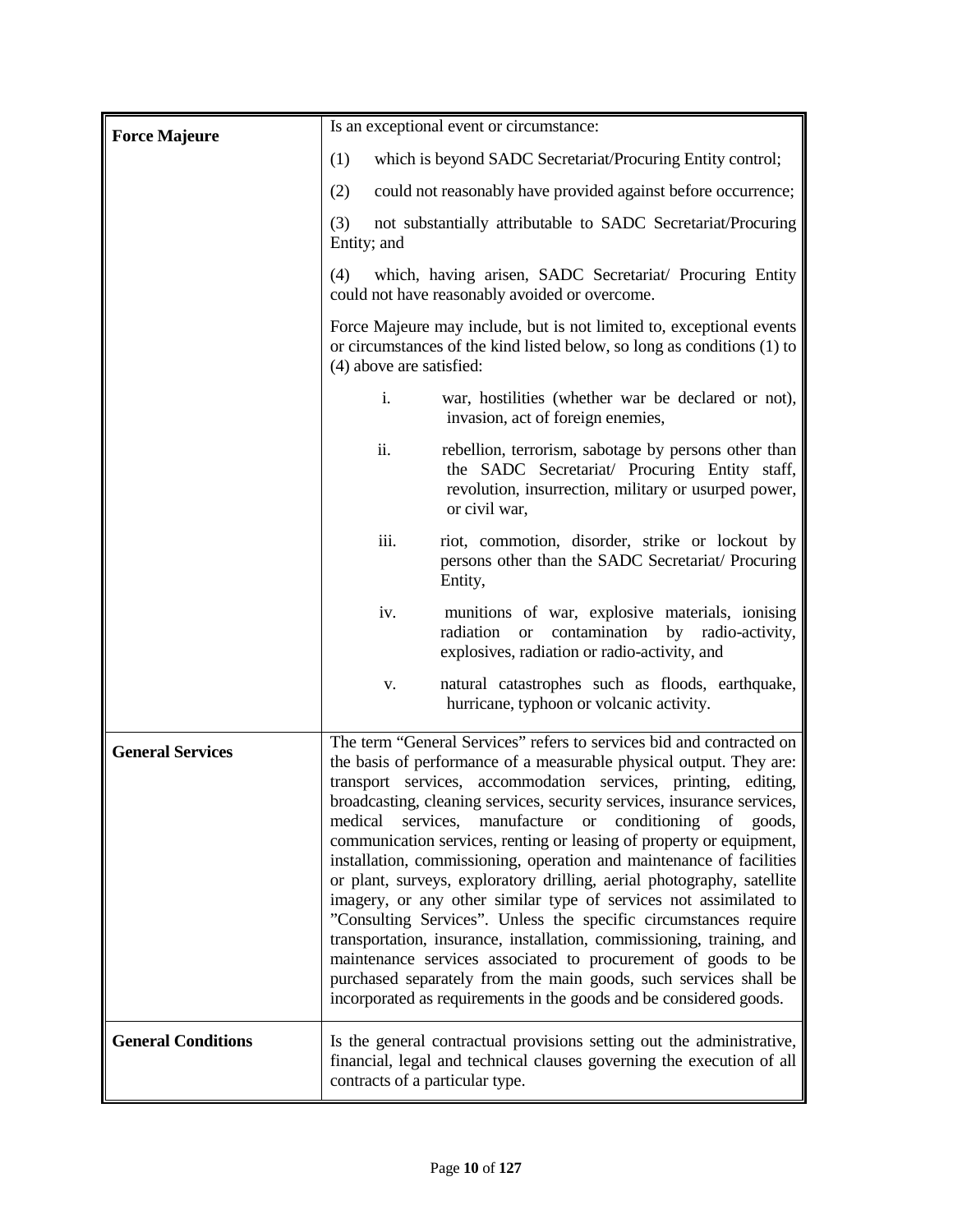| Goods                                             | The term "Goods" refers to all commodities (including books and<br>journals), raw material, machinery, equipment, and industrial plant<br>including the related services to be provided by the vendor along<br>them, such as transportation, insurance, installation, commissioning,<br>training and initial maintenance.                                                                 |
|---------------------------------------------------|-------------------------------------------------------------------------------------------------------------------------------------------------------------------------------------------------------------------------------------------------------------------------------------------------------------------------------------------------------------------------------------------|
| <b>International Restricted</b><br><b>Bidding</b> | Is a competitive procurement method which entails a pre-<br>qualification process open to all economic operator, as the first step,<br>and an invitation to bid open only to the prequalified bidders, as the<br>second step. For more details on conditions of application and use<br>see Article 6.2.2 of the Guidelines.                                                               |
| <b>Invitation</b> to bid                          | Is the letter sent to selected economic operators inviting them to<br>submit a bid.                                                                                                                                                                                                                                                                                                       |
| <b>Invitation to Registration</b>                 | Is the solicitation document advertised or sent by Procuring Entity to<br>invite economic operators to apply for registration in the SADC<br>Secretariat Database of Approved Supplies.                                                                                                                                                                                                   |
| <b>Installations</b>                              | Is machinery, apparatus, components and any other articles intended<br>to work together to fulfil certain functionalities.                                                                                                                                                                                                                                                                |
| <b>Institution</b>                                | Is SADC Secretariat.                                                                                                                                                                                                                                                                                                                                                                      |
| <b>Limited Bidding</b>                            | Is a procurement method which is essentially the Restricted<br>Bidding method with the exception that the shortlist is established<br>by the Procuring Entity without pre-qualification or open<br>advertisement. For more details on the conditions of application<br>and use see Article 6.2.5 of the Guidelines.                                                                       |
| <b>Local Restricted Bidding</b>                   | Is a variation of Restricted Bidding which entails that the request for<br>quotations/request for proposals is sent by the Procuring Entity only<br>to those economic operators register in the relevant lot of the local<br>section of the SADC Secretariat Database of Approved Suppliers.<br>For more details on conditions of application and use Article 6.2.2 of<br>the Guidelines. |
| <b>Open Bidding</b>                               | Is a procurement method which involves an open invitation to submit<br>a technical and financial proposal in competitive bidding process to<br>all interested economic operators. For more details on condition of<br>application and use see Article 6.2.1 of the Guidelines.                                                                                                            |
| <b>Multiple Framework</b><br><b>Contract</b>      | Is an agreement between the Procuring Entity and several<br>contractors, with the purpose of establishing the terms governing<br>specific contracts which may be awarded during a given period,<br>mainly concerned with the duration, subject, price, implementation<br>rules and quantities.                                                                                            |
| <b>Personnel</b>                                  | Is a natural persons employed by bidders or contractors as experts or<br>staff.                                                                                                                                                                                                                                                                                                           |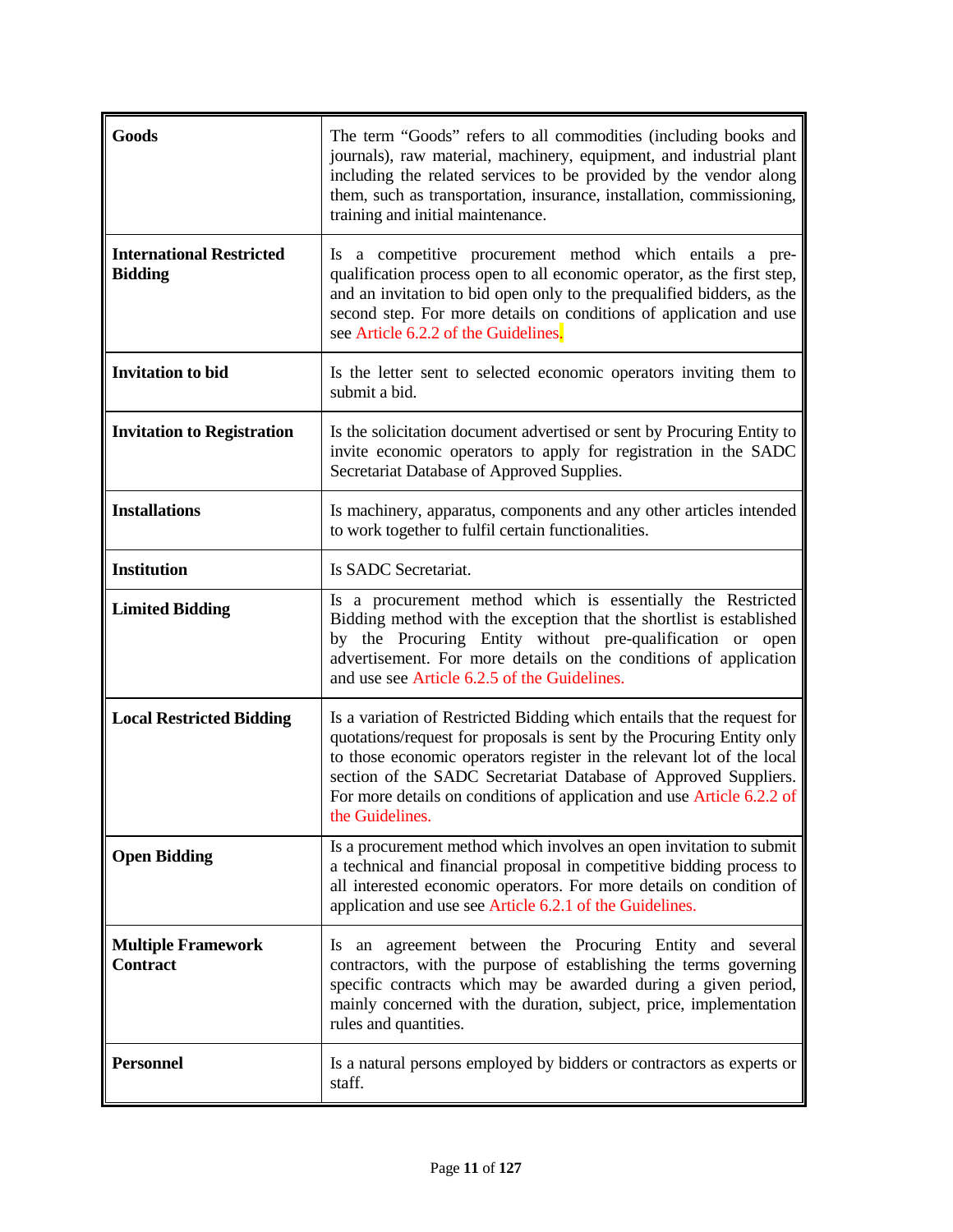| <b>Plant</b>                 | Appliances and other machinery, and the temporary structures on the<br>site required to carry out the works, but excluding the equipment or<br>other items required to form part of the permanent works.                                                                                                                   |
|------------------------------|----------------------------------------------------------------------------------------------------------------------------------------------------------------------------------------------------------------------------------------------------------------------------------------------------------------------------|
| <b>Procurement</b>           | Is the legal acquisition by any means of goods, works or services<br>required to satisfy the needs of the SADC Secretariat.                                                                                                                                                                                                |
| <b>Procurement Notice</b>    | Is the documents issued by the Procuring Entity to advertise its<br>procurement processes. It includes General Procurement Notice,<br>Invitation to Pre-qualification, Requests for Expressions of Interest,<br>Shortlist Notice, Award Notice and Cancellation Notice                                                     |
| <b>Procurement method</b>    | Is the procedures through which the Procuring Entity purchase<br>services, goods and works.                                                                                                                                                                                                                                |
| <b>Procurement procedure</b> | Is the overall process of issuing a contract out for tender, starting<br>with the publication of a procurement notice and successfully ending<br>with the award of the contract. It also includes the registration in the<br>Database of Approved Suppliers, and if applicable, the appeal<br>procedures.                  |
| <b>Procuring Entity</b>      | Is the SADC Secretariat designated Accounting Officer represented<br>by the specialized unit in charge of the procurement activities of the<br>Institution, or any decentralized structure of the Institution or<br>procurement agent employed by the SADC Secretariat to act on its<br>behalf.                            |
| <b>Proposal</b>              | Is a bid which is submitted by an economic operator in response to<br>the Procuring Entity submission of a Request for Proposals.                                                                                                                                                                                          |
| <b>Purchase Order</b>        | Is a written authorization of the Procuring Entity requesting an<br>economic operator to furnish the services, goods and works indicated<br>in its offer/quotation. The purchase order becomes a simplified<br>contract when it is signed by both parties.                                                                 |
| <b>Quote/Quotation</b>       | Is a formal statement of bid by potential contractor to furnish the<br>services, goods and works requested by the Procuring Entity.                                                                                                                                                                                        |
| <b>Restricted Bidding</b>    | Is a competitive procurement method which entails a pre-<br>qualification process open to all economic operator, as the first<br>step, and an invitation to bid open only to the prequalified bidders,<br>as the second step. For more details on conditions of application<br>and use see Article 6.2.2 of the Guidelines |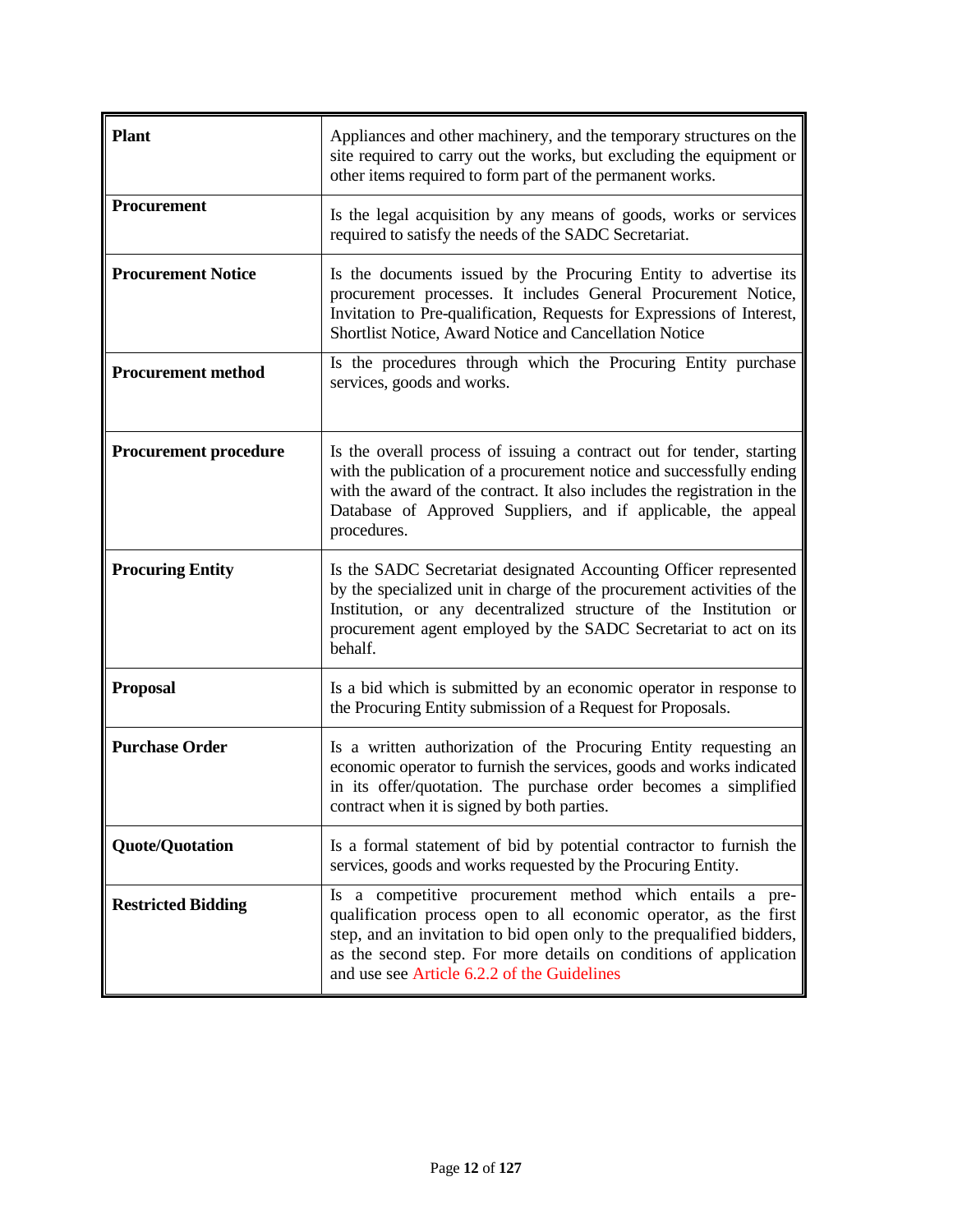| <b>Regional Restricted</b><br><b>Bidding</b>                         | Is a variation of Restricted Bidding which entails that the request for<br>quotations/request for proposals is sent by the Procuring Entity only<br>to those economic operators register in the relevant lot of the regional<br>section of the SADC Secretariat Database of Approved Suppliers.<br>For more details on conditions of application and use Article 6.2.2 of<br>the Guidelines. |
|----------------------------------------------------------------------|----------------------------------------------------------------------------------------------------------------------------------------------------------------------------------------------------------------------------------------------------------------------------------------------------------------------------------------------------------------------------------------------|
| <b>Request for Expression of</b><br><b>Interest</b>                  | Is a document issued by Procuring Entity to advertise the needs for<br>Consulting Services to be delivered by individual consultants.                                                                                                                                                                                                                                                        |
| <b>Invitation to Pre-</b><br>qualification                           | Is a document issued by Procuring Entity to advertise the opportunity<br>for a Procuring Entity contract and the conditions to be met by<br>economic operators in order to be invited to bid.                                                                                                                                                                                                |
| <b>Request for Quotations</b>                                        | Is a simplified Bidding Document for general services, goods and<br>works.                                                                                                                                                                                                                                                                                                                   |
| <b>Request for Offer</b>                                             | Is the simplified solicitation document sent to the selected economic<br>operator to express the Procuring Entity intention to purchase<br>services, goods of works through negotiation with a single source,<br>under the single source procurement method.                                                                                                                                 |
| <b>Request for Proposals</b>                                         | Is the Bidding Document containing all the documents needed to<br>prepare and properly submit a bid for consulting services.                                                                                                                                                                                                                                                                 |
| <b>SADC</b>                                                          | Is Southern African Development Community and its institutions<br>established by the Treaty                                                                                                                                                                                                                                                                                                  |
| <b>SADC Procurement</b><br><b>Appeals Review</b><br><b>Committee</b> | Is the Committee appointed by the Council of Ministers, with the<br>role and responsibility in handling the procurement appeals<br>procedures in accordance with the Article 42 of the SADC<br>Secretariat Procurement Policy.                                                                                                                                                               |
| <b>SADC Secretariat</b>                                              | Is the principal executive institution of SADC responsible for,<br>amongst others, the strategic planning and management of SADC<br>programmes, implementation of decisions of SADC policy organs<br>and institutions, such as, Summit, Council and the Troikas.                                                                                                                             |
| <b>SADC Tender Committee</b>                                         | Is the Committee appointed by the Executive Secretary and entrusted<br>with the authority and responsibility to take executive decision in<br>relation to all procurement processes financed by the SADC<br>Secretariat.                                                                                                                                                                     |
| <b>Shell company</b>                                                 | Is a company which serves as a vehicle for business transaction<br>without itself having significant assets or operations and which was<br>set either to obscure the real identity of the natural or legal person<br>which in effect conducts business transaction. By no means the<br>subsidiary/branch or the agent of a legal person shall be assimilated<br>to a "shell company".        |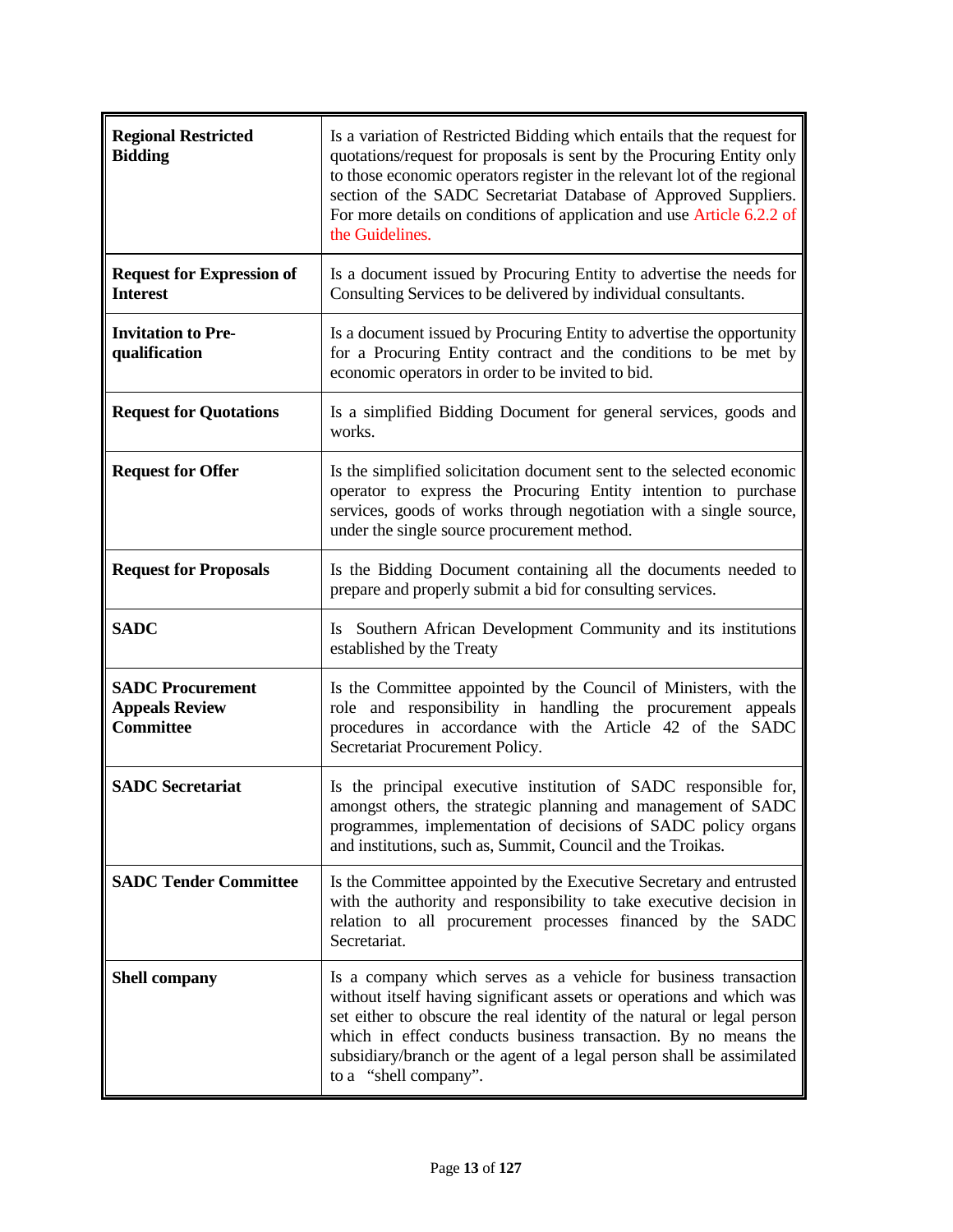|                                | shall                                                                                                                                                                                                                                                                                                                                                                                     |
|--------------------------------|-------------------------------------------------------------------------------------------------------------------------------------------------------------------------------------------------------------------------------------------------------------------------------------------------------------------------------------------------------------------------------------------|
| <b>Shortlist Notice</b>        | Is the document issued by Procuring Entity, under an International<br>Restricted Procedure, to invite the selected economic operators to<br>submit a bid.                                                                                                                                                                                                                                 |
| <b>Single Source procedure</b> | Is an exceptional non-competitive procurement method that can only<br>be used under the conditions described in article 6.2.6 of the<br><b>Guidelines</b>                                                                                                                                                                                                                                 |
| <b>Solicitation Documents</b>  | Is documents issued by the Procuring Entity to inform potential<br>bidders about its procurement requirements. It includes Bidding<br>Documents, Request for Proposal, Request for Quotations, Request<br>for Offer and Request for Expression of Interest.                                                                                                                               |
| <b>Special Conditions</b>      | Is an integral part of the contract and includes clarifications and/or<br>supplements to the General Conditions.                                                                                                                                                                                                                                                                          |
| Subcontractor                  | Is a natural or legal person employed by the Contractor to undertake<br>parts of the activities to be performed under the contract.                                                                                                                                                                                                                                                       |
| <b>Supplier</b>                | Is any natural or legal person or public entity or consortium of such<br>persons and/or bodies offering to supply services, goods or works.                                                                                                                                                                                                                                               |
| <b>Technical proposal</b>      | Is the part of a tender containing the non-financial elements of the<br>bid, i.e., all elements other than the financial offer required by the<br>Bidding Document/Request for Proposal. The technical offer shall<br>not contain any financial indications.                                                                                                                              |
| <b>Treaty</b>                  | Is the treaty establishing SADC, as amended.                                                                                                                                                                                                                                                                                                                                              |
| <b>Threshold</b>               | Is a monetary value of the estimated procurement contract which is<br>set for separating the conditions of applications of the various<br>procurement methods or set the procurement approving authority.                                                                                                                                                                                 |
| Works                          | The term "Works" refers to: i) all works associated to construction,<br>refurbishment or maintenance of buildings or civil infrastructure<br>(roads, bridges, ports, channels, dams, sewage systems, etc); ii) land<br>reclamation (such as earthworks, drainage, flooding, etc) and iii) civil<br>installations (waste treatment plants, irrigation systems, electricity<br>lines, etc). |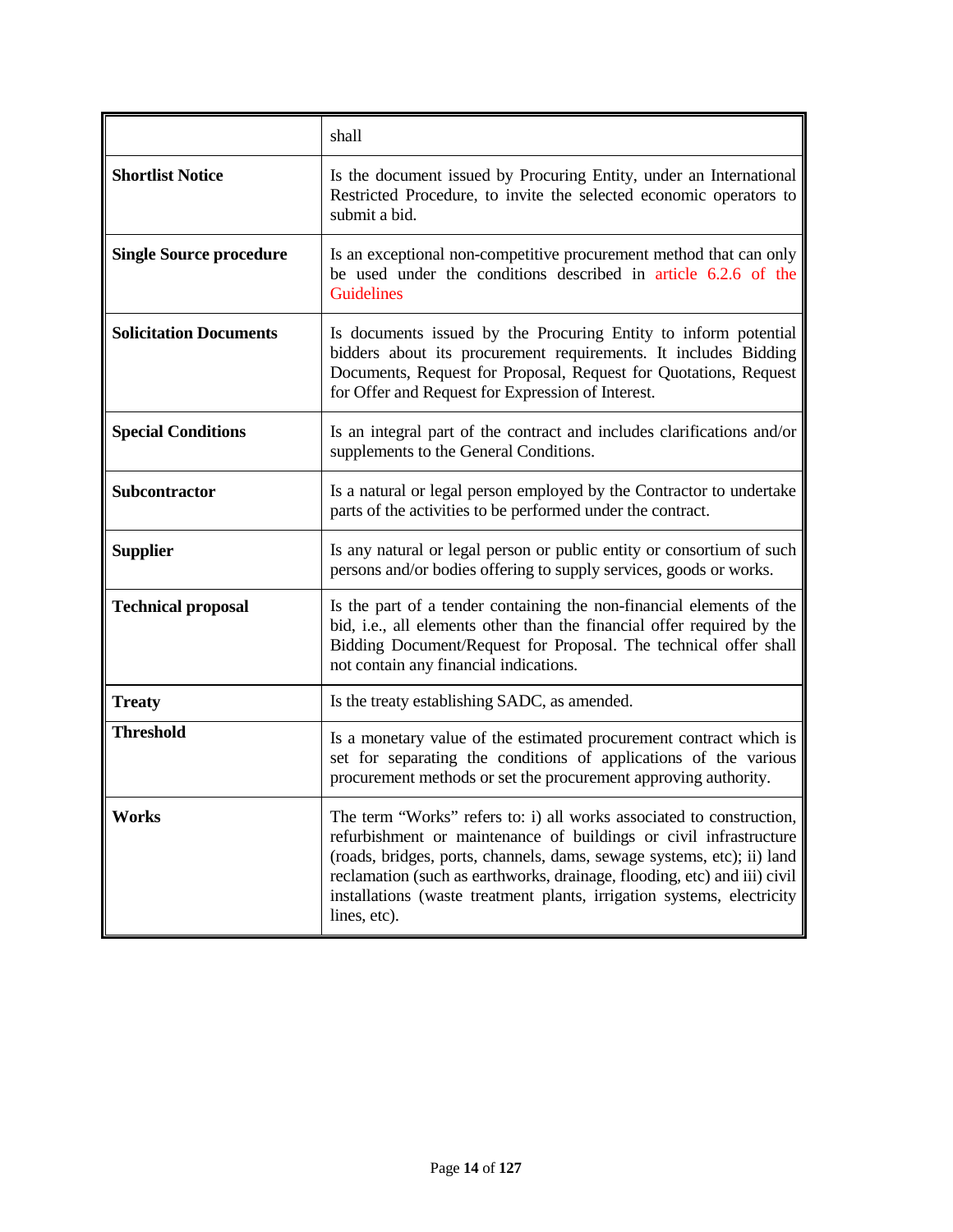#### <span id="page-14-0"></span>**PART I. GENERAL**

#### <span id="page-14-1"></span>**1. Introduction**

#### <span id="page-14-2"></span>*1.1 Purpose and Use of the Guidelines*

- (1) These Guidelines are intended to provide guidance on the policies and procedures that govern the procurement of goods, works, and services (consulting and general) to all the staff members involved in the various stages of the procurement activities conducted by the SADC Secretariat.
- (2) The Guidelines and any subsequent amendments shall be governed by the SADC Secretariat's Financial Regulation and SADC Secretariat Procurement Policy.
- (3) The Guidelines define the principles of division of responsibilities between the various actors engaged in the procurement processes.
- (4) The procedures stated in the Guidelines are designed to ensure that Procuring Entity staff can act in accordance with the Procurement Policy and Guidelines, and assisting those economic operators and natural persons seeking to enter into procurement contracts with the Institution, and assure that their bids are considered and assessed in a fair and transparent manner.
- (5) When involved in procurement activities for the SADC Secretariat, all staff members are required to comply with the provisions of the Guidelines.
- (6) At the same time, for those seeking SADC Secretariat business, the Guidelines set out the conditions to be mandatorily fulfilled for being awarded a SADC Secretariat procurement contract.

#### <span id="page-14-3"></span>*1.2 Amendments and revisions to the Guidelines*

- (1) For reasons of efficiency, transparency and, the technology changes over time, the Guidelines shall be subject to review from time to time through a consultative process. The review process shall be coordinated by a relevant committee appointed by the Executive Secretary,
- (2) All amendments will come into effect only after approval by the Executive Secretary and publication on the SADC Secretariat website.
- (3) To ensure stability and predictability of the SADC Secretariat procurement system, any procurement process already started at the time of the revision of the Guidelines shall follow the procurement rules and procedures stipulated in the Guidelines in force at the time when the procurement process started.
- (4) Any amendment to the Guidelines shall not apply retrospectively.

#### <span id="page-14-4"></span>**2. Procurement Responsibilities**

#### <span id="page-14-5"></span>*2.1 Roles and responsibilities*

(1) Within the limits set by the Guidelines, the overall responsibility for all the Procurement Functions of the SADC Secretariat shall be entrusted to the Procurement Function. Hence, all procurement activities of the Institution shall be coordinated and conducted by the Procurement Function.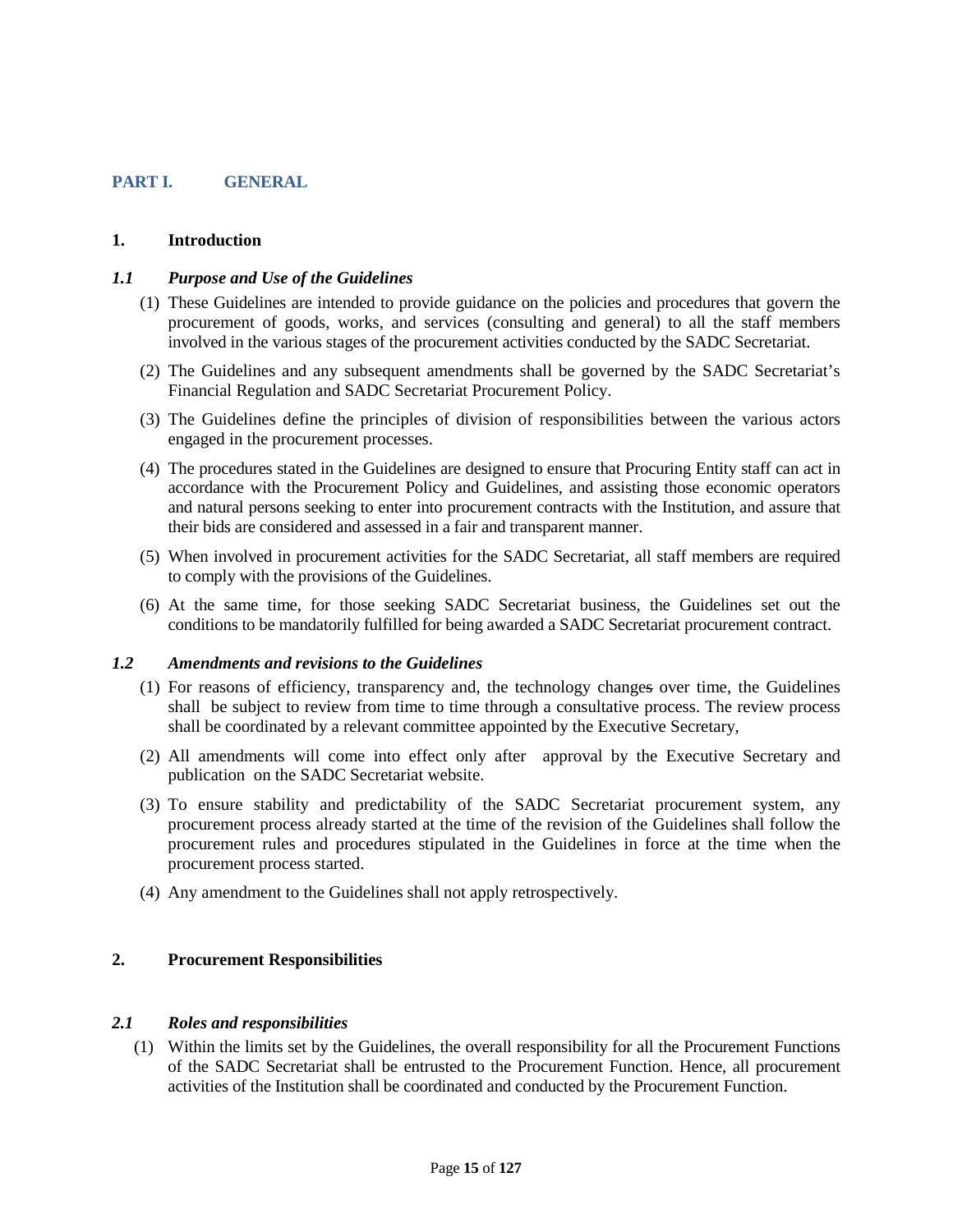- (2) In the case of decentralised structures of the SADC Secretariat or in the case of independent projects or programmes funded by the Institution, with the prior approval of the Executive Secretary, the role and responsibilities of the SADC Secretariat Procurement Function may be delegated to decentralized Procurement Functions or to external contractors to provide Procurement Agent Services.
- (3) Prior to delegating the procurement roles and responsibilities to an external Procuring Entity, SADC Secretariat shall sign memorandum of understating defining the extent or responsibilities and the exact role and procedures which shall be followed by the procuring entities. However, irrespective of role and responsibilities delegated to the external Procuring Entity, SADC Secretariat shall be ultimately held responsible for the outcome or the legality of the procurement processes and for the implementation and administration of contracts financed by the Institution.

# <span id="page-15-0"></span>*2.2 General responsibilities in implementation of the procurement activities*

- (1) Pursuant to provisions under the Treaty, as amended, in particular the responsibilities of the SADC Secretariat (Article 14), Executive Secretary and Deputy Executive Secretary (ies) (Article 15) and Financial Provisions (Articles 28 to 30) and other instruments established under the provisions of the Treaty including the Procurement Policy, the following general responsibilities shall apply on procurement:
- (2) **Council:** shall also be responsible for:
	- (i) approval of the Procurement Policy and its amendments
	- (ii) appointing and revoking membership of the SADC Procurement Appeals Review Committee; and(iii) receive and consider reports on compliance with the Procurement Policy.

(3) **Executive Secretary**: Has the overall responsibility and accountability for proper implementation of the Procurement Policy and Guidelines. He is exercising his role in procurement by:

- (a) performing his attribution as Accounting Officer;
- (b) proposing to the Council amendments to Procurement Policy and implementation structure;
- (c) establishing a schedule of delegation of authority to commit resources;
- (d) establishing decentralisation of Procurement Function to implementing partners;
- (e) appointing and revoking membership of the SADC Tender Committee;
- (f) approving procurement regulations, including procurement guidelines, standard procurement and solicitation documents (such as bidding documents, contracts, procurement notices, evaluation reports, etc) and other similar procurement operational manuals, as well their subsequent modifications; and
- (g) approving the use of Single Source and Limited Bidding procurement methods.
- (3) **Deputy Executive Secretary(ies):** Assisting the Executive Secretary in the development and implementation of organisational policies. The Deputy Executive Secretary (Finance and Administration) shall oversee the provision of corporate procurement services by discharging the following responsibilities:
	- (i) approving the overall corporate procurement plan;
	- (ii) overseeing management of risks in procurement,
	- (iii) monitoring and continuous assessment of the procurement processes; and
	- (iv) making recommendations to the Executive Secretary on strategic procurement matters such as structural and policy issues.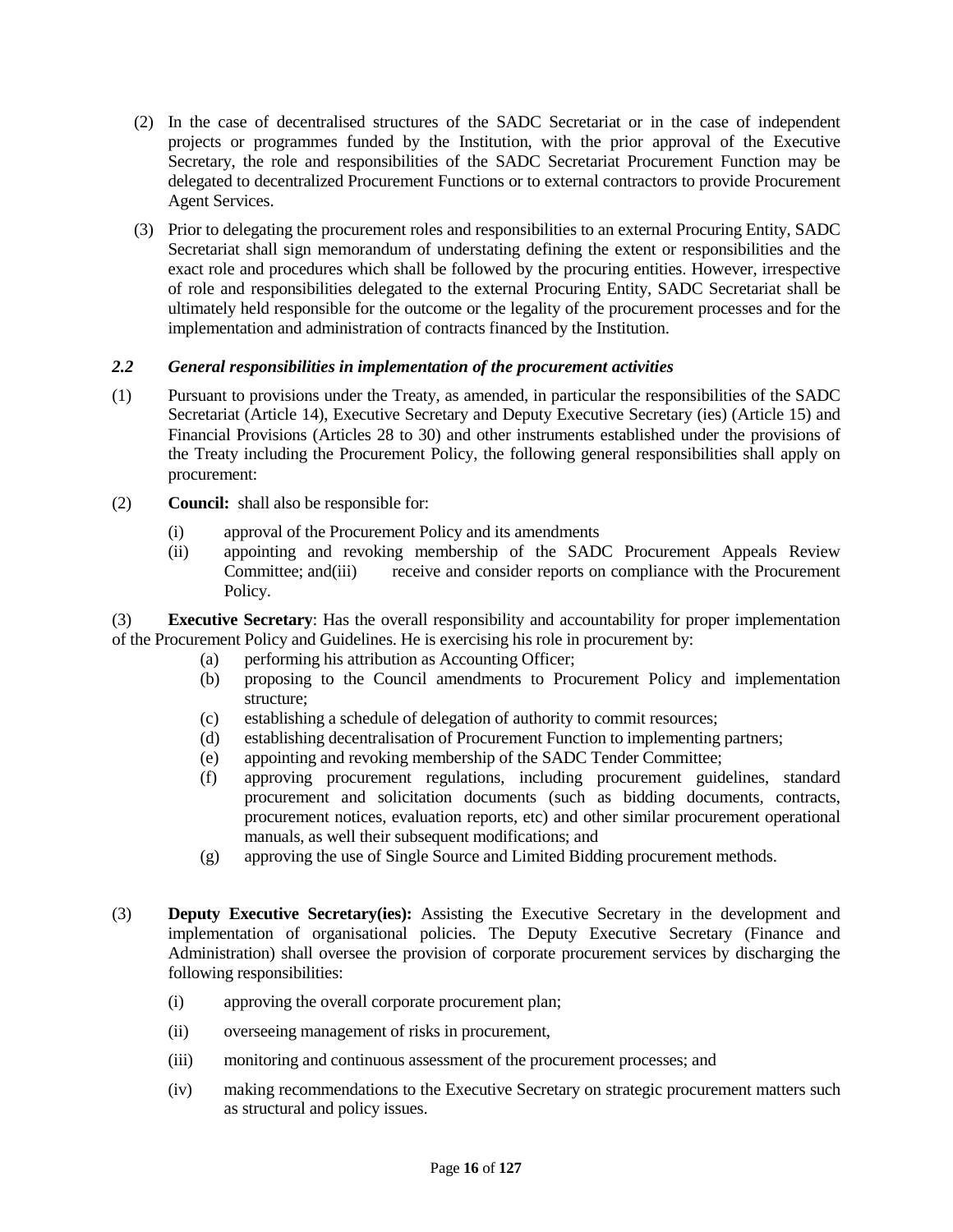- (4) **Other functions:** The SADC Secretariat applies instruments governing financial provisions which are established under the Treaty and approved by Council such as Financial Provisions (Article 28 to 30), Procurement Policy, Internal Audit Charter, e.t.c. Roles established under the SADC Secretariat organisational structure with responsibilities to facilitate procurement operations are as follows:
	- (i) **Budget and Finance Function:** their responsibilities in the area of procurement are determined by the provisions of the Financial Regulations and Procedures, and for purposes of procurement these are aimed at facilitating adherence to principles of sound finance management of economy, efficiency and effectiveness. Specifically, Finance Officer shall verify compliance with the relevant provisions in the financial regulations through the verification of the contractual instrument (e.g: contract, purchase order, etc) committing funds for:
		- **(a)** existence and allocation of budgetary appropriations; and
		- **(b)** compliance with the decision of award taken by the relevant authority as stipulated in Article 6.4 of the Guidelines.
	- (ii) **Legal Affairs Function:** their responsibilities in the area of procurement are determined by the mandate of their function, and for purposes of procurement these are aimed at facilitating adherence to legal and contractual requirements aimed at safeguarding interests of the SADC Secretariat.
	- (iii) **Controlling Officer:** their responsibilities in the area of procurement are determined by the mandate of their function, and for purposes of procurement these are aimed at facilitating adherence to budget management regulations. In procurement, a Controlling Officer's specific responsibilities are set out in the Procurement Guidelines under the Requisition Function.
	- (iv) **Internal Audit Function:** their responsibilities in the area of procurement are determined by the provisions of the Internal Audit Charter, and these do not permit them to engage in a line operational role.

# <span id="page-16-0"></span>*2.3 Specific responsibilities in implementation of the procurement activities*

- (1) **Requisition Function**. The Requisition Function is held by any SADC Secretariat Controlling Officer, and generally they shall represent a directorate, section, department or unit being the direct or indirect beneficiary of the services, goods or works procured by the Institution through procurement processes. The holder of the Requisition Function is to be defined in the SADC Secretariat Financial Regulations and re-confirmed during the process of preparation of the annual budgets and procurement plans. In relation to the procurement processes, the Requisition Function is responsible, but not limited, to the following:
	- a) identifying the needs of the Procuring Entity, in the area of their operations;
	- b) estimating the cost for procuring their requirements;
	- c) securing the funds for procurement of the needs through budgetary allocations;
	- d) preparation of procurement plans;
	- e) provision of support to the Procurement Function in preparation of the procurement strategy of the Institution;
	- f) preparation of Technical Specifications and Terms of Reference,
	- g) preparation of qualification, selection, evaluation and award criteria;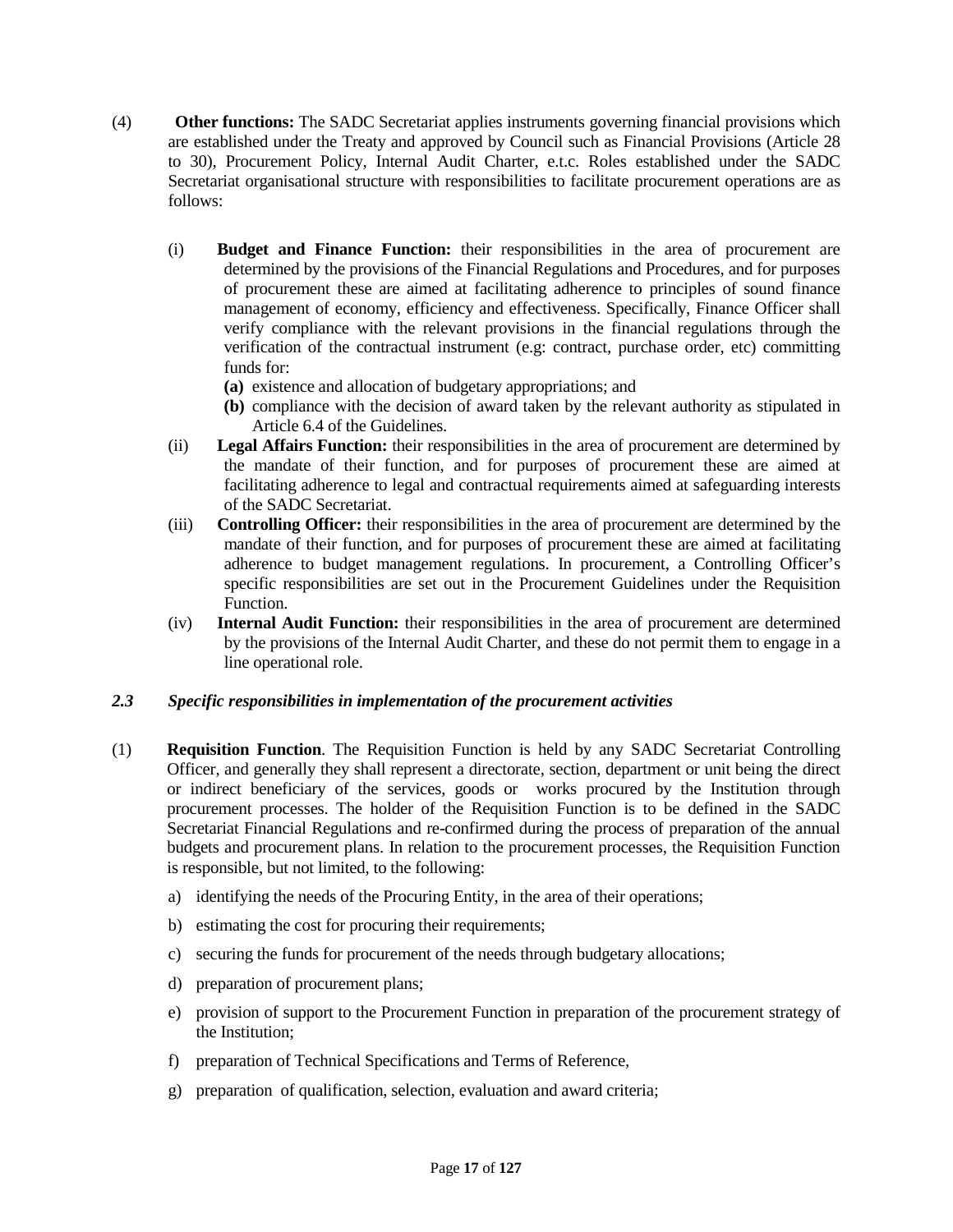- h) provision of assistance to the Procurement Function in drafting the technical parts of the Bidding Documents, Request for Proposals, Request for Expression of Interest, Request for Quotations Request for Offers or any other similar solicitation documents.
- i) provision of needed technical input for response to bidders or applicants request for clarifications;
- j) provision of technical support to the Evaluation Committees by appointing the members;
- k) providing support to the Negotiation Committees in negotiation of contracts by appointing members for the Negotiation Committee.
- l) the day to day management of the contracts;
- m) monitoring and assessing the performance of the Contractors;
- n) accepting the deliverables and certifying their compliance with the contractual requirements;
- o) endorsing the request for payments as specified in the contracts; and
- p) maintaining the records of the contractual deliverables (including any approval or rejection of such deliverables).
- (2) **Procurement Function.** The Procurement Function has the overall responsibility of coordination and implementation of the procurement processes of the SADC Secretariat. With the exceptions indicated in the procurement rules and procedures as well as in the financial regulations of the Institution, it is the only unit within the SADC Secretariat vested with the attribution to procure services, goods and works on behalf of the Institution. More specifically, the Procurement Function responsibilities shall include, but not limited to, the following:
	- a) drafts and revises the procurement rules and procedures;
	- b) drafts and revises the standard templates for procurement processes;
	- c) coordinates the procurement planning and prepares the Overall Procurement Plan;
	- d) reports on procurement performance and implementation of the overall procurement plan;
	- e) prepares and revises the procurement strategy of the Procuring Entity;
	- f) reviews the Technical Specifications and Terms of Reference for compliance with the procurement procedures;
	- g) reviews the eligibility, qualification, evaluation and award criteria for compliance with the procurement procedures;
	- h) advertises the procurement processes by (i.e.: General Procurement Invitation to Prequalification, Short List Notice, Contract Award Notice, Cancellation Notices);
	- i) prepares the Bidding Documents, Request for Quotations/proposals, Request for Negotiation, Request for Expression of Interest and any other similar solicitation documents;
	- j) develops application bid forms;
	- k) coordinates the communications with applicants and disseminates the clarification information;
	- l) provides logistic support to the Evaluation Committees;
	- m) acts as the secretariat and provide the necessary logistical support to the SADC Tender Committee;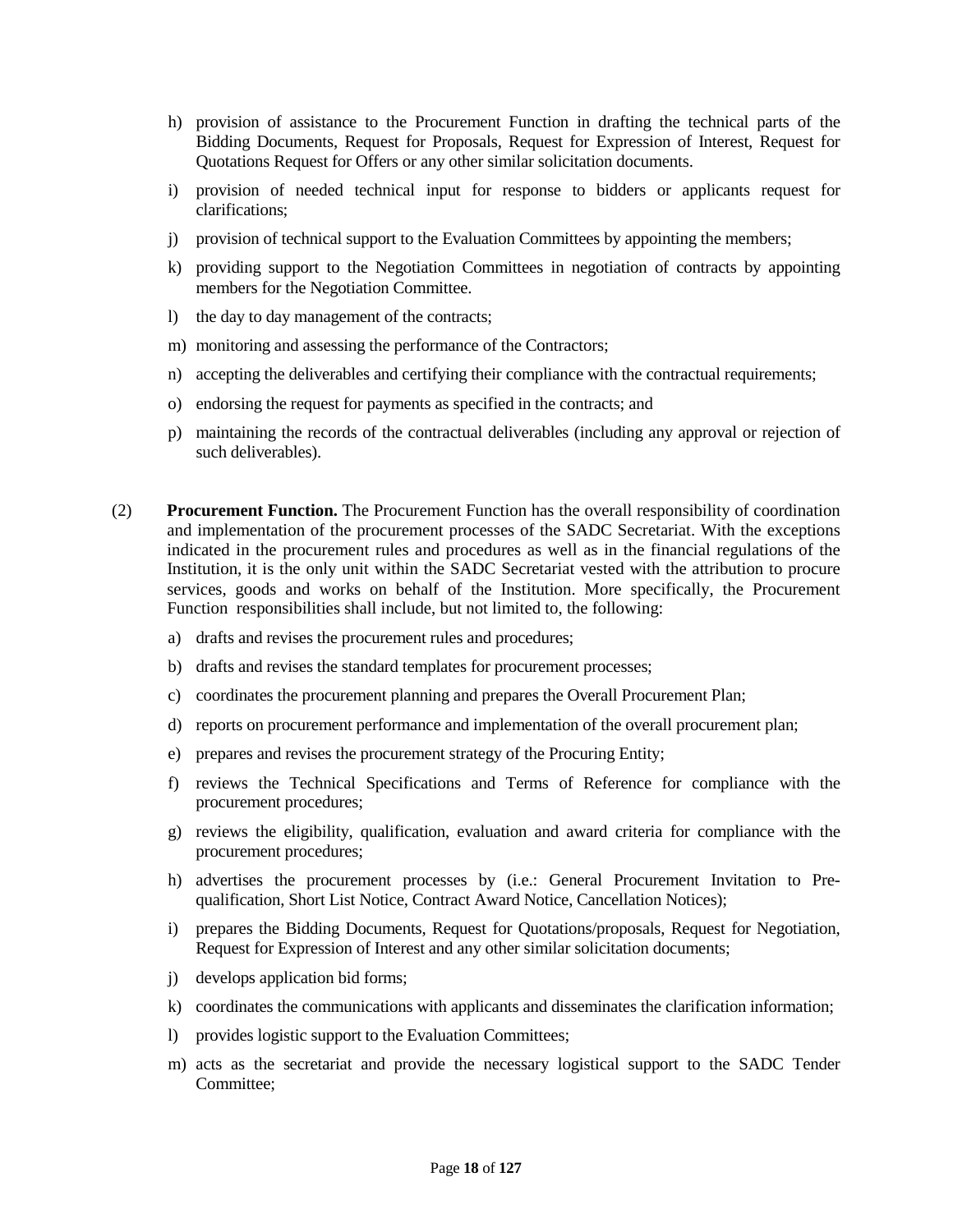- n) prepares the contracts and the purchase orders,
- o) notifies bidders and applicants on the outcome of the evaluation processes;
- p) assists the Procuring Entity in the appeal processes;
- q) assists the requisition function in the administration of contracts;
- r) maintains the records of procurement processes,
- s) responsible for facilitating the development, maintaining, advertising and up-dating the SADC Secretariat Database of Approved Suppliers;
- t) nominates members of the Negotiation Committees,
- u) approves the evaluation reports for local and restricted bidding procurement and procurement under multiple framework contract methods which are below in the limits set in the procurement approving authority matrix attached as Schedule 2 of the Guidelines
- **v) exercise the ex-ante control function of procurement processes and endorse for compliance with the SADC Secretariat Procurement Policy and Guidelines, all solicitation documents issued by the Procuring Entity.**
- **w) ensure that all the contracts/purchase order sent for signature to the Accounting Officer have been cleared by the Legal Affairs Function and Budget and Finance Function and certifies they are awarded and drafted in compliance with the SADC Secretariat Procurement Policy and Guidelines.**
- (3) **SADC Tender Committee:** These are permanent body's of executive professionals appointed by the Executive Secretary, with the role of representing the Procuring Entity and the Executive Secretary all the procurement processes. The SADC Tender Committee(s) shall consist in an odd number of members with equal voting rights, no subordination relationships among themselves with the structure of the Institution and with no conflict of interest. The Procurement Function will provide the secretariat services to The SADC Tender Committee(s).

The role of the SADC Tender Committee(s) in procurement processes is the following:

- a) Reviews the overall Procurement Plan
- b) Approves, on behalf of the Procuring Entity, the solicitation documents prepared by the Procurement Function, prior to be released to the bidders/applicants and any subsequent modifications of these documents;
- c) Recommends any proposal for derogation from the standard procurement methods and standardized procurement documents prior to be approved by the Executive Secretary;
- d) Opens the bids and issues minutes of the bid opening when the International Restricted Bidding and Open Bidding procurement method is employed;
- e) If the attribution is delegated by the Executive Secretary to them, approves, , the use of the Single Source procedure and Limited Bidding as procurement methods;
- f) Approves or rejects the evaluation and negotiations reports;
- g) Approves the cancelation of procurement processes;
- h) Recommends to the Deputy Executive Secretary Finance and Administration the establishment of the Overall Procurement Plan;
- i) Approves the registration and deregistration of economic operators on the Database of Approved Suppliers;
- j) Approves the debarment of the economic operators;
- k) Recommends the award of the contracts prior to the execution by the Accounting Officer; and
- l) Recommends any subsequent addenda to the contracts prior to be sent for the execution by the Accounting Officer.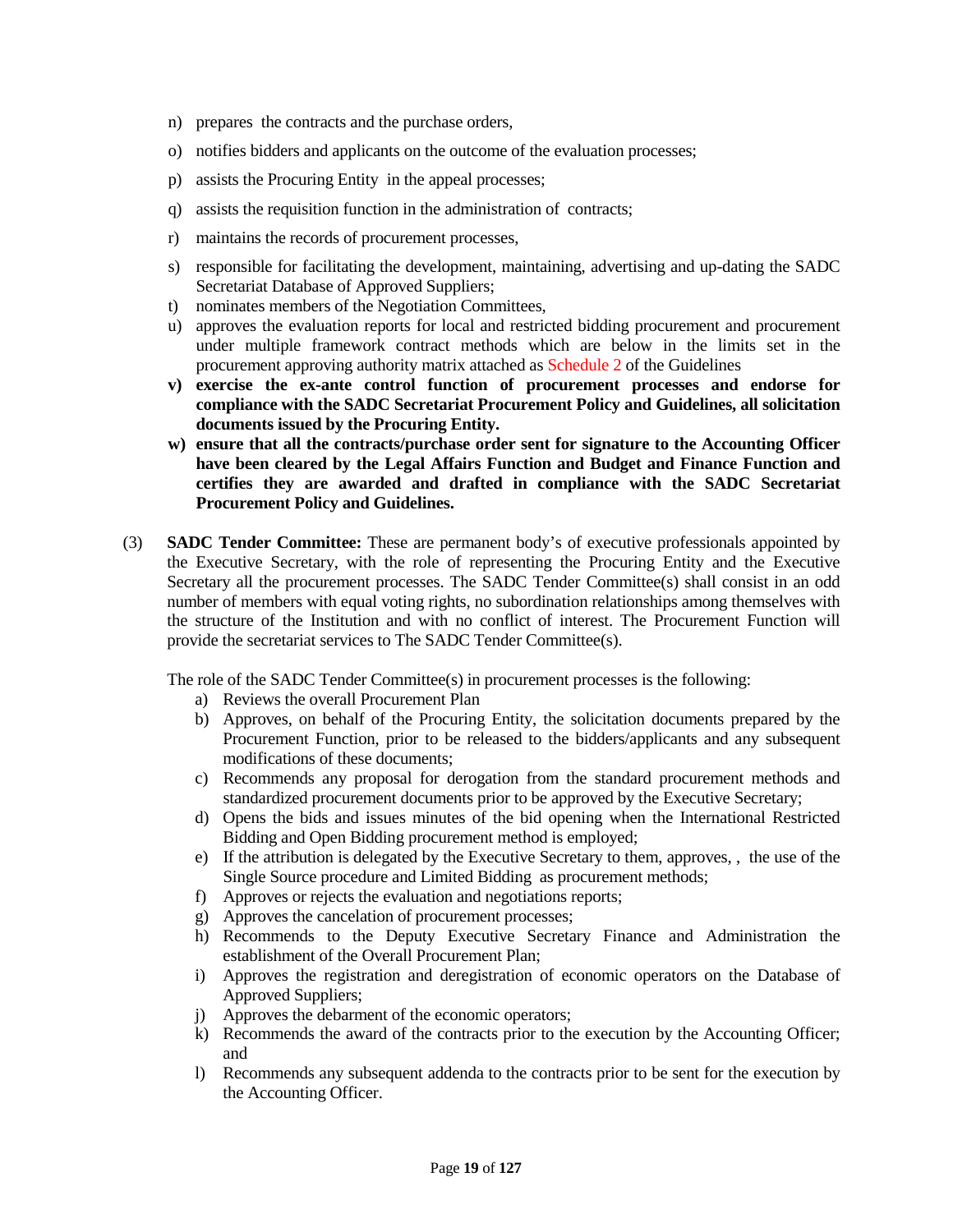- (4) The SADC Secretariat shall have two Tender Committees, namely the External Tender Committee and the Internal Tender Committee.
- (5) The External Tender Committee will be responsible for adjudicating tender processes of values above US\$250,000.
- (6) The Internal Tender Committee will be responsible for adjudicating all procurement of value between US\$10,000 and US\$250,000.
- (7) The External Tender Committee shall also handle bidders complaints and appeals for all procurement adjudicated by the Internal Tender Committee.
- (8) The Chairperson and Deputy Chairperson of the Finance Sub-Committee shall handle bid complaints and appeals for all procurement handled by the External Tender Committee.
- (9)
- (10) **Procurement Appeals Review Committee:** The SADC Procurement Appeals Review Committee, is a permanent body appointed by the Council of Ministers, with the role and responsibility in handling the procurement appeals procedures in accordance with the Article 36.3 of this Guidelines. The SADC Procurement Appeals Review Committee shall consist in an odd number of members with equal voting rights, no subordination relationships among themselves with the structure of the Institution and with no conflict of interest. The SADC Procurement Appeals Committee will be supported by the an officer from the Legal Affairs Function designated by the Executive Secretary as a Complaints Officer. The Members of the Committee shall be nationals of SADC Member States identified from the Troika Institutional Structure, with the Chairperson coming from the Member State chairing SADC.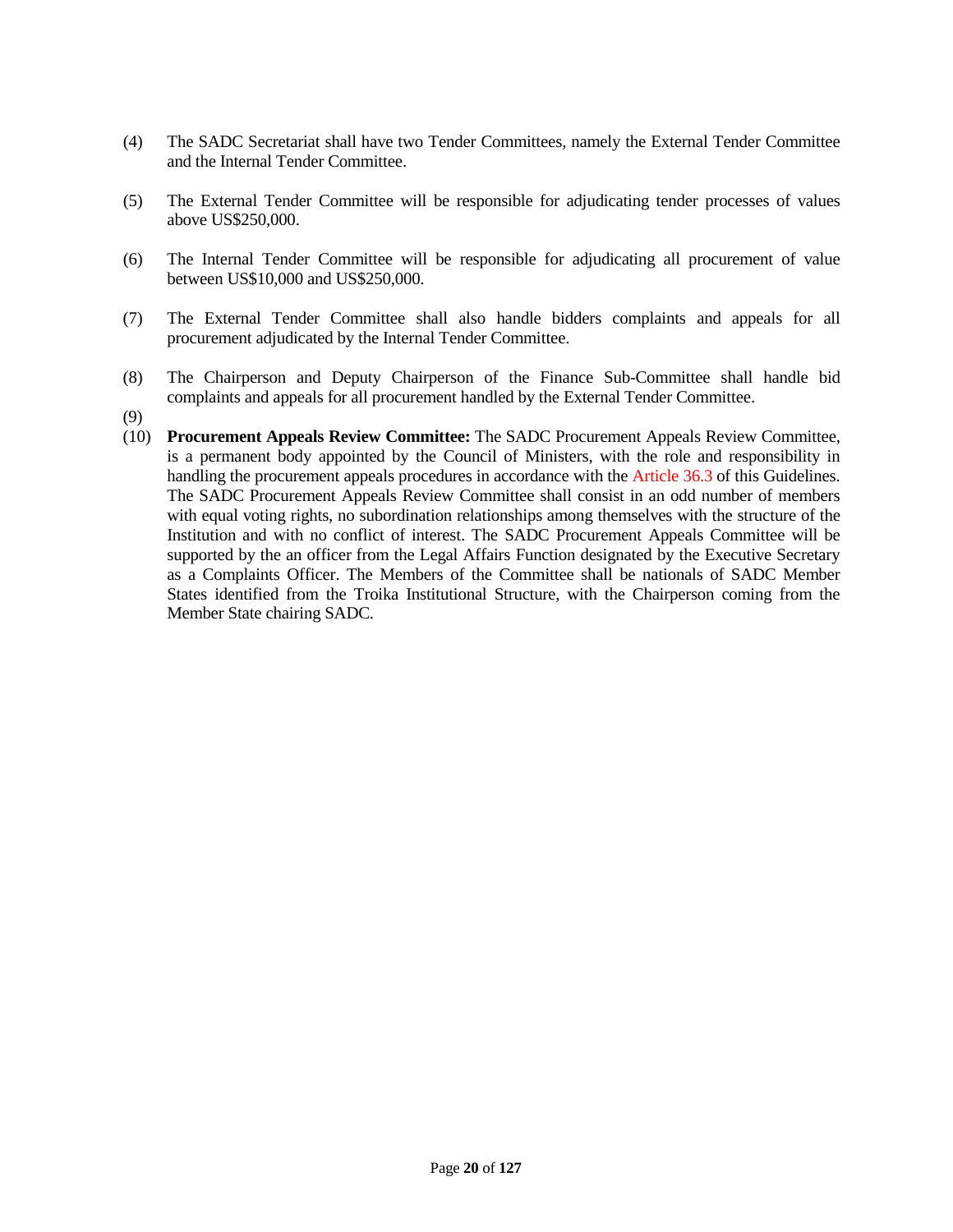# <span id="page-20-0"></span>**PART II. GENERAL PRINCIPLES APPLICABLE TO ALL PROCUREMENT PROCESSES**

# <span id="page-20-1"></span>**3. Procurement principles**

All procurement processes conducted by SADC Secretariat, directly or indirectly, shall comply with the following principles, deriving from the principles stated in Article 1 of the SADC Secretariat Procurement Policy:

- **a) Economy:** Procurement is a purchasing activity whose purpose is to give the SADC Secretariat the best value for money. For complex purchases, value may imply more than just price, since quality issues also need to be addressed. It is to be mentioned that , the lowest initial price may not equate to the lowest cost over the operating life of the item procured. Always the basic point remains as the ultimate purpose of sound procurement, this is to obtain maximum value for money.
- **b) Efficiency:** SADC Secretariat procurement system shall be simple and swift, producing positive results without protracted delays. In addition, efficiency implies practicality, especially in terms of compatibility with the administrative resources and professional capabilities of the SADC Secretariat and its procurement staff.
- **c) Fairness:** SADC Secretariat procurement system shall be impartial, consistent, and therefore reliable. It shall offer to all interested bidders a level playing field where to compete. This implies, among others, that the procurement processes shall be conducted based on the principles already announced, principles which shall not be artificially discriminatory, that no retrospective decision on procurement processes shall be taken, and that all bidders shall be equally treated prior and during the procurement processes.
- **d) Transparency:** SADC Secretariat procurement system shall establish and then maintain, rules and procedures that are accessible and unambiguous. They shall not only be fair, but also they shall be seen to be fair. In this respect, prior and during the bidding process, SADC Secretariat shall ensure equal access to procurement information to all bidders or prospective bidders.
- **e) Accountability:** SADC Secretariat procurement system shall hold its staff responsible for enforcing and strictly following the rules. It makes them subject to disciplinary hearings, and to sanction, if appropriate, for neglecting or bending those rules
- **f) Ethical Standards:**. Accountability is at once, a key inducement to individual and institutional probity, a key deterrent to collusion and corruption, and a key prerequisite for procurement credibility.
- **g) Promoting competition:** By using as much as possible bidding procedures, standardized requirements, and non discriminatory qualification, selection and evaluation criteria.

#### <span id="page-20-2"></span>**4. Fraud, Corruption and Conflict of Interest**

#### <span id="page-20-3"></span>*4.1. Fraud and Corruption*

(1) The SADC Secretariat requires that the procurement processes and the award of contracts shall be free of fraud, corruption and conflict of interest. For the purpose of these Guidelines, the following concepts are defined:

i. "corrupt practice" is the offering, giving, receiving or soliciting, directly or indirectly, of anything of value to influence improperly the actions of another party;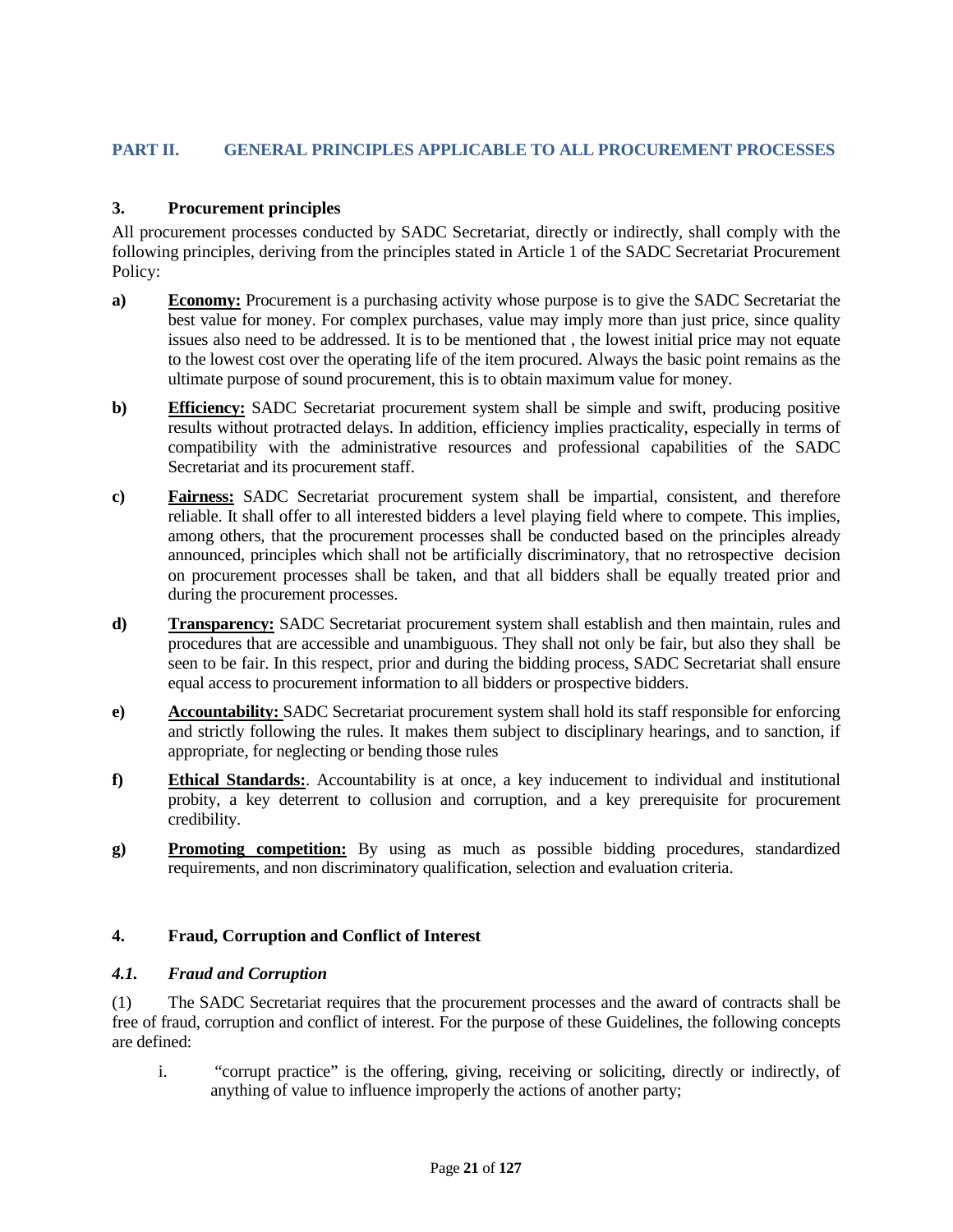- ii. "fraudulent practice" is any act or omission, including misrepresentation, that knowingly or recklessly misleads, or attempts to mislead, a party to obtain financial or other benefits or to avoid an obligation;
- iii. "collusive practices" is an arrangement between two or more parties designed to achieve an improper purpose, including to influence improperly the actions of another party;
- iv. "coercive practices" is impairing or harming, or threatening to impair or harm, directly or indirectly, any party or the property of the party to influence improperly the actions of a party;
- v. "obstructive practice"
	- (a) deliberately destroying, falsifying, altering or concealing material evidence to the investigation or making false statements to investigators in order to materially impede the SADC Secretariat, governmental or independent investigation into allegations of a corrupt, fraudulent, coercive, or collusive practice; and/or threatening, harassing, or intimidating any party to prevent it from disclosing its knowledge of matters relevant to the investigation or from pursuing the investigation, or
	- (b) acts intended to materially impede the exercise of the SADC Secretariat or governmental or inspection and audit rights.

# <span id="page-21-0"></span>*4.2 Conflict of Interest*

- (1) A bidder/applicant or a contractor shall not be allowed to get engaged in any procurement process for delivery of any kind of services, goods or works that would be in conflict with their prior or current obligations to other clients, or that may place them in the position of being unable to carry out the contract in the best interest of the SADC Secretariat and of the Procuring Entity. Without limitation, economic operators shall not be hired under the circumstances set forth below:
	- (i) Conflict between consulting activities and procurement of goods, works or services (consulting or general). A supplier or a contractor that has been engaged by the Procuring Entity to provide goods, works, or services for the Institution, and each of its affiliates, shall be disqualified from providing consulting services related to those goods, works or services. Conversely, a bidder or a contractor hired to provide consulting services for the preparation or implementation of a project, and each of its affiliates, shall be disqualified from subsequently providing goods, works or general services resulting from or directly related to the contractor's consulting services for such preparation or implementation.
	- (ii) Conflict among consulting assignments: Neither, economic operators (including their personnel and sub-consultants) nor any of their affiliates shall be hired for any assignment that, by its nature, may be in conflict with another assignment of the bidder or contractor. For instance, a contractor assisting the Procuring Entity to implement a project shall not be engaged to prepare an independent assessment for the implementation of the same project, or contractors hired to prepare Terms of Reference (TOR) for an assignment shall not be hired for the assignment in question.
	- (iii) Relationship with the Procuring Entity's staff: economic operators (including their personnel and sub-contractors) having business or family relationship with a member of the Procuring Entity's staff directly or indirectly involved in any part of: (i) the preparation of the Terms of References or Technical Specification of a contract, (ii) the selection process for such contract, or (iii) the supervision of the contract, may not be awarded the contract, unless the conflict stemming from this relationship has been resolved in a manner acceptable to the Procuring Entity throughout the selection process and the execution of the contract.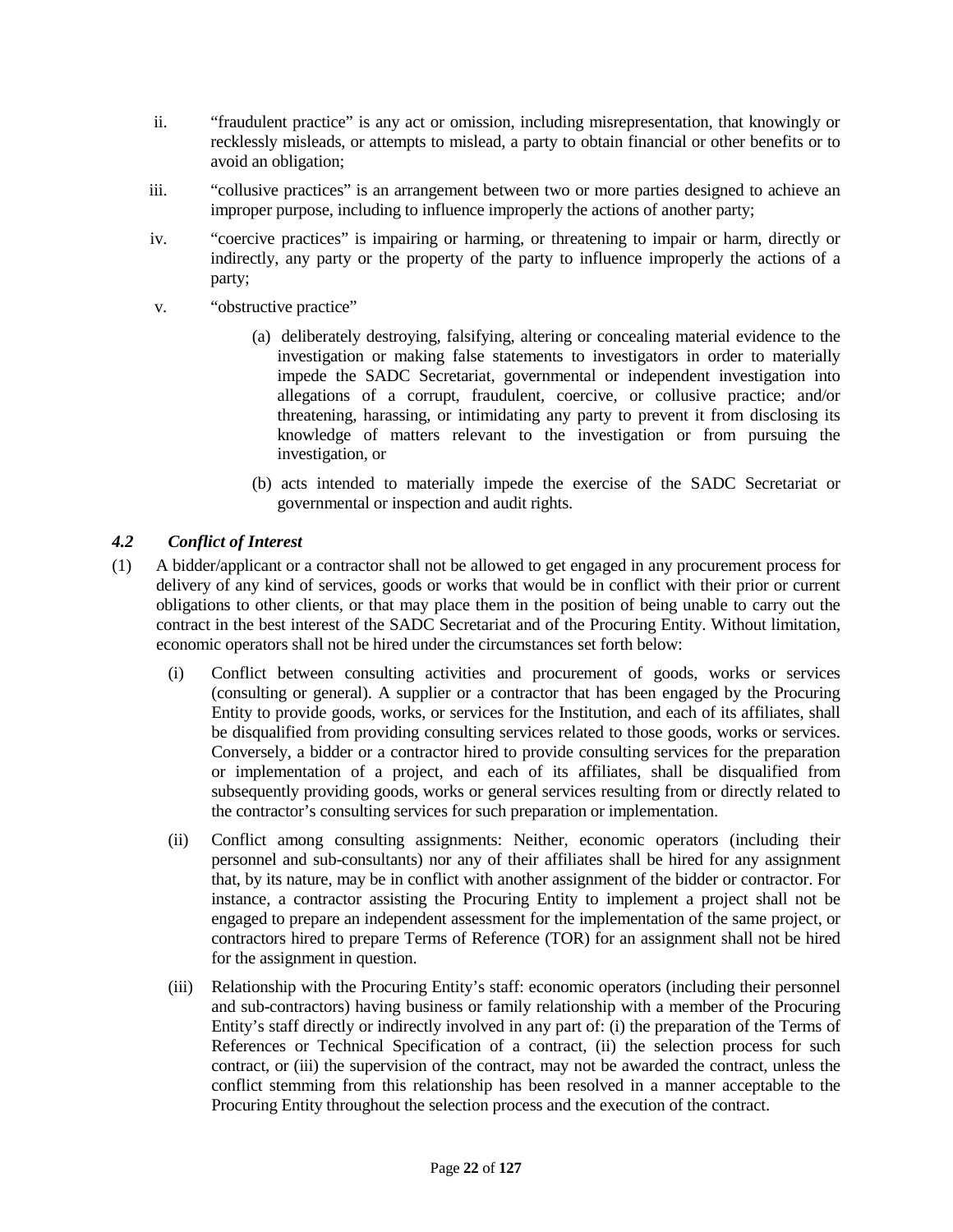# <span id="page-22-0"></span>*4.3 Actions taken on fraud, corruption and conflict of interest*

- (1) When the economic operator is found in one of the situations described in paragraph 4.1 (i) and 4.1 (ii) above, the SADC Secretariat and/or the Procuring Entity shall take the following measures against the economic operator:
	- (i) reject its bid;
	- (ii) declare the bidder/the contractor, including its affiliates, ineligible for the award of a SADC Secretariat contract, either indefinitely or for a stated period of time of minimum two (2) years or any other period the Tender Committee might decide based on the nature of the offense committed
	- (iii) cancel or terminate any on-going contract with the bidder/the contractor;
	- (iv) request the relevant national authorities to conduct a joint investigation with the SADC Secretariat to inspect or carry out audits of the bidder/the contractor' accounting records and financial statements in connection with the contract in question for which it was found guilty of engaging in corrupt, fraudulent, collusive, coercive, or obstructive practices;
	- (v) forfeit the bid or performance securities of the bidder/the contractor;
	- (vi) suspend any payments due to the bidder/the contractor, under the contract in question or any other contract the bidder/the contractor might have with the Institution, until the extent of damage caused by its engagement in corrupt, fraudulent, collusive, coercive or obstructive practices in competing for the SADC Secretariat's contract are determined and recovered, and
	- (vii) sue the bidder/the contractor to recover the damages caused by its engagement in corrupt, fraudulent, collusive, coercive or obstructive practices in competing for the contract in question, if they are not fully recovered by the securities and the payments otherwise due to the bidder/the contractor.

# <span id="page-22-1"></span>**5. Procurement Ethics and Professional Responsibility**

#### <span id="page-22-2"></span>*5.1 Procurement Officials' Ethics and Professional Responsibility*

- (1) The Procuring Entity and/or the SADC Secretariat staff engaged in the procurement activities such as but not limited to: requisitioning, planning, preparing, and conducting procurement proceedings, and administering the implementation of procurement contracts, or authorizing or effecting payments under the contracts shall:
	- (a) discharge their duties impartially so as to assure fair competitive access to procurement by bidders;
	- (b) always act in the SADC Secretariat's and or the Procuring Entity's interest, and in accordance with the objectives and procedures set forth in the Procurement Policy and these Guidelines.;
	- (c) at all times avoid conflicts of interest, and the appearance of impropriety, in carrying out their duties and conducting themselves, and shall not interfere in the work of internal oversight bodies, and
	- (d) not commit or abet corrupt or fraudulent practices, including the solicitation or acceptance of improper inducements.
- (2) If a Procuring Entity and/or the SADC Secretariat staff engaged in the procurement activities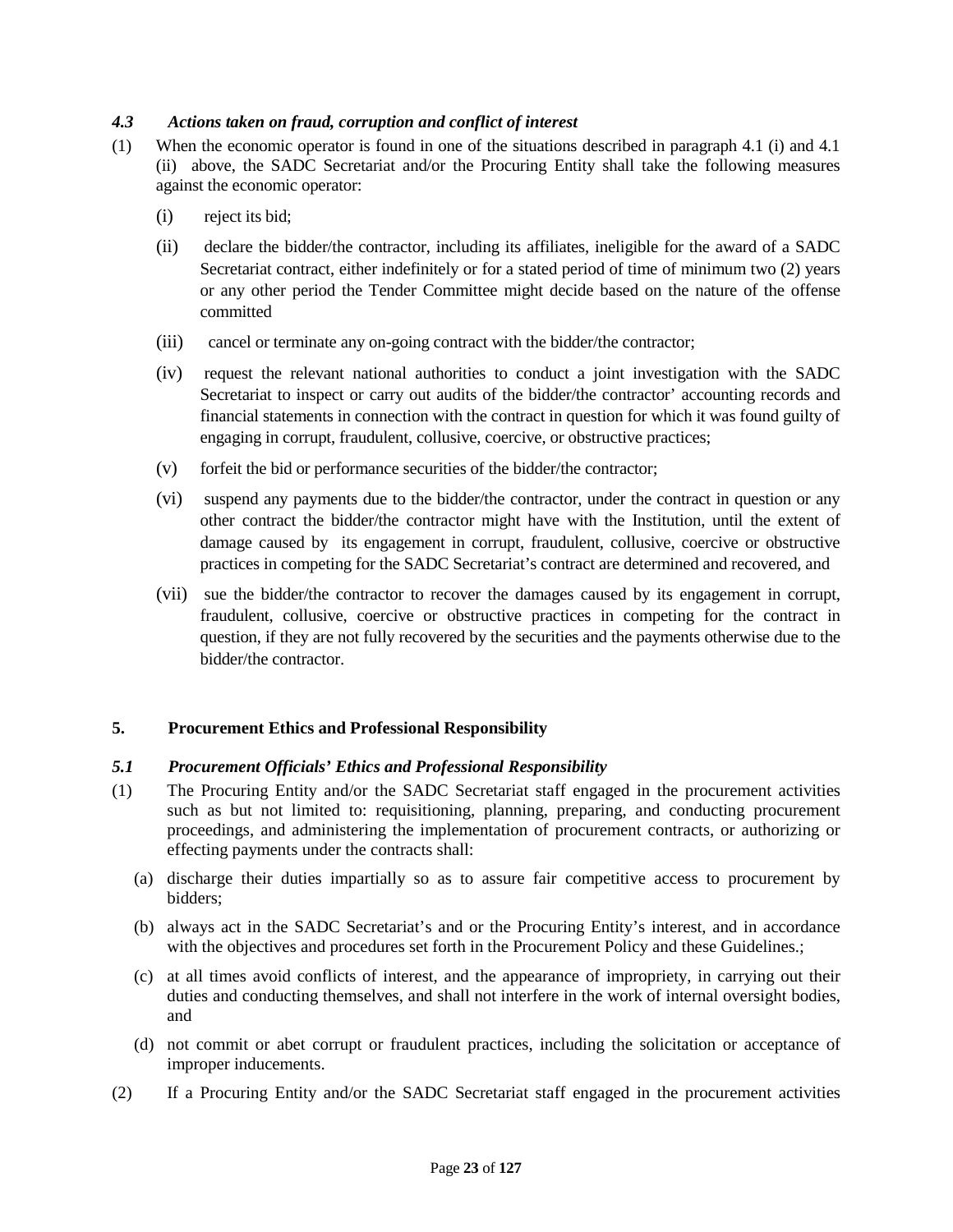benefits any pecuniary interest, direct or indirect, in any matter to be determined by him or any committee to which he is a member, he is required to declare the interest in accordance with the procedures set forth in the regulations, and is required to recuse himself from acting in any way in that matter and is required not take part in the consideration or discussion of, or vote on any question with respect to the matter.

# <span id="page-23-0"></span>*5.2 Applicants, Bidders and Contractors' Ethics*

- (1) The SADC Secretariat Procurement Policy requires that economic operators and contractors in relation with the Institution to act in a professional, objective and impartial manner in the mutual interest of the two parties and in line with the provision of Article 4 of the Guidelines .
- (2) Any attempt by an economic operator to obtain confidential information, enter into unlawful agreements with competitors or influence, or try to, the members of the evaluation committee or the Procuring Entity or the SADC Secretariat staff during the process of examining, clarifying, evaluating and comparing bids, applications or proposals will lead to the rejection of its candidacy, proposal or bid.
- (3) A contractor and its staff or any other economic operator associated or linked with the contractor shall not, even on an ancillary or subcontracting basis, bid or be allowed to provide services, goods or works if this will raise a conflict of interest as defined in Article 4.2 of the Guidelines .
- (4) When putting forward a bid or application the economic operator or individual shall declare that it is not affected by any potential conflict of interest, and that has no commercial relationship with other bidders, applicants, the Procuring Entity or the SADC Secretariat staff or contractors involved in the same procurement process. Should such a situation arise during the performance of the contract, the contractor shall immediately inform the Procuring Entity.
- (5) Civil servants or other officials of the public administration of any SADC country, regardless of their administrative situation, shall not be engaged as experts by bidders or contractors and/or neither be employed as individual consultants by the Procuring Entity or the SADC Secretariat.
- (6) The contractor shall at all times act impartially and as a faithful adviser in accordance with the code of conduct of its profession. It may not commit the Procuring Entity or the SADC Secretariat in any way without its prior written consent.
- (7) For the duration of the contract, the contractor and its staff shall respect human rights and undertake not to offend the political, cultural and religious morals of the beneficiary state. In particular and in accordance with the legal basic act concerned, the contractor shall respect core labour standards as defined in the relevant International Labour Institution conventions (such as the Conventions on freedom of association and collective bargaining; Elimination of forced and compulsory labour; Abolition of child labour).
- (8) The contractor may not accept any payment connected with the contract other than that provided for therein. The contractor and its staff shall not exercise any activity or receive any advantage inconsistent with their obligations to the Procuring Entity or the SADC Secretariat as laid down in their contract with the Institution.
- (9) The contractor and its staff are bound to maintain confidentiality for the entire duration of the contract and after its completion, as specified in the contract. All reports and documents drawn up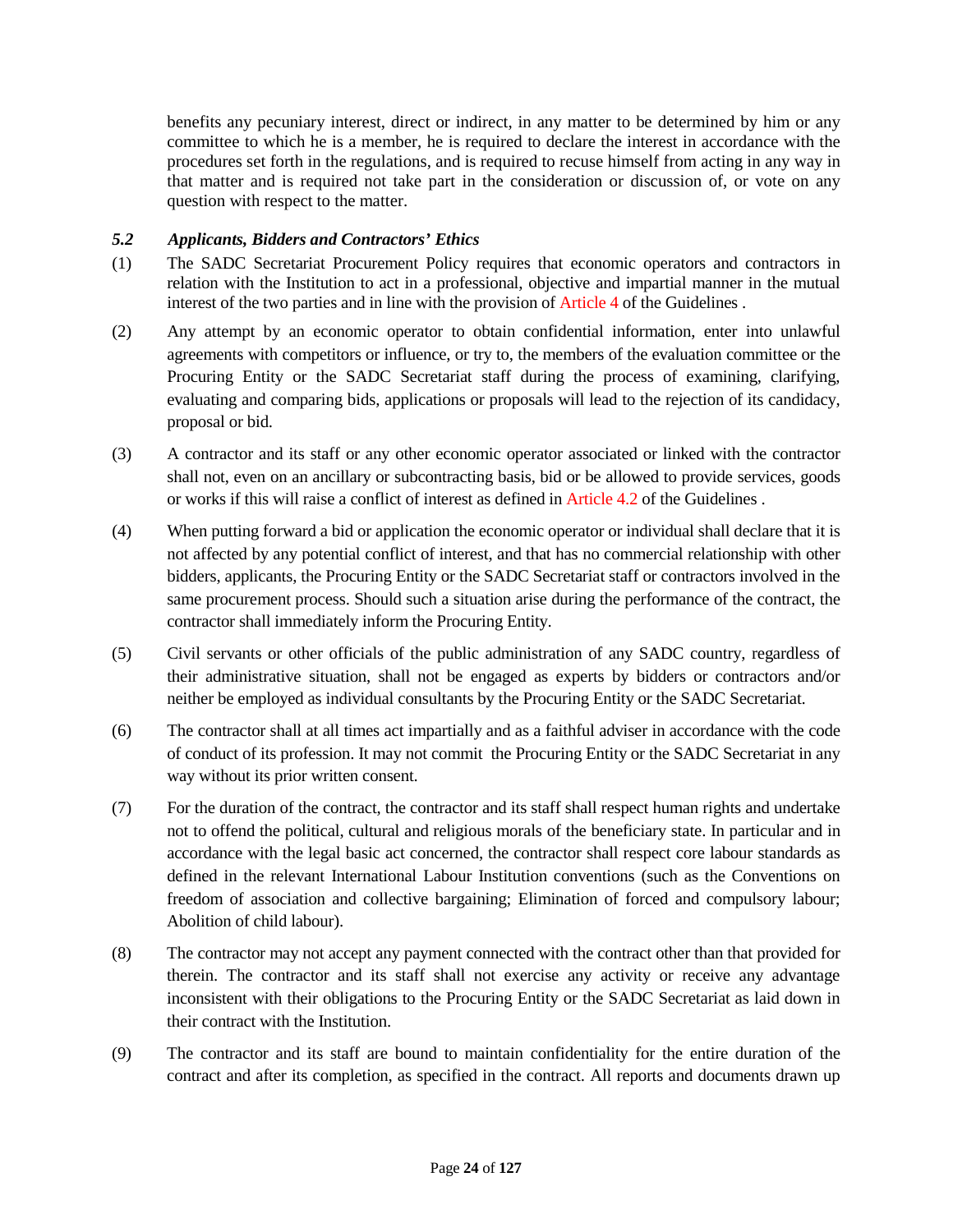or received by the contractor during the performance of the contract are confidential and remain property of the Procuring Entity.

- (10) The contractor shall refrain from any relationship likely to compromise its independence or of its staff. If the contractor ceases to be independent, the Procuring Entity or the SADC Secretariat may, regardless of any damage complaints, terminate the contract without further notice and without the contractor having any right to complaint for compensation.
- (11) All bidding documents and contracts for works, goods and services shall include a clause stipulating that bidders will be rejected or contracts terminated if it emerges that the award or execution of a contract has given rise to unusual commercial expenses. Such unusual commercial expenses are: (i) commissions not stated in the main contract or in the subcontracts stemming from the main contract, (ii) commissions not paid in return for any actual and legitimate service, (iii) commissions remitted to a tax haven; (iv) commissions paid to a recipient who is not clearly identified; (v) commissions paid to a company having every appearance of being a "shell company", or (vi) commissions paid for lobbyist services.
- (12) The contractor shall make an undertaking to supply on request to the Procuring Entity or the SADC Secretariat and any relevant national authority or investigator representing the Procuring Entity or the SADC Secretariat with all the supporting documents relating to the conditions of the contract's execution. The Procuring Entity or the SADC Secretariat may carry out whatever documentary or on-the-spot checks it deems necessary to find evidence in cases of suspected or unusual commercial expenses.
- (13) Contractors found to have paid unusual commercial expenses on contracts funded by the Procuring Entity or the SADC Secretariat are liable, depending on the seriousness of the facts observed, to have their contracts terminated or to be permanently excluded from receiving Procuring Entity funds.

# <span id="page-24-0"></span>*5.3 Debarment of economic operators*

- (1) Procuring Entity shall have the right to debar economic operators which are found guilty of Fraud, Corruption and Conflict of Interest or are not upholding their ethic and professional responsibilities as defined in Articles 4.1, 4.2 and 5.2 of the Guidelines.
- (2) The debarment shall be for minimum two (2) years or permanent depending of the gravity of the offense committed.
- (3) The decision on the debarment shall be taken by the Tender Committee at the recommendations made by the Procuring Entity.
- (4) The decision of debarment shall be communicated by the Procuring Entity to the debarred economic operator in writing and shall give specific details on the reasons leading to debarment.
- (5) The economic operator shall have the right to appeal the Procuring Entity decision in accordance with the Article 36 of the Guidelines.
- (6) The SADC Secretariat shall maintain on its procurement website a record of all debarred economic operators indicating the name, the place of registration, nationality, owner(s) of business (if applicable), the date when the decision for debarment was taken , the duration of the debarment and brief description of offense committed.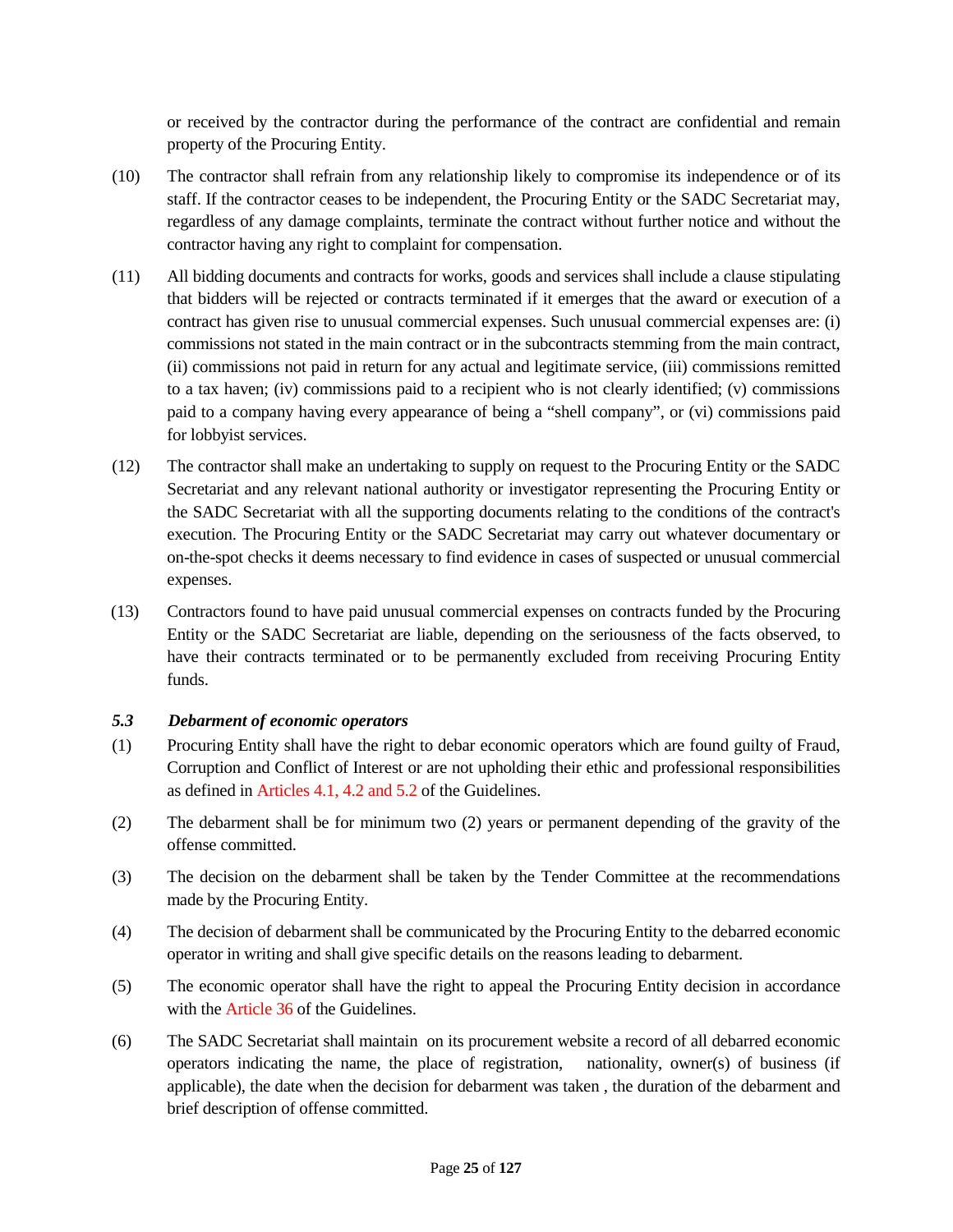# <span id="page-25-0"></span>**6. Classification of procurement procedures**

#### <span id="page-25-1"></span>*6.1 Categories of procurement*

(1) As much as possible procurement requirements shall not combine in the same contract services of goods and works unless they cannot be technically or economically separated from the main contract without becoming a serious inconvenience for the performance of the contract. To determine the category of procurement applicable to the procurement processes, it shall be consider the nature of the contract outcome (service, goods, works) or, if this is not sufficient, it will be determined by the component with the largest input in the implementation of the contract.

#### <span id="page-25-2"></span>*6.1.1 Consulting Services*

- (1) "Consulting Services" refers to wide variety of services such as advisory services; research/investigation , management; engineering; construction supervision; design and architectural services, training/training like education services, audit, financial (other than banking operation); legal and procurement services. Includes also feasibility studies, social and environmental studies; identification, preparation, and implementation of projects services, etc or any other services in which the "human factor" is determinant for the output of the contract. By extension, the operational costs of implementation of the project, including research, Institution or participation in workshops, study visits and exchange programmes, etc. shall be assimilated to "Consulting Services".
- (2) The Consultant shall be employed for activities not being part of the day to day function of the SADC Secretariat or Procuring Entity, unless the Institution in accordance with existing authorisation roles takes the decision to externalize such activities. Hence, part time, temporary and or permanent employment of staff for the SADC Secretariat or Procuring Entity shall not be considered "Consulting Services". No employment of staff at the SADC Secretariat or the Procuring Entity shall be hidden as Consulting Services.

#### <span id="page-25-3"></span>*6.1.2 General Services*

(1) The term "General Services" refers to services bid and contracted on the basis of performance of a measurable physical output. They are: transport services, accommodation services, printing, editing, broadcasting, cleaning services, security services, insurance services, medical services, manufacture or conditioning of goods, communication services, renting or leasing of property or equipment, installation, commissioning, operation and maintenance of facilities or plant, surveys, exploratory drilling, aerial photography, satellite imagery, or any other similar type of services not assimilated to "Consulting Services". Unless the specific circumstances require transportation, insurance, installation, commissioning, training, and maintenance services associated to procurement of goods to be purchased separately from the main goods, such services shall be incorporated as requirements in the goods and be considered goods.

#### <span id="page-25-4"></span>*6.1.3 Goods*

(1) The term "Goods" refers to all commodities (including books and journals), raw material, machinery, equipment, and industrial plant including the related services to be provided by the vendor along them, such as transportation, insurance, installation, commissioning, training and initial maintenance.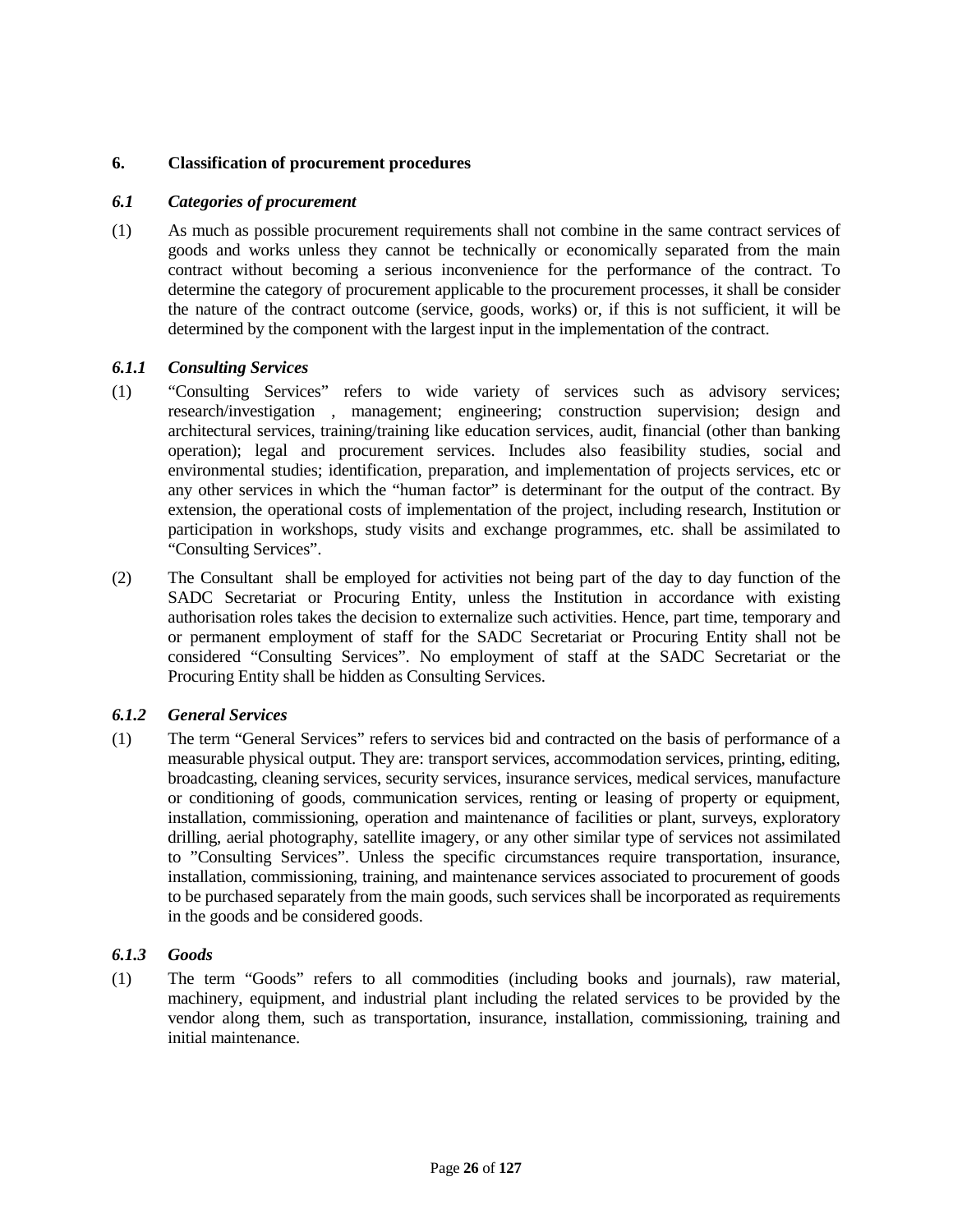# <span id="page-26-0"></span>*6.1.4 Works*

(1) The term "Works" refers to the any works such as: i) construction, refurbishment or maintenance of buildings or civil infrastructure (roads, bridges, ports, channels, dams, sewage systems, etc); ii) land reclamation (such as earthworks, drainage, flooding, etc) and iii) civil installations (waste treatment plants, irrigation systems, electricity lines, etc).

#### <span id="page-26-1"></span>*6.2 Exceptions to procurement processes*

- (1) The procurement of the following goods and works services, will be exempted from the current procurement rules and be acquired based on the specific procedures set in the SADC Secretariat's administrative and financial regulations, or any similar internal document of the Institution:
	- (a) any contracts for which a prior derogation from this Policy has been obtained from the Council of Ministers subject to Article 4 of the SADC Secretariat Procurement Policy;
	- (b) public utilities services: water, electricity, gas, and waste disposal;
	- (c) public transportation for persons (including railway and water transportation but excluding air transportation);
	- (d) landline communication services (if the landline communication provider is a national monopoly);
	- (e) national postal services: stamps, telex, registered mail, etc ;
	- (f) acquisition of land, buildings or similar facilities;
	- (g) acquisition of services or goods through contest of ideas (i.e.: artistic services of any kind, artworks and other assimilated goods and services);
	- (h) direct acquisition (by SADC Secretariat) of commodities through the stock exchange mechanism;
	- (i) employment contracts of any nature: part time, temporary or permanent duration;
	- (j) procurement of any employment benefit related services (health insurance, pension fund, rental of house, etc);
	- (k) education services other than training like services;
	- (l) banking services (except financial services); and
	- (m) petty cash transactions (e.g.: car fuel, parking tickets and toll fees, visa fees, passport fees, fees for various licenses, fiscal and judicial charges or any purchase of services and good which are defined in the SADC Secretariat Financial Regulation as petty cash transactions).
- (2) The acquisition of these services, goods and works, shall use the SADC Secretariat Administrative Rules and Procedures and Financial Regulations.

# <span id="page-26-2"></span>*6.2 Procurement methods*

#### <span id="page-26-3"></span>*6.2.1 Open Bidding*

- (1) This shall be the preferred method to be used for procurement of general services, goods and works.
- (2) The Open Bidding involves an open invitation to submit a technical and financial proposal in competitive bidding process to all interested economic operators.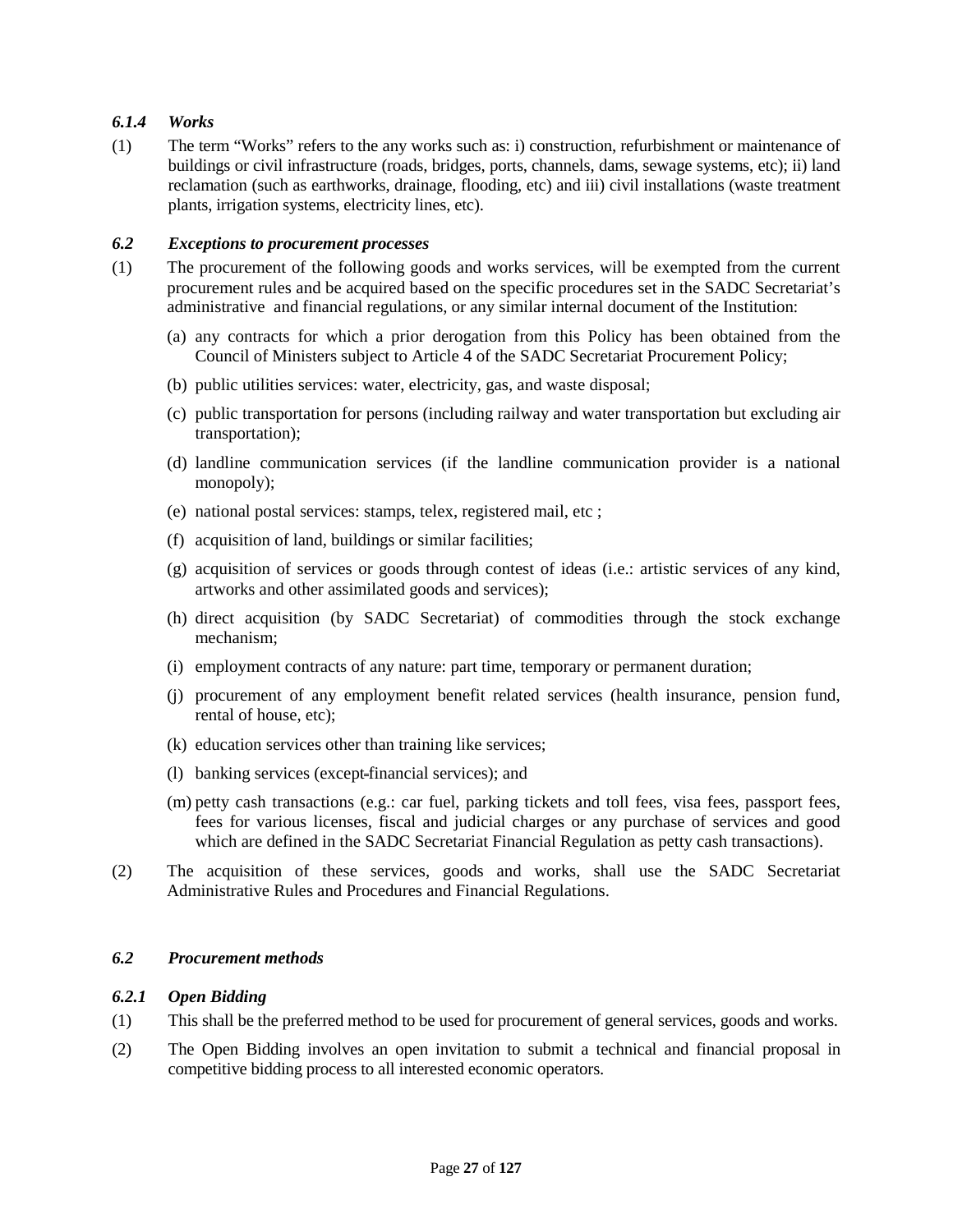- (3) Under the Open Bidding, any economic operator wishing to bid for the advertised contract receives, upon request, the Bidding Documents (which may have to be paid for), in accordance with the procedures laid down in the procurement notice. No short listing or other form of pre-selection shall be conducted in the application of this method.
- (4) This To avoid distortion of competition and corrupt practices, an economic operator and its affiliates, shall submit only one bid for the same contract on its own or as member of a joint venture/consortium. For this purpose affiliates are defined as: any legal entity (i.e.: the group of companies, firms, associations, etc) where the economic operator or any of the major shareholders in the economic operator owns at least twenty percent (20%) of the shares or the share capital. For the same purpose, major shareholder shall be defined as: any legal or natural person which owns no less than twenty percent (20%) of the shares or the share capital of the economic operator. If an economic operator deliberately or inadvertently submits more than one application per contract, it shall be automatically disqualified from any SADC Secretariat procurement processes for a period indicated in the SADC Secretariat's procurement regulations. If an economic operator deliberately or inadvertently submits more than one application per contract, it shall be automatically disqualified from any SADC Secretariat procurement processes for a period of a period of two (2) years.
- (5) The detailed steps on how this procurement procedure shall to apply for procurement of services, goods and works are presented further in Part V of the Guidelines.

# <span id="page-27-0"></span>*6.2.2 Restricted Bidding*

(1) This is a competitive procurement procedure. The method shall be applied to procurement of consulting services and to procurement of large and/or complex general services, goods and works. By extension, this method shall be used for establishing framework contractors.

# *Stage 1: Pre-qualification of bidders*

- (2) Under the Restricted Bidding, the first stage of the procedures is the pre-qualification. During the pre-qualification, the Procuring Entity issues an Invitation for Pre-qualification open to all the interested economic operators. The Invitation for Pre-qualification shall indicate the selection criteria to be mandatorily fulfilled by an economic operator to be shortlisted for participating in the bidding procedure. The purpose of the pre-qualification is to draw up a shortlist of applicants based on their qualifications before launching the bidding procedure. The selection procedure, where the long list (all applicants responding to the published notice) is reduced to a shortlist, consists in examining the responses to the requirements established in the procurement notice.
- (3) To avoid distortion of competition and corrupt practices, an economic operator and its affiliates, shall submit only one application for the same contract on its own or as member of a joint venture/consortium. For this purpose affiliates are defined as: any legal entity (i.e.: the group of companies, firms, associations, etc) where the economic operator or any of the major shareholders in the economic operator owns at least twenty percent (20%) of the shares or the share capital. For the same purpose, major shareholder shall be defined as: any legal or natural person which owns no less than twenty percent (20%) of the shares or the share capital of the economic operator. If an economic operator deliberately or inadvertently submits more than one application per contract, it shall be automatically disqualified from any SADC Secretariat procurement processes for a period of a period of two (2) years.

#### *Stage 2: Invitation to bid to pre-qualified bidders*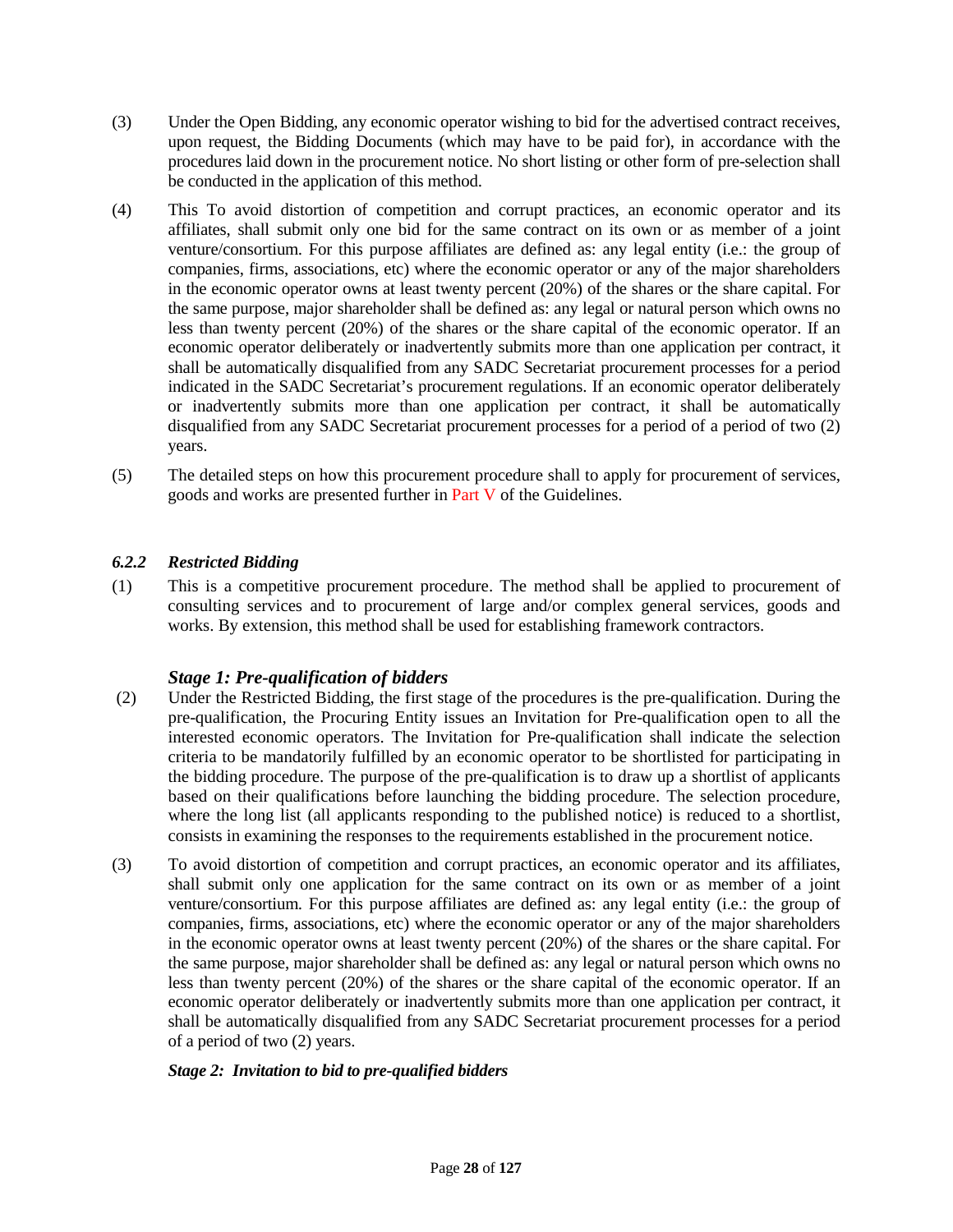- (4) In the second stage of the Restricted Bidding, the Procuring Entity invites and sends the shortlisted applicants the Invitation to Bid and the Bidding Documents free of charge. In order to ensure fair competition, bids shall be submitted by the same economic operator or consortium shortlisted that has submitted the application form. No change whatsoever in the identity or composition of the bidder is permitted unless the Procuring Entity has given its prior approval in writing. A situation where such approval could be given is e.g. where a merger has taken place between a shortlisted applicant/member of a consortium with another company and where the new company is found to meet the eligibility and qualification criteria and does not raise any conflict of interest or unfair competition.
- (5) There are three types of Restricted Biddings, as follows:
	- (a) International Restricted Bidding (IRB), whereby the pre-qualification process is open to all interested economic operators;
	- (b) Regional Restricted Bidding (RRB), whereby only regional (including local) economic operators from the "Database of Approved Suppliers" are invited to bid;
	- (c) Local Restricted Bidding (LRB), whereby only local economic operators from the "Database of Approved Suppliers" are invited to bid.
- (6) The Local and Regional Restricted Bidding shall be used for procurement of services, goods and works of a small value and non recurrent nature. Only economic operators from the database of approved suppliers shall be invited to participate in procurement under these methods.
- (7) The detailed steps on how the three types of implementation of this procurement procedure shall apply for procurement of services, goods and works are presented further in Part III, IV and V of the Guidelines.

#### <span id="page-28-0"></span>*6.2.3 Procurement Procedure under Multiple Framework Contracts*

- (1) Procurement under the Multiple Framework Contract is a simplified competitive procurement procedure to be used for acquisition of simplified or routine services, standardized or "off the shelf" goods and simple or low value works contracts of repetitive nature, required by the Procuring Entity on a recurrent basis, and when it is difficult to foresee the exact quantities and the time when they are needed.
- (2) A Multiple Framework Contract is an agreement between Procuring Entity and several contractors, with the purpose to establish the terms governing specific contracts which may be awarded during a given period, mainly concerned with the duration, subject, price, implementation rules and quantities.
- (3) The Multiple Framework Contract takes the form of separate contracts with a number of economic operators but concluded in identical terms, specifically: same general conditions, terms of delivery, maximum unit prices, type of services, goods and works to be delivered and the maximum cumulative contract value.
- (4) Multiple Framework Contracts are separated into lots. A lot can only cover a specific group of recurrent services, goods and works. For example, the lot covering travel agent services shall not include the supply of stationeries, or the lot covering the supply of office equipment or office furniture shall not contain the supply of IT equipment, etc.
- (5) In a rapidly changing market economy, the duration of such contracts shall not exceed two (2) calendar years.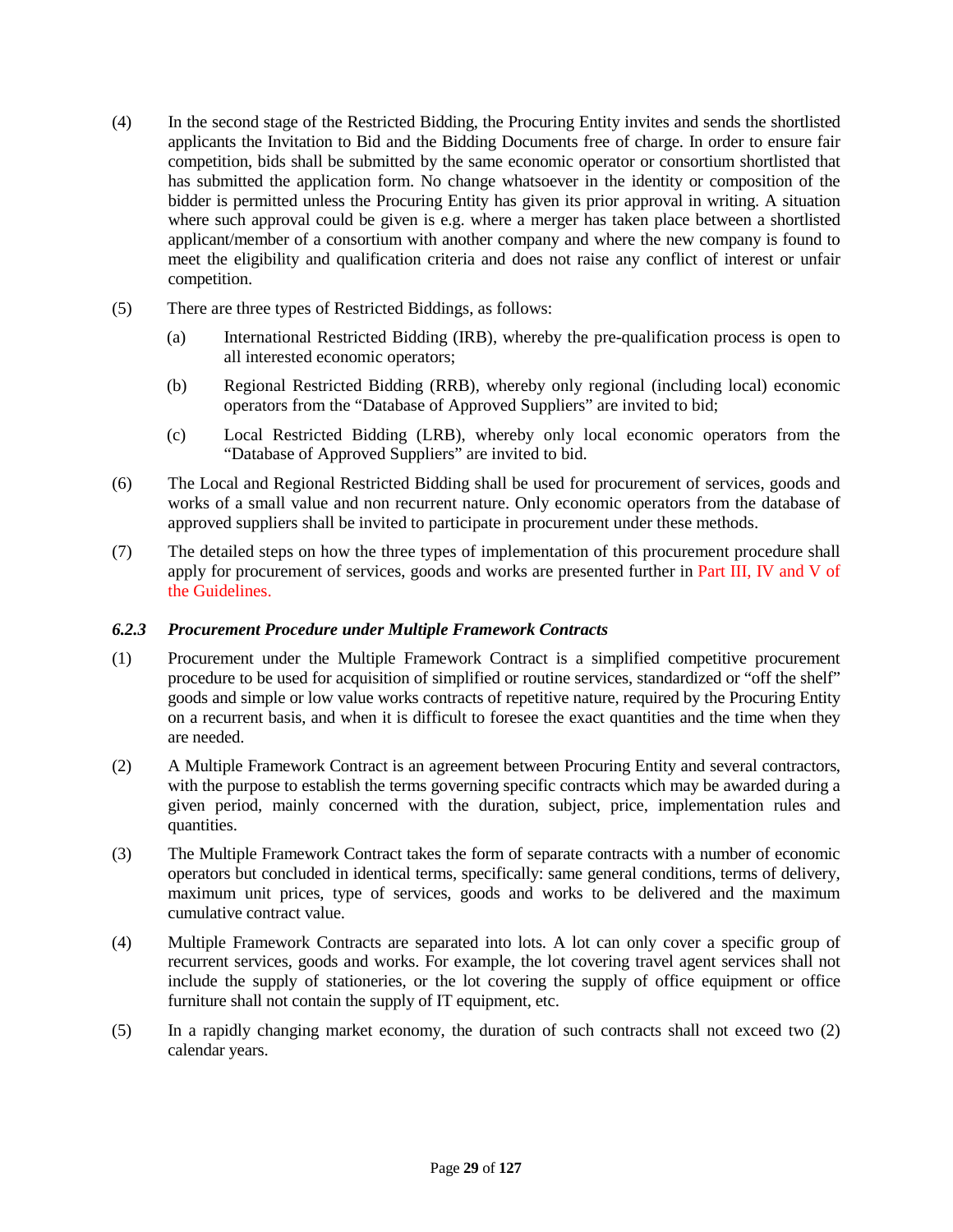- (6) The value of each Multiple Framework Contract shall be determined based on the estimated annual value of specific group of recurrent services, goods and works needed by the Institution as reflected in the specific annual budgetary allocation.
- (7) The procurement method to award Multiple Framework Contracts shall be similar to the Restricted Bidding, but the contract will be awarded to not less than four (4) and up to ten(10) economic operators, based on their ranks obtained during the evaluation process.
- (8) Procuring Entity may not make undue use of framework contracts or use them in such a way that the purpose or effect is to prevent, restrict or distort competition. Hence, the estimated value of each Request for Quotations/Proposals to be raised under a Multiple Framework Contract shall not exceed the value indicated in the Schedule 1 of the Guidelines.
- (9) The total sum drawn upon a Multiple Framework Contract shall not exceed the total value of said contract.

# <span id="page-29-0"></span>*6.2.4 Selection of Individual Consultants*

- (1) Individual Consultants are employed on assignments where: (a) teams of experts are not required, (b) no additional outside (home office) professional support is required, and (c) when the experience and qualifications of the individual are the main requirement.
- (2) The Procuring Entity shall not misuse this method of selection for an assignment normally carried out through an employment contract. Similarly, the method shall not be used for artificially splitting a consulting service assignment.
- (3) The use of this procurement method is not limited by the estimated value of the contract. However, the duration of the contract awarded through this method shall not exceed two (2) years and no Individual Consultant shall be awarded more than two (2) successive individual consultant contracts for the same Consulting Services.
- (4) There shall be no qualification criteria used under this procurement method.
- (5) The award criteria applicable to Individual Consultants shall be the highest evaluated Individual Consultant who has submitted a financial offer within the available budget.
- <span id="page-29-1"></span>(6) Only individuals are eligible to submit application under this procurement method.

# *6.2.5 Limited Bidding*

- (1) The Limited Bidding method is essentially the Restricted Bidding method with the exception that the shortlist is established by the Procuring Entity without pre-qualification or open advertisement.
- (2) Under this method, the Procuring entity restricts the issue of bidding documents to a limited number of economic operators when
	- a) the goods, works, or services required are of a specialized nature or can be obtained from a limited number of specialized contractors, service providers or reputable sources, all of whom are known to the procuring entity; or
	- b) the time and cost of considering a large number of tenders is disproportionate to the value of the procurement; or
	- c) there is an urgent need for the goods, works or services such that there would be insufficient time for the Procuring Entity to engage in open tendering, provided that the circumstances giving rise to the urgency could not have been foreseen by the Procuring Entity and have not been caused by dilatory conduct on its part.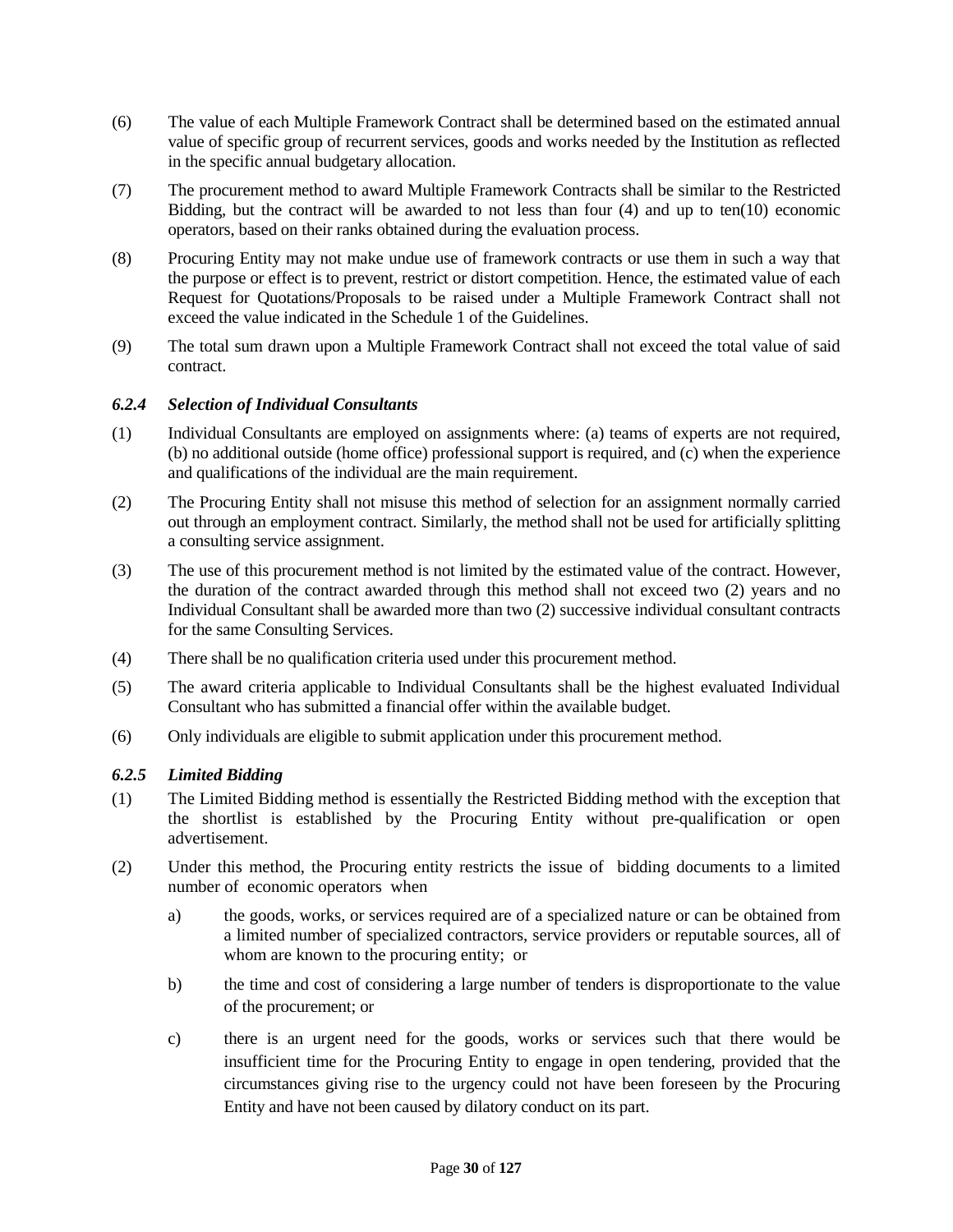- (3) This method shall only be deployed with prior approval of the Tender Committee and where the Procuring Entity has fully demonstrated that any of the conditions as laid out in paragraph 2 from  $(a) - (c)$  of this article have been met.
- (4) Under this method, for the procurement process to be considered successful, the shortlist shall consist of a minimum three (3) economic operators and the Procuring Entity shall receive at least two (2) responsive bids/quotations/proposals.

### <span id="page-30-0"></span>*6.2.6 Single Source procedure*

- (1) This is an exceptional non-competitive procurement method that can only be used under the following conditions, irrespective of the estimated value of the contract:
	- a) where, for reasons of exceptional circumstances that the Procuring Entity could not have foreseen and that can in no way be attributed to them, the time limits for the competitive procedures cannot be met. The circumstances invoked to justify extreme urgency shall in no way be attributable to the any department or staff of The Procuring Entity. For purposes of this clause, exceptional circumstances situations shall be one of the following situations:
		- i) Where there is likely to be injury or loss of life;
		- ii) Where there is likely to be damage to property; or
		- iii) Where there is a situation arising from "Force Majeure", as defined in Article 3(m) of Procurement Policy.
	- b) where, for technical reasons, or reasons involving the protection of exclusive rights/proprietary goods, services, the contract can be awarded only to a particular economic operator;
	- c) where, pursuant to Article 41 of the SADC Secretariat Procurement Policy (transposed in Article 15.9 of the Guidelines ), existing contracts are amended for:
		- (i) complementary services not included in the main contract but which, due to unforeseen circumstances, have become necessary to perform the contract, provided that the complementary services are technically and economically inseparable from the main contract, without bringing serious inconveniences for the Procuring Entity additional services consisting of the repetition of similar services entrusted to the contractor furnishing the services under the initial contract, provided that a procurement notice has been published for the initial contract and that the possibility of using the negotiated procedure for further services for the project as well as the estimated cost, were clearly indicated in the Bidding Documents or the Terms of Reference for the initial contract.
		- (ii) additional deliveries by the original contractor intended either as a partial replacement of normal goods or installations or as the extension of existing contracts for goods or works, where a change of contractor would oblige the Procuring Entity to acquire equipment having different technical characteristics which would result in either incompatibility or disproportionate technical difficulties in operation and maintenance.
		- (iii) additional works not included in the initial contract which due to unforeseen circumstances, became necessary for carrying out the works described therein and have been awarded to the contractor already carrying out the work: a) where such works cannot be technically or economically separated from the main contract without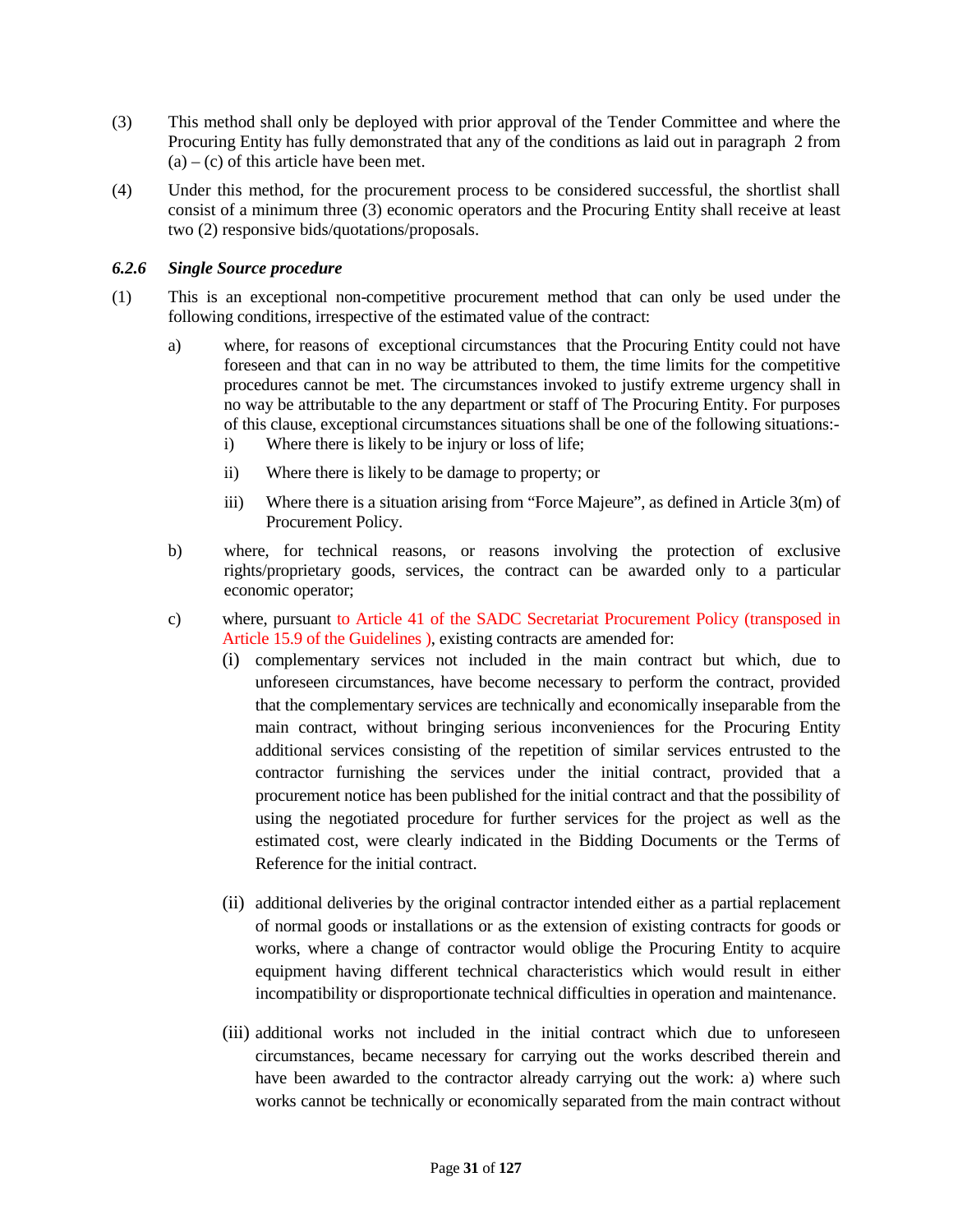serious inconvenience to the beneficiary; and b) where such works, although separable from the performance of the original contract, are strictly necessary to its completion.

### <span id="page-31-0"></span>*6.3 Procurement thresholds and packaging of procurement contracts*

- (1) The procurement thresholds under which various procurement methods shall apply are specified in the Schedule 1 of the Guidelines.
- (2) Procurement of services, goods and works with a value of less than two hundred (200) US\$, shall be considered as petty cash transaction. This threshold is subject to provision of the SADC Secretariat Financial Regulations.
- (3) The thresholds given in the above table are based on the maximum estimated value of the contract in question. Where contracts are subdivided in lots, the value of each lot shall be taken into account when calculating the overall threshold. If appropriate, in order to achieve economies of scale, to ensure maximum co-ordination between related activities, and to keep contract administration as simple as possible, care shall be taken to design projects allowing for maximum contract size and avoiding the unnecessary fragmentation of Procuring Entity budget resources into a series of small contracts. This purpose can be achieved in two ways:
	- a. Through Multiple Framework Contracts, for the recurring needs of the same item when the specific quantity and time of the need is difficult to assess when maintaining stocks will be not economically advantageous for the Institution; and
	- b. Grouping the required items in lots in such a way to ensure transparency, economy and efficiency in the procurement processes and delivery of the "right" services, goods and works at the "right" time for the Institution. The grouping shall be made by categories: Consulting Services, general services, goods and works. Within each category, needs shall be examined to see whether it is possible, sensible and commercially accepted to combine similar or related items in a single lot.
- (4) Under no circumstances grouping contracts into lots shall lead to situations when the achievement of a contractual obligation under one lot, shall depend on the fulfilment of the contractual obligation under another lot.
- (5) **The contracts shall not be split artificially to circumvent the procurement thresholds.**
- (6) **The following procurement methods can be applied regardless of thresholds** as long as the relevant conditions are met (see Articles 6.2.4, 6.2.5, and 6.2.6)**:** Selection of Individual Consultants, Limited Bidding, and Single Source procedure.

#### <span id="page-31-1"></span>*6.4 Procurement authorization matrix*

(1) The Procurement Approving Authority is presented in the Schedule 1 of the Guidelines and depends on the estimated value of the contracts to be placed through procurement processes.

# <span id="page-31-2"></span>**7 Terms of Reference**

### <span id="page-31-3"></span>*7.1 Introduction*

(1) Terms of Reference are key in acquiring Consulting Services. It explains the objectives, scope of assignment, activities, tasks to be performed, and the respective responsibilities of the Procuring Entity and the Contractor, including the expected results and deliverables of the assignment.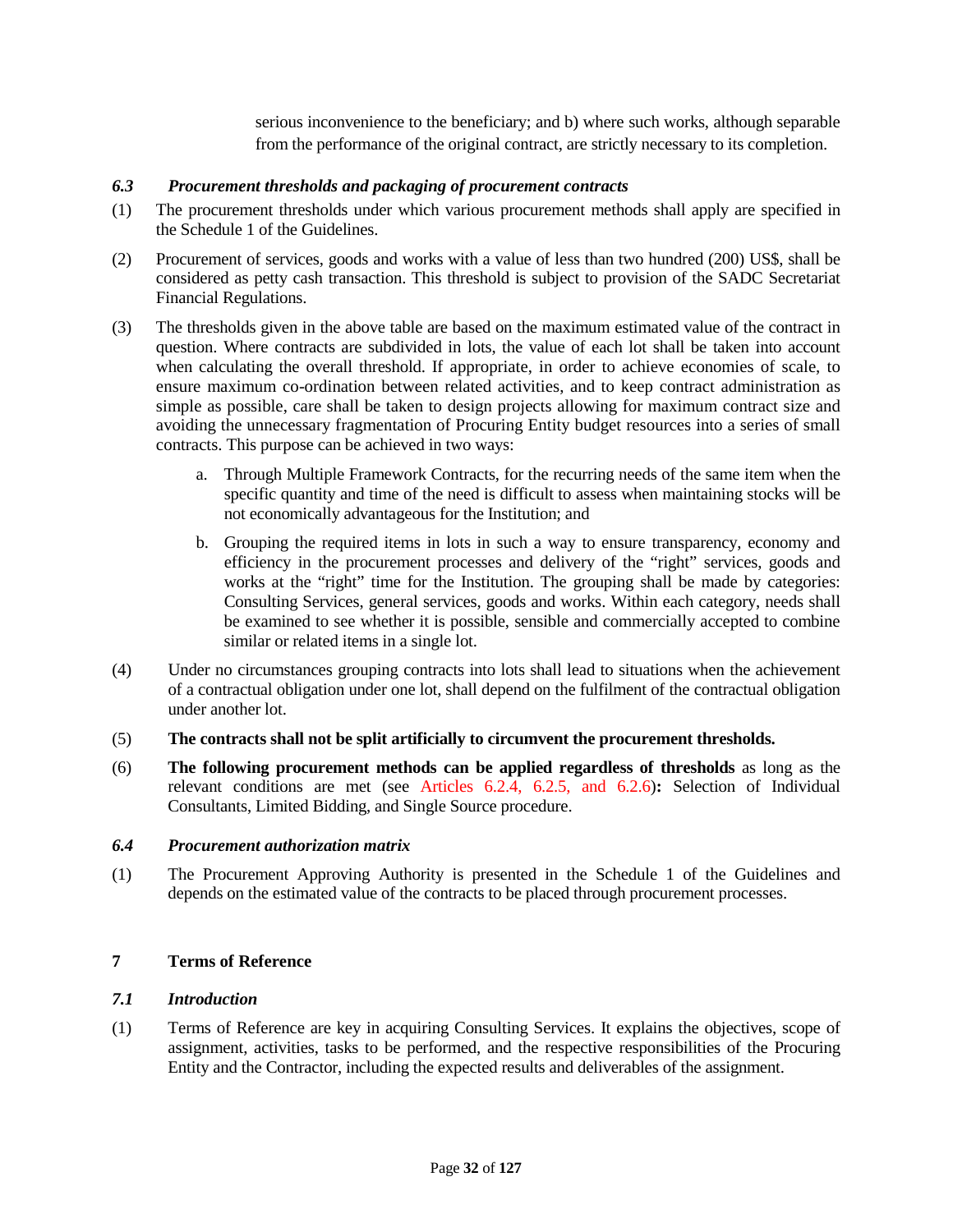- (2) Adequate and clear Terms of Reference are of utmost importance for the proper understanding of the assignment and its correct execution. It reduces the Procuring Entity's risk of unnecessary extra work, delays, and additional expenses. In addition, they help minimizing the risk of ambiguities during the preparation of bidders' proposals, the contract negotiation and execution of services.
- (3) Drafting the Terms of Reference require expertise with the type of the requested assignment and the necessary resources, as well as the familiarity with the assignment background and the environment where the assignment will be implemented.
- (4) The responsibility for drafting Terms of Reference stay with the Requisition Function. However, when the Terms of Reference need to cover areas of responsibility of several units within Procuring Entity's Institution, a working group, comprising representatives of all the concerned units with the stake in the assignment, shall be formed. The working group for Terms of Reference shall be coordinated by the Requisition Function, which was identified during the process of preparation of the Overall Procurement Plan as the main beneficiary of the assignment.
- (5) When the Terms of Reference are drafted by an external contractor under a consulting service contract, the Requisition Function coordinating the work of the contractor shall ensure the adequacy of the Terms of References and therefore held responsible for their quality.
- (6) The Terms of Reference shall be approved, as part of the process of the approval of the solicitation documents in which they have to be incorporated, by the relevant authority within the Procuring Entity organizational structure, depending on the threshold and the procurement method used for procuring the consulting services described in the Terms of Reference.

# <span id="page-32-0"></span>*7.2 Content of the Terms of Reference*

- (1) The Terms of Reference may include at least the following information:
	- (i). background of the project;
	- (ii). objectives of the assignment;
	- (iii). scope of assignment;
	- (iv). data, local services, personnel and facilities to be provided by the contractor;
	- (v). objectively verifiable indicators, list of reports, schedule of deliveries, period of performance;
	- (vi). data, local services, staff, and facilities to be provided by the Procuring Entity;
	- (vii). institutional arrangements, and
	- (viii). downstream work.

#### *a) Background of the project*

- (1) The background summarizes the main features of the project and describes the assignment's objectives and its general purpose. In particular, it shall include:
	- (i). name of the Procuring Entity and if applicable the name of the end Beneficiary of the assignment;
	- (ii). assignment location;
	- (iii). rationale of the assignment ;
	- (iv). assignment history (what has been already done and by whom, what is the current state of affairs where the consulting assignment is expected to continue working);
	- (v). list of relevant studies and basic data;
	- (vi). need for consultants in the assignment and issues to be resolved;
	- (vii). source of financing for the assignment; and
	- (viii). supervision arrangements.

#### *b) Objectives of the consulting assignment*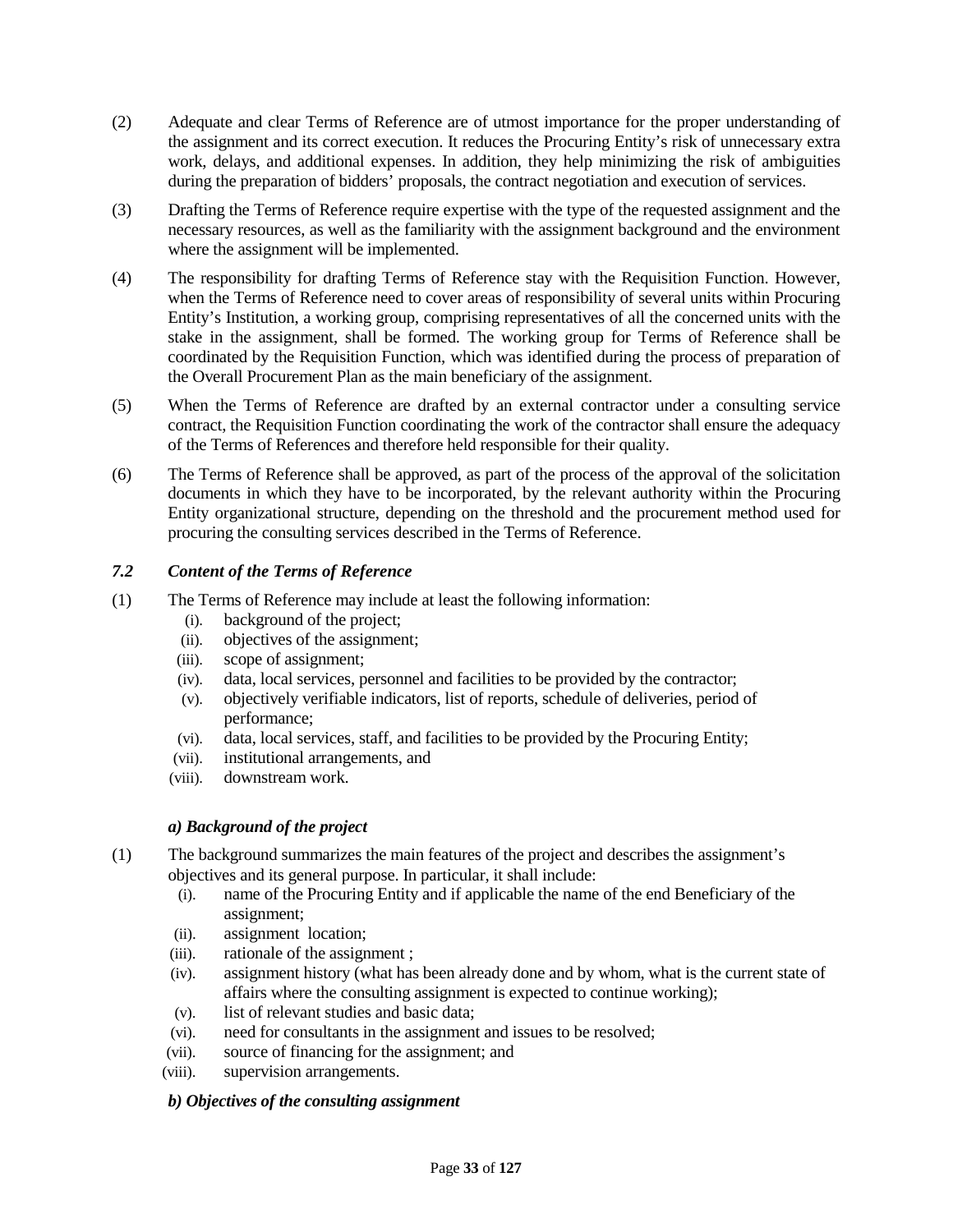(1) To avoid misleading the bidders or applicants, the Terms of Reference shall describe precisely the objectives and expected results of the assignment.

### *c) Scope of Assignment*

- (1) This section of the Terms of Reference details the main activities (or tasks) to be conducted by the **c**ontractor and the expected results. The Terms of Reference should normally describe only the requested activities, not the approach or methodology to achieve the results, since these are precisely the tasks the bidder's or applicants are contracted for.
- (2) Nevertheless, when looking for Individual Consultants and/or for Procurement Procedure under Multiple Framework Contracts, if the evaluation criteria considers only the professional qualifications of consultants, the Terms of Reference shall provide suggestions on the approach or methodology that contractor should use to execute the assignment.
- (3) In the Terms of Reference, the scope of work of the assignment is usually defined by addressing the following issues:
	- (i). task to be performed by the contractors, including: definition, scope, limits, and criteria of acceptance of the assignment;
	- (ii). desired level of detail (level of design, accuracy, composition of cost estimates, and so forth);
	- (iii). span of projections (time horizon, life span of project components, and so forth);
	- (iv). necessary comparison of the assignment with similar projects;
	- (v). main issues to be addressed;
	- (vi). alternatives to be considered;
	- (vii). necessary surveys, special analyses and models;
	- (viii). special equipment requirements;
	- (ix). institutional and legal framework of the project;
	- (x). transfer of knowledge, objectives and scope;
	- (xi). language requirements;
	- (xii). units of measurement to be used;
	- (xiii). need for continuity, such as data gathering; and
	- (xiv). quality management requirements (if needed).

#### *d) Requirements concerning the personnel and facilities to be provided by the contractor*

- (1) The Terms of Reference shall provide detailed information regarding personnel and facilities to be provided by the contractor.
- (2) Concerning the personnel requirements, these shall indicate the key expert positions and if a pool of experts is required, the qualifications, skills, general and specific professional experience for the key experts as well as for the pool of experts, the minimum number of days to be used by each key expert as well as the experts.
- (3) The key expert shall be considered the expert having a relative higher input in the implementation of the assignment or whose expertise is paramount for the successful implementation of the contract.
- (4) The requirements concerning the qualifications, skills, general and specific professional experience shall not be unjustifiably restrictive or not able to be evaluated based on the intrinsic documents. For instance, a requirement asking the expert to have a Master or PhD degree, or hold specific professional certifications, shall only be requested if they are absolutely necessary for implementing the assignment. Also, requirements such as "very good communication skills", that cannot be proved by the Curriculum Vitae, or being difficult to assess objectively, shall not be permitted.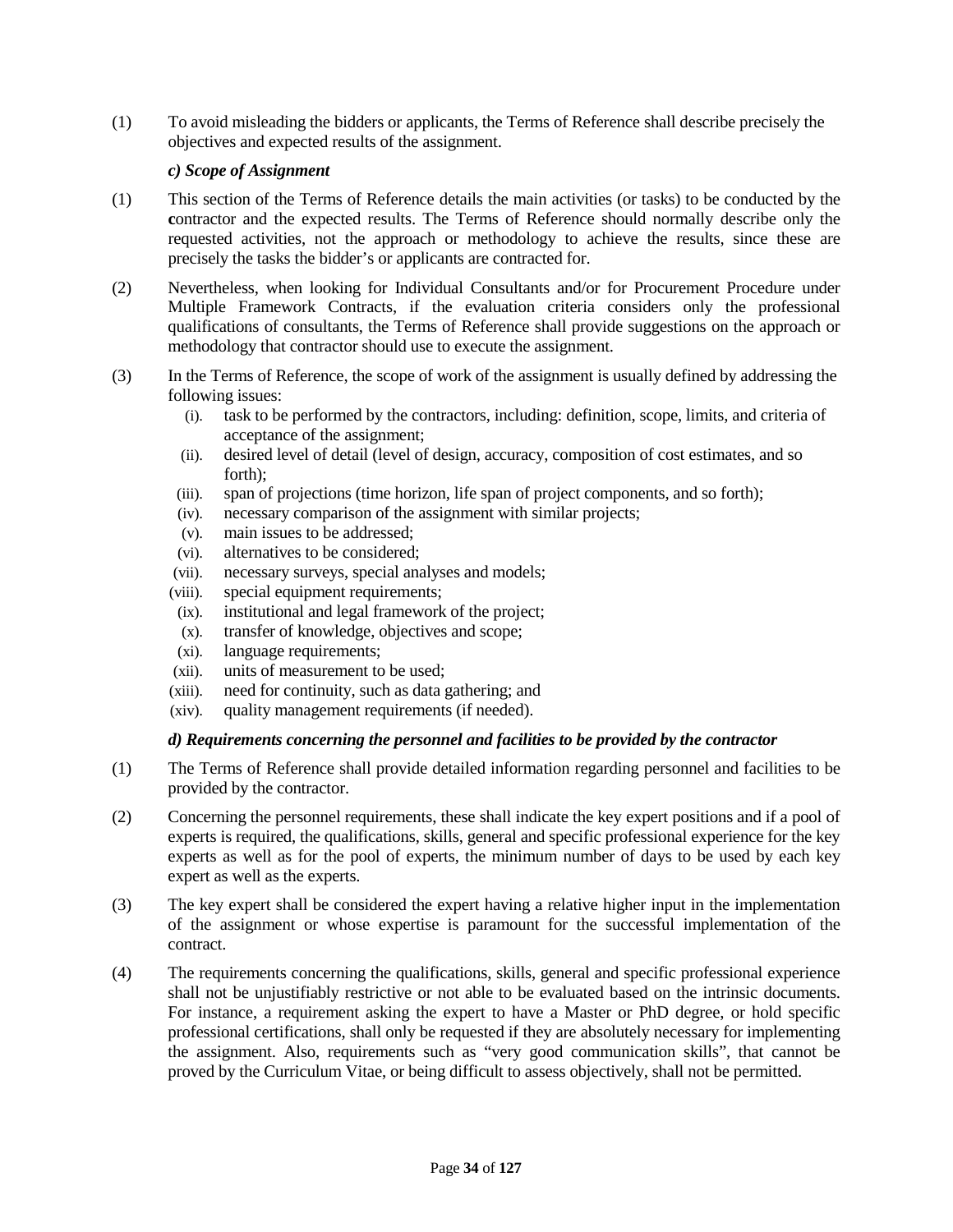- (5) Concerning the facilities to be provided by the contractors, the Terms of Reference shall indicate if the consultant shall make provision for office accommodation, computers, cars or any specialized equipment or software. The Terms of Reference shall also indicate whether these expenses shall be covered by the contractor under their operational expenses or by the Procuring Entity under the incidental expenses budget to be included in the contract.
- (6) When the facilities to be provided by the contractor are to be financed under Incidental Expenses, the Terms of Reference shall indicate the maximum budget for such expenses, the category of expenses eligible to be financed under the incidental budget stating that the incidental budget shall be included in the bidder's or applicant's financial proposals as a lump sum, without any modifications.

# *e) Objectively verifiable indicators, Reports and schedule of deliveries*

- (1) The Terms of Reference shall indicate the estimated duration of the assignment, from the date of commencement to the date the Procuring Entity receives and accepts the contractor's final report or a specified completion date.
- (2) The assignment's reporting requirements shall be clearly specified. When possible, each task of the assignment shall have a task report as a deliverable. This is of paramount importance, in particular in the case of Lump Sum contracts, since each report might constitute a delivery (study, design, technical specification, assessment, etc), and hence be associated with payments
- (3) The Terms of Reference shall indicate the format, frequency, and content of the reports as well as the number of copies, language and the names of the prospective recipients.

# *f) Data, local services, staff, and facilities to be provided by the Procuring Entity*

- (1) The Terms of Reference shall provide details about all the information and services to be made available by the Procuring Entity to the contractor. This may include:
	- office space, vehicles, computers, printers, copiers and other office equipment;
	- list of data to be made available to the consultant, specifying the format and the language;
	- training or other facilities the consultant might have access to, free of charge (i.e., phone, internet, transportation, etc) and
	- supporting staff provided to the consultant free of charge (if any).
- (2) Should the assignment envisage provision of support staff by the Procuring Entity, the TORs shall define the hierarchy and level of authority of the counterpart staff as well as the requested level of experience of the staff to be integrated into the contactor's team. This information shall be presented as a list indicating only the function, the level of professional experience and the responsibilities of the staff in the contactor's team.

#### *g) Institutional arrangements*

- (1) The Terms of Reference should define the institutional setup for the implementation of the assignment. This entails the definition of the mechanism for the contractor's interaction with the assignment stakeholders. Hence, the Terms of Reference shall define:
	- (i). the beneficiaries of the assignment ;
	- (ii). the coordination authority for the assignment ;
	- (iii). the reporting authority for the assignment;
	- (iv). the monitoring authority for the assignment; and
	- (v). the approving authority for the assignment's deliverables;

clearly defining the role and responsibilities of all the involved personnel, specifying the type, timing, and relevance of everyone's participation.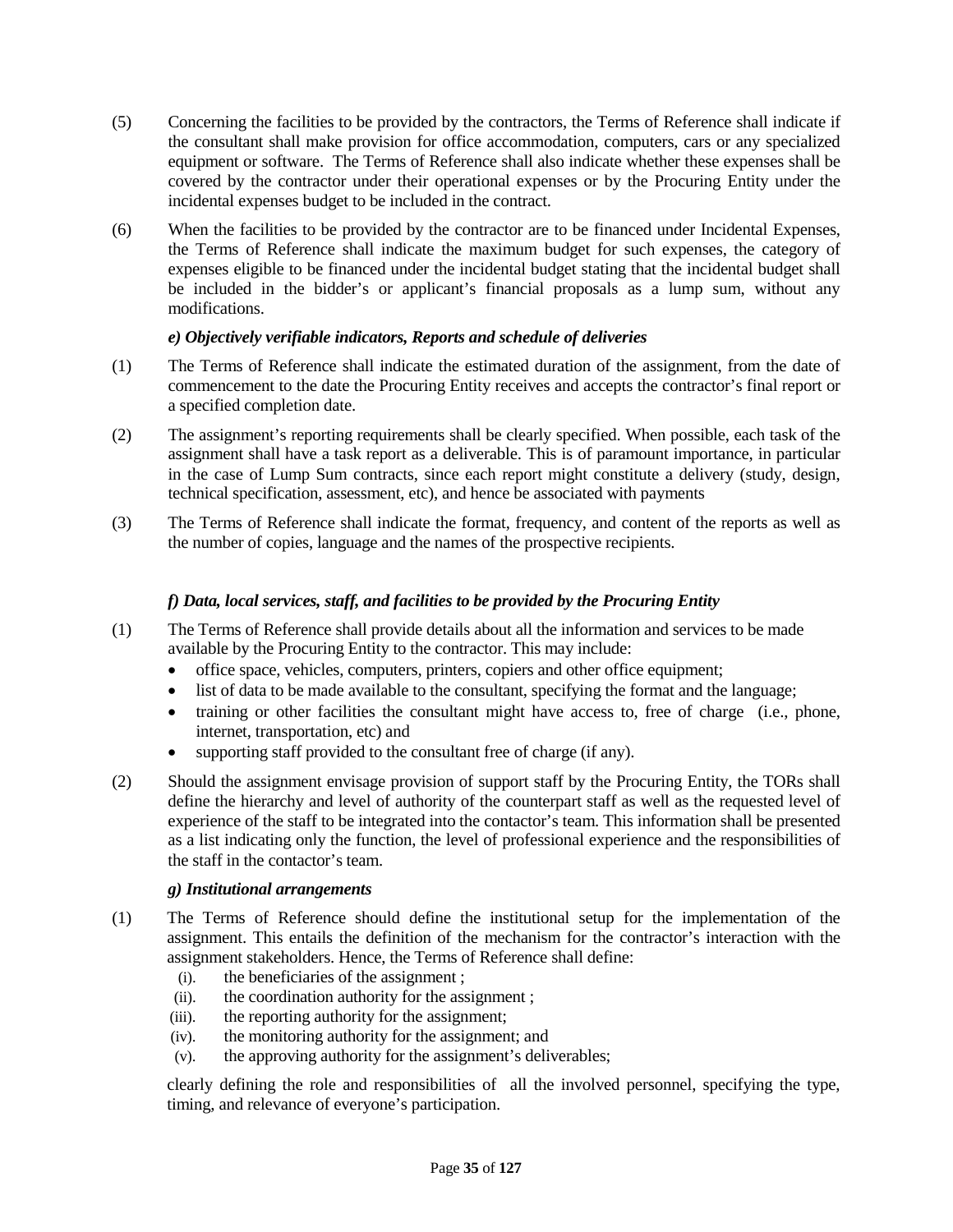#### *h) Downstream work*

- (1) The Terms of Reference shall indicate if Procuring Entity envisages any additional or supplementary work which might be requested to the contractor following the completion or during the implementation of the main activities of the Terms of Reference.
- (2) Since any additional or supplementary work will be subject to an Addendum to the contract, the Procuring Entity shall pay particular attention when formulating these requirements so as not to breach the provisions of Article 15.9 of the Guidelines.
- (3) If as a result of the implementation of the activities under the Terms of Reference, subsequent procurement will be generated, clear references to the potential conflict of interests between the Terms of Reference activities and the downstream work to be procured as result of these activities shall be mentioned.

#### <span id="page-35-0"></span>**8. Technical Specifications**

#### <span id="page-35-1"></span>*8.1 Introduction*

- (1) The Technical Specifications is the document setting out the requirements and/or objectives in respect of the provision of general services, supplies or works, specifying, where relevant, the methods and resources to be used and/or results to be achieved.
- (2) The Requisition Functions are responsible for the Preparation of the Technical Specifications for the general services, goods and works to be procured by Procuring Entity. When the Technical Specifications are drafted by external contractors under consulting service contracts, the Requisition Function shall be responsible for checking and approving the quality of the consulting service result.
- (3) When drafting Technical Specifications, detailed descriptions of technical requirements for the general services, goods and works to be procured shall be given. Precise and clear specifications are prerequisite for bidders to respond realistically and competitively to the requirements.
- (4) Unless the Single Source procedure procurement method is used, the specification shall be prepared to permit the widest possible competition, and at the same time, make a clear statement of the required standards of workmanship to be provided, standards of supplies and performance of the general services, goods and works to be procured. Only then, the economy, efficiency and fairness in procurement processes can be ensured and an objective evaluation procedure can be conducted.
- (5) For goods and works, the specification shall require all supplies to be new, unused, and of the most recent or current models, and they have to incorporate all recent improvements in design and materials. Any reference to brand names, catalogue numbers or other details that limit any materials or items to a specific manufacturer shall be avoided as far as possible. Where unavoidable, such item description shall always be followed by the words "or substantially equivalent".
- (6) Technical Specifications, shall be descriptive and give the full requirements in respect of, but not limited to, the following:
	- (i). standards of materials and workmanship required;
	- (ii). details of all factory tests required (type and number);
	- (iii). details of all work required to achieve completion;
	- (iv). details of all pre-commissioning and commissioning activities to be performed by the Contractor;
	- (v). details of all ancillary services requested, such as training, installation, maintenance, storage, operational manuals, etc, and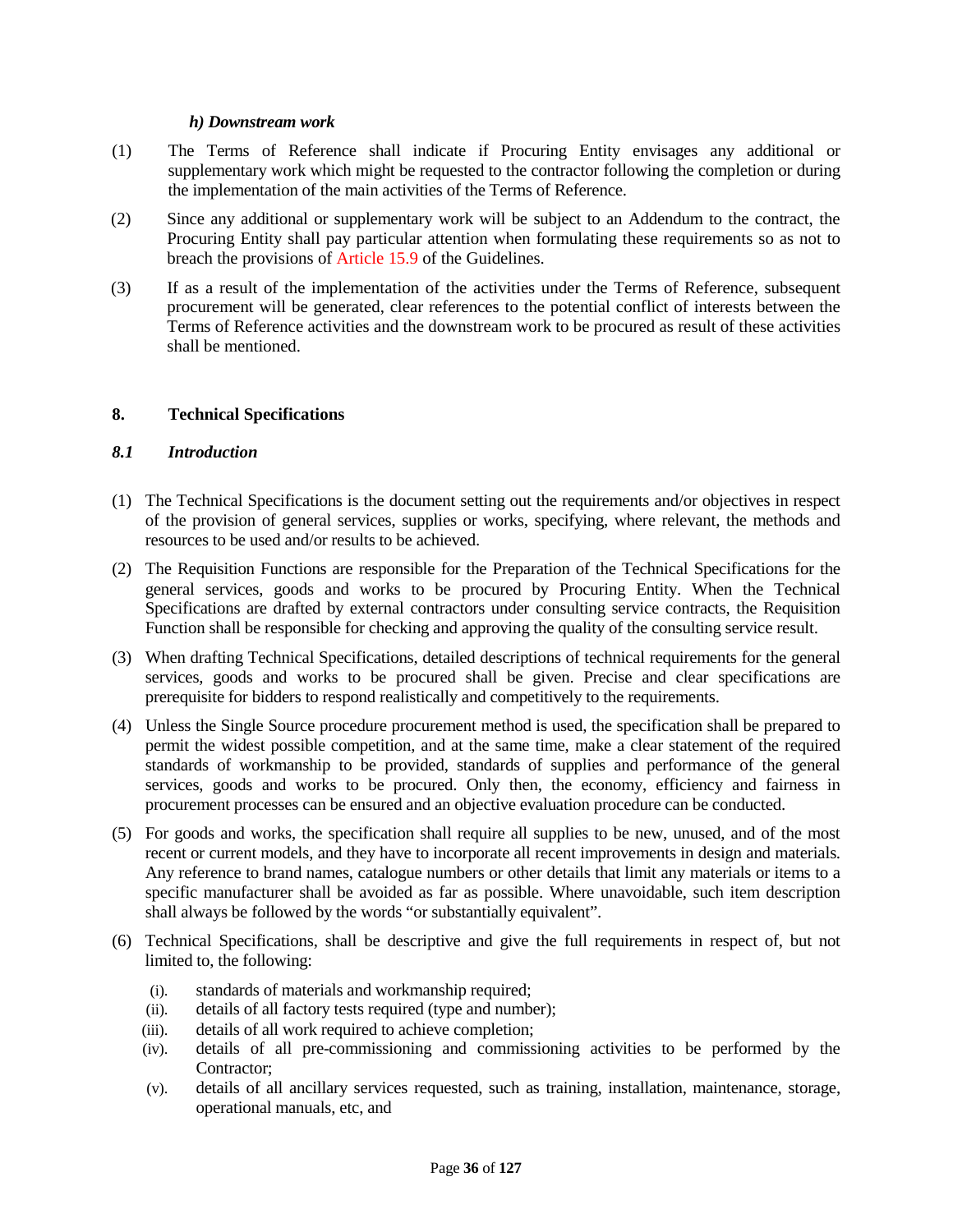- **(vi).** details of all functional guarantees required, and liquidated damages to be applied in the event that contractual obligations are not met.
- (7) The Technical Specifications shall include the essential technical and performance characteristics and requirements, including maximum or minimum acceptable values.
- (8) When ancillary services are requested, the Technical Specifications shall provide full details about the required services allowing bidders to price them in their proposal. These details can cover aspects such as:
	- a) in case of training: the number of trainees, the location of training, the language of the training, the duration of the training, the requirement concerning the training materials, etc;
	- b) in case of maintenance services: the total period to be covered by these services (which shall not exceed the duration of the contract), the type of maintenance envisaged, the frequency of the maintenance, etc.
- (9) In case of installation services: the location of the place of installation, the complete technical details of the space where the goods will be installed (including drawings if needed), and the list of additional estimated materials requested by the contractor to perform the installation (if these are not included in the list of goods), the condition for the contractor's personnel to be given access to the site, etc.
- (10) In case of procurement of works and plants, the Technical Specification shall be drafted by certified experts in accordance with the international accepted standards.

# *8.2 Content of the Technical Specifications*

- (1) Depending of the nature of general services or goods to be purchased, the Technical Specifications should address the following aspects, as appropriate:
	- a) General Description (including the quantities, place of delivery and other conditions);
	- b) Technical requirements;
	- c) Functional requirements;
	- d) Accessories and Attachments;
	- e) Tools or Other Required Items;
	- f) Maintenance Requirements;
	- g) Installation Requirements;
	- h) Spare Parts Required;
	- i) Manuals;
	- j) Required Performance;
	- k) Warranty Specifications;
	- l) Training Requirements;
	- m) Delivery requirement;
	- n) Storage Requirements; and
	- o) Other Requirements.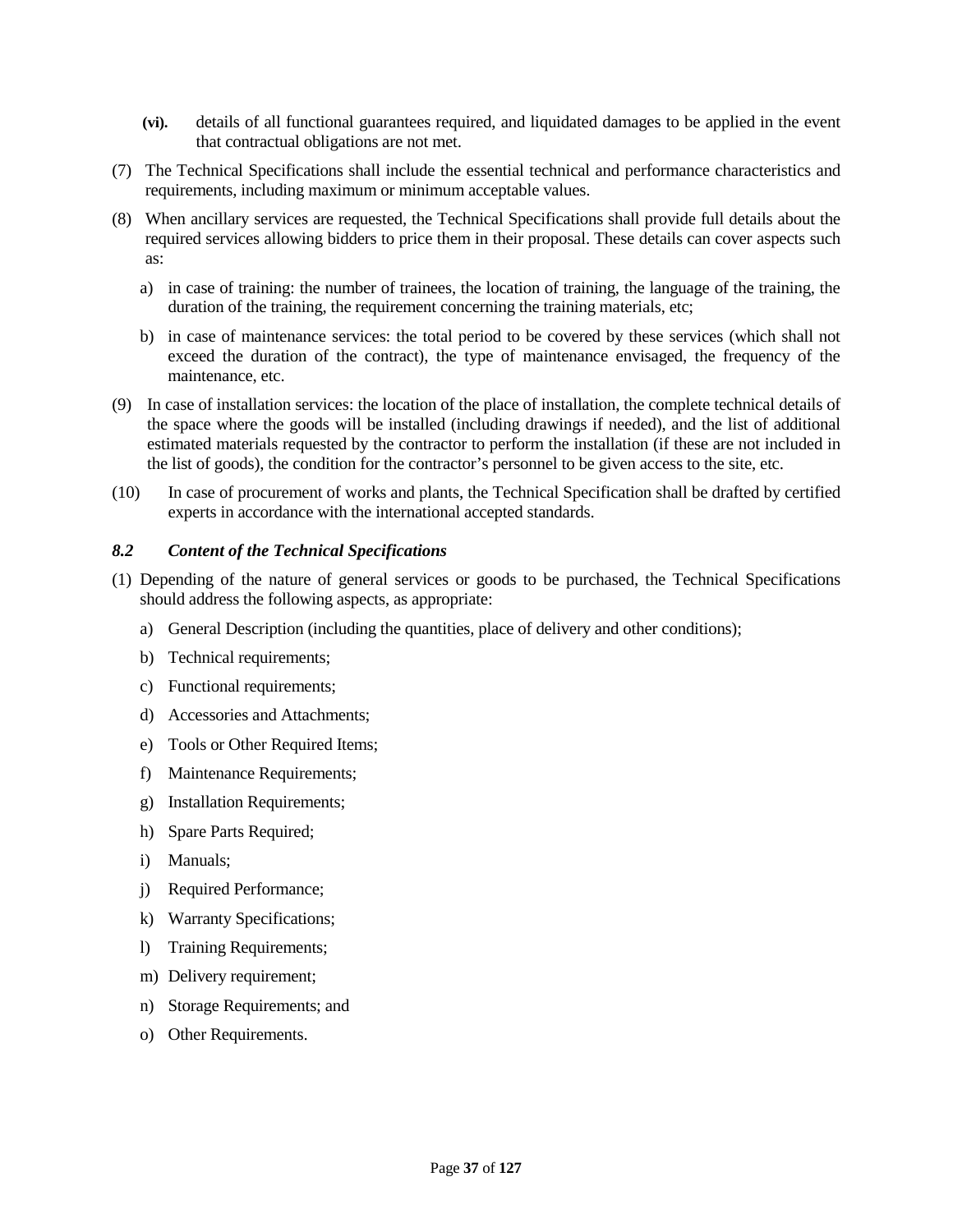# **9. Types of Contracts**

# *9.1 Types of Consulting Services Contracts*

- (1) In order to determine the type of contract to be used for a specific consulting service, the following aspects shall be considered: (a) the nature and degree of definition of the assignment; (b) the distribution of risks between the Procuring Entity and the Contractors and (c) the level of contract supervision by the Procuring Entity.
- (2) The following types of contracts are referred to under the Guidelines:
	- a) lump-sum;
	- b) time-based; and
	- c) framework contracts.

# *a) Lump-sum contracts*

- (1) Lump-sum contracts shall be used for assignments where the content, length of the services and the required output to be delivered by the contractors are precisely specified.
- (2) Lump-sum contracts are used in relatively simple and clearly defined assignments such as audits, planning and feasibility studies, environmental studies, detailed design of infrastructures, preparation of databases, and surveys. Lump-sum contracts are also adopted in cases of sophisticated and clear-cut assignments in which external factors generally do not influence (delay or substantially change) the outcome of the advice or study being provided.
- (3) Under a lump-sum contract, the Procuring Entity will pay the contractor a fixed sum of money upon submission and approval of the deliverables indicated in the contract. If payments are made against a schedule of percentage of work completed, then at least the progress report and the supporting evidence of the completed work shall be submitted to make the payment.
- (4) The lump-sum contract is easy to administer by the Procuring Entity and requires little technical supervision, as no matching of inputs to pay is required.
- (5) A lump-sum contract transfers the cost risk to the contractors and gives Procuring Entity certainty about the costs involved in procuring Consulting Services. The Procuring Entity shall put in place mechanisms to ensure the quality of deliverables by the contractor.

# *b) Time-based contract*

- (1) Under this type of contract, the contractor provides services on a timed basis, according to quality specifications, and the contractor's remuneration is based on agreed unit rates for contractor's staff, multiplied by the actual time spent by the staff in executing the assignment.
- (2) Time-based contracts transfer the cost risk to the Procuring Entity. It requires a system to monitor and control the assignment progress and costs, because contractors have incentives to put more time resources on the job, including more senior resources.
- (3) Time-based contracts are recommended when:
	- (i). the nature and scope of the services are such that the Terms of Reference cannot be established with sufficient precision, as may be the case for complex or unusual assignments difficult to define, such as management of complex institutions or studies of new approaches;
	- (ii). the duration and quantity of services depends on variables beyond the control of the contractor, or the services are related to activities by third parties - for instance, supervision of implementation assignments;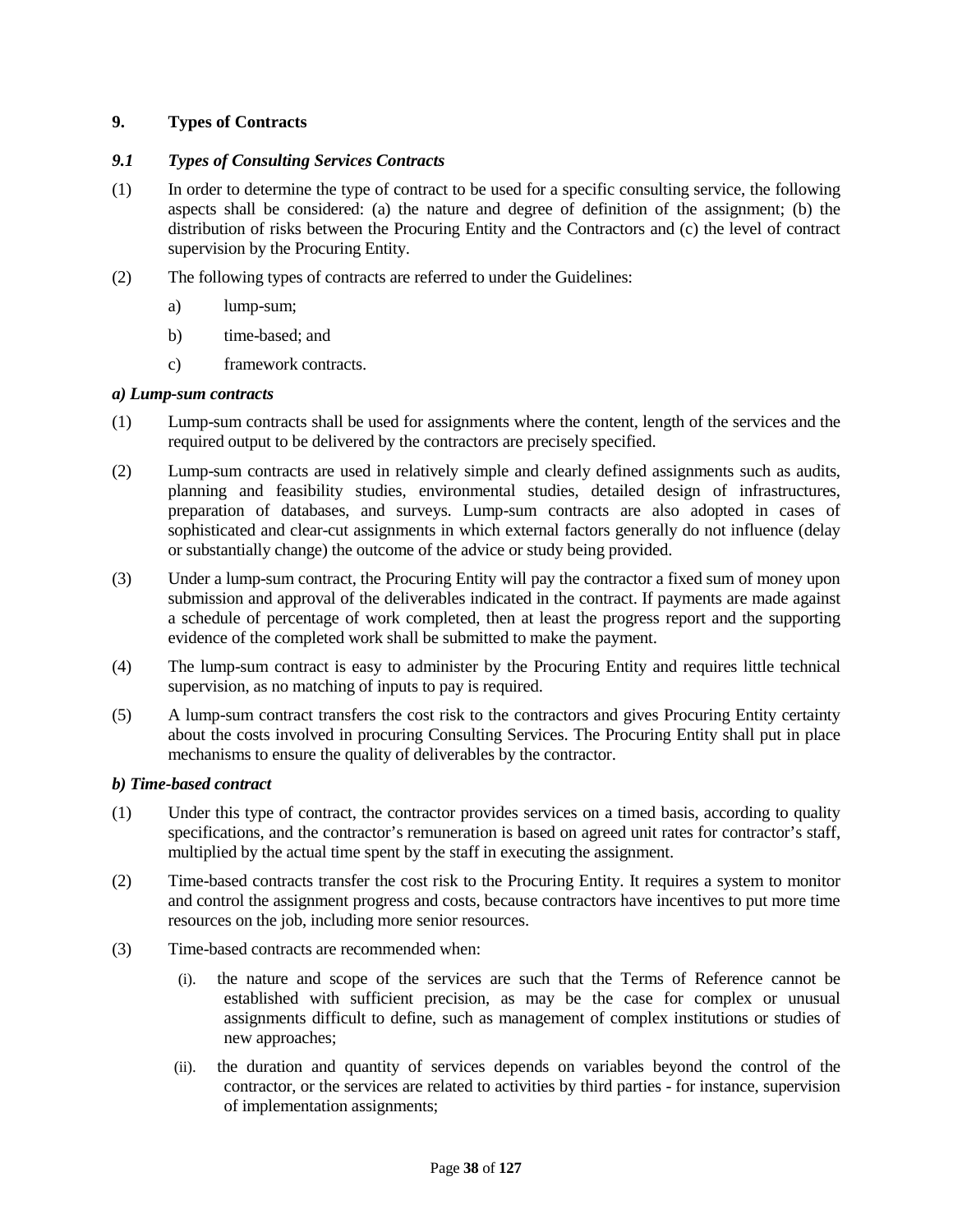- (iii). the output required from the contractor is difficult to assess, such as for technical assistance, institutional development, or emergency situations, in which the Procuring Entity needs assistance that may evolve during the execution of the assignment; and when transfer of knowledge and training between the contractor and Procuring Entity trainees is required.
- (4) This type of contract requires the Procuring Entity to closely supervise the contractor and to be involved in the daily execution of the assignment.
- (5) Since the administration of this type of contract requires considerable administrative effort and contract management capacity from the Requisition Functions, the Procuring Entity is advised only when it is appropriate.

#### *c) Framework contracts*

- (1) The purpose of Framework Contracts is to secure competitive prices for the duration of the contracts. The contract can include terms and conditions to review the price during the validity of the contract, provided that this is included in the Bidding Documents.
- (2) The Framework Contract does not commit Procuring Entity to purchase any of the products offered by the contractor, but secures their access to a very restrictive competition for the Procuring Entity business.
- (3) The Framework Contract will not indicate precise quantities to be ordered by Procuring Entity during the contract term. However it will indicate the estimated minimum and maximum volume of purchases. Under no circumstances the maximum volume of purchases shall exceed the budgetary allocation for the Framework Contract.
- (4) In order to increase the competition and to secure better prices, Procuring Entity may decide to guarantee to each Contractor a minimum annual volume of business. Such decision shall be stated in the Invitation to Pre-qualification, Bidding Documents and the Contract. Under no circumstances the minimum guaranteed volume of business shall exceed ten percent (10%) of the estimated annual volume of business. In such case the framework contract shall not be signed with more than five (5) companies.
- (5) Framework Contracts require intensive monitoring and administrative support from the Procurement Function and Requisition Functions, to ensure that contractors perform satisfactorily and in accordance with terms and conditions of the contract. Once a Framework Contract is in place, it can improve efficiency and lower costs due to economies of scale.

# *9.2 Type of Contracts for General Services, Goods and Works*

- (1) Different categories of procurement imply different contractual risks and have specific requirements for managing the contract. SADC Secretariat has adopted standard contract templates for each category of procurement: general services, goods and works. These standard templates shall be used for procurement of all common general services, goods and works.
- (2) However, when the particular nature of the general services, goods and works to be procured requires a different type of contract, SADC Secretariat can develop other type of contracts to cover the particular contractual risks of the respective acquisition. Any addition of a new standard template shall be approved by the Executive Secretary before being used in procurement processes.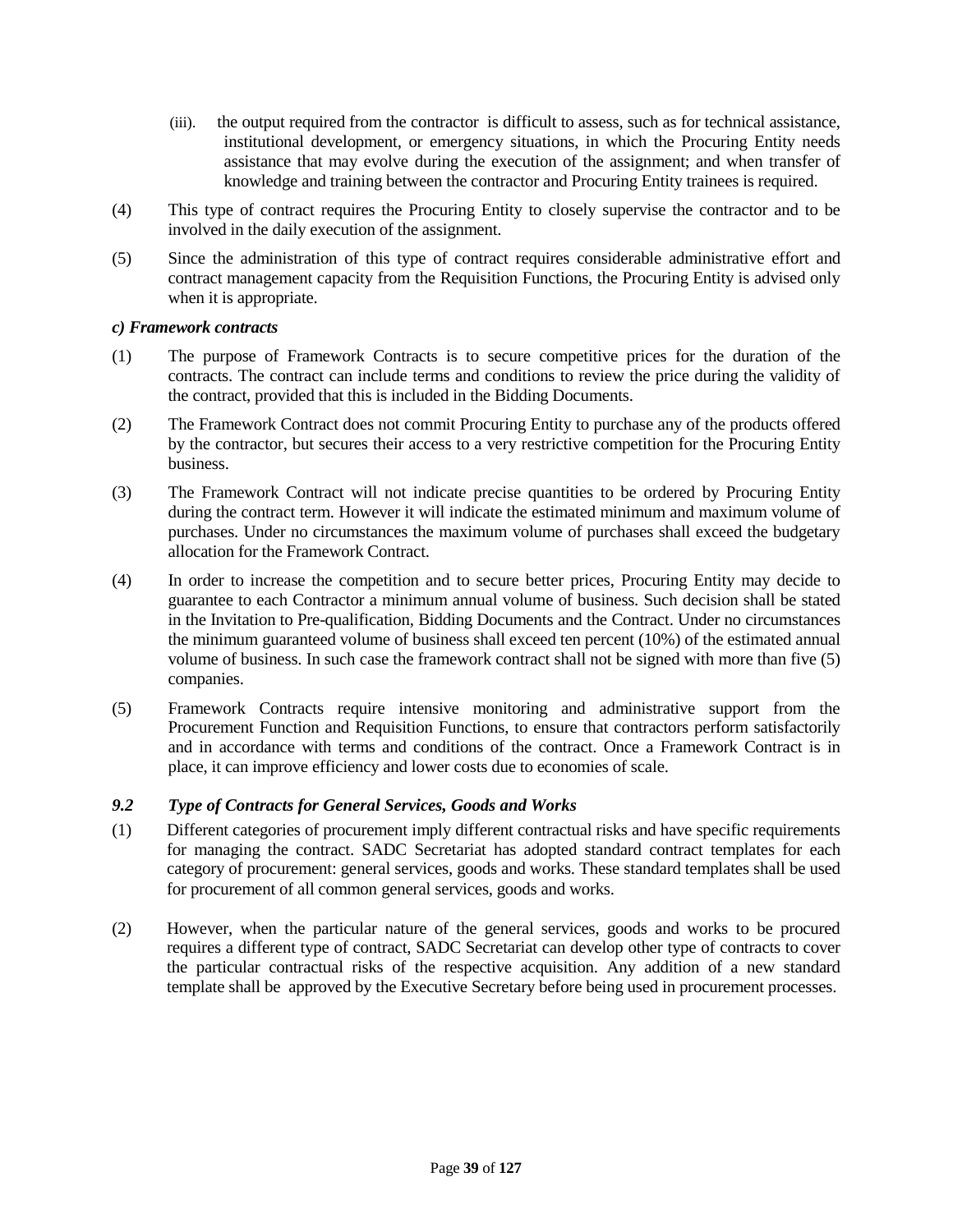# **10. Preparation of the cost estimates to determine the contract value**

# *10.1 Preparation of the cost estimates for a Consulting Services Contracts*

- (1) The value of the contracts shall be estimated during the preparation of the Annual Procurement Plan, and Included in the Overall Procurement Plan. However, prior to the initiating a procurement process, the Requisition Function needs to estimate the cost of each category of expenses against the services required in the Terms of Reference.
- (2) The cost estimate shall include, as necessary, expenses relating to:
	- (a) consultant staff remuneration;
	- (b) travel and transport;
	- (c) mobilization and demobilization;
	- (d) staff allowances (per-diem, travel allowances, insurances, etc);
	- (e) communications;
	- (f) office rent, supplies, equipment, shipping, and insurance;
	- (g) surveys and training programs;
	- (h) report translation and printing;
	- (i) overheads, profit margin, taxes and duties; and
	- (j) contingencies.
- (3) The estimation of the cost is based on the approximated allocation of personnel (expert per month) required for carrying out the services, taking into account the level and area of expertise of the experts. It is important to define these inputs as accurately and realistically as possible to avoid failures in the procurement process.
- (4) To estimate the cost of this expense, the Procuring Entity's own operational expenses should be taken as a reference. However, to obtain the estimated total cost of the contract, the Requisition Function shall also include the cost of the insurances, the overheads, the profit margin, and the taxes and duties the contractor has to pay under the contract.
- (5) For certain highly specialized categories of Consulting Services it is recommended to conduct a market research prior to define the Terms of Reference and the estimated contract cost.
- (6) If the estimated total cost of the contract exceeds the available budget (as per the Overall Procurement Plan and budgetary allocation), the Requisition Function shall revise the Terms of Reference and reduce, if possible, the scope of the assignment to match the available budget. The Terms of Reference may indicate that the Procuring Entity will reserve the right to request the contractors to provide additional services under the contract, provided it will obtain additional funds to secure payments for the required additional services. In that case, the additional services shall be briefly defined in the Terms of Reference.

#### *10.2 Preparation of the cost estimates for a General Services, Goods and Works Contracts*

- (1) After the Technical Specifications have been drafted, the Requisition Function shall conduct a market research to estimate the value of the general services, goods or works to be procured.
- (2) Particular attention shall be given to grouping the procurement requirements in such a way as to ensure wide competition, economy and efficiency in the procurement process.
- (3) All similar or related items shall be grouped in a single package. Once the packages have been established, the Requisition Function with the support of the Procurement Function, shall assess if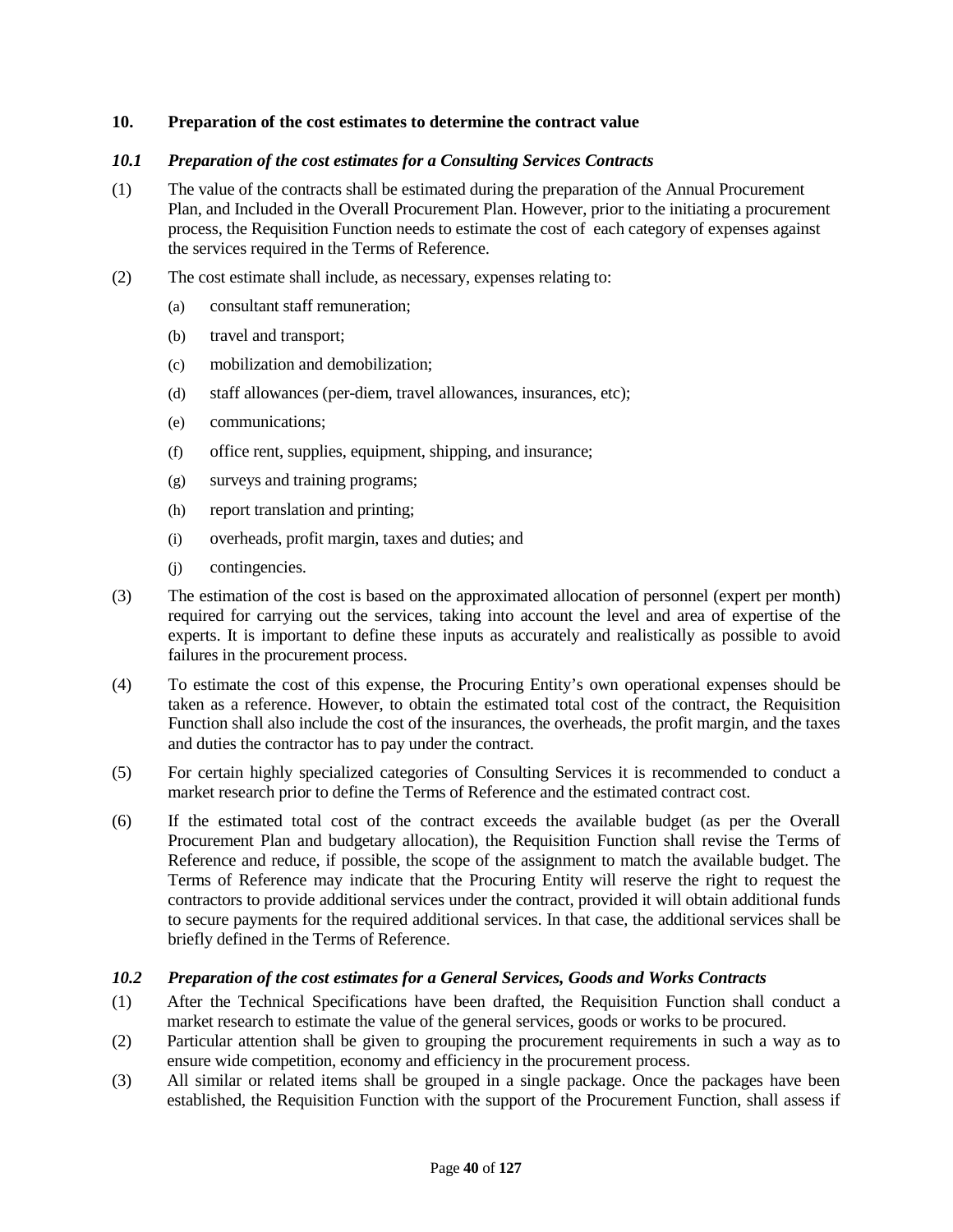to procure them through one single procurement process with several lots, or if it is more convenient for some or all the packages to be independently procured.

- (4) The decision on how the packages shall be combined and procured, shall be based on the objective analysis of the market conditions and the time when the general services, goods or works are needed by the Institution. Under no circumstances, the decision shall lead to artificial splitting for the purpose of circumventing the procurement thresholds.
- (5) The decision of procuring the packages should take into consideration the following aspects:
	- a) Are the packages of a similar nature?
	- b) In the national and international commercial practice are the general services, goods or works described in each package normally trade by same suppliers or by specialized suppliers?
	- c) Are the general services, goods or works described in each package needed at more or less the same time, or will there be long gaps between the desirable delivery times?
	- d) Is the local or the international market targeted?
	- e) Is there enough competition for the goods; are they widely available?
	- f) Is the size of the contract generating more competition and economy of scale to potential suppliers?
	- g) Is the time a main factor for the delivery of the general services, goods or works described in each package?
- (6) Based on the information provided by the market research, and on the decision on how to package the general services, goods or works described, shall be determined the estimated value of the contract.
- (7) If the estimated value of the contract exceeds the available budget for procuring the needs, the Requisition Function shall revise the Technical Specifications to adjust the requirements in order to bring the estimated contract value into the available budget.
- (8) Under no circumstances such revision of the Technical Specification shall affect the objectives the general services, goods or works are required for, or render the use of the general services, goods or works useless, unreliable or unsafe.

#### **11. Procurement Planning**

# *11.1 Responsibility*

#### *11.1.1 Introduction*

- (1) Procurement planning is essential for the effective and timely launching of the procurement processes, award of contracts and delivery of the required services, goods and/or works.
- (2) Procurement planning also enables the Procuring Entity to better manage its resources to obtain value for money, by identifying the appropriate procurement category and method for the acquisition of the necessary services, goods and/or works. Clearly, the procurement planning is a vital and mandatory function of the SADC Secretariat procurement system.
- (3) The procurement plan serves as a monitoring tool for assessing the performance of the various departments engaged in the procurement processes of the Institution.
- (4) The Coordination of the procurement planning functioning shall be the responsibility of the Procurement Function. However, in order to avoid duplication of activities and inconsistencies, the procurement planning shall be integrated within the budgeting and planning of the SADC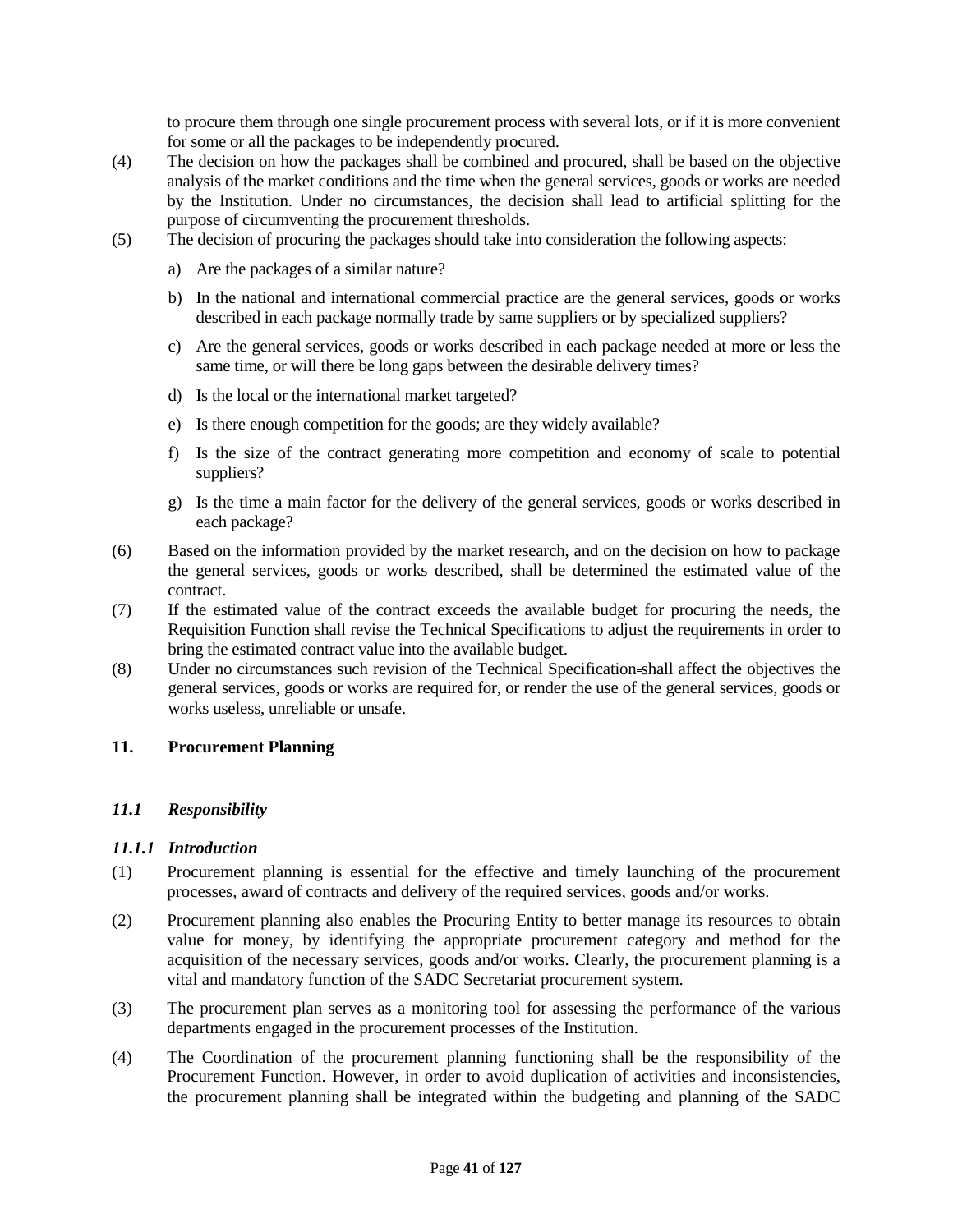Secretariat.

- (5) The Requisition Function responsibilities in the procurement planning are the following:
	- a) identify the specific needs of their own unit,
	- b) estimate the time when these needs will be required,
	- c) estimate the cost of procuring the needs,
	- d) secure the funding through budgetary allocations for the needs,
	- e) prepare the Annual Procurement Plan for their Requisition Function,
	- f) provide bi-annual updates of the Annual Procurement Plans, and
	- g) assist the Procurement Function in compiling all Annual Procurement Plans for the SADC Secretariat.
- (6) The role of The Procurement Function in the procurement planning process is to:
	- a) compile the Overall Procurement Plan of the SADC Secretariat based on the annual procurement plans provided by the Requisition Functions;
	- b) identify and formulate the strategy for procurement of the services, goods and works needed by the Procuring Entity, by recognizing synergies among the needs of the various Requisition Functions and selecting the most suitable procurement processes to acquire the needed services, goods and works.
	- c) monitor the performance of the implementation plan and take action to remedy the deviations from the set objectives on biannual basis, and
	- d) gather the biannual revised Overall Procurement Plan and the monitoring report of the procurement performance stated above.

# *11.1.2 Annual Procurement Plan*

- (1) The Requisition Function shall start preparing the Annual Procurement Plan at least three (3) months prior to the commencement of the annual budget process, since the identifications of needs and estimating the cost for procuring might become a very time consuming process.
- (2) In the process of drafting an annual procurement plan, each Requisition Function shall start by putting together a list of all known goods, works and services to perform their mandate within the Institution.
- (3) Once the list is drawn, a market research shall be conducted to estimate the cost and the particular market conditions for the required services, goods and works.
- (4) The list shall also identify the timing when services, goods or works are required by the Requisition Function.
- (5) The Requisition Function shall prepare the annual procurement plan using the standard template **(see Annex XX).**
- (6) The procurement plans shall be subject to approval of the Head of the Function under which the Requisition Function operates before being sent to the Procurement Function.

# *11.1.3 Overall Procurement Plan*

(1) As part of the annual budget process, the Procurement Function in collaboration with the Financial Department and The Directorate of Policy, Planning and Resource Mobilization, shall meet on annual basis with each Requisition Function to set up spending plans for the forthcoming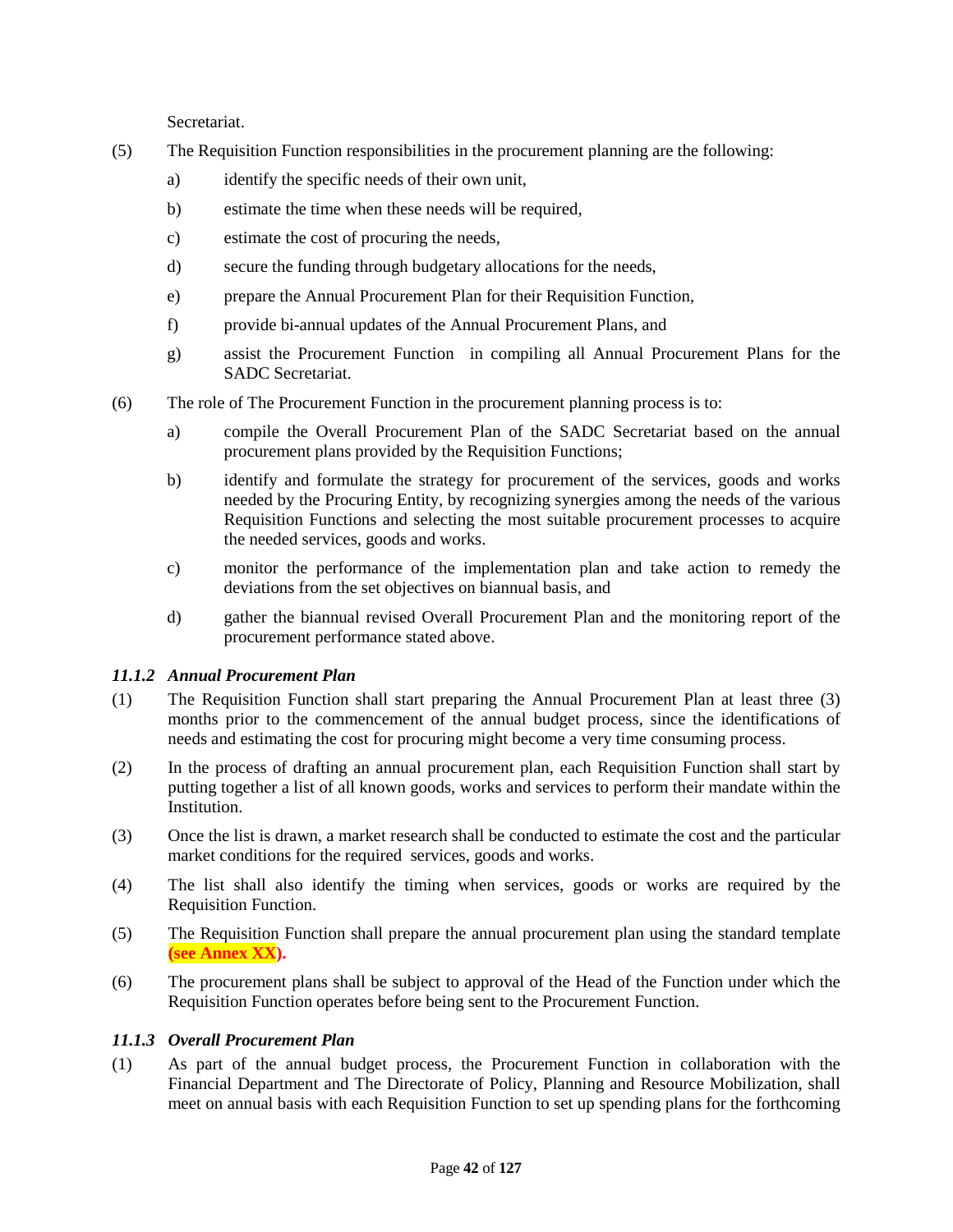budget period(s). This information shall be consolidated in the annual procurement plans.

- (2) The Annual Procurement Plans prepared by the Requisition Functions become the basis for the Overall Procurement Plan. The Overall Procurement Plan will establish how items of the Annual Procurement Plans should be combined or divided into different contract packages; what method of procurement/selection shall be used for each one; the scheduling for procurement activities and how the responsibilities shall be cascaded during the implementation of the procurement activities.
- (3) The process will be coordinated by the Procurement Function since the consolidation of the annual procurement plans into the overall one implies a strategic decision about how procurement and contracting shall be executed.
- (4) A main objective to be observed when putting together the Overall Procurement Plan, is to look for similar needs among the various Requisition Function, in order to obtain economy of scale in procurement and management of contracts.
- (5) Each procurement method has particular requirements in terms of procedures and implementation time. After the preliminary packaging plans have been formulated and the methods of procurement or selection for each tentatively determined by the nature and size of the packages, it is necessary to verify whether the services, goods and or works will be delivered when they are required by the Requisition Function. The best way to check it, is to work backwards starting from the desired date of delivery and determine whether sufficient time is available to carry out all the necessary procurement steps for each item. Should the timing not be suitable, a different method of packaging and/or acquisition shall be considered.
- (7) Sometimes it may be determined that no other approach is agreeable for a particular project component, and the time cannot be shortened by changing packaging or procurement/selection methods. In no case the procurement plans shall promote artificial splitting on non competitive procurement methods based on the ground of urgency.
- (8) The consolidated overall procurement plan shall be presented in the standard template **(see Annex XX).**
- (9) The Overall Procurement Plan shall be reviewed by the SADC Tender Committee and established by Deputy Executive Secretary Finance and Administration.
- (10) The approved Overall Procurement Plan shall be posted on the SADC secretariat website, within five (5) days after approval.

# *11.2. Market survey*

- (1) It is expected that in the process of identifying needs and estimating the budget for procurement of such needs, the Requisition Function will conduct technical research into the economic sector that produces and delivers the services, goods and works needed, as well as participating in professional discussions in various forums to keep abreast of technological and other developments within their area of expertise.
- (2) However, in case of complex services, installations and works, when a simple market research is not adequate to determine the market conditions and technical requirements, the Requisition Function shall consider employing consultants to conduct the market survey and prepare the technical specifications or the terms of references for the needs of the Institution. In such case, the procedures to employ the contractor for conducting the market survey and develop the technical specifications or the terms of references shall commence within at least six (6) months prior to preparation of the Overall Procurement Plan.
- (3) To conduct the market survey the Procurement Function may: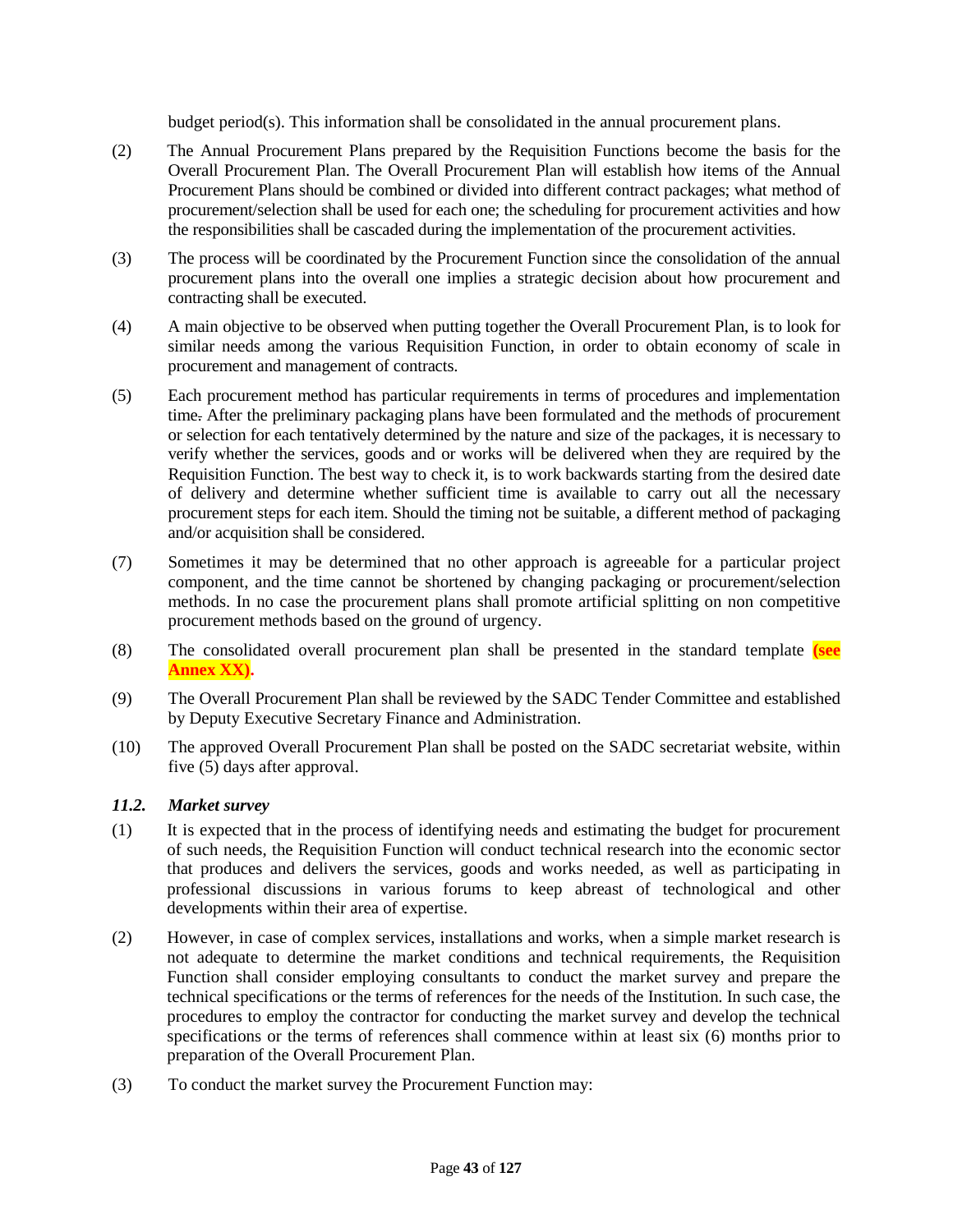- (a) Review the procurement database for identifying recent procurement processes aiming at acquiring similar needs;
- (b) Review the results of recent market surveys undertaken to meet similar needs;
- (c) Conduct internet inquires with the industry;
- (d) Obtain lists of similar items from other agencies, trade Institutions or other sources;
- (e) Review catalogues and other product literature; or
- (f) Employ external technical assistance to assist surveying the market, developing technical specifications or terms of reference, estimating the budget and assisting the evaluation of bids.
- (4) Under no circumstance a procurement process shall be launched with the only purpose to assess the market conditions.
- (5) The results of the market research shall be documented in the market survey case file. It shall be kept in original by the Requisition Function, and a copy to the Procurement Function.

# *11.3 Modification and updating of the Procurement Plan and Overall Procurement Plans*

- (1) During project execution, the original procurement plans shall be regularly monitored and updated to compare the actual performance with the planned activities, and to make changes or necessary adjustments in the plan. The need for changes simply demonstrates that planning is a dynamic process rather than a static picture.
- (2) The Procurement Function shall review the procurement performance on a bi-annual basis. The objective of the review is not fault finding but rather to:
	- (a) gain better understanding of the causes and reasons for delays or changes in plans,
	- (b) maintain efficiency in the procurement operations, and
	- (c) improve forecasting and planning for similar operations.
- (3) If slippage occurs in the award or execution of one major contract, it may require rescheduling of other related contract awards and deliveries of products.
- (4) The process of bi-annual review of the overall procurement plan shall be conducted following the procedures established for the initial overall procurement plan.

# **12. Eligibility, qualification, evaluation and award criteria**

# *12.1 Eligibility*

- (1) To foster competition, the SADC Secretariat Procurement policy permits all economic operators and individual consultants to be awarded a SADC Secretariat contract irrespective of their nationality.
- (2) The economic operators shall not be eligible for award of contracts where:

(a) They are bankrupt;

(b) Payments to them have been suspended in accordance with the judgment of a court of law other than a judgment declaring bankruptcy and resulting, in accordance with their national laws in the total or partial loss of the right to administer and dispose of their property;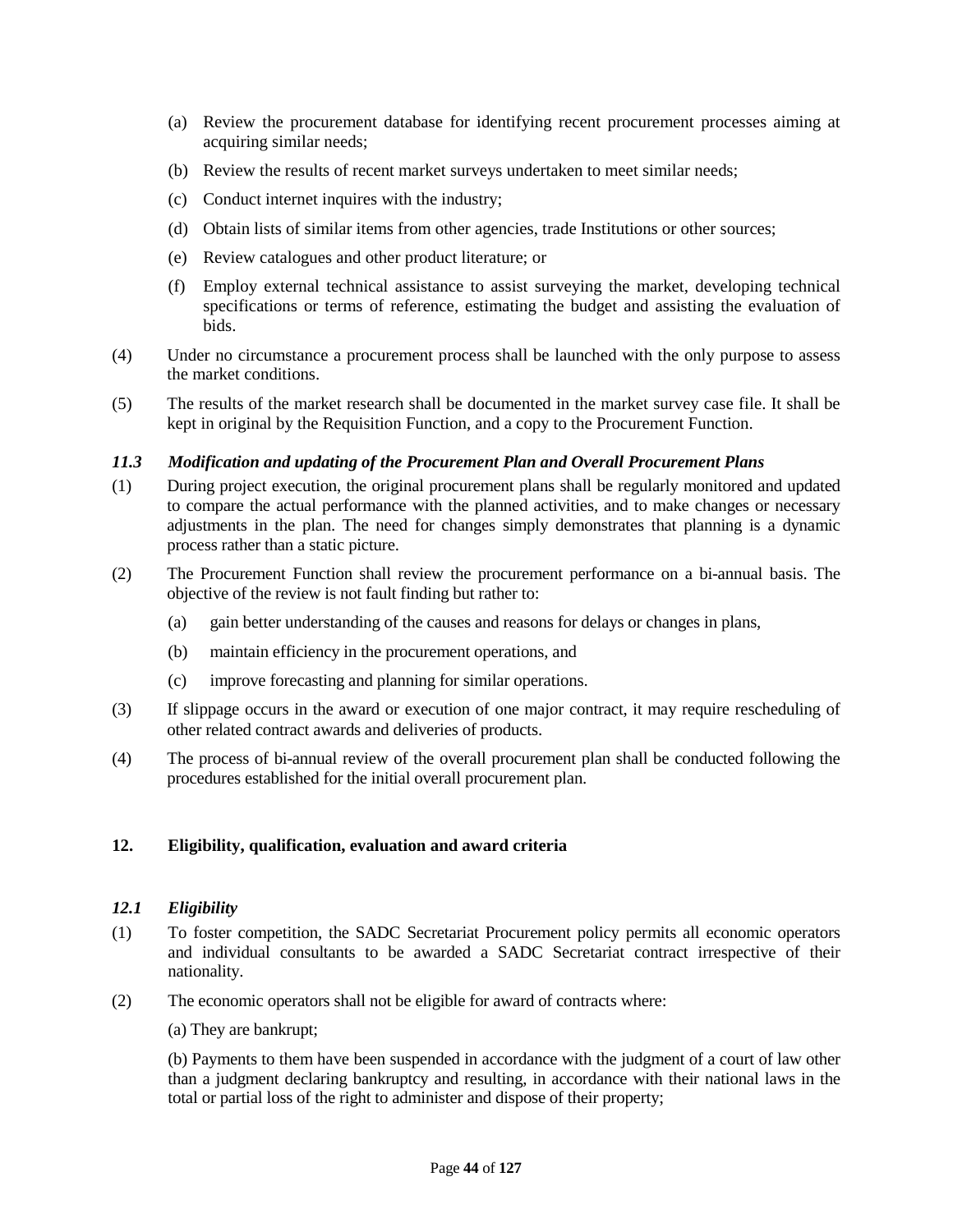(c) Legal proceedings have been instituted against them involving an order suspending payments and which may result, in accordance with their national laws, in a declaration of bankruptcy or in any other situation entailing the total or partial loss of the right to administer and dispose of their property;

(d) They have been convicted, by a final judgment, of any crime or offence concerning their professional conduct;

(e) They are guilty of serious misrepresentation with regard to information required for participation in an invitation to tender;

(f)They have been sanctioned by SADC Secretariat pursuant to the Article 48 paragraph (3) letter b of the SADC Secretariat Procurement Policy.

- (3) The Procuring Entity will accept, as satisfactory evidence, that the applicant or the bidder is not in one of the above situations described in (a), (b) or (e), on submission of a recent extract from the judicial record, or failing that, a recent equivalent document issued by a judicial or administrative authority in the country of origin showing that those requirements are satisfied. The Procuring Entity will accept, as satisfactory evidence, that the bidder/applicant. is not in the situation described in (d), on submission of a recent certificate issued by the competent authority of the State concerned. Where no such documents or certificates are issued in the concerned country, and for other cases of exclusion listed above, they may be replaced by a sworn / solemn statement (affidavit) made by the interested party in front of a judicial or administrative authority, a notary, or a qualified professional body in its country of origin or provenance.
- (4) The Procuring Entity takes into account that as a rule the exclusion criteria are related to the legal entity/ natural person acting as a bidder/applicant and not to the representatives in case of legal entities. However, depending on the legislation of the country where the bidder/applicant. is legally established and if the Procuring Entity considers necessary or has reasonable doubts concerning the personal situation, the above documents may also relate to natural persons, including company directors or any person with power of representation, decision-making or control in relation to the bidder. Whenever a bidder/applicant, due to its nature (for instance, national public administrations and international Institutions), cannot fall into one of the above categories and/or cannot provide the documents indicated above, a simple declaration explaining their situation will suffice.
- (5) For procurement under Restricted Bidding, the compliance with the eligibility criteria will be assessed during the pre-qualification phase. Hence, the documentation proving that the applicant does not fall in any of the categories defined in the exclusion criteria, shall be submitted along with the application form for pre-qualification.
- (6) In case of Single Source procedure, the evidence that the economic operator complies with the eligibility criteria shall be included with their proposal.
- (7) The date on the evidence or documents provided shall be up to one (1) year before the date of submission of the application or proposal. Applicants shall, in addition, provide a statement confirming that their overall situation has not weaken in the period since the evidence was drawn up to the date they submitted the bid.
- (8) The above required documents shall be submitted by the applicant, and in case of a joint venture, by all joint venture members. The documents may be originals or copies. If the documents are copies, they shall be certified by a public notary. However, at the Procuring Entity request, the bidder/applicant shall be able to provide any original document.
- (9) If sub-contractors are employed by the bidder/applicant., the same rules apply.
- (10) If the supporting documents are not written in an official SADC Secretariat language, an official and certified translation into an official SADC Secretariat language shall be attached.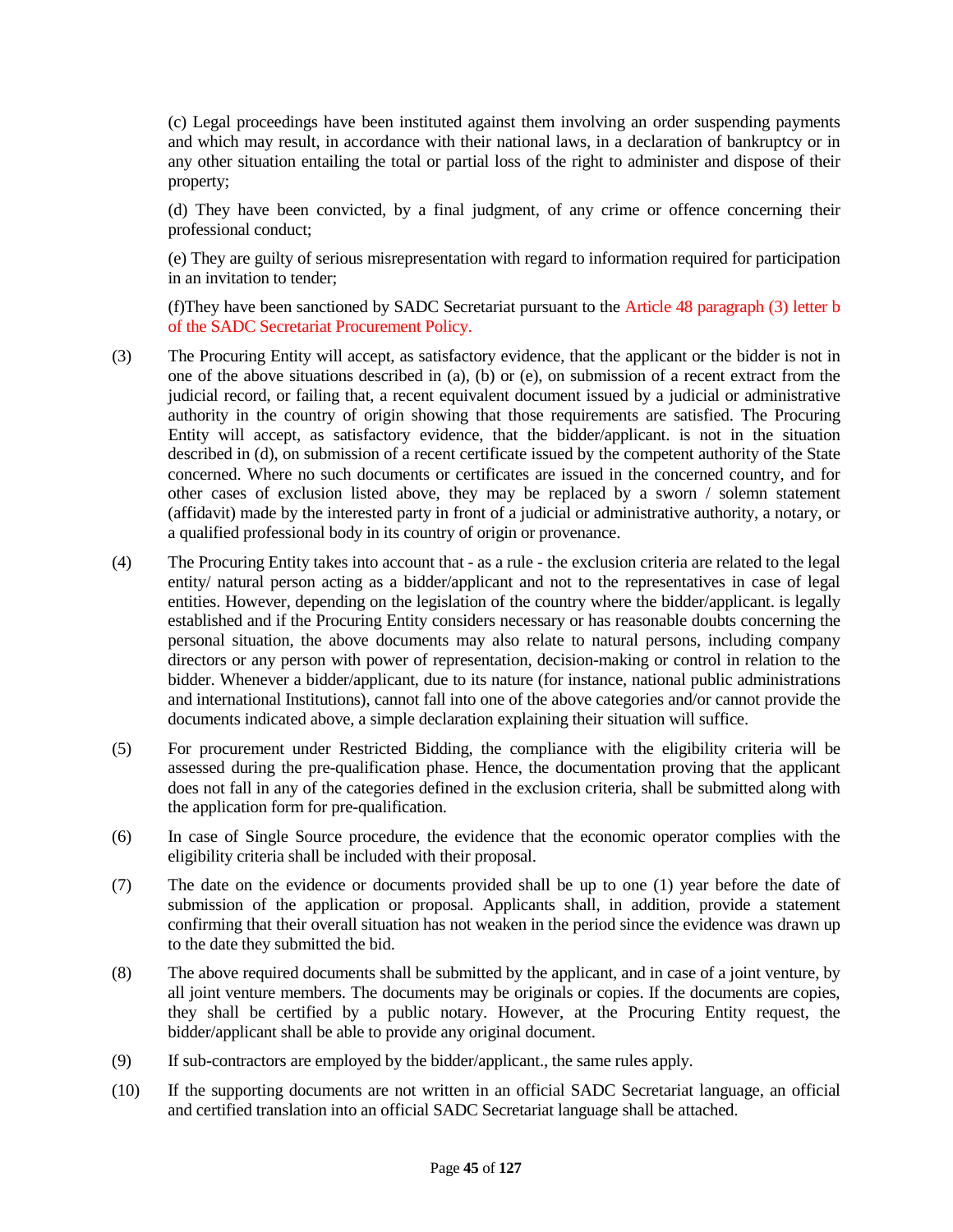(11) Contracts shall not be awarded to applicants or bidders who, during the procurement process:

a) are subject to a conflict of interest;

b) are guilty of misrepresentation when submitting the information required by the Procuring Entity as a condition of participation in the contract procedure, or fail to submit this information;

c) find themselves in any situations of exclusion for the procurement procedure, after the bid or application was submitted.

- (12) The following economic operators are not allowed to participate in procurement process for award of SADC Secretariat procurement contracts:
	- a) Economic operators or goods manufactured in certain countries may be excluded if, (i) as a matter of law or official regulation, the SADC Member States prohibits commercial relations with those countries, or (ii) by an act of compliance with a decision of the United Nations Security Council taken under Chapter VII of the Charter of the United Nations, the SADC Member States prohibits any import of goods from, or payments to, a particular country, person, or entity from those countries,
	- b) Government-owned enterprises and organizations, unless it can be clearly established that they (i) are legally and financially autonomous, (ii) operate under commercial law, and (iii) are not dependent agencies of the government,
	- c) Political or religious organizations, and
	- d) Economic operators banned, pursuant Article 4.1 and 4.2 of the Guidelines.
- (13) Similarly, public servants from the SADC Member States or members of any of the SADC Institutions are excluded from participating or working in a SADC Secretariat financed contract.

# *12.2 Qualification criteria*

- (1) The qualification criteria are a set of requirements that applicants or bidders shall fulfil in order to demonstrate their capability to execute the contract in question.
- (2) When the open method procedure is employed, the qualification criteria is called post-qualification criteria as the compliance with the criteria is verified only for bidder/applicant recommended for the award of the contract.
- (3) When the restricted method is employed, the qualification criteria is called pre-qualification criteria as the compliance with the criteria is verified during the pre-qualification and are used for developing the shortlist of economic operators invited to submit a bid (technical and financial proposal).
- (4) The criteria shall be objective and not discriminatory. Both, the criteria and the documents needed to prove the compliance with the qualification criteria shall be clearly stated in the procurement notice. Once announced, the criteria cannot be changed during the evaluation process.
- (5) Depending on the category of procurement, the qualification criteria are the following:
	- a) **Experience in implementing similar contracts:** The bidder/applicant is requested to demonstrate experience in the implementation of specific number of similar contracts, in at least last three to five years. By similar contracts shall be understood contracts of a same nature as the contract for which the bidding process was launched, not necessarily contracts with exactly the same specifications (for instance in case of a technical assistance in design and supervision of a highway, it shall not be looking for a firm experienced in design and supervision of highways with the same specific features as the requested highway but with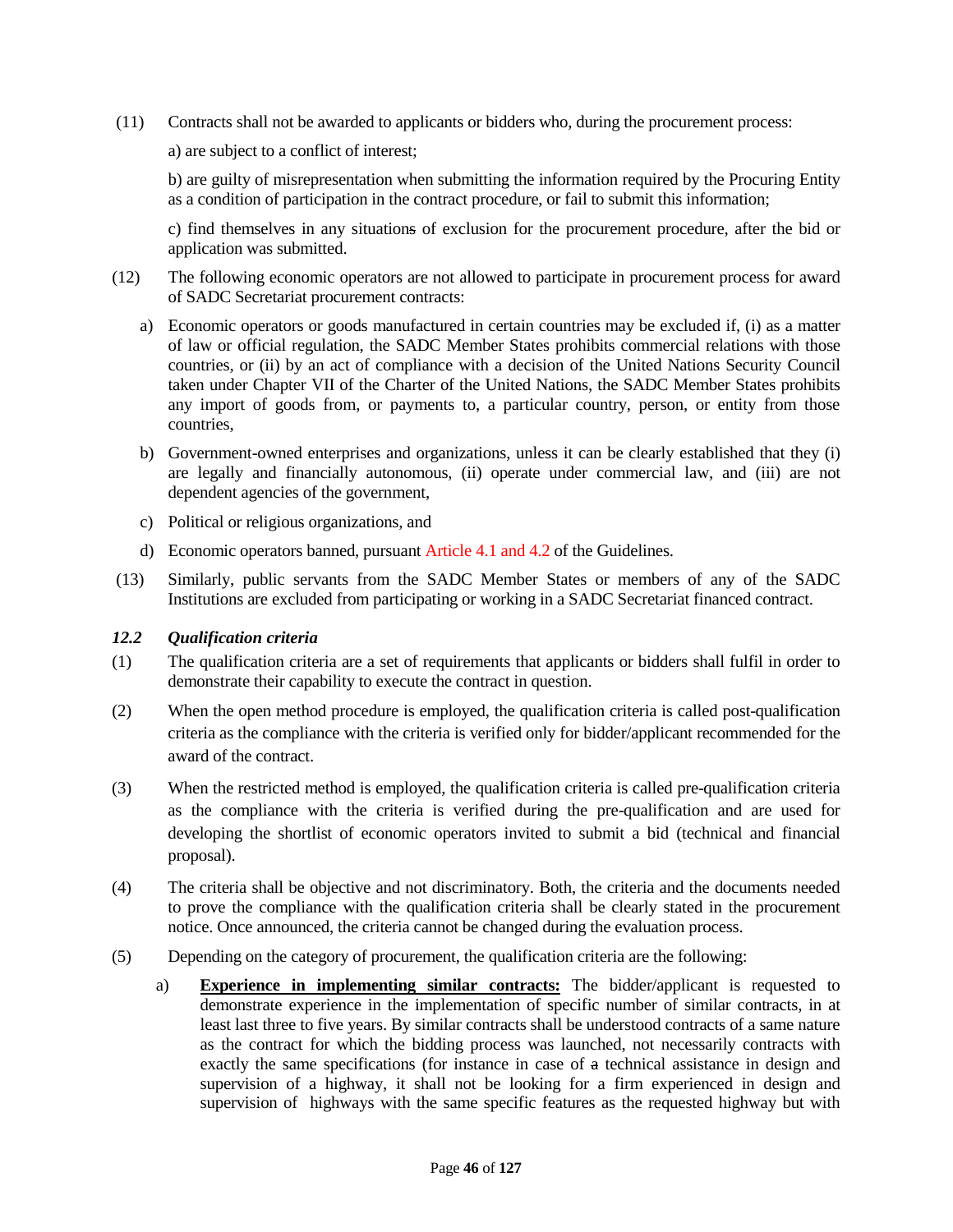general experience in technical assistance in design and supervision of highways). Similarly, experience in the SADC country is not usually a relevant criterion; however, experience in countries with similar environment can be considered as a relevant factor for assessing the experience in implementation of similar contracts. The criteria shall be demonstrated by the provision of certified copies of similar contracts or letters of acceptance for services, goods and works from previous clients. In case of contracts for general services and goods not manufactured by the economic operator, the proof shall be presented in a form of a statement from the manufactures or suppliers of the services and goods, confirming that the economic operator is an accredited dealer for their products and services. The above statement shall also indicate the average volume and the type of products supplied by the manufacturer or supplier and traded by the economic operator in the last three years. If the Procuring Entity wants to confirm the quality or reliability of the manufacturer or supplier mentioned above, as the case may be, it may request from the economic operator additional information about the capacity of the manufacturer and supplier related to the quality of the goods and/or services as well as the technical support, maintenance and troubleshooting for the goods and services produced and traded by the economic operator.

- b) **Financial Resources:** The bidder/applicant is requested to demonstrate the availability of the financial means to fully finance the estimated contract cash flow for twelve months, net of requirements for other known commitments over the period of implementation of the contract. Usually, the following aspects are taken into consideration when evaluation this criteria: i) the average annual turnover over the last three years (it shall be a minimum of three times the estimated cash flow value of the contract); ii) the average liquidities over the last three years shall be equivalent to the estimated contract cash flow for twelve months; iii) the average profit and loss account, it has to be positive over the last three years; and iv) the minimum net worth of the economic operator shall be the minimum equivalent of the estimated contract cash flow for twelve months . The compliance with the requirement concerning the liquidities can also be demonstrated by providing the proof of access to a dedicated credit line, overdraft facility or other bank loans from a reputable bank, equal to the cash flow for twelve months. For contracts valued over US\$ 300,000, the proof of access to a dedicated credit line or overdraft facility shall be a mandatory requirement for proving the compliance with the liquidity criteria. For compliance with the other criteria, the economic operator shall provide certified copies of the balance sheets, audit reports and/or similar statements of the accounts, audited by certified reputable auditors or certified by the fiscal authority of the country where the economic operator is registered/incorporated.
- c) **Personnel Resources:** The bidder/applicant may be requested to demonstrate availability of a pool of experienced staff, capable of performing the key functions required for the contract. The requirements concerning this criterion shall list the essential functions, and the number of years of relevant experience of the personnel needed by the economic operator to prove compliance with this criterion. At least two staff members for each essential position shall be available. The Procuring Entity shall avoid using words such as "qualified" or "licensed" as well as "Master or PhD degrees", unless they are essential for implementation of the contract. This request shall be proved by presenting a list of the available personnel and highlighting the compliance with the requirement. The list shall be accompanied by the Curricula Vitae of the proposed personnel.
- d) **Facilities Resources:** This is additional criteria which might be requested for bidders competing for general services, goods and/or works. In such instance, bidders or applicants are requested to demonstrate the availability of specialized equipment, essential for the execution of the contract, or facilities to provide maintenance or technical support at the site where the general services, goods or works will be delivered. The list of such requirements should be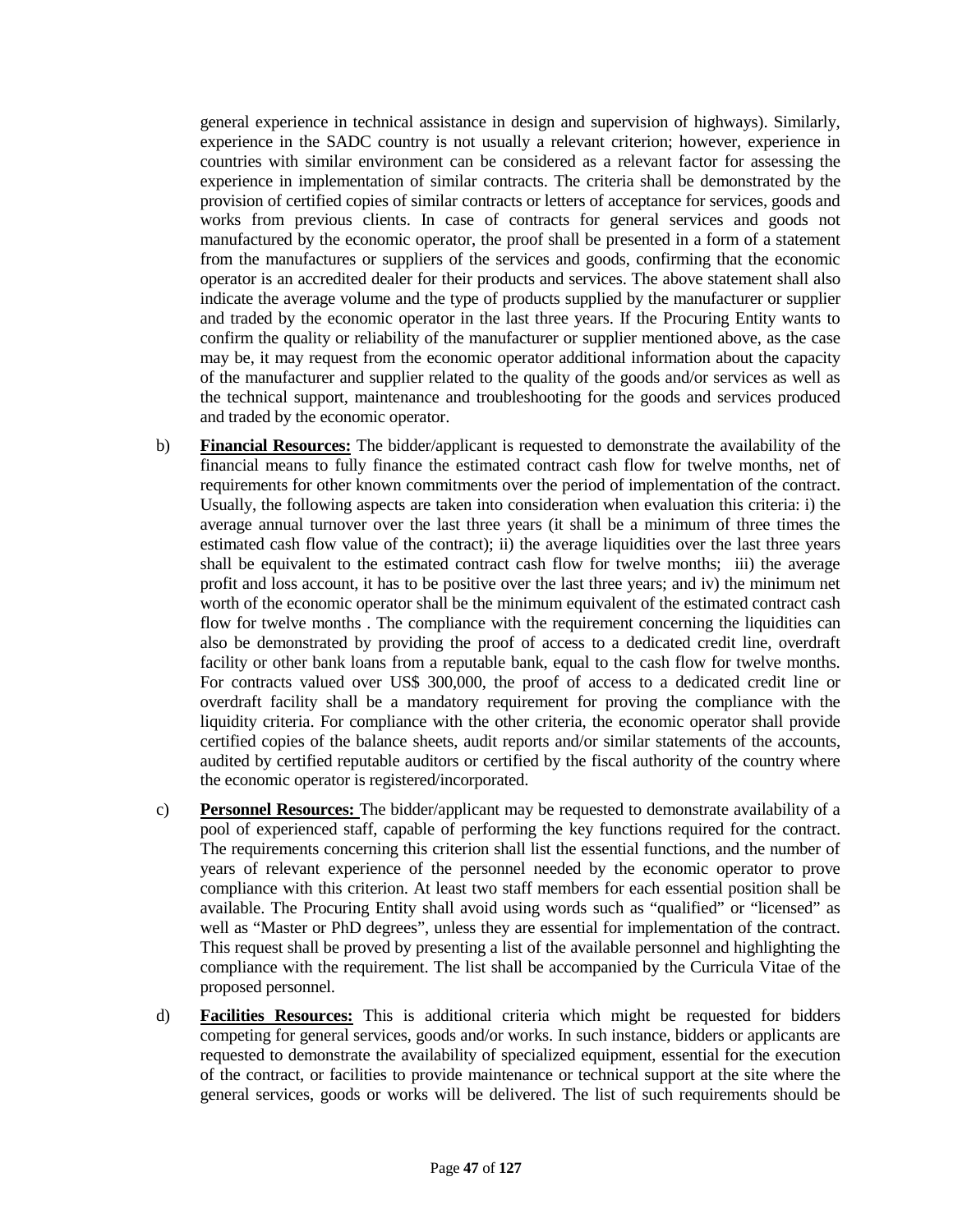limited to highly specialized or heavy equipment, as well to service facilities critical to the execution of the contract, which cannot be easily purchased, hired or leased in the market, or readily manufactured. To prove compliance with this criterion, the economic operator shall provide documents demonstrating the ownership of the equipment or facility, or any binding agreement with a local supplier to lease or rent the equipment and/or facility, or to provide technical support for maintenance and troubleshooting.

- (6) All the documents presented by the bidder/applicant to demonstrate the compliance with the aforementioned criteria shall be certified copies (by a public notary or Commissioner of Oath) and be in any of the SADC Secretariat official languages. When the documents are not written in a SADC Secretariat official language, they shall be accompanied by the original certified translation into one of the SADC Secretariat official languages.
- (7) The Procuring Entity reserves the right to request the economic operator to provide additional information. Procuring Entity may also contact any of the references mentioned in the supporting documents.

# *12.3 Evaluation criteria*

- (1) The evaluation criteria are meant to determine the compliance of the services, goods and works offered by the bidders with the Procuring Entity requirements stated in the Terms of References or Technical Specifications.
- (2) The evaluation criteria shall be clearly stated in the Bidding Documents. It shall be precise, nondiscriminatory and not prejudicial to fair competition. The evaluation criteria shall not be changed during the evaluation process.
- (3) The Procuring Entity allows the use of two systems of evaluation:
	- a) **Evaluation using the merit point system:** This system of evaluation entails that merit points or weightings are assigned for each relevant or critical aspect or sub-criteria, being evaluated and compared with the requirement. In such case, in order to preserve the relevance, no aspect or sub-criteria shall be assigned less than five percent (5%) of the overall score. This system shall be used for Consulting Services as well as for those complex general services, goods and works for which exact requirements cannot be clearly defined and where the bidders are allowed to propose variant solutions (e.g.: custom made services, goods and works).
	- b) **Evaluation on the compliance with the requirements and price:** This system of evaluation implies the comparison of the bids against the requirements. If a bid fails to comply with any critical requirement, it is automatically rejected. The technical compliant bids are ranked based on the price. This system shall be used for general services, goods and works with technical requirements clearly defined and widely available on the market.
- (4) A variation of the evaluation on the compliance with the requirements and price is **the evaluation on the Life cycle cost.** This procedure entails that the price of the offer shall be calculated on the basis of the initial acquisition cost plus the ownership's use cost, to determine the total cost during the life of a works plant or equipment. This method shall also be used for acquiring specialized Consulting Services (i.e.: procurement or fiscal agent services, privatization services, legal support services), or for works or equipment where the cost of operation and maintenance is substantial. A minor difference in the initial purchase price between two bids can easily be overcome by the difference of the operating cost.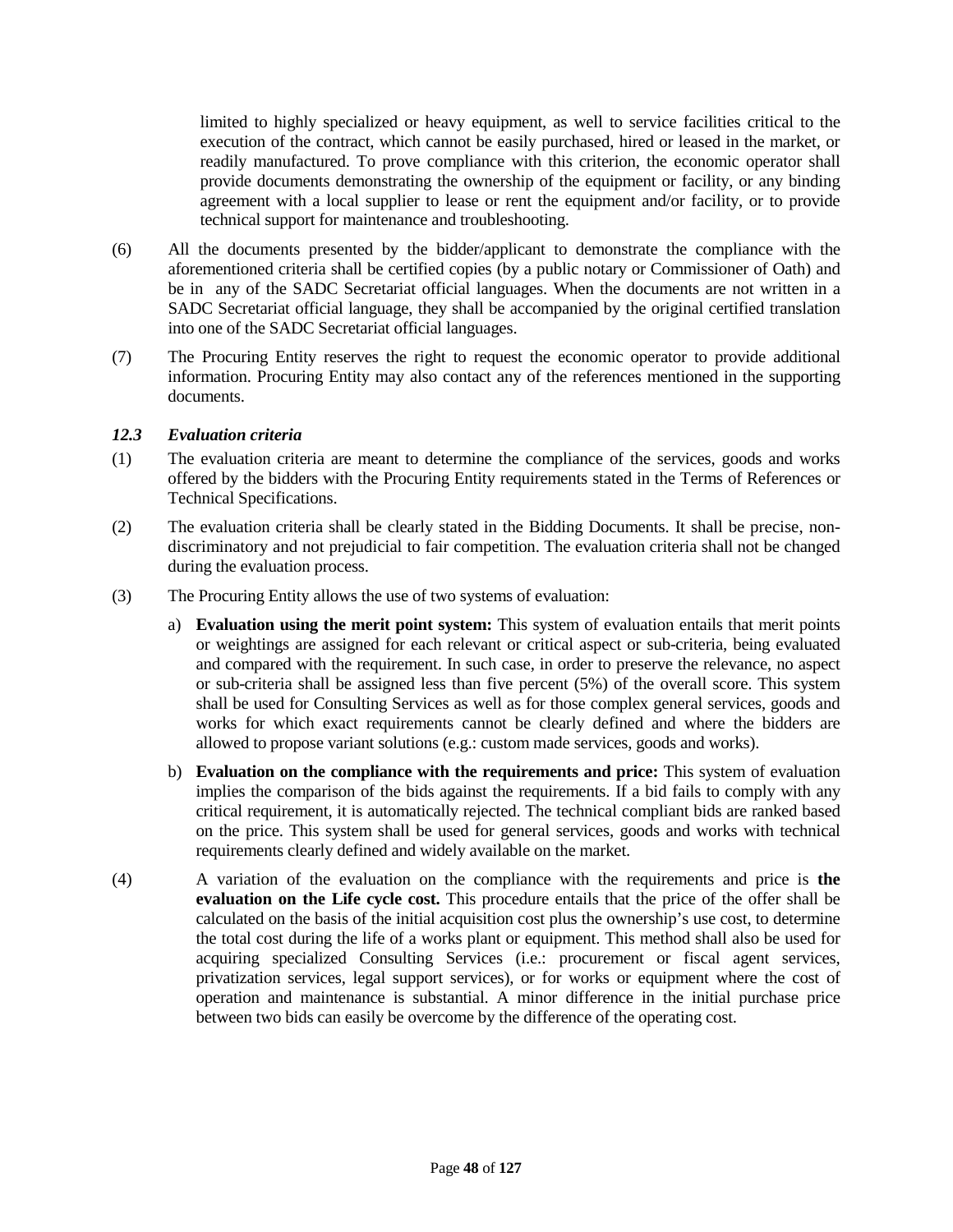# *12. 4 Award criteria*

- (1) Contracts are awarded on the basis of the award criteria established in the Bidding Documents in one of the following two ways:
	- a) price, in this case the contract is awarded to the bidder which, while satisfying the eligibility, qualification and evaluation criteria, quotes the lowest price;
	- b) quality and cost(i.e. the most economically advantageous bid). This award procedure entails the successful bid to be determined by applying a formula including the evaluation points and the offered price.

# **13. Regional Preference**

#### *13.1 General principles*

- (1) The Procuring Entity may grant a margin of preference in the evaluation of bids under open bidding and international restricted bidding procedures to bids offering service, goods and works manufactured in the SADC countries, when compared to bids offering services, goods and works manufactured elsewhere.
- (2) In such cases, bidding documents shall clearly indicate the preference to be granted to regional manufactured services, goods and works and the information required to establish the eligibility of a bid for such preference.
- (3) The nationality of the economic operator shall not be a condition for determination of such eligibility.

#### *13.2 Application of the Regional Preference principle*

- (1) Measures shall be taken to encourage the widest participation of the economic operators of SADC Member States in the performance of contracts financed by the SADC Secretariat in order to permit the optimization of the physical and human resources of Member States. To this end:
	- (a) for works contracts, bids that offer at least filthy percent (50%) construction materials, equipment and labour in contract value of a SADC origin, shall be accorded a ten percent (10%) price preference on the evaluated contract price where bids of an equivalent economic, technical and administrative quality are compared.
	- (b) for goods and general services contracts, bids that offer goods and general services of at least fifty percent (50%) in contract value of SADC origin, shall be accorded a fifteen percent (15%) price preference where bids of equivalent economic, technical and administrative quality are compared.
	- $(c)$  for consulting service contracts, bids who offer at least filthy percent (50%) in contract input (key experts staff days) of SADC experts, shall be accorded a fifteen percent (15%) price preference where bids of equivalent economic, technical and administrative quality are compared.
	- **(2)** The determination of the percentage of SADC origin be done as following**:** 
		- (a) for works contracts, the total value of construction materials, equipment and labour of SADC origin offered in the bid shall be divided by the total value of the bid.
		- (b) for goods and general services contracts, the total value of goods and general services of SADC origin offered in the bid shall be divided by the total value of the bid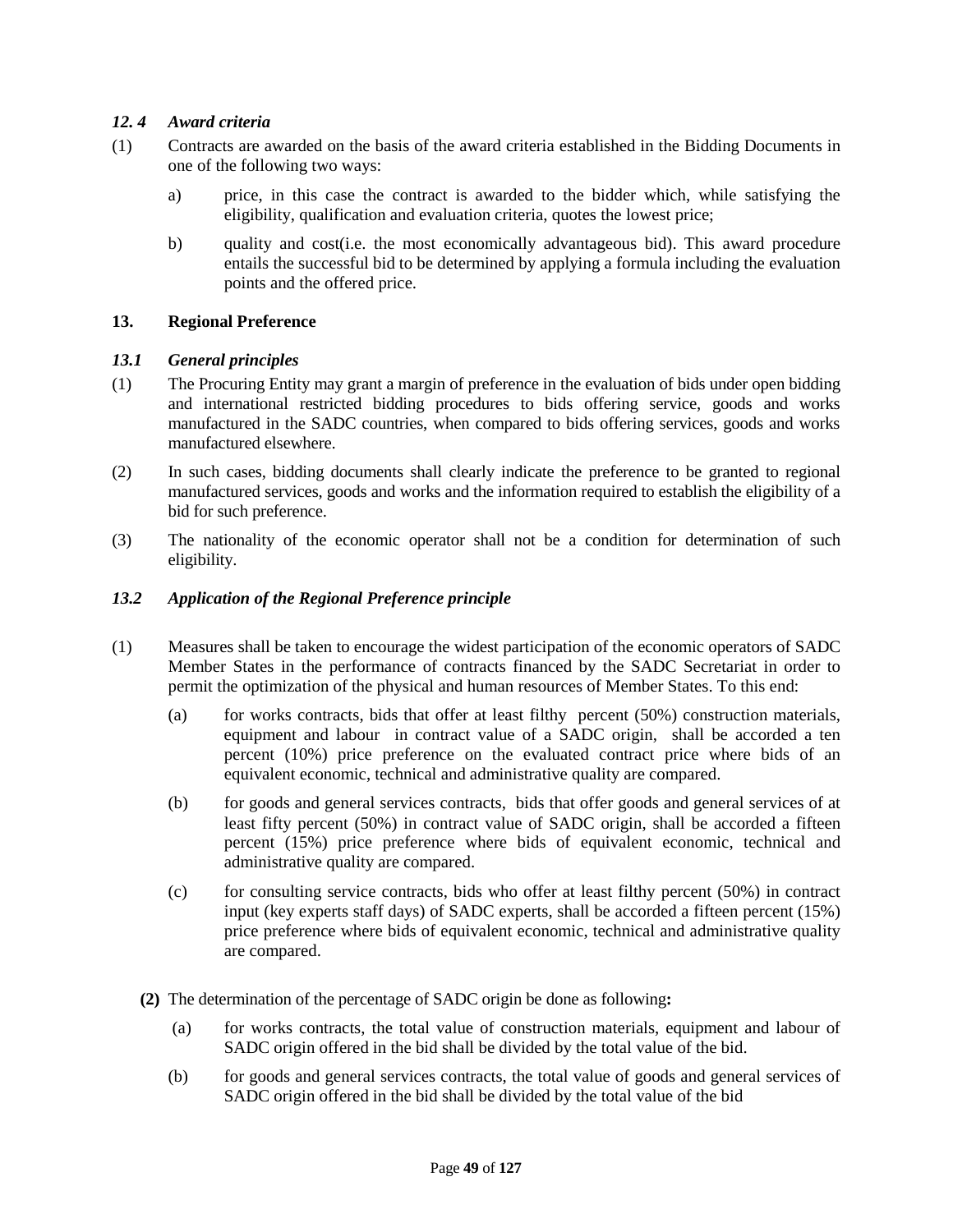- (c) for consulting service contracts, the total number of key staff days performed by experts who are citizens or permanent residents of a SADC Member State shall be divided by the total number of key staff days in the bid. **(3)** A contractor that was awarded the contract as a result of application of the margin of preference, must demonstrate prior to payment of the invoices that the services, good and works indicated in the bid as having SADC origin have been delivered and they are originating or manufactured in SADC Member State.
- (4) The documents to proof the origin shall be the following:
	- (a) For goods the poof of origin shall be the Certificate of Origin issued by the relevant authority where the goods were manufactured.
	- (b) For general services shall be a contractor sworn statement indicated the country where the general services originated from.
	- (c) For labour or experts shall be the proof of residence of the natural person.

# **14. Registration in the Database of Approved Suppliers**

# *14.1 Database of Approved Suppliers*

- (1) The SADC Secretariat shall maintain a computerized database of prospective economic operators for the supply of services, goods and works needed by the Institution.
- (2) The Database of Approved Suppliers includes two (2) sections: local approved suppliers and regional approved suppliers.
- (3) Furthermore, these sections are subdivided in categories of services, goods and works. This is based on the SADC Secretariat's classification codes.
- (4) The SADC Secretariat establishes qualification criteria for each section and category within the Database of Approved Suppliers.
- (5) The process of registration in the Database of Approved Suppliers shall be a once off yearly exercise open for minimum three (3) months period.
- (6) SADC Secretariat through its SADC Tender Committee shall regulate this process as follows:
	- (a) Establish categories of suppliers to exist in the Database of Approved Suppliers;
	- (b) Establish the minimum qualification criteria;
	- (c) Solicit application from eligible economic operators to apply to be considered for registration in the Database of Approved Suppliers;
	- (d) Approve the suppliers to be included in the Database of Approved Suppliers on an annual basis, and
	- (e) The Database shall be up-dated on annual basis.
- (7) Successful applicants are duly registered in the Database of Approved Suppliers, under the category they are qualified for.
- (8) Due to the rapidly changing market conditions, the registration is valid only for one calendar year from the date when the economic operator was confirmed as Approved Supplier.
- (9) Each year, the Approved Supplier shall apply for re-registration in the Database of Approved Suppliers, based on the updated compliance with the qualification criteria and conditions in force at the date of the re-application.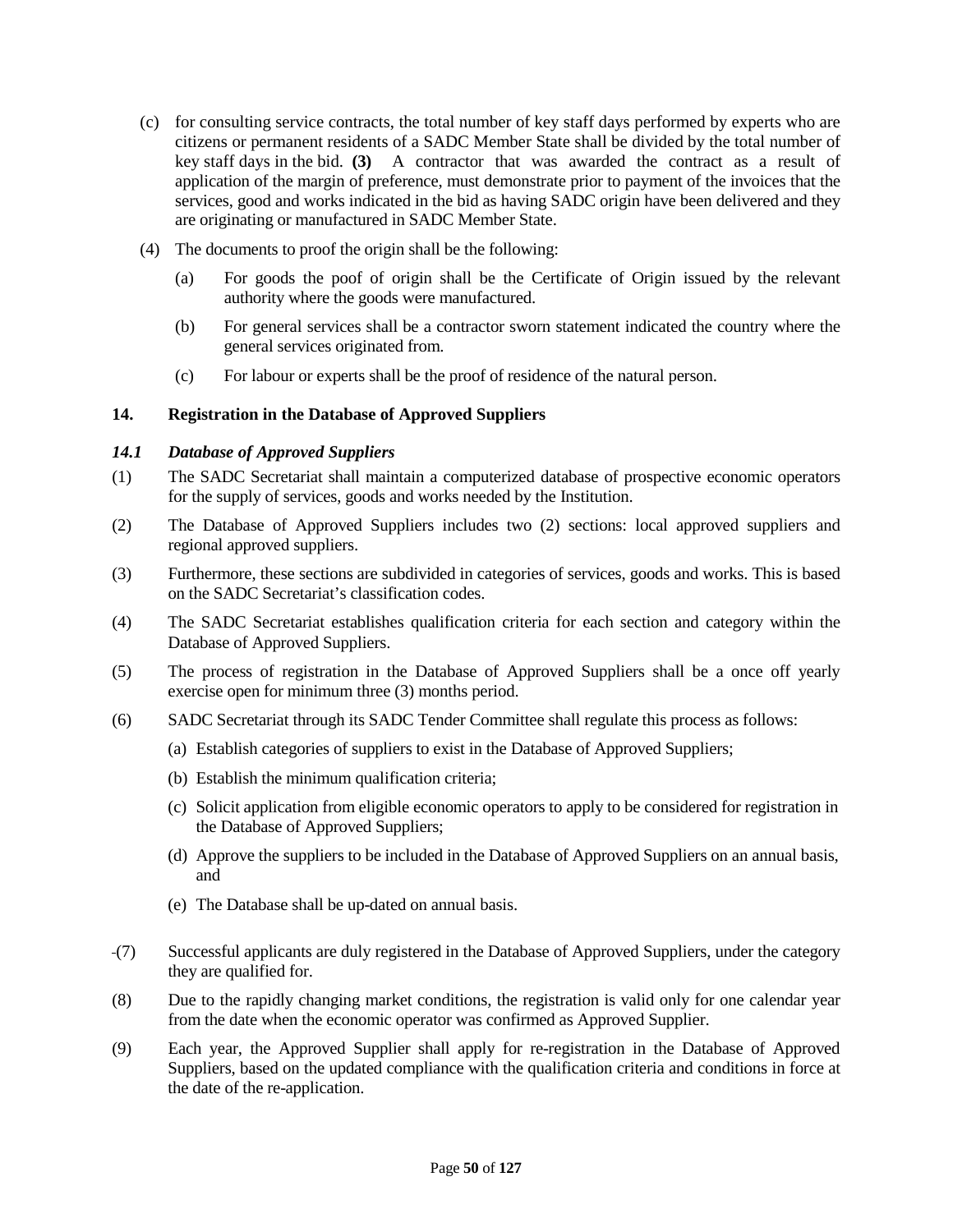- (10) The Procurement Function is responsible for:
	- a. maintaining and up-dating the Database of Approved Suppliers,
	- b. proposing the qualification criteria in consultation with the requisition functions,
	- c. develop the Invitation to Pre-qualification and Application Form,
	- d. advertising the Invitation to Pre-qualification and Application Form,
	- e. submission of application to the Evaluation Committee and

f. advertising a simplified version of the Database of Approved Suppliers on the SADC Secretariat website.

# *14.2 Consequences of registration*

- (1) Registration of an economic operator as a Contractor on the Database of Approved Suppliers does not guarantee the automatic award of a SADC Secretariat contract.
- (2) Placement in the Database of Approved Suppliers shall only guarantee that the applicant will receive the Bidding Documents for all the procurement issued under the category and the procurement method for which the applicant was approved as Contractor.

# *14.3 Approved Supplier Information File*

- (1) A copy of the Invitation to Registration and the standard application form, original application form, supporting documents, the assessment report, and correspondence concerning the application and the approval of the assessment report, are to be duly filed in Approved supplier Information File. The original file shall be maintained by the Procurement Function while a copy shall be circulated to requisition functions
- (2) The same type of files shall be maintained for the disqualified economic operators.

# *14.4 Approved Supplier's responsibility*

- (1) The Approved Suppliers shall respond, within the set timeframe, to all requests for quotations or services received from the Procuring Entity.
- (2) All registered Approved Suppliers shall be required to inform the Procurement Function immediately and in writing about any substantial change in the information provided to the application form including: change of name due to merger or acquisition, change of address, litigation where the Approved Supplier is a party, criminal convictions, civil judgments, financial impropriety or any other changes which might invalidate the eligibility and qualification criteria in force at the time when the application of registration in the Database of Approved Suppliers was submitted. The notification may be in the form of a letter, fax or other electronic means, shall include all the relevant documentation regarding the changes. Upon receipt of the information, the Procurement Function shall decide whether the changes require a re-evaluation of the Approved Supplier registration with the SADC Secretariat Database of Approved Suppliers.
- (3) Approved Suppliers who fail to inform the Procurement Function about substantial changes on the submitted information, may risk the suspension or the removal from the Database of Approved Suppliers for a minimum period of two  $(2)$  years and up to seven  $(7)$  years by the SADC Tender Committee.

# *14.5 Update of the Approved Supplier's profile*

(1) Due to the registration validity of only twelve (12) months from the date of notification of the registration, the Procurement Function shall request the Approved Suppliers to re-apply for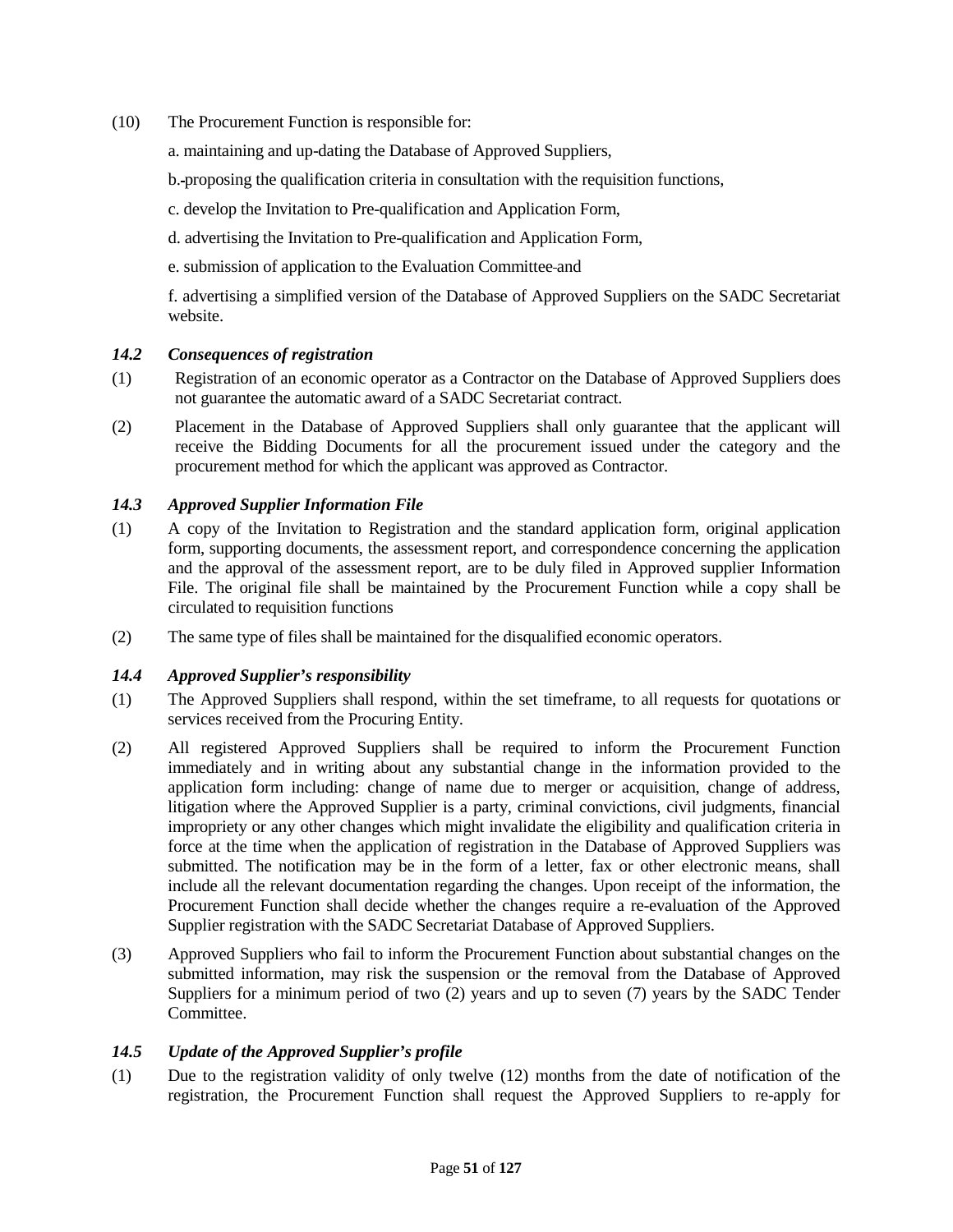registration two (2) months prior to the expiration of registration validity subject to the direction of the SADC Tender Committee.

(2) Should the Approved Supplier decide to re-apply, the application shall be treated as a new application and the assessment shall be carried out following the procedure described in the Invitation for Registration sent to them or advertised by Procuring Entity, subject to the direction of the SADC Tender Committee

# *14.6 Removal from Database of Approved suppliers*

- (1) The Procurement Function shall on approval of the SADC Tender Committee remove from the Database of Approved suppliers, an Approved Supplier if at any time, based on substantial and documented evidence, can demonstrate that the Approved Supplier falls into one of the following situations:
	- a. is no longer able to fulfil the eligibility and qualification criteria in force at the time of submission of its application;
	- b. has failed to adhere to the terms and conditions of a contract with the SADC Secretariat, in such a way to justify the suspension or removal from the Database of Approved suppliers; and / or
	- c. has failed to respond to five (5) request for quotations or services in one (1) calendar year.
- (2) The approval to remove a contractor from the Database of Approved Suppliers shall be given by the SADC Tender Committee, based on the recommendations made by the Procurement Function

# *14.7 Notification of decision to remove a Contractor from the Database of Approved Suppliers*

- (1) After the approval of the removal from the Database of Approved Suppliers, the Procurement Function will notify the Approved Supplier accordingly. The notice shall inform the Approved Supplier about the decision of removal, the period of time of removal and the reasons for the decision.
- (2) The notice shall be sent by mail, return receipt requested or, facsimile, and the return receipt or the "confirmation of transmission" copy shall be kept in the Approved Supplier Information File as proof of delivery.
- (3) The Approved Supplier can appeal the decision by following the procedures described in Article 36 of the Guidelines.

# **15. Other general principles applicable to all procurements**

# *15.1 Communication and language of procurement processes*

- (1) The official languages of the procurement processes in SADC Secretariat are: English, French and Portuguese. All documents and correspondence during the procurement processes shall be written only in the official languages of the SADC Secretariat.
- (2) However, for practical reasons, the Procuring Entity shall be allowed to conduct the procurement activities in only one of the three languages, widely used for commercial transaction in the host country.
- (3) The official languages in which the procurement processes are to be conducted shall be specified in the solicitation documents.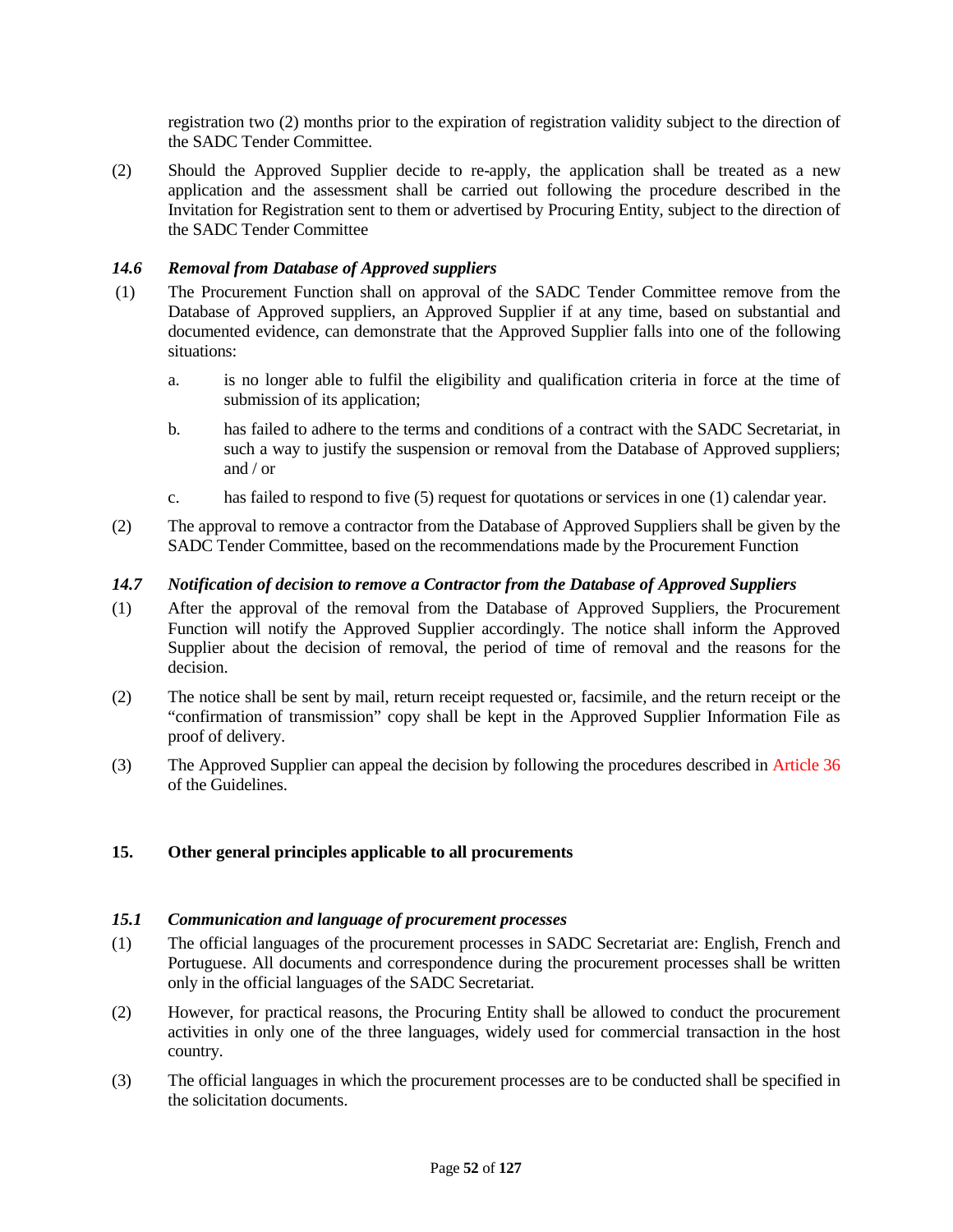- (4) Similarly, when the correspondence is verbal (i.e.: hearing procedures, negotiation procedures, interviews, site visits, presentation meetings, or any other official meetings, etc.) the Procuring Entity assumes that the representative of the applicant, bidder or contractor, has good knowledge of the any of the SADC Secretariat official language. However, the applicant, bidder or contractor may employ, at its own expense, a recognized translator to assist the communications with the Procuring Entity.
- (5) In case of a discrepancy between the original language and the translation, in documentation requested from the bidders/ applicants, the translation shall prevail.
- (6) All the communications between the Procuring Entity and the applicant, bidder or contractor shall be in writing.
- (7) When the communications between the Procuring Entity and the applicant, bidder or contractor are, under exceptional circumstances held verbally, the summary of discussions of the meeting shall be recorded in a minutes by Procuring Entity, and a copy of the minutes made available to the applicant, bidder or contractor.
- (8) The means and the address of the Procuring Entity where the written communications shall be sent to those stated in the procurement documents (Procurement Notices, Bidding Documents, Purchase Orders, Contracts, etc).

# *15.2 Use of standard documents*

- (1) Procuring Entity shall use during the procurement processes, the standard templates attached to the Guidelines.
- (2) Any fundamental change in the standard templates shall be subject to approval of the Executive Secretary prior to be released to the applicants/bidders or contractors. The changes made shall not conflict with any procurement principles and rules set in the Guidelines or in the SADC Secretariat Procurement Policy.
- (3) Applicants, bidders or contractors preparing submissions to the Procuring Entity, will also use the standard templates indicated by Procuring Entity. Any deviation from the standard templates shall lead to the rejection of the submission.
- (4) Applicants, bidders, and contractors shall accept, without reservations, all the terms and conditions stipulated in the standard templates of the SADC Secretariat contracts or purchase orders.

# *15.3 Currency of bids and contracts*

- (1) The official currency of SADC Secretariat business is the US Dollar. Hence all bids, proposals, securities, contracts, and invoices shall be expressed in US Dollars.
- (2) All bids, proposals, securities and invoices sent to Procuring Entity not denominated in US Dollars, shall be rejected as non compliant.
- (3) The Procuring Entity shall only make payments for the contracts in US Dollars. All the costs and risks associated to the exchange rate from US Dollars into the currency of the bidder or contractor shall be borne by the bidder or contractor.

# *15.4 Joint Venture or Consortium*

(1) When competing for a SADC Secretariat contract, any economic operator may submit an application or bid independently or in joint venture or consortium with other economic operators, provided they legally confirm joint and several liabilities for the bid in case of winning a contract for the implementation of the contract.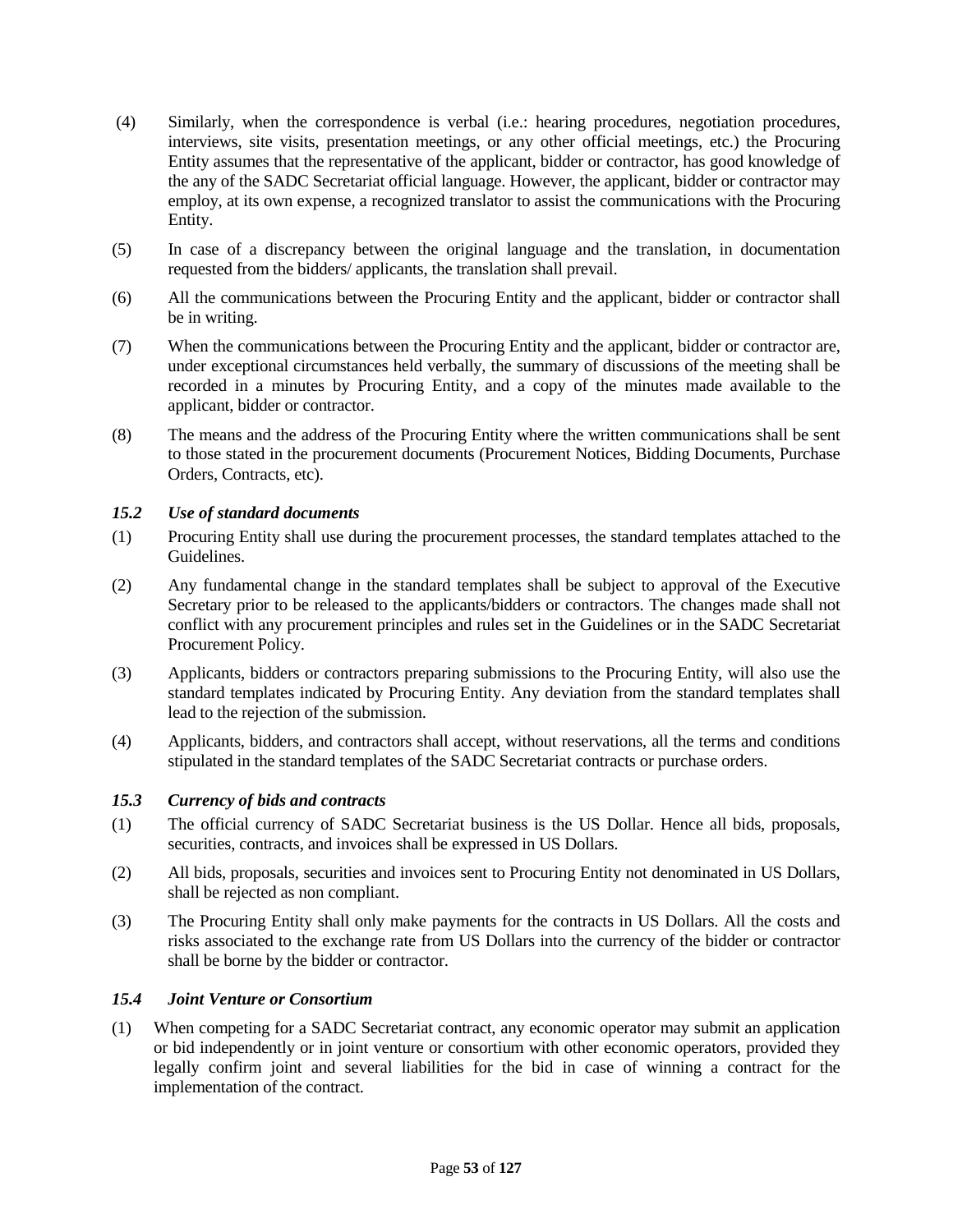- (2) A joint venture or consortium may be either a permanent legally established group or a group constituted informally for the purpose to apply, bid and undertake a specific SADC Secretariat contract. In every case, all members of a joint venture or consortium are jointly and severally liable to the SADC Secretariat in relation to the application, bid, offer or contract for which it was constituted.
- (3) Applications and bids submitted by a joint venture or consortium of two or more economic operators shall also comply with the following requirements:
	- a) the application and the bid shall be signed to be legally binding on all members;
	- b) the application and the bid shall be accompanied by the original legally binding agreement for the all members; the document has to be certified by a Pubic Notary or a Commissioner of Oath; and
	- c) the agreement legally binding the members of the joint venture or consortium shall include the following mandatory provisions:
		- i. one of the members shall be nominated in charge, and this nomination shall be evidenced by submitting a power of attorney signed by the legally and authorized signatory members;
		- ii. the member in charge shall be authorized to incur liabilities and receive instructions for and on behalf of any and all the members of the joint venture or consortium. The entire communication during the bidding processes and for the execution of the contract, including payments, shall be made exclusively with the member in charge;
		- iii. if the joint venture or consortium are awarded the SADC Contract for, all members of the joint venture shall be liable jointly and severally for the execution of the contract in accordance with the contractual terms; and
		- iv. the members of the joint venture or consortium are not allowed to leave the joint venture or consortium, and decline their responsibilities, without the Procuring Entity written approval, or until they have been notified by the Procuring Entity that the contract was not awarded to the joint venture or consortium, or in the event they were awarded the contract, until the liability period indicated of the contract expires.
- (4) In case of applications or bids sent by a joint venture or consortium, each member shall demonstrate that they fulfil the eligibility criteria set in Article 12.1 of the Guidelines. If one single member fails to demonstrate the compliance with the eligibility criteria, the whole joint venture or consortium shall be considered non eligible.
- (5) Regarding the compliance with the qualification criteria, an application or a bid sent by a joint venture or consortium shall satisfy the qualification requirements as a whole and not as individual member of the joint venture or consortium.
- (6) To avoid distortion of competition and/or corrupt practices, an economic operator and its affiliates, alone or as member of a joint venture or consortium, shall submit only one application or bid for the same Procuring Entity contract.
- (7) Affiliates are the group of companies, firms, associations, etc. where the economic operator or any of the major shareholders of the economic operator owns not more than twenty percent (20%) of the shares or the share capital. A major shareholder is any legal or natural person owning not less than twenty percent (20%) of the shares or the share capital of the economic operator.
- (8) If an economic operator submits, alone or as member of a joint venture or consortium, more than one application or bid for the same contract, all the applications or bids submitted by the economic operator shall be rejected and banned from participating for a minimum of two (2) and a maximum of (5) years in any other SADC Secretariat procurement process.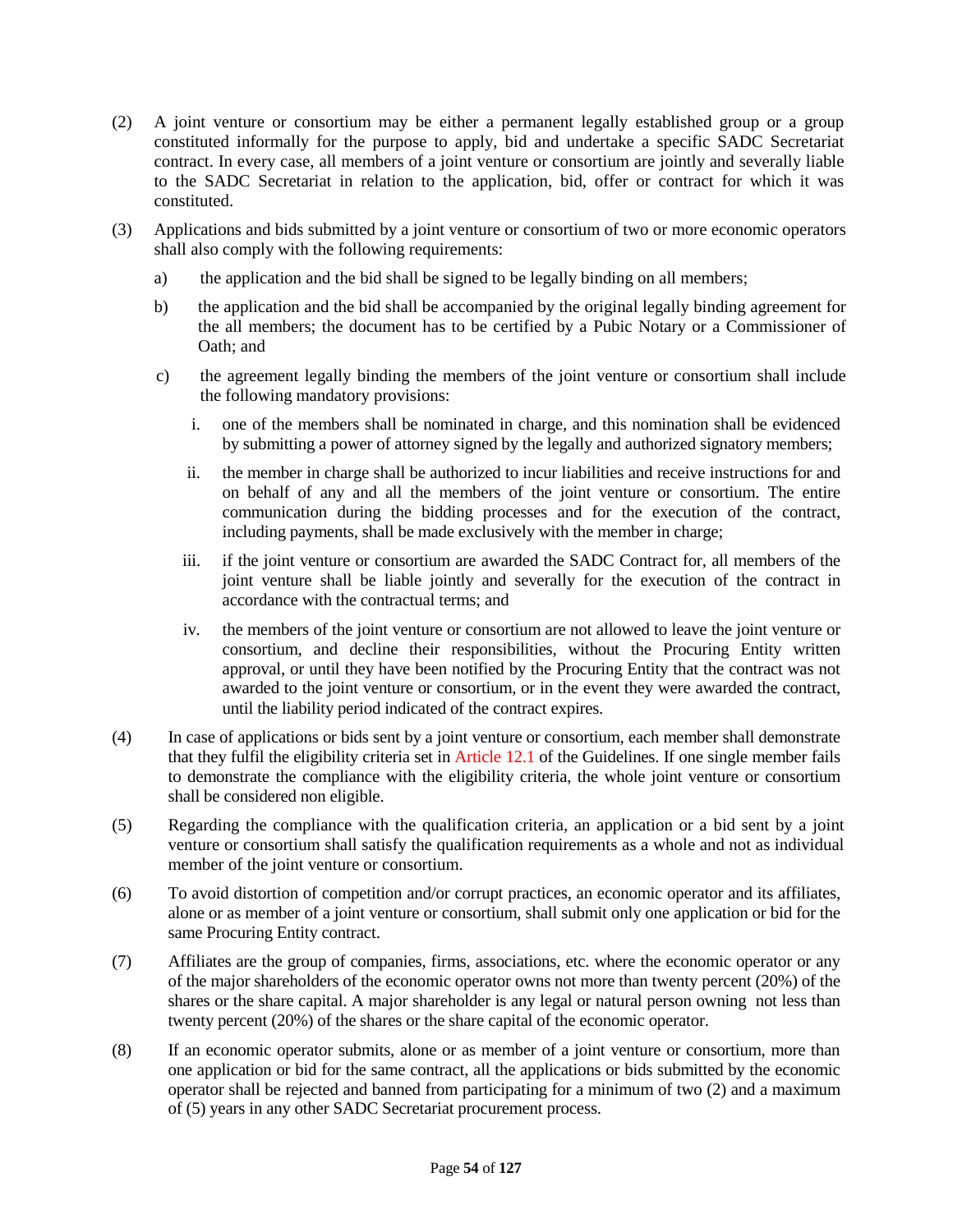- (9) The restriction concerning the participation in more than one application or bid shall not apply to sub-contractors or personnel.
- (10) The Procuring Entity does not acknowledge or undertake any obligations towards the subcontractors or personnel of the economic operator participating in a procurement process of the Institution.
- (11) The composition of the joint venture or consortium shall not be changed after pre-qualification or during the implementation of a contract awarded to the joint venture or consortium without prior approval of the Procuring Entity.
- (12) Procuring Entity shall approve the change in the composition of the joint venture or consortium composition only if the modification: (i) is supported by solid and objective arguments, (ii) does not alter the competition, (iii) is not generating a conflict, and (iv) is not invalidating the criteria and conditions in place when the joint venture or consortium was prequalified or awarded the contract.

# *15.5 Securities*

- (1) The SADC Secretariat procurement procedures request three types of securities:
	- a) **Bid Security**: It is a precautionary measure by which the Procuring Entity requires all bidders to provide a guarantee to the bidding process, and in the event they are awarded a SADC Secretariat contract under the terms and conditions indicated in the bidding documents, the bidder will not refuse it; and
	- b) **Performance Security:** It is a precautionary measure by which Procuring Entity requires a Contractor, upon signature of a SADC Secretariat contract, to provide guarantees to fulfil their contractual obligations as stipulated in contract.
	- c) **Advance Payment Guarantee:** It is a precautionary measure by which Procuring Entity requires a Contractor, upon signature of a SADC Secretariat contract, to provide a guarantee to cover for the amount received by Contractor as an advance payment under the contract.
- (2) All securities shall be in the amount specified by Procuring Entity (in the bidding documents respectively in the Contract), denominated in US Dollars, and shall be:
	- a) in a form of a unconditional bank guarantee;
	- b) issued by a reputable financial institution selected by the bidder or contractor and acceptable to SADC Secretariat. It shall have a correspondent reputable financial institution located in any of the SADC Secretariat member states to make it enforceable;
	- c) in accordance with the standard template or other form approved by the Procuring Entity prior to submission;
	- d) promptly payable upon a written demand by the Procuring Entity, in case the conditions for forfeiture are met; be submitted in its original form; copies will not be accepted; and
	- e) valid for a period indicated in the bidding documents.
- (3) At any time, the Procuring Entity may reject the bidder's or contractor's choice of the financial institution issuing the security, by giving a written explanation for such decision. In that case the bidder or contractor shall provide another security issued by a financial institution acceptable to the Procuring Entity and then cancel the security with the financial institution not acceptable to Procuring Entity, in this precise order.
- (4) The Procuring Entity shall release the security to the bidder or contractor up to a maximum of thirty (30) days from the security expiration date.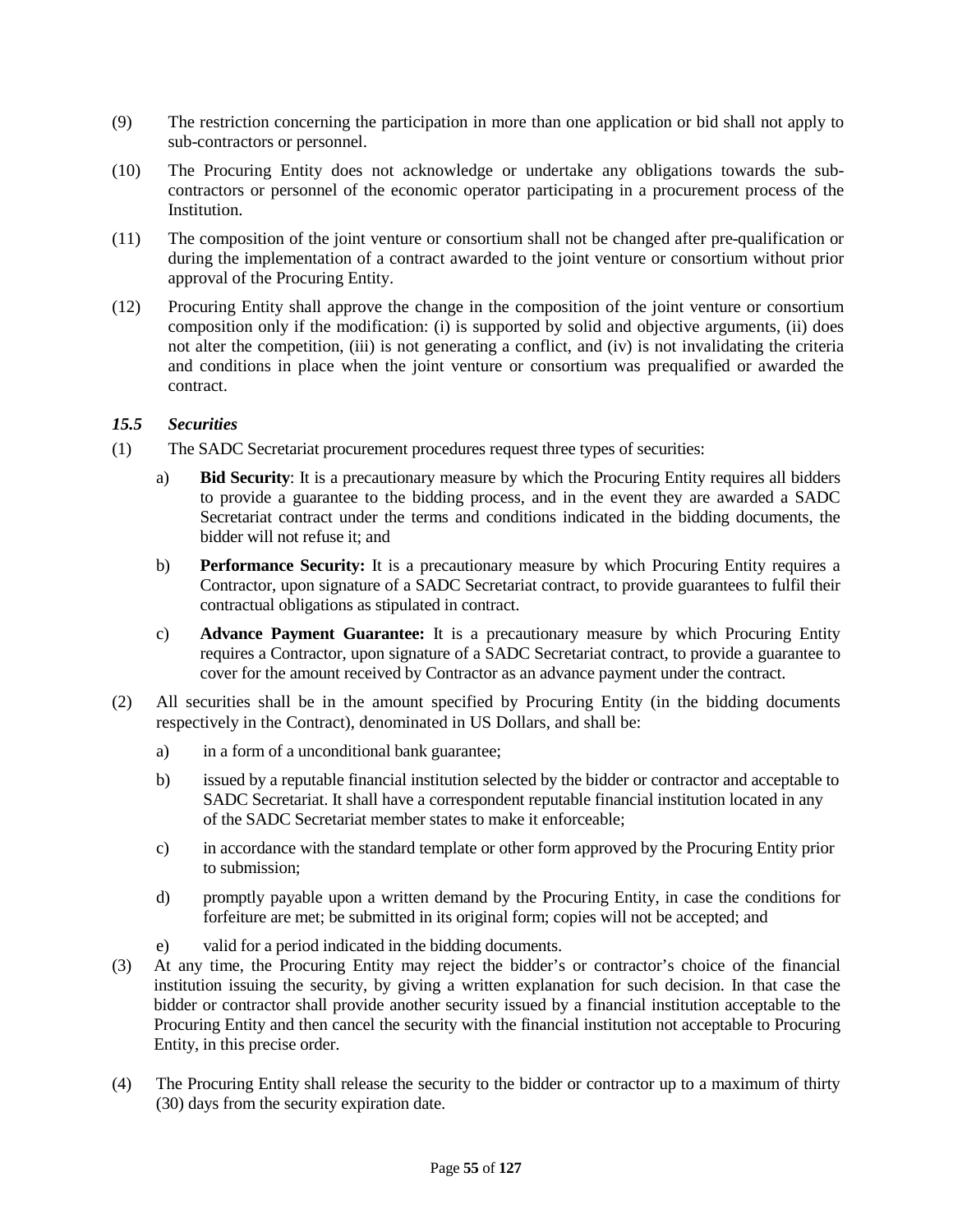(5) The request for securities shall be a mandatory requirement for contracts over US\$ 200,000. For contracts of lower value, the Procuring Entity shall decide on requesting securities based on the assessment of risks implied by such decision.

# *15.6 The SADC Tender Committee*

# *15.6.1 Composition*

- (1) The SADC Tender Committee are appointed by the Executive Secretary for the minimum period of one (1) fiscal year and shall have the role of representing the Procuring Entity in all Procurement Functions. This entails that the SADC Tender Committee(s) shall be the sole entity responsible for the final review and decision-making on all procurement processes conducted by the Procuring Entity within the threshold as stipulated in Article 6.4 of the Guidelines.
- (2) The SADC External Tender Committee shall have a minimum three (3) and maximum five (5) members comprised of senior procurement officials from the Troika Member States, and two officials from the SADC Secretariat namely the head of Budget and Finance or his designate and an officer nominated to represent the Executive Secretary.
- (3) The SADC Internal Tender Committee shall have minimum three (3) and maximum five (5) members, chosen among the directors of the SADC Secretariat with no subordination relationships among themselves with the structure of the institution.
- (4) The Executive Secretary shall appoint for each member Tender Committee an alternate, selected from senior officer of the SADC Secretariat, to replace him/her in the Tender Committee(s) in circumstances where his/her participation in the Tender Committee(s) meetings is not possible.
- (5) To have a quorum, the SADC Tender Committee(s) shall have at least tree (3) member from the technical directorates (such as: Directorate of Policy Planning & Resource Mobilisation, Directorate of Budget & Finance and Directorate of Human Resources and Administration) participating in the SADC Tender Committee(s) meetings.
- (6) The SADC Tender Committee(s) shall be supported by a Procurement Function which will act as a permanent secretariat of the SADC Tender Committee. The Secretariat of the SADC Tender Committee(s) is in charge with distributing the documents to be reviewed, logistic of the meetings, recording the deliberation and decision, securing the signatures of the members on the Tender Committee(s) decisions, and maintaining the record and archives of the SADC Tender Committees. The Head of the Procurement Function will act as Sectary of the Tender Committees meetings.
- (7) No member of the SADC Tender Committee(s) shall be involved in the procurement processes other than in the capacity of member of the SADC Tender Committee(s).
- (8) When a member of the Tender Committee(s) is also requisitioner for the services, goods and work for which the Tender Committee is requested to take a procurement decision, the respective member shall not be allowed to participated in the Tender Committee meeting and be replaced, for that specific procurement process, by an alternate from a different technical department which is not under the coordination of the requisitioner.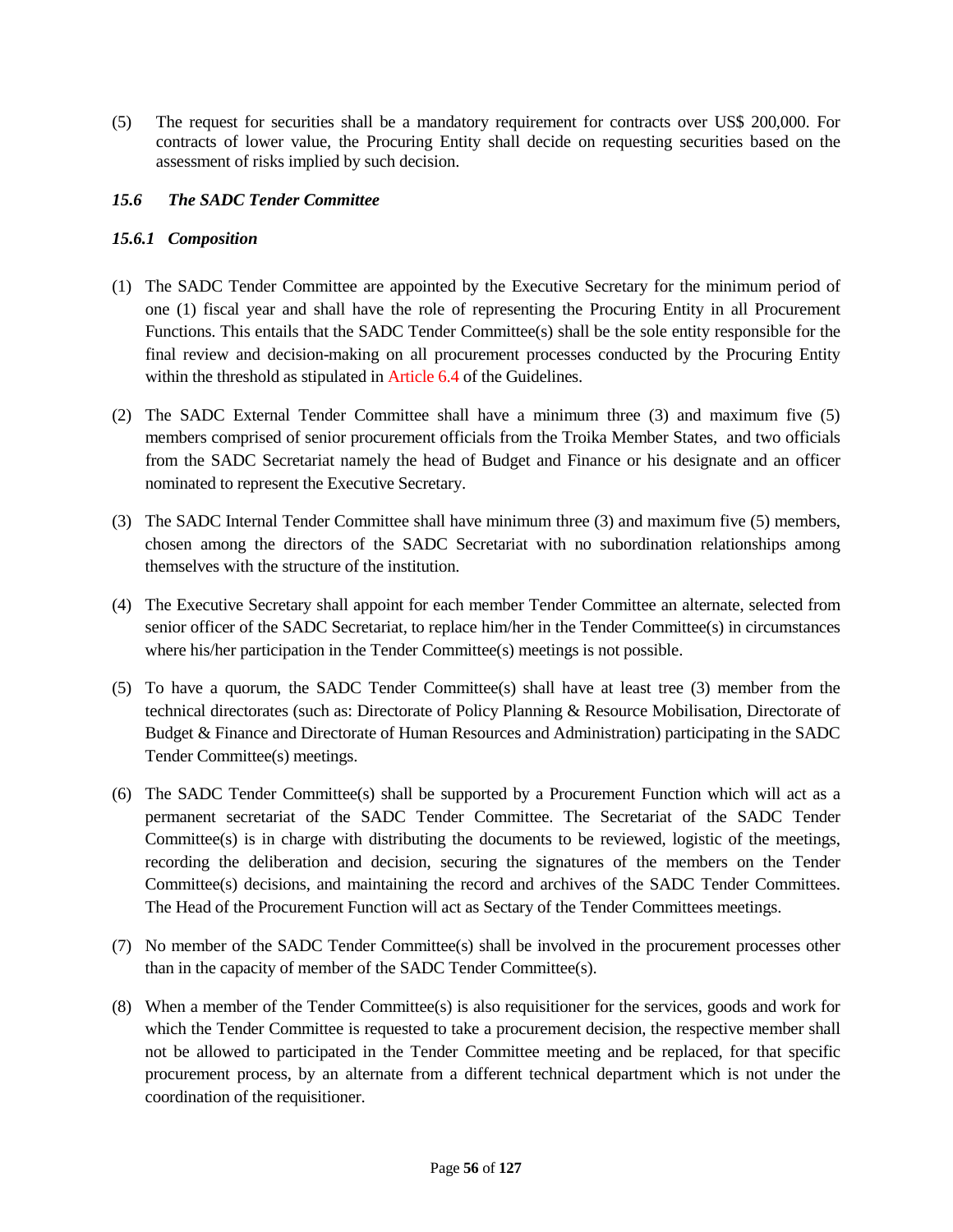- (9) No member of the SADC Tender Committee(s) shall be part of the internal Institutional structures that audits the procurement processes.
- (10) All members of the SADC Tender Committee(s) have equal decision rights and the decision shall be settled by consensus. If a SADC Tender Committee cannot reach a decision by consensus, the Committee decision shall be taken by majority of vote. Such incidents shall be dully recorded in the minutes of the SADC Tender Committee meetings.
- (11) All members of the SADC Tender Committee(s) shall be free of conflict of interest as defined in Article 4.2 of the Guidelines. The members shall sign a Declaration of Impartiality and Confidentiality using the standard template.
- (12) When a member becomes aware that he/she is in a situation which might generate a potential conflict of interest, he/she shall notify the SADC Tender Committee(s) by giving details of the particulars that created the potential conflict of interest and recuse him/herself from further participating in the SADC Tender Committee(s) meetings or decisions in relation with that particular bidding process. Such circumstances shall be recorded in the minutes of the SADC Tender Committee(s) meetings.

# *15.6.2 Role and responsibilities of the SADC Tender Committee(s)*

(1) The role of the SADC Tender Committee(s) in procurement processes are defined in the Article 2.2 paragraph 3 of the Guidelines.

- (3) In relation to the above mentioned attributions, the SADC Tender Committee(s) has the following responsibilities:
	- a) Ensure that the overall Procurement Plan is develop in accordance with the procedures set in the Article 11 of the Guidelines and that the document is aligned to the SADC Secretariat budget.
	- b) Ensure that the solicitation documents have been reviewed by the relevant authorities according with the procedures set in the Guidelines and standard procurement documents ;
	- c) Ensure that the principles of procurement as stated in the SADC Secretariat Procurement Policy and in Article 3 of the Guidelines are applied in all solicitation documents and evaluation/assessment/ negotiation processes.
	- d) Ensure that the services, goods and works to be procured by the Institution are indispensable for the Procuring Entity and budgetary provision have been made to their acquisition.
	- e) Ensure that the appropriate procurement method is used for the procurement of the services, goods and works so as to obtain maximum value for the Procuring Entity.
	- f) Ensure that recommendations of the Evaluation / Negotiation Committees, as reflected in the evaluation/negotiation report, are sound and responsive to the qualification, evaluation and award criteria indicated in the solicitation documents.
	- g) Ensure that the request for using the single source procedure and limited bidding procurement methods is justifiable.
	- h) Ensure that any derogation from using the standard solicitation documents and procurement methods are necessary and that the interest of the SADC Secretariat and of the Procuring Entity will be protected.
	- i) Ensure that the contracts to be executed by the Accounting Officer are a true reflection of the evaluation/ negotiation processes and the award decision.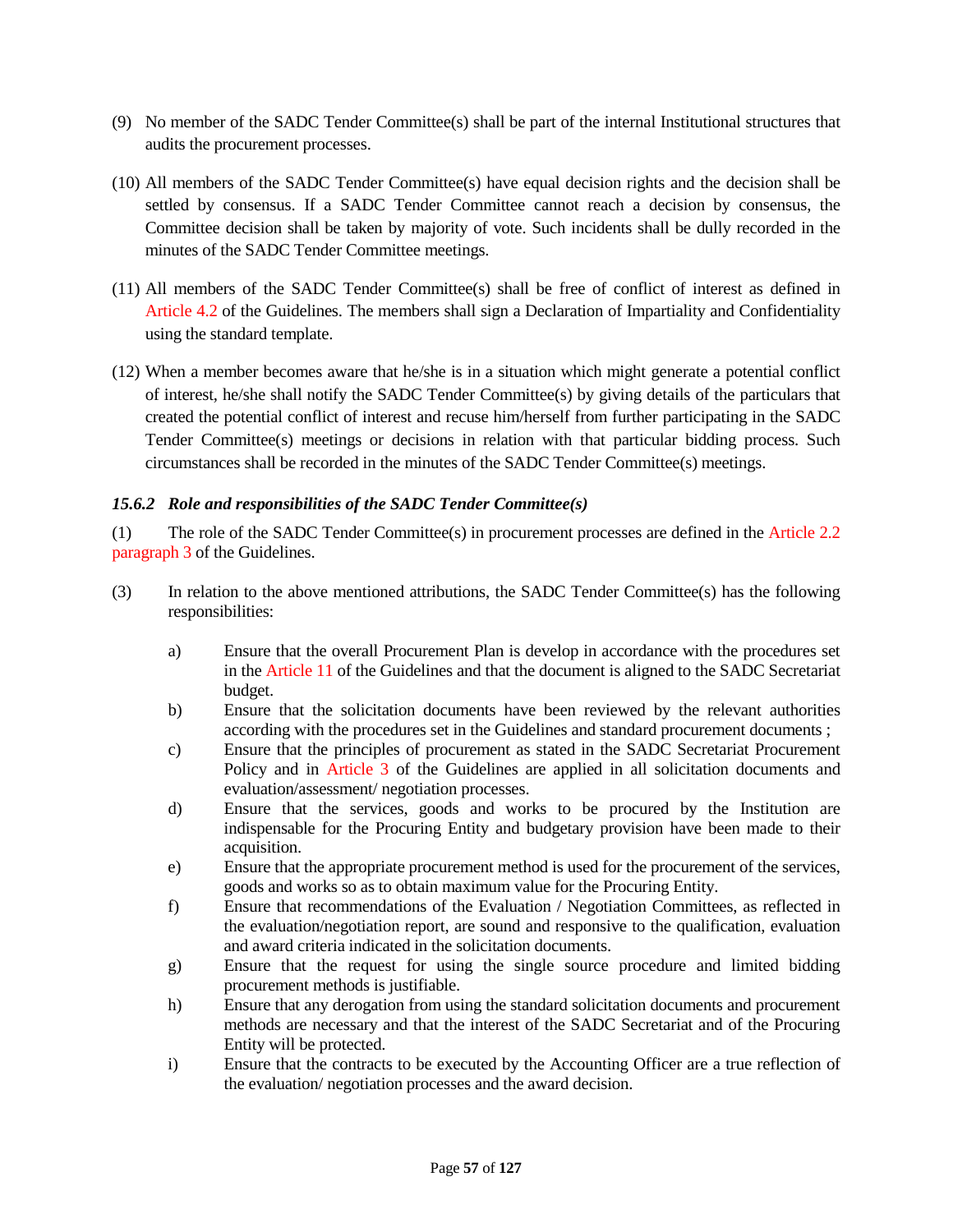j) Ensure that the addenda to the existing contract is opportune, justifiable and in the interest of the Procuring Entity and is complies with the provision of the Article 45 of the Procurement Policy and Article 15.9 of the Guidelines.

# *15.6.3 Communication and records of the SADC Tender Committee*

- (1) All correspondence, meetings and decisions of the SADC Tender Committee(s) shall be recorded in writing by the Secretary of the SADC Tender Committee(s) and shall be signed by all members of the SADC Tender Committee(s).
- (2) The SADC Tender Committee(s) shall communicate their request for clarification, objections, rejections or any other decision only to the Procurement Function who shall further distribute it to the relevant party.
- (3) Any decision of rejection or objection of a solicitation document or evaluation/negotiation report shall be justified by making reference to the clauses or articles of the Procurement Policy or Procurement Guidelines which have been breached by the Procurement Function or Evaluation Committee.

# *15.6.4 Decision Timelines*

- (1) The SADC Tender Committee review and decision shall be taken in the shortest time possible from the receipt of the document to be reviewed.
- (2) The maximum time allowed to review a document shall not exceed fourteen (14) calendar days.

# *15.7 The Evaluation Committee*

# *15.7.1 Composition*

- (1) The Evaluation Committee is appointed timely and formally by the Controlling Officer. It comprises number of voting members (minimum of three for service and supply and five for works) from which a Chairperson and Secretary are selected.
- (2) The responsibility of proposing the composition of the evaluation committee rests with the Procurement Function. It will base its recommendations on the suggestions made by Requisition Functions.
- (3) The members shall possess the technical and administrative capacities necessary to give an informed opinion on the submitted applications or bids. It is beneficial that the person(s) who developed the Technical Specifications/Terms of References be included in the Evaluation Committee to provide the technical input.
- (4) Neither member of the Appeals Review Committee or of the Internal Audit Department, nor the Tender Committee members or members of the Tender Committee Secretariat, the Authorizing Officer and the Complaints Officers can be appointed as members of the Evaluation Committee.
- (5) All voting members of the Evaluation Committee have equal voting rights. To guarantee such equality, the Procuring Entity shall ensure that none of the members of the Evaluation Committee is directly or indirectly subordinated to another member in the hierarchy of the Institution.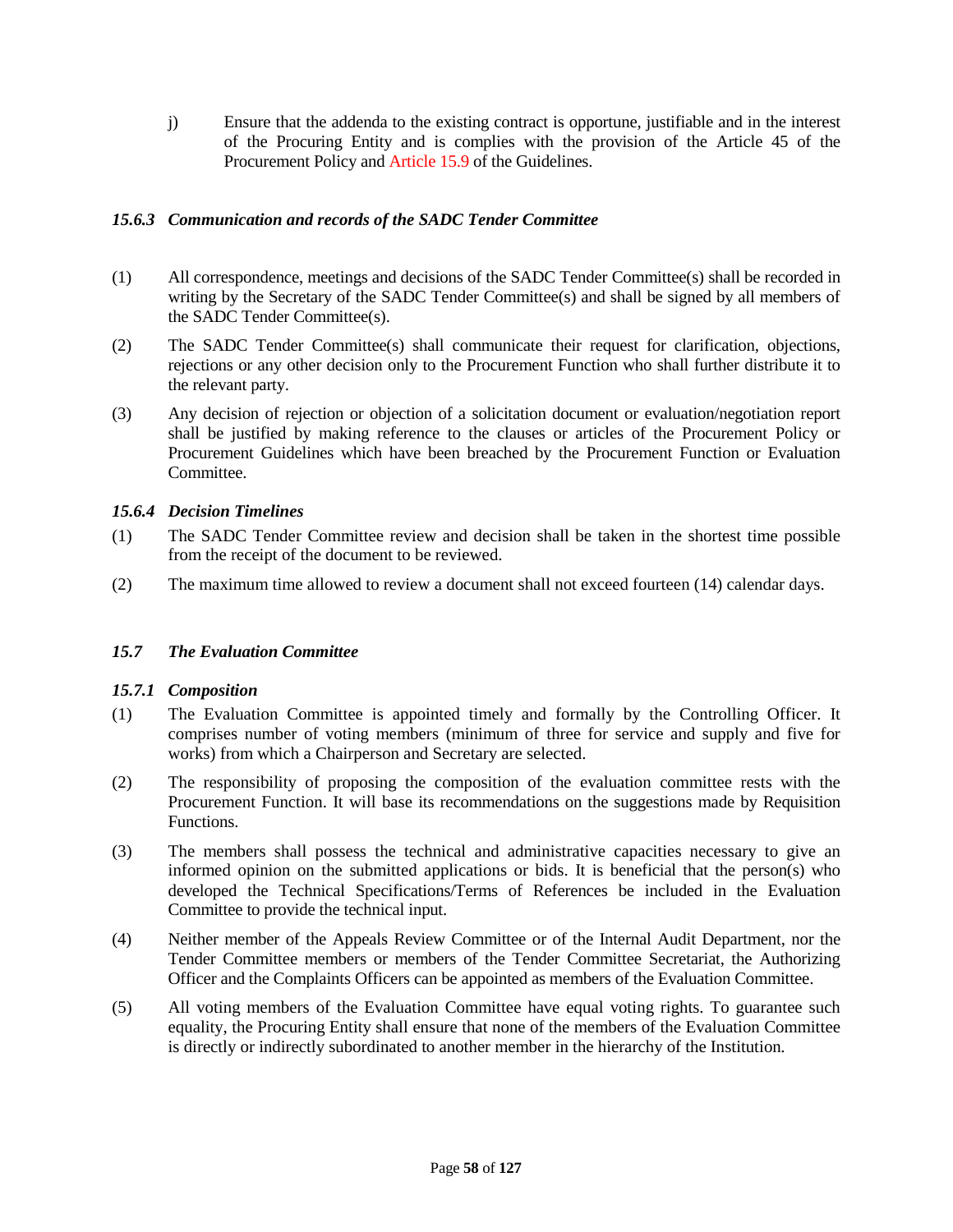# *15.7.2 Impartiality and confidentiality*

- (1) All members of the Evaluation Committee shall sign a Declaration of Impartiality and Confidentiality **(see Annex XX).** Any Evaluation Committee member having a potential conflict of interest with any bidder/applicant shall declare it and immediately withdraw from the Evaluation Committee. He/she will be excluded from participating further in any capacity in these evaluation meetings. During the course of the evaluation, if such a situation occurs, The Chairperson of the Evaluation Committee reports back to the Controlling Officer for reconstitution of the Evaluation Committee.
- (2) While the procurement process is under way, all contacts between the Procuring Entity, Evaluation Committee and applicants/ bidders, shall satisfy conditions ensuring transparency and equal treatment; they may not lead to amending the conditions of the contract or the terms of the original procurement process. No information about the examination, evaluation or decisions about contract award can be disclosed to the bidders/applicants or to Procuring Entity staff that are not subject to declaration of confidentiality and impartiality
- (3) Any attempt by a bidder/applicant to influence the process in any way (whether by initiating contact with members of the Evaluation Committee or otherwise) may result in the immediate exclusion of its bid or application from further consideration and other consequences.
- (4) The Evaluation Committee are conducted in a dedicated secured environment and are confidential, subject to the Procuring Entity's policy on access to documents.
- (5) In order to maintain the confidentiality of the proceedings, the participation in the Evaluation Committee meetings is strictly limited to the members of the Evaluation Committee appointed by the Controlling Officer.
- (6) The bids or applications shall not leave the room where the committee meetings take place, before the conclusion of the work of the Evaluation Committee is reached. They shall be kept in a safe place.

# *15.7.3 Responsibilities of the Evaluation Committee members*

- (1) The Chairperson is responsible for coordinating the evaluation process in accordance with the procedures set by the Guidelines and following the instructions provided to the applicants and the bidders in the solicitation documents issued by Procuring Entity. These will include:
	- a) inform and provide guidance to the members of the Evaluation Committee on SADC Secretariat procurement rules and procedures, in general, and in particular, the ones governing the specific procurement method or process for which the Evaluation Committee was appointed;
	- b) represent the Evaluation Committee in relations with applicants or bidders. All the correspondence of the Evaluation Committee with applicants and bidders shall be done through the Procurement Function;
- (2) The Secretary of the Committee is responsible for carrying out all the administrative tasks connected with the evaluation procedure. These will include:
	- a) circulating the application or bids(s);
	- b) handing and collecting the Declarations of Impartiality and Confidentiality;
	- c) at the request of the members of the Evaluation Committee, and based on their input, draft the correspondence for the invited economic operator(s). The correspondence shall be send out by the Procurement Function;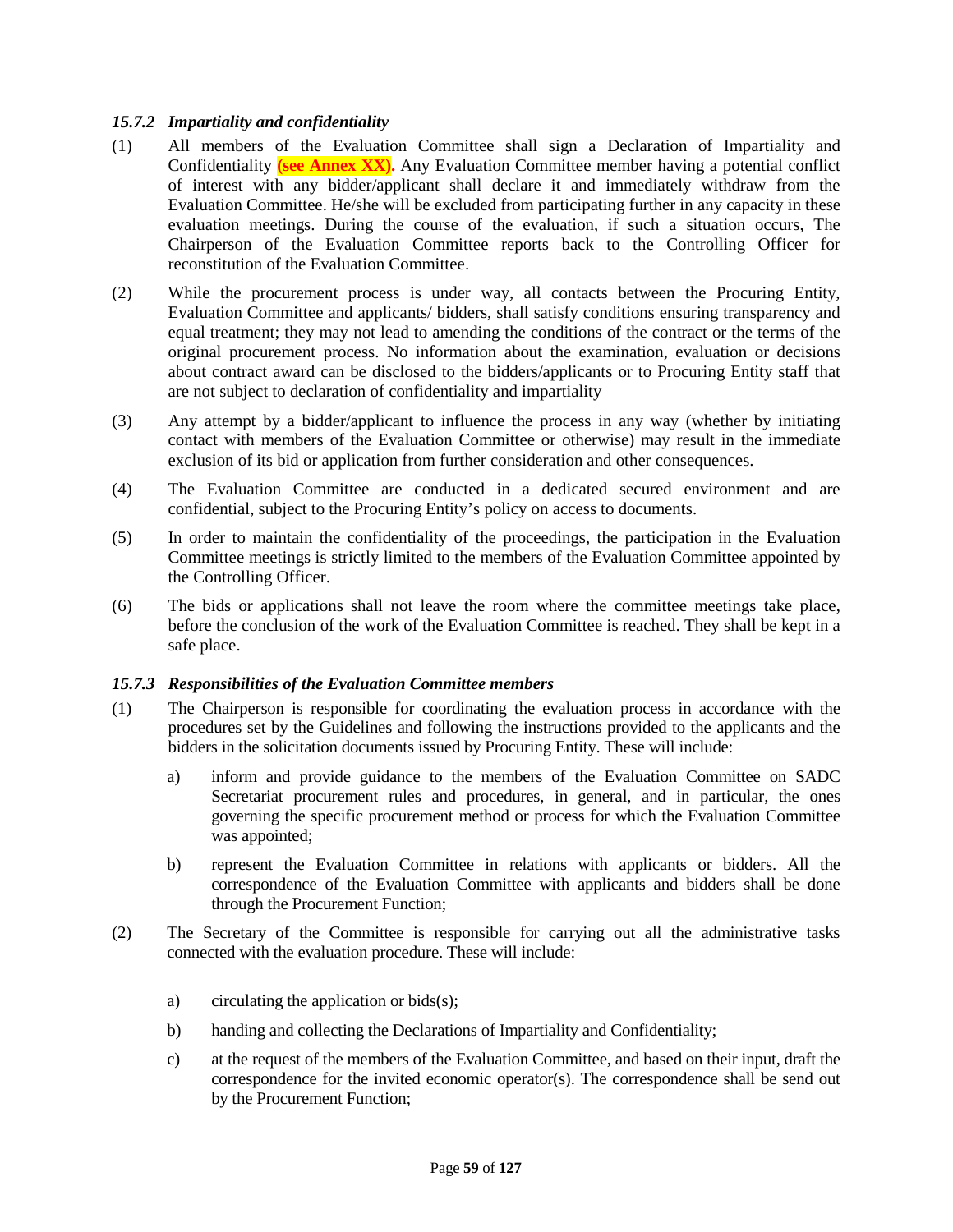- d) keeping the minutes of all meetings of the Evaluation Committee, including the relevant records and documents;
- e) registering the attendance at meetings and compiling the evaluation reports and its supporting annexes.
- (3) Only the members of the Evaluation Committee are allowed to evaluate the applications or the proposals. In the evaluation of the applications or bids, the members of the Evaluation Committee are not allowed to receive or to seek any external (e.g: outside the members of the Evaluation Committee) support for the assessment of the bids.
- (4) The members of the Evaluation Committee meetings shall be collectively and individually accountable for any decision and the recommendations made by the Committee.
- (5) Any request for clarification requiring correspondence with the bidders or applicants during the evaluation process shall be in writing, and copies of such correspondence shall be annexed to the Evaluation Report.
- (6) If a bid or proposal infringes the formal requirements, the Evaluation Committee may use its discretion to decide whether or not it shall be considered during the rest of the evaluation process, while ensuring equal treatment of bidders and applicants and in accordance with the principle of proportionality. Whatever the Evaluation Committee decision is, it shall be fully recorded and justified in the Evaluation Report.

# *15.7.4 Decision Timelines*

- (1) The Evaluation Committee shall be formed before bid opening to ensure the availability of the designated members during the period necessary to prepare and conduct the evaluation process. The evaluation shall be completed as soon as possible to allow the successful bidder/applicant to be notified by the Procuring Entity (after all necessary approvals) within the validity period specified in the solicitation documents.
- (2) The SADC Tender Committee shall explicitly and timely review the Evaluation Report and take a decision.

# *15.8 Award of the contract*

# *15.8.1 Notifying the successful bidders/applicant*

- (1) Before the period of validity of bids expires, and on the basis of the approved evaluations report, the Procuring Entity notifies the successful bidder/applicant in writing that its bids has been accepted, draws attention to any arithmetical errors corrected during the evaluation process requesting the applicant/bidder to accepted such correction, request the applicant /bidder to reconfirm the validity of their bid and, pursuant to Article 15.8.2 of the Guidelines, invites the applicant/ bidder to negotiate the contract.
- (2) If from the deadline from submission of the bids and the date of notification of the successful bidder/applicant more than one hundred twenty (120) days have elapsed, the successful bidder/applicant shall be requested to produce updated information to demonstrate that they are continuing to satisfy the pre qualification (pre or post) criteria set in the solicitation documents. For this purpose the bidder/applicant shall be given fifteen (15) days to produce updated supporting documents demonstrating the compliance with the qualification criteria. Such requirement shall be indicated in the notification letter.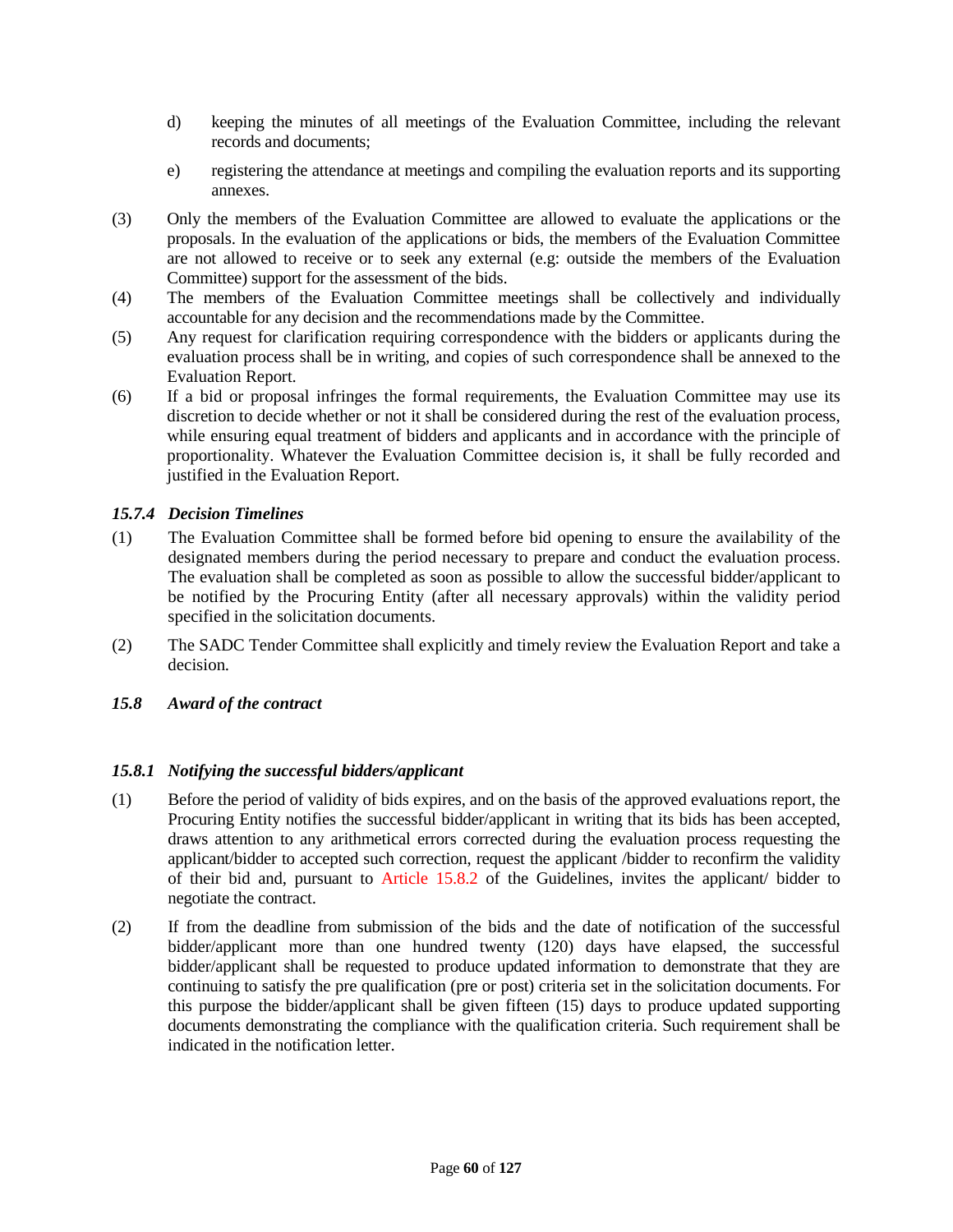- (3) Such verification shall be conducted by same Evaluation Committee who evaluated the bid in the first instance. The findings shall be documented in a report, which shall and be subject to approval of the procuring authorisation authority stipulated in Article 6.4 of the Guidelines.
- (4) Failing to produce the documents demonstrating the compliance with the qualification criteria within the given timeframe or failing to demonstrate compliance with the qualification criteria shall lead to the automatic rejection of the bid. Such decision shall be subject to the SADC Tender Committee's approval and shall be communicated in writing to bidder/applicant..
- (5) In such instance, the second best qualified bidder/applicant shall be awarded the contract, provided that it satisfies the qualification (pre or post) criteria, or the procurement procedure shall be cancelled, as the SADC Tender Committees considers appropriate.

# *15.8.2 Negotiation of the contract with success successful bidders/applicant*

(1) Except in the case of Single Source procedure method (see Article 6.2.6 of the Guidelines) is employed, no negotiations of contract shall be permitted with the successful bidder prior to the award of any contract for general services, goods and works.

(2) For consulting services, the negotiation of the contract with the successful bidder is permitted with the following limitation:

a) the negotiation shall be conducted in writing;

b) only availability of key experts, mobilization of the team and timeframe for delivery of reports shall be negotiated;

c) no factor that was considered during the evaluation, such as price, methodology and team composition, shall be negotiated; and

d) with the exception of the situation when any of the key expert is no longer available for the assignment, the negotiation of the contract shall not lead to the cancellation of the award recommendation to the successful bidder.

(3) The negotiation shall be documented in a report and be attached as annex to the contract.

# *15.8.3 Contract preparation*

- (1) Notwithstanding the conditions stated in Articles 15.8.1 and 15.8.2 of the Guidelines, and following the procuring authorisation authority stipulated in Article 6.4 of the Guidelines decision to award the contract, the Procurement Function is responsible for the preparation of the contract and the standard templates attached to the application form or bidding documents and the contractor's technical and financial proposal.
- (2) The contract shall be drawn up by the procurement function and is subject to financial and legal regulatory clearances prior to its signature by the Executive Secretary or any other Accounting Officer which have the authority to sign contracts on behalf of the Procuring Entity.
- (3) The contract shall be issued in five (5) originals, be stamped on each page with the Procuring Entity official stamp. The contract form and the Special Conditions of Contract shall be initialled on each page by the signatories of the contract.
- (4) Since the economic conditions offered by the economic operator might change rapidly and invalidate the offer, the contract shall be sent to the economic operator for its signature no later than forty five (45) days from that date of notification of the recommendation for the award of the contract.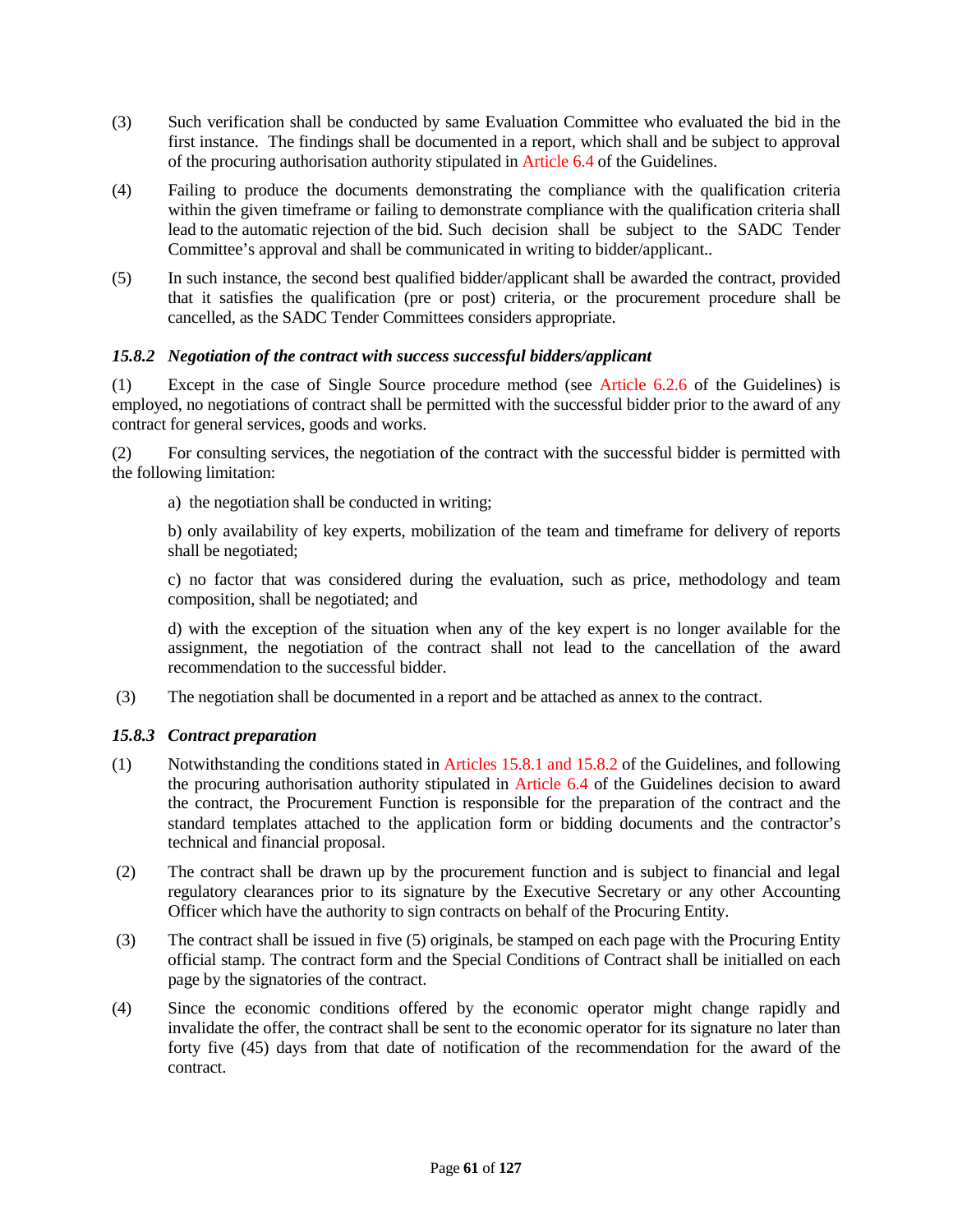- (5) The successful economic operator shall be given fifteen (15) days to sign the contract and return four (4) originals to Procuring Entity. If the economic operator fails to do so, Procuring Entity may consider cancelling the award of the contract to the successful bidder and the second best qualified bidder/applicant. shall be awarded the contract or the procurement process shall be cancelled, as the SADC Tender Committee considers appropriate.
- (6) The Procurement Function shall verify the power of representation of the natural person signing the contract on behalf of the legal entity awarded the contract.
- (7) The contract takes effect on the date of the latter signature.
- (8) On receipt of the four (4) signed originals from the contractor, the Procurement Function shall keep one original and send the remaining three to the execution requisition function, financial and legal service.

# *15.8.4 Publicizing the award of the contract*

- (1) Regardless of the type of procedure, the Procuring Entity shall inform applicants and/or bidders as in seven (7) days of any decision reached concerning the award of the contract, including the grounds for not awarding a contract.
- (2) Once the contract has been signed, the Procurement Function shall prepare Contract Award Notice using the standard template **(see Annex XX)** and publish it as follows:
	- a) On the SADC Secretariat's website for contracts procured through Local and Regional Restricted Bidding, Procurement under Multiple Framework Contract procurement methods, and
	- b) On the SADC Secretariat, the United Nations Development Business and in the DG Market websites – for contracts procured through Open Bidding, International Restricted Bidding Limited Bidding and Single Source procurement methods
- (3) The award notice shall be published within maximum five (5) days from the signing of the contract/purchase order by the parties.
- (4) The award notice shall be maintained on the SADC Secretariat's website for a minimum period of seven (7) years after the implementation of the contract ended.

# *15.9 Modifying contracts*

# *15.9.1 Introduction*

- (1) Contracts may be subject to modification during implementation provided that the following principles are observed:
	- (a) Contract modifications shall be formalized through an administrative order or an addendum to the contract in accordance with the provisions of the General Conditions of the Contract and accepted by contracting parties.
	- (b) No modification to the contract may alter the award conditions prevailing at the time the contract was awarded.
	- (c) The value of the initial contract may only be increased by an aggregate amount of up to twenty five percent (25%).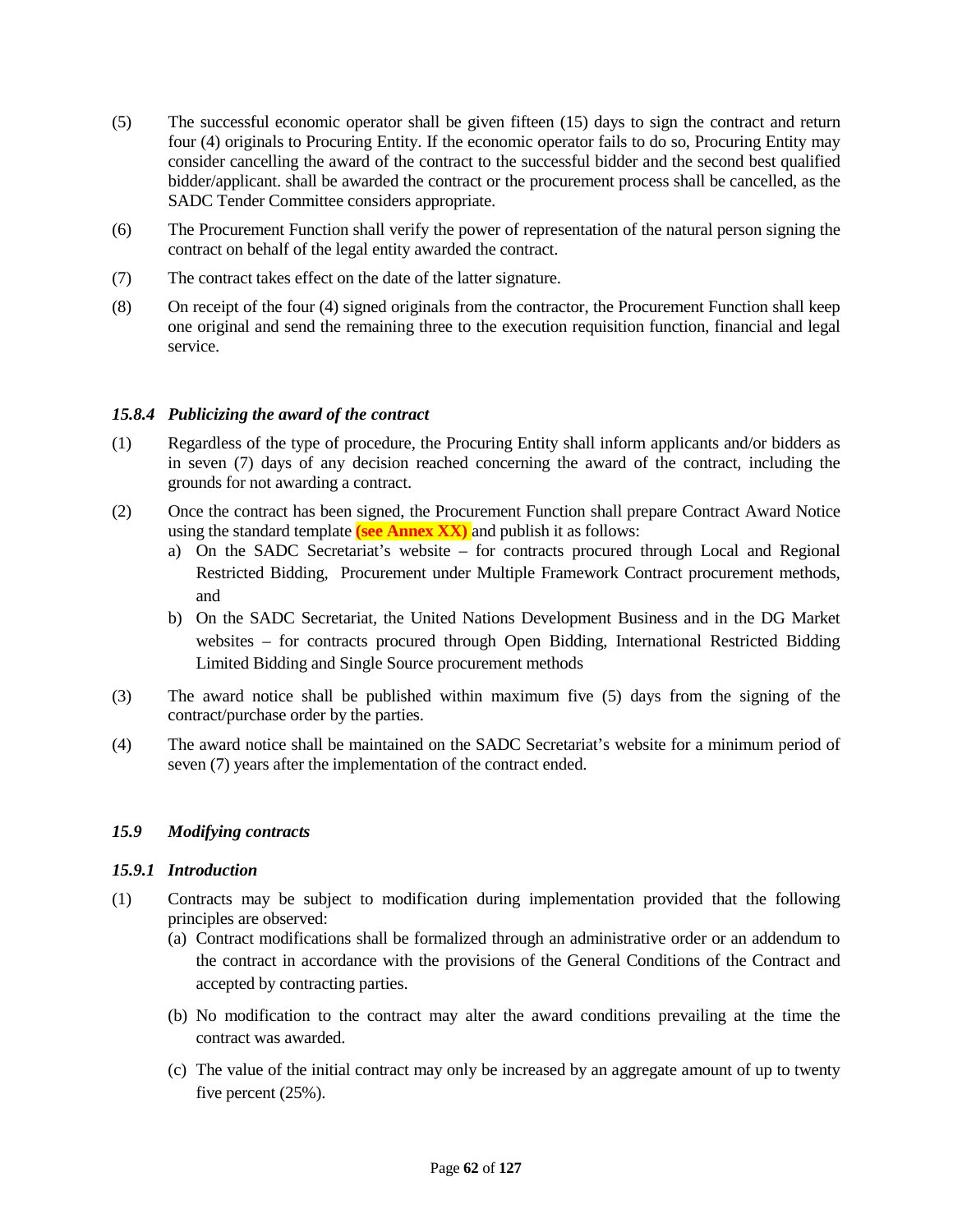- (d) The duration of the contract may only be increased by an aggregate of maximum hundred percent (100%) the duration of the initial contract.
- (e) All modification shall be signed by parties prior to the expiration of the contract.

# *15.9.2 General principles*

- (1) The following general principles shall always be respected:
	- a) No modification to the contract may alter the award conditions prevailing at the time the contract was awarded. Any fundamental alteration of the Terms of Reference/Technical Specifications, shall not be allowed.
	- b) There shall be justified reasons for modifying a contract. The purpose of the addendum shall be closely connected with the nature of the project covered by the initial contract.
	- c) Contracts can only be modified within the execution period of the contract.
- (2) Requests for contract modifications shall be made (by one contracting party to the other) well in advance to allow for the addendum to be signed by both parties before the expiry of the execution period of the contract.
- (3) Where the modification of the contract extends activities already underway, such cases are considered as Single Source procedures (see Article 6.2.6 of the Guidelines).

# *15.10 Rejection of all bids, proposal, offers or quotations*

- (1) The Procuring Entity may, following the evaluation process, reject all bids, proposal, offers or quotations received without the applicants or bidders being entitled to claim any compensation. The rejection of all bids proposal, offers or quotations may occur when:
	- (a) pursuant to Article 6.2.2 to the Guidelines, the number of short listed candidates in an international restricted tender is insufficient to allow competition (e.g minimum four);
	- (b) pursuant to the Article 6.2.5 to the Guidelines, the number of bids received is insufficient to allow competition (e.g minimum two (2) bids); and
	- (c) pursuant to Article 15.11 of the Guidelines below, the procurement procedure is cancelled.
- (2) When all bids proposal, offers or quotations are rejected the procurement process shall be cancelled and provision of Article 15.11 of the Guidelines shall be followed.

# *15.11 Cancellation of procurement processes*

- (1) The Procuring Entity may, before the contract is signed, abandon the procurement exercise and cancel the procurement process without the applicants or bidders being entitled to claim any compensation. Cancellation may occur when:
	- (a) the bidding process has been unsuccessful, i.e. no qualitatively or financially worthwhile bids have been received or there is no response at all;
	- (b) the economic or technical data for the contract have been fundamentally altered;
	- (c) exceptional circumstances or Force Majeure render the normal performance of the contract impossible;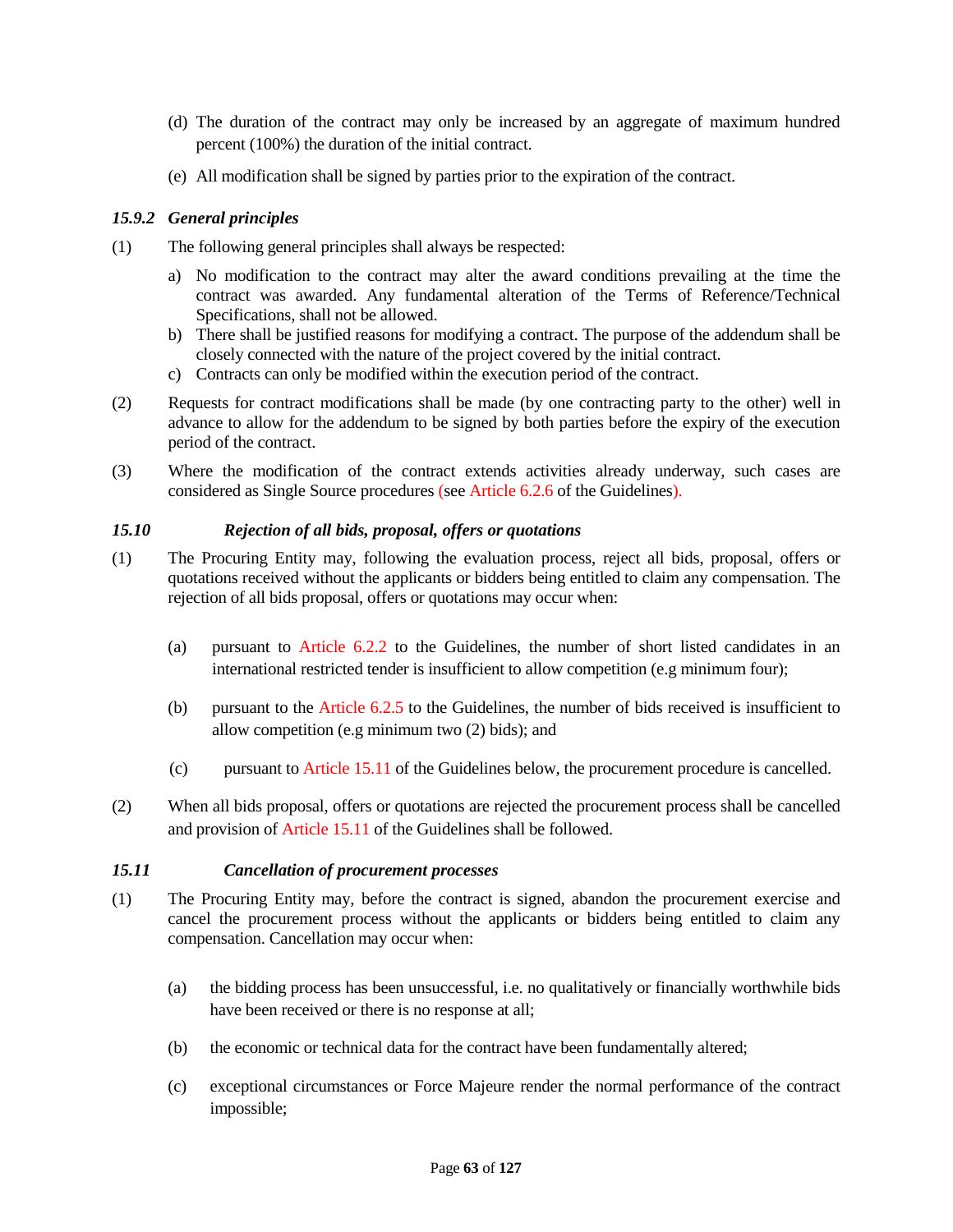- (d) all technically compliant bids/ applications substantially exceed the available financial resources; and
- (e) there have been flaws noted in the application of procurement procedures.
- (2) If the procedure is divided into lots, a single lot may be cancelled.
- (3) If a procurement process is cancelled, all applicants/bidders shall be notified in writing of the reasons for the cancellation at the earliest time. In such instance, a cancellation notice shall be published on the SADC Secretariat website using the standard template **(see Annex XX).**
- (4) After cancelling a procurement process , the Procuring Entity may decide:

- to launch a new process ; or

- not to award the contract.

- (5) Whatever the case may be, the final decision is taken by Procurement Entity in accordance with the Procurement Authorisation Matrix indicated in Article 6.4 of the Guidelines.
- (6) Under no circumstances the Procuring Entity shall be liable for any damages whatsoever including, without limitation, damages for loss of profits in any way connected with the cancellation of a procurement process, even if the Procuring Entity has been advised of the possibility of damages. The publication of a procurement notice does not commit the Procuring Entity to award the contract announced or accept any application or bid received.

# *15.12 Appeal of a Procurement Decision*

- (1) Subject to paragraph (2) of this article, any economic operator that claims to have suffered, or that may suffer, loss or injury due to a breach of a duty imposed on the Procuring Entity by this SADC Procurement Policy and SADC Secretariat Procurement Guidelines, may appeal the procurement decision in accordance with the procedures stipulated in Article 36 of this Guidelines.
- (2) The following shall not be subject to the review provided for in paragraph (1) of this article:

(a) The selection of a method of procurement pursuant to Articles 6.2 and 6.3;

(b) The choice of a qualification and eligibility criteria pursuant to Article 12 of the Guidelines, if they have not been contested prior to submission of an application;

(c) A decision by the Procuring Entity under Article 15.11 of the Guidelines to reject all bids, proposals, offers or quotations;

(d) The contractual requirements (as specified in the Terms or Reference or Technical Specifications) if they have not been contested prior to the submission of the application or the bid; and

(e) The content of the SADC Secretariat standard solicitation documents (including the general terms of the contracts, purchase orders, templates, etc).

# *15.13 Procurement Documents and Record Keeping*

- (1) The Procuring Entity shall maintain records of each step taken during the procurement process.
- (2) Subject to the SADC Secretariat's policy on access to documents, these records shall be kept confidential and kept in accordance with the SADC Secretariat policy on archiving.
- (3) Unsuccessful applications and bids have to be kept for five (5) years from the submission date, while successful applications, bids and evaluation reports shall be kept for a minimum of seven (7)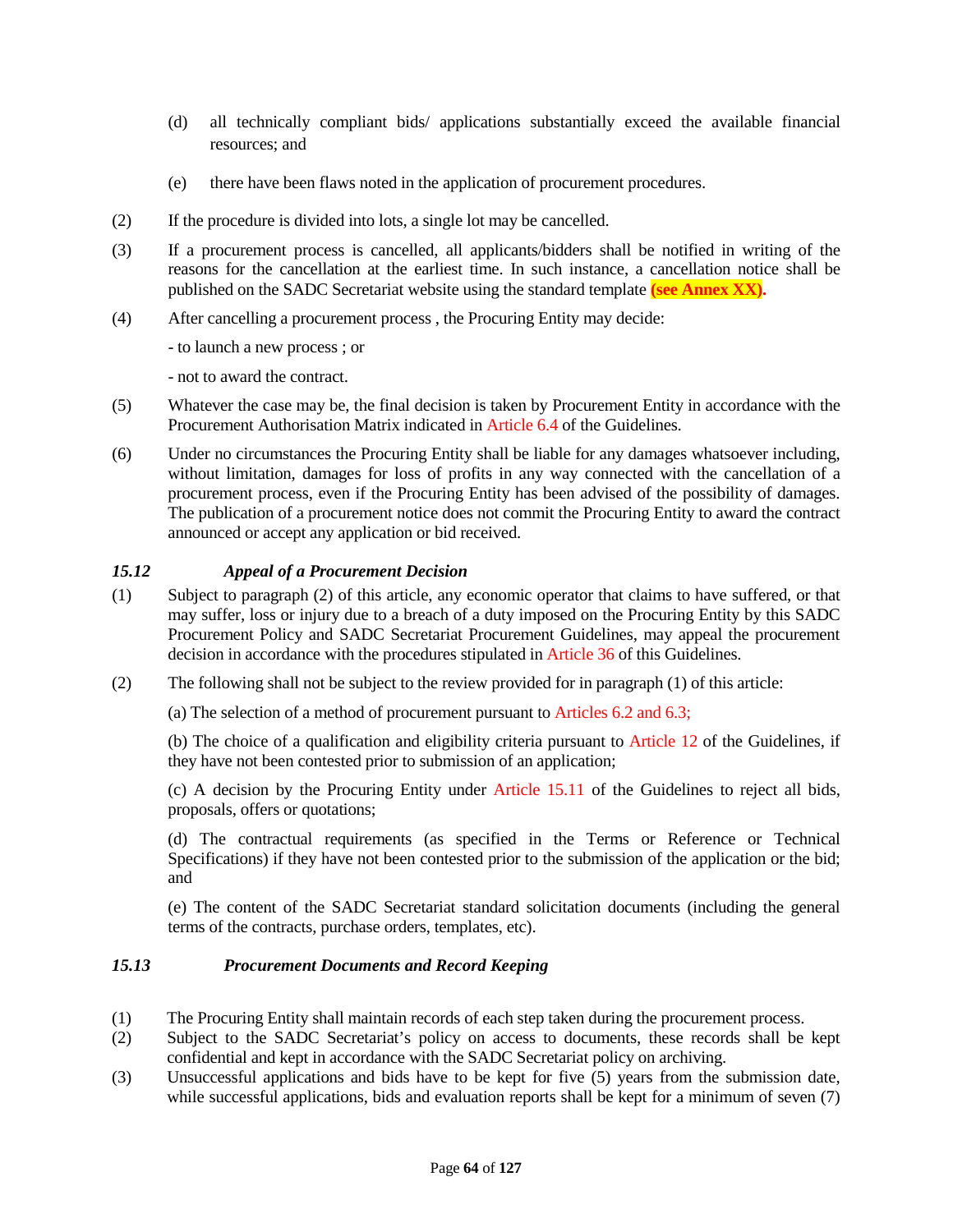years from the date of issuance. The contractual and financial documents have to be kept for a minimum period of seven (7) years from payment of the balance and up to the date of the decision of any dispute action regarding the law governing the contract. During and after this period, the Procuring Entity will treat the personal data in conformity with its privacy policy. The documents to be conserved shall include all the preparatory documents, the originals of all applications/bids submitted and any related correspondence.

- (4) It is recommended for each contract a separate procurement file to be opened and maintained. If possible the record shall be kept both, hardcopies and the electronic version.
- (5) The procurement record keeping matrix which shows the responsibilities of various functions of the Procuring Entity in keeping and distributing procurement documents is presented in the **Schedule 3** of the Guidelines.
- (6) Upon completion of procurement processes and in accordance with SADC Secretariat policy on access to documents, the procurement documents can be inspected on written demand and proper justification request by natural persons authorized by Procurement Function provided that the principles stated in the Article 11 of the Procurement Policy are respected.

# *15.14 Monitoring and reporting of procurement processes*

- (1) Monitoring is the continuous assessment of the procurement processes implementation in relation to agreed schedules and the use of the procured services, goods, and works by the SADC Secretariat. SADC Secretariat's overall monitoring and evaluation framework shall also apply to procurement.
- (2) It is an integral part of the good management policy enforced by the SADC Secretariat. Its main objectives are to provide continuous feedback on implementation and to identify actual or potential successes and constrains as early as possible to facilitate timely adjustments to the procurement process.
- (3) Continuous monitoring and periodic evaluation of the procurement process can achieve the following issues:
	- Provide readily available analyses for decision making; and a reliable flow of information during the implementation;
	- Provide decision makers with information on procurement progress and adjust operations to take account of significant experiences in the procurement process, undertaking mid-course corrections where needed;
	- Help the SADC Secretariat in identifying targets and objectives for procurement implementation; and
	- Assist the SADC Secretariat to maintain easily retrievable records of procurement implementation that can be later used for evaluation purposes.
- (4) The reporting system attached to the monitoring activities includes Quarterly Procurement Progress Report and Annual Procurement Progress Reports.
- (5) The Responsibility of producing the Quarterly Procurement Progress Reports and Annual Procurement Progress Reports rests with the Procurement Function. However the Procurement Function can request the input of any other SADC Secretariat unit or department which deemed competent for providing relevant technical and other relevant information.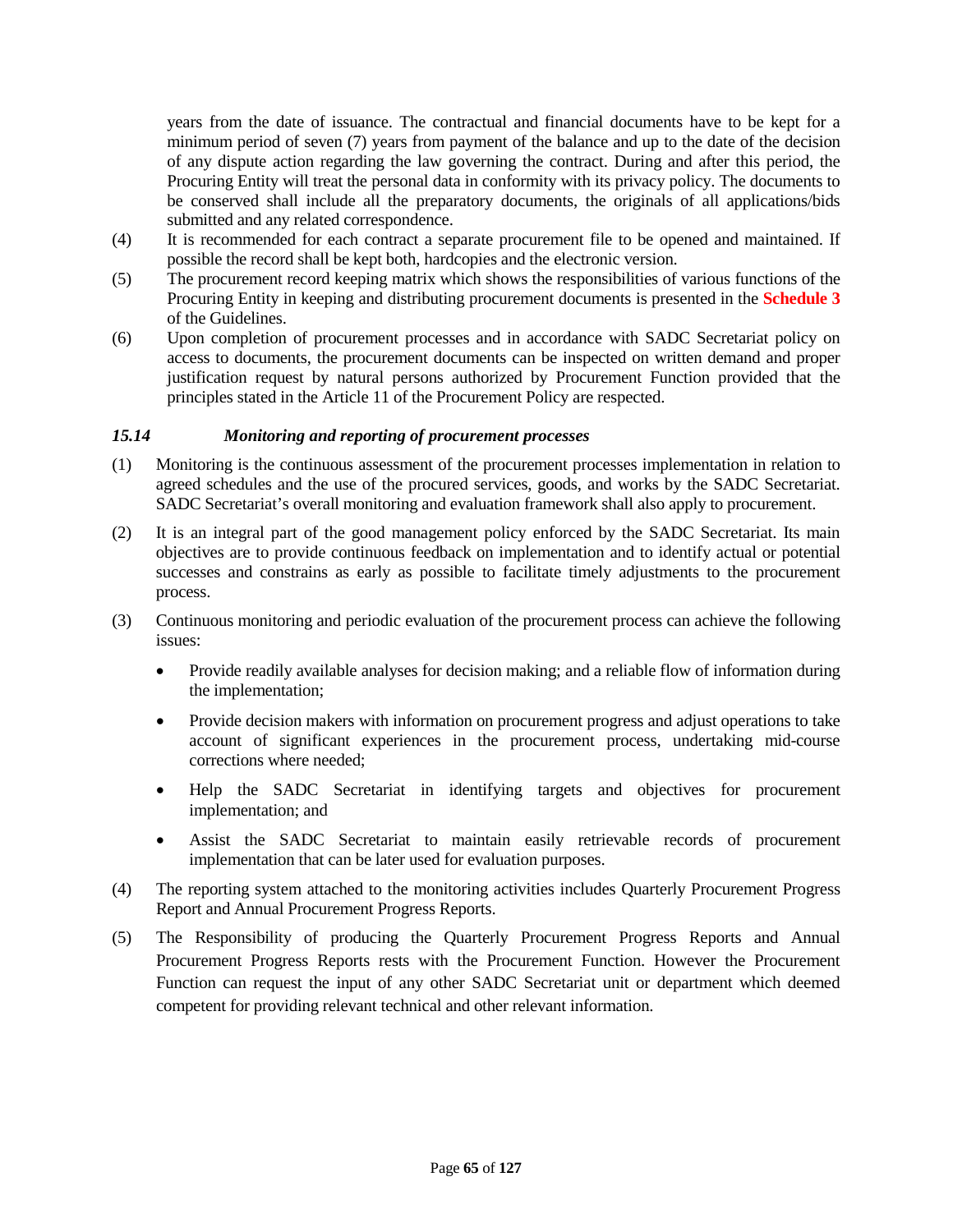# **PART III PROCUREMENT PROCESSES COMMON TO ALL CATEGORIES OF PRCUREMENT**

#### *16.* **Procurement under Multiple Framework Contract**

The procedures for procuring services, goods and works under the Multiple Framework Contract are the following:

*a) Preparation of Request for Quotations/Proposals*: Upon the receipt from the Requisition Function of a request for services, goods and/or works accompanied by Technical Specifications/Terms of Reference, and the estimated value of the purchase, the Procurement Function identifies the Lot from where the respected services, goods and/or works shall be purchased, checks the availability of funds with the Requisition Function under the specific Multiple Framework Contract covering the lot, prepares a Request for Quotations/Proposals, using the standard template **(see Annex XX)**, and send it by fax or email to all contractors from that specific Lot.

The Request for Quotations/Proposals including the Technical Specifications/Terms of Reference, and the estimated value of the purchase are subject to Procurement Approving Authority prior approval.

- *b) Communication with the Multiple Framework Contractors:* The Multiple Framework Contractors are allowed to request clarifications prior to the submission of their quotation/proposals. All communications among Multiple Framework Contractors and the Procuring Entity shall be in writing, and the questions received and answers given shall be made available to all the Multiple Framework Contractors simultaneously. The responsibility of circulating such correspondence rests with the Procurement Function.
- *d) Submission of quotations/proposals:* Depending on the complexity of the services, goods and works to be procured, the Multiple Framework Contractors shall be given from three (3) to fifteen (15) days to submit their quotation/proposal. The Multiple Framework Contractors shall send their quotations/proposals, either by fax or by e-mail, in the format and by the deadline set in the Request for Quotations/Proposals. If the quotation/proposal is sent after the deadline or it is presented in a format different from the indicated in the Request for Quotations/Proposals, or if the unit prices for services, goods and works quoted/ proposed are in excess to the ones agreed when the individual contract was concluded with The Multiple Framework Contractor, the respective quotation/proposal will be automatically disqualified.
- *e) Evaluation of quotations/proposals:* Soon after the deadline for submission of quotations/proposals has expired, the Evaluation Committee, appointed by the Procurement Function, prepares the draft Evaluation Report, using the standard template **(see Annex XX),**  After completing administrative, technical and financial evaluation and the Evaluation Committee recommends the award of the purchase order to the Multiple Framework Contractor that submitted an administrative and technically compliant offer at the lowest total price (the most economically advantageous offer). Upon receipt of the Evaluation Report from the Evaluation Committee, the Procurement Function shall send it for approval to the Procurement Authority as stipulated in Article 6.4 of the Guidelines.
- *f) Preparation of Purchase Order:* Once the approval on the Evaluation Report is obtained, the Procurement Function issues a Purchase Order, in the standard format **(see Annex XX),** to the recommended Multiple Framework Contractor and informs all the others about the outcome of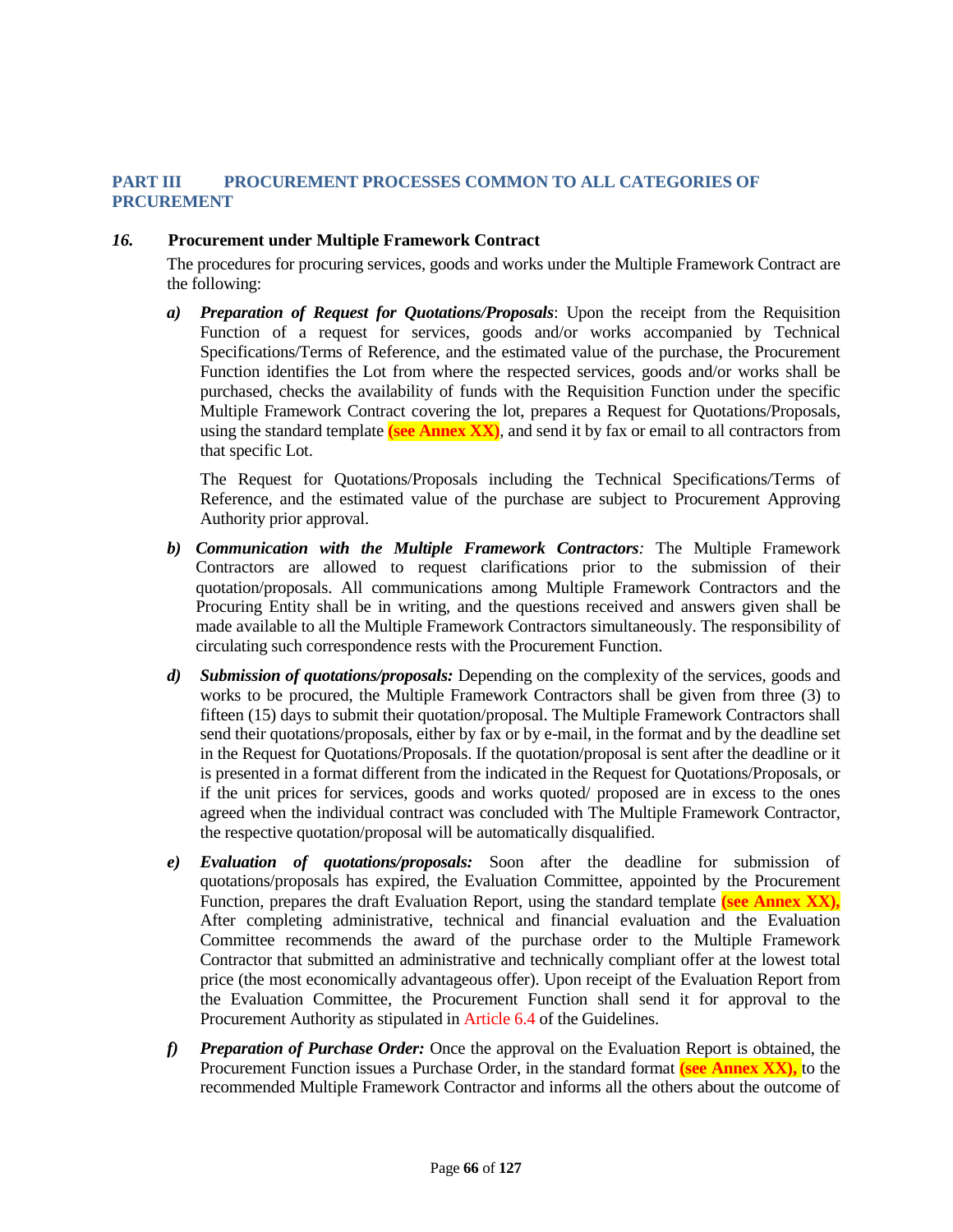the bidding process. Unsuccessful Multiple Framework Contractor can appeal the decision of the Procuring Entity following the procedures described in Article 36 of the Guidelines.

The Purchase Order is subject to Approving Authority prior approval in accordance with provisions under Article 6.4 of the Guidelines

- *g) Acceptance of Purchase Order by the Multiple Framework Contractor:* Upon the receipt of the Purchase Order, the successful Multiple Framework Contractor shall sign for acceptance and return it to the Procurement Function within five (5) days from the receipt of the order. The acceptance of the Purchase Order shall bind the Multiple Framework Contractor to deliver the services, goods and/or works as per the terms and conditions stipulated in the Purchase Order.
- *h) General remark:* To prevent distortion of the competition, in case a Multiple Framework Contractor fails to respond to five (5) Requests for Quotations/proposals raised under a lot, the contract with the respective the Multiple Framework Contractor under that respective lot shall be automatically terminated and the performance security attached to the contract forfeited.

# *17* **Regional Restricted Bidding Procedure**

- (1) If there is no Multiple Framework Contract in place covering the services, goods and works required by the Procuring Entity, for all non-recurrent contracts for services, goods and works estimated to cost within the limits set in Article 6.3 shall be awarded through the Regional Restricted Bidding Procedure.
- (2) This procedure shall be conducted as per the procedures for Procurement Procedures Under Multiple Framework Contracts (see Article 16 of the Guidelines), the only exception being that the Request for Quotation/Proposal is submitted to all economic operators included in the regional Database of Approved Suppliers at the category of services, goods and works which is relevant for the specific Request for Quotation/Proposal.
- (3) In case there are no regional economic operators in the Database of Approved Suppliers to submit bids for the required services, goods and works, the international Restricted Bidding procedure shall be used.

# *18* **Local Restricted Bidding Procedure**

- (1) If there is no Multiple Framework Contract in place covering the services, goods and works required by the Procuring Entity, for all non-recurrent contracts for services, goods and works estimated to cost within the limits set in Article 6.3 shall be awarded through the Local Restricted Bidding Procedure.
- (2) This procedure shall be conducted as per the procedures for Procurement Procedures Under Multiple Framework Contracts (see Article 16.1 of the Guidelines), the only exception being that the Request for Quotation/Proposal is submitted to all economic operators included in the local Database of Approved Suppliers at the category of services, goods and works which is relevant for the specific Request for Quotation/Proposal.
- (3) In case there are no local economic operators in the Database of Approved Suppliers to submit bids for the required services, goods and works, the short-list shall be extended to include the regional specialized approved suppliers. If still there are no regional specialized approved suppliers, the International Restricted Bidding procedure shall be used.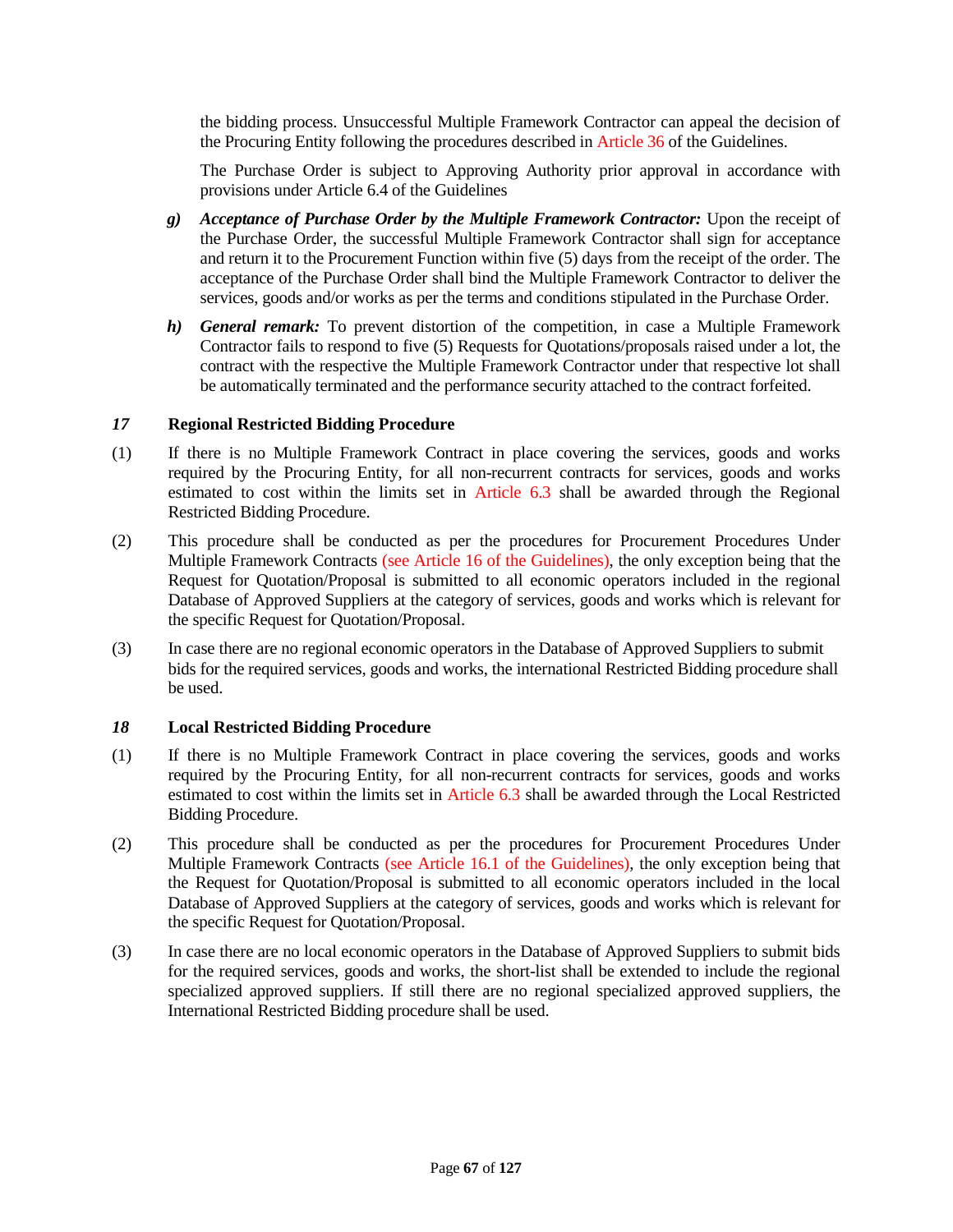# *19 Limited Bidding*

- (1) The Limited Bidding shall apply, irrespective of the estimated value of the contract, only when the conditions specified on Article 6.2.5 paragraph (2) of the Guidelines are met.
- (2) The use of this method is subject to the Tenders Committee prior approval.
- (3) This procedure shall be conducted as per the procedures for International Restricted Tender (see Articles 18.1 and 19.2 of the Guidelines), the only exception being that shortlist is determined by market research and not through a pre-qualification process.
- (4) For the procurement process to be considered successful, the shortlist shall consist of a minimum two (2) economic operators and the Procuring Entity shall receive at least two (2) responsive bids/quotations/proposals.
- (5) The successful bid shall be subjected to a post qualification.

# *20* **Single Source Procedure**

The Single Source procedure entails the following stages:

*a) Request for Single Source procedure***:** The Procurement Function, on the basis of the submission from the Requisition Function, prepares the request for the negotiation procedure, and sends it to the Executive Secretary for approval. The Request for Single Source procedure shall contain at least the following information: i) an explanatory note justifying why the negotiation procedure is required; ii) the Terms of Reference/ Technical Specifications to describe the needs of the Institution, and an estimated value of the contract, iii) the eligibility criteria to be fulfilled by the economic operators invited to submit a proposal; and iv) the name(s) of the economic operator (s) invited to submit a proposal. In case of negotiations for amendment of existing contracts or resulting from failures in two successive bidding procedures, the eligibility criteria shall be the same as the one used for the initial procurement process.

Once received from the Requisition Function, the Procurement Function will send the request for the prior approval of the SADC Tender Committee

*b) Preparation of the Request for Offer:* Upon the approval of the Request for Negotiation Procedure by the SADC Tender Committee, the Procurement Function will prepare, using the approved standard templates **(see Annex XX),** the Request for Offer. Depending of the complexity of the requirements, the economic operators shall be given a minimum of thirty (30) and a maximum of sixty (60) days to submit a proposal in response to the Request for Offer.

The Request for proposal will be subject to the prior approval of the SADC Tender Committee.

- *c) Communication with the invited economic operator(s):* The economic operator(s) invited to submit a proposal is/ are allowed to request clarifications prior to submitting the proposal. However, all communications between economic operator (s) and Procuring Entity shall be in writing. To ensure fairness in the negotiation procedure, when more than one economic operator is invited to submit a proposal for the same contract, the request for clarification and the answers given by Procuring Entity shall be circulated among all the economic operators requested to submit a proposal.
- *d) Submission of proposal:* The invited economic operator(s) shall send the proposal in the format and by the deadline as set in the Request for Proposal. If the invited economic operator needs more time to prepare the proposal, it shall request the Procuring Entity to extend the deadline. The request shall be send at least 10 days prior to the expiration of the deadline for submission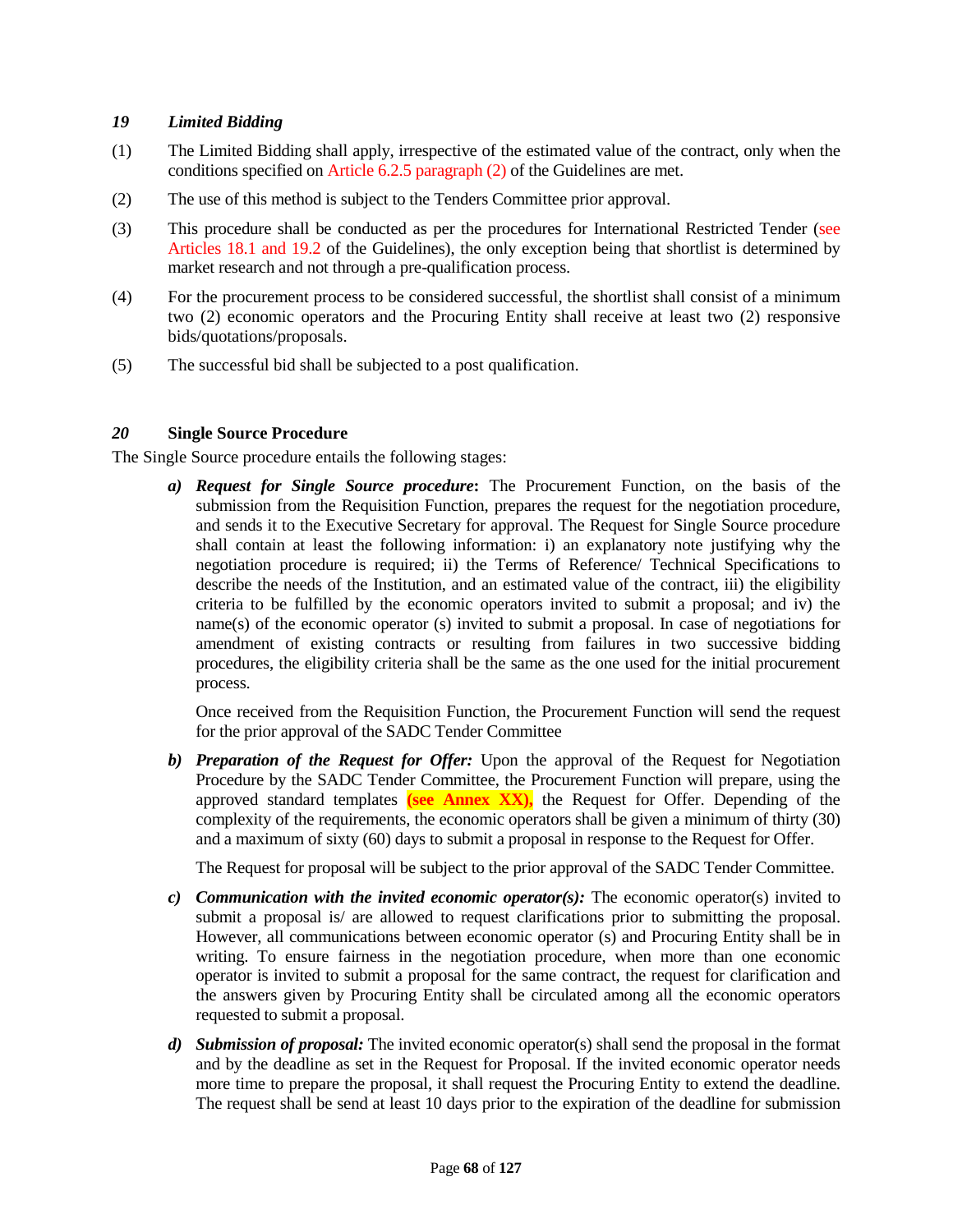of proposals. Procuring Entity has the right to grant or reject the request for extension. Procuring Entity shall inform simultaneously in writing to all the invited economic operators about its decision regarding the extension request.

#### *e) Negotiation Committee:*

- i. The Negotiation Committee shall be formed at least by a Chairperson, a Secretary and an odd number of members (minimum of five for contracts which value is above US\$300,000.00 and minimum of three for contracts below US\$300,000.00).
- ii. The Negotiation Committee shall possess, as a group, all the technical, legal, economical and administrative capacities necessary to give an informed opinion on proposal(s) to be assessed and negotiated, while each member of the negotiation committee shall be a specialist in an specific area subject to evaluation and negotiation (i.e.: technical, legal, financial, procurement, etc).
- iii. It is recommended that the person(s) who developed the Technical Specifications/Terms of References join the Negotiation Committee in order to provide the technical input.
- iv. Members of the Appeals Review Committee, the Internal Audit Function, the Accounting Officer or the Complaints Officers shall not be appointed as members of the Negotiation Committee.
- v. The responsibility of recommending the composition of the Negotiation Committee rests with the Procurement Function, based on the nominations made by technical units. The Negotiation Committee shall be subject to approval of the Controlling Officer.
- vi. All members of the Negotiation Committee shall sign a Declaration of Impartiality and Confidentiality using the standard template **(see Annex XX).** Any Negotiation Committee member who has a potential conflict of interest with the economic operator submitting a proposal, or its affiliates (including subcontractors), shall declare it and immediately withdraw from the Negotiation Committee not taking part any longer in the negotiation proceeding.
- vii. The Negotiation Committee members shall attend all meetings.
- viii. All members of the Negotiation Committee have equal rights.
- ix. In order to maintain the confidentiality of the proceedings, participation in the Negotiation Committee meetings is strictly limited to the members of the Negotiation Committee designated by the Procuring Entity. The proposal (s) and any other working documents of the Negotiation Committee shall be kept in a safe place when not in use.
- x. Responsibilities of the Negotiation Committee members are:
	- a. All members of the Negotiation Committee shall be responsible for the evaluation of proposals/offers.
	- b. In addition to obligations indicated at point a. above, The Chairperson is responsible for coordinating the negotiation process in accordance with the procedures set by the Guidelines and for ensuring its impartiality and transparency. The duties will include:
		- To inform and provide guidance to the members of the Negotiation Committee on rules and procedures governing the SADC Secretariat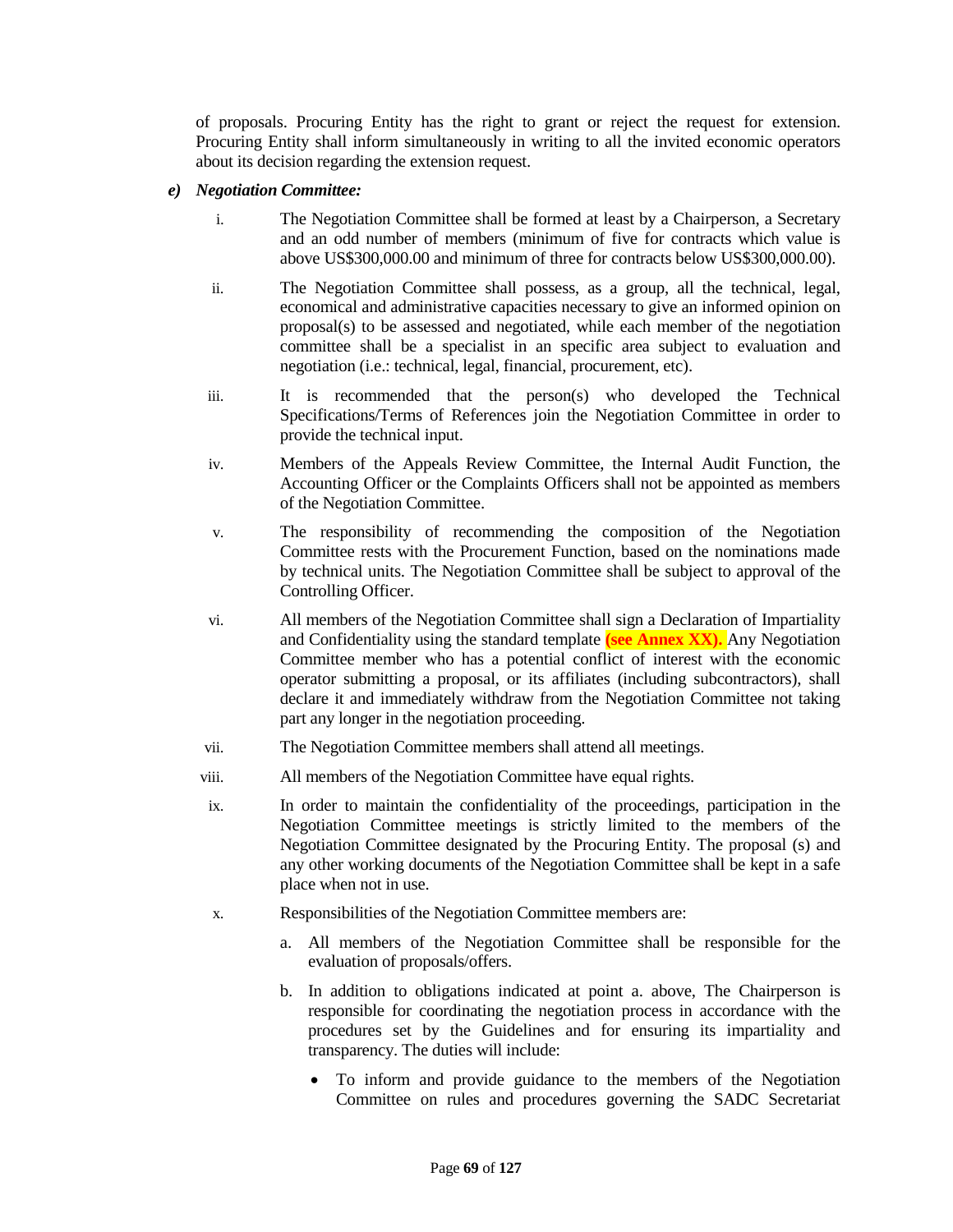procurement processes, in general, and in particular, the ones governing the Single Source procedure;

- To represent the Negotiation Committee in relation with the invited economic operator(s) or any other party involved in the negotiation procedure. Hence, all the correspondence from the Negotiation Committee with other party(ies) shall originate from and bear the signature of the Chairperson;
- In case of disagreements among the members of the Negotiation Committee, decides on the dissolution of the Negotiation Committee. Such decision shall be justified in a Memo and approved by the SADC Tender Committee.
- c. In addition to obligations indicated at point a. above, The Secretary to the Committee is responsible for carrying out all administrative tasks connected with the evaluation procedure. These will include:
	- $\bullet$  circulating the proposal(s);
	- circulating and collecting the Declarations of Impartiality and Confidentiality;
	- at the request of the members of the Negotiation Committee, and based on their input, draft the correspondence with the invited economic operator(s). The correspondence shall be send out only after being signed by the Chairperson;
	- keeping the minutes of all meetings of the Negotiation Committee and the relevant records and documents;
	- registering the attendance at meetings and compiling the Negotiation Report and its supporting annexes.
- d. The members of the Negotiation Committee shall be liable jointly and severally for any decision and the recommendation made by the Committee.
- *f) Assessment and Negotiation of Proposal: (1)*The purpose of the negotiation is to secure a contract for services, goods and/or works needed by Procuring Entity, under the most advantageous conditions for the Institution and in accordance with the principles governing the SADC Secretariat procurement processes. The negotiation may include all aspects of the proposal: technical (including quantity and quality of deliverables), financial (including the unit prices) or legal aspects (including the contractual conditions and qualification criteria).

*(2)* The negotiation between the Negotiation Committee and the invited economic operator(s) shall be conducted in writing to a feasible extent. Should the negotiations require a direct contact between the Negotiation Committee and the invited economic operator, a direct meeting can be organized. The place of negotiation shall always be the Procuring Entity Head Quarters and the invited economic operator shall bear all the costs associated to its participation in such meeting(s). The discussion and the conclusions of the meeting shall be recorded by the Secretary of the Committee and signed by all the participants in the meeting. The recorded minutes shall state that the agreements reached during the meeting(s) are not binding either party, until a procurement contract is signed between the economic operator and the Procuring Entity.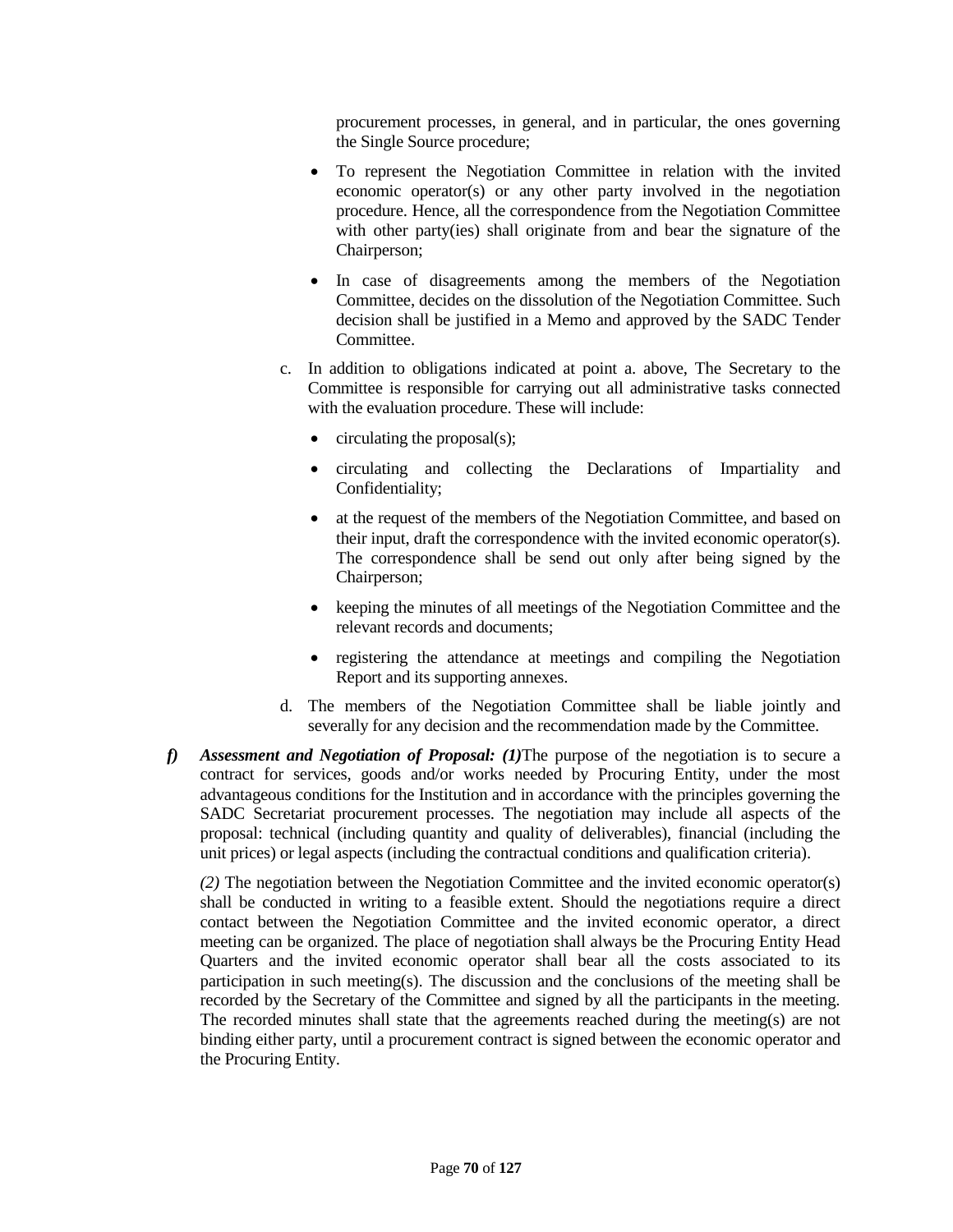*(3)* When the negotiation is conducted with more than one economic operator, the Negotiation Committee shall observe transparency and fairness at all times of the negotiation. During the negotiation, each economic operator shall be given the same chances to improve their proposal.

*(4)* The assessment and the negotiation procedures shall not take more than thirty (30) days.

*g) Award of the contract: (1)* The Negotiation procedure is not a bidding procedure, and therefore there are no evaluation or selection criteria to determine which proposal is the most economic advantageous one. Once the economic operator(s) reached its best offer, the Negotiation Committee, applying the principle of best value for money, shall make a recommendation for award.

*(2)* The entire negotiation process and the justification of the recommendation for award shall be documented in the Negotiation Report. It shall be prepared by the Secretary of the Negotiation Committee and be shall be signed by all members of the Evaluation Committee. The standard template shall be used for drafting the Negotiation Report **(see Annex XX).**

*(3)* The Negotiation Report is subject to the SADC Tender Committee's approval.

*(4)* After the SADC Tender Committee approval of the Negotiation Report, the procurement function shall inform the economic operator(s) the outcome of its deliberation.

*(5)* When informing unsuccessful operators, the letter shall include detailed reasons for considering their proposal unsuccessful, it will also indicate the name of awarded economic operator (if any) and the value of the contract awarded for the services, goods or works

*(6)* Unsuccessful economic operator(s) can appeal the decision of the Negotiation Committee following the procedures described in Article 36 of the Guidelines.

*h) Preparation of the contract: (1)* The Procurement Function is responsible for the preparation of the contract, based on the standard templates and the agreements reached in the Negotiation Report. The contract shall be drawn up by the Procurement Function and is subject to financial and legal regulatory clearances prior to its signature by the Executive Secretary or any other Accounting Officer The contract shall be issued in five (5) originals, be stamped on each page with the Procuring Entity official stamp.

*(2)* Since the economic conditions offered by the economic operator might change rapidly and invalidate the agreements reached during the negotiation procedures, the contract shall be sent to the economic operator for its signature up to thirty (30) days from that date of notification of the recommendation of the Negotiation Committee for the award of the contract.

*(3)* The economic operator shall be given fifteen (15) days to sign the contract and return four (4) originals to Procuring Entity. If it fails to do so, the Procuring Entity may consider cancelling the award of the contract. Such decision shall be subject to the procurement approving authority as stipulated in Article 6.4 of the Guidelines and shall be communicated in writing to the economic operator. In such case, the negotiation procedures made shall be cancelled or, if the negotiation was conducted with more than one economic operator, shall be reactivated with the one that submitted the second best proposal, as the Procuring Entity considers appropriate.

*(4)* The Procurement Function shall verify the power of representation of the natural person who signs the contract on behalf of the awarded legal entity.

*(5)* The contract takes effect on the date of the later signature.

*i) Publication of the award of contract:* After the signature of the contract by both parties, the Procurement Function shall publish the notification of award of the contract, using the standard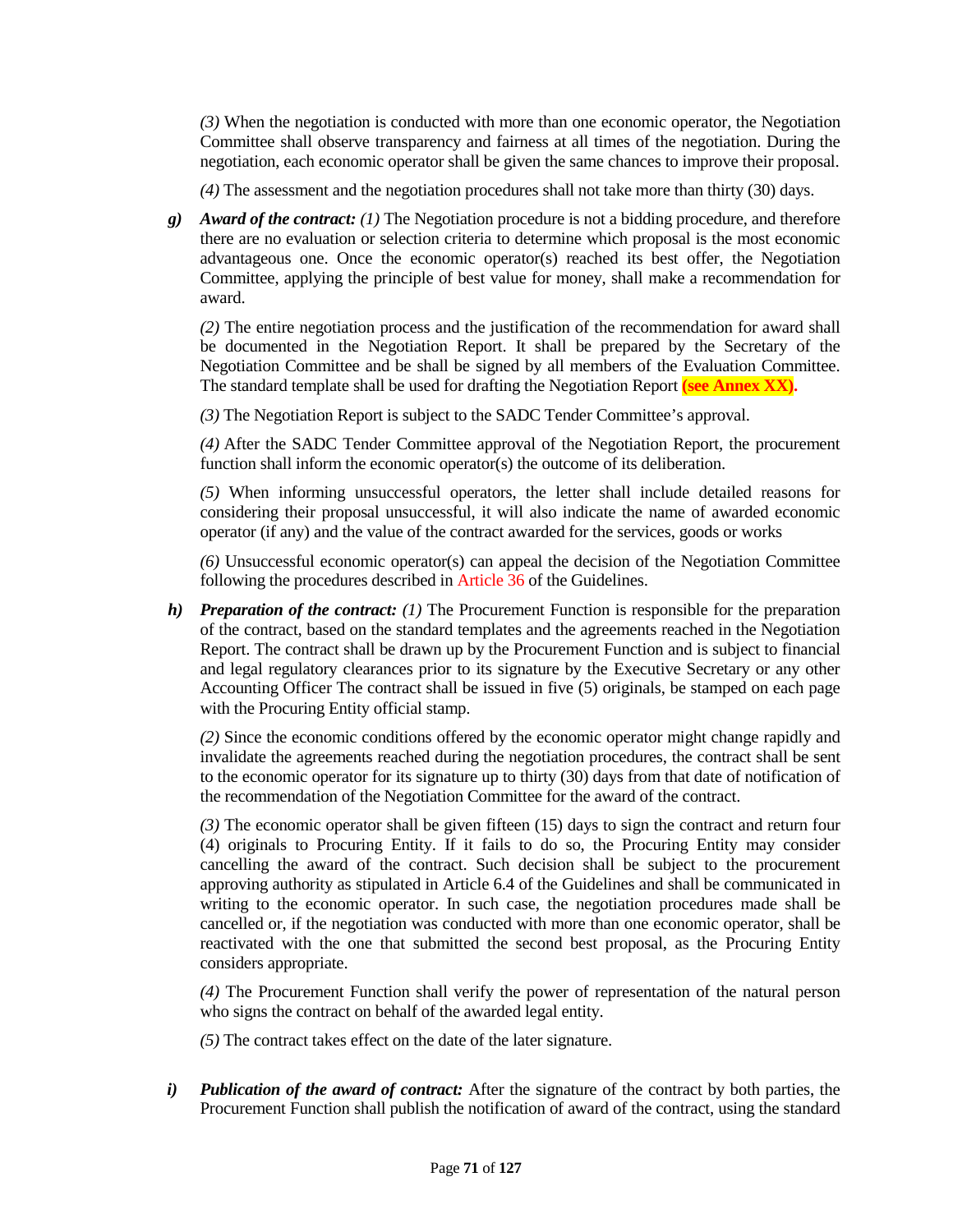template **(see Annex XX),** on the SADC Secretariat website, within five (5) days from the date of signature of the contract,

*j) Cancellation of the negotiation procedure: (1)* Procuring Entity shall not be bound to accept any proposal submitted by, or commence any negotiation with, the invited economic operator (s).

*(2)* At any time and without being liable for any compensation to the invited economic operator(s), the Procuring Entity can cancel the negotiation procedures if:

- no proposal have been received within the deadline set in the Request for Proposal;

- after evaluating the proposal(s) submitted by the economic operator (s), the Negotiation Committee decides that the quality of the proposals makes a mutual acceptable agreement improbable or very difficult;

- if the negotiations with the economic operator(s) fail

- if the recommended economic operator fails to sign the contract which was subject to Single Source procedures,

- if the technical and/or economic conditions or the needs of the Procuring Entity changed from the moment of launching the procurement processes and the services, goods and works subject to procurement under the negotiation procedures are no longer justified.

*(3)* The decision of cancellation of the negotiation procedure shall be taken by the SADC Tender Committee and shall be communicated to the invited economic operator(s) by the Procurement Function.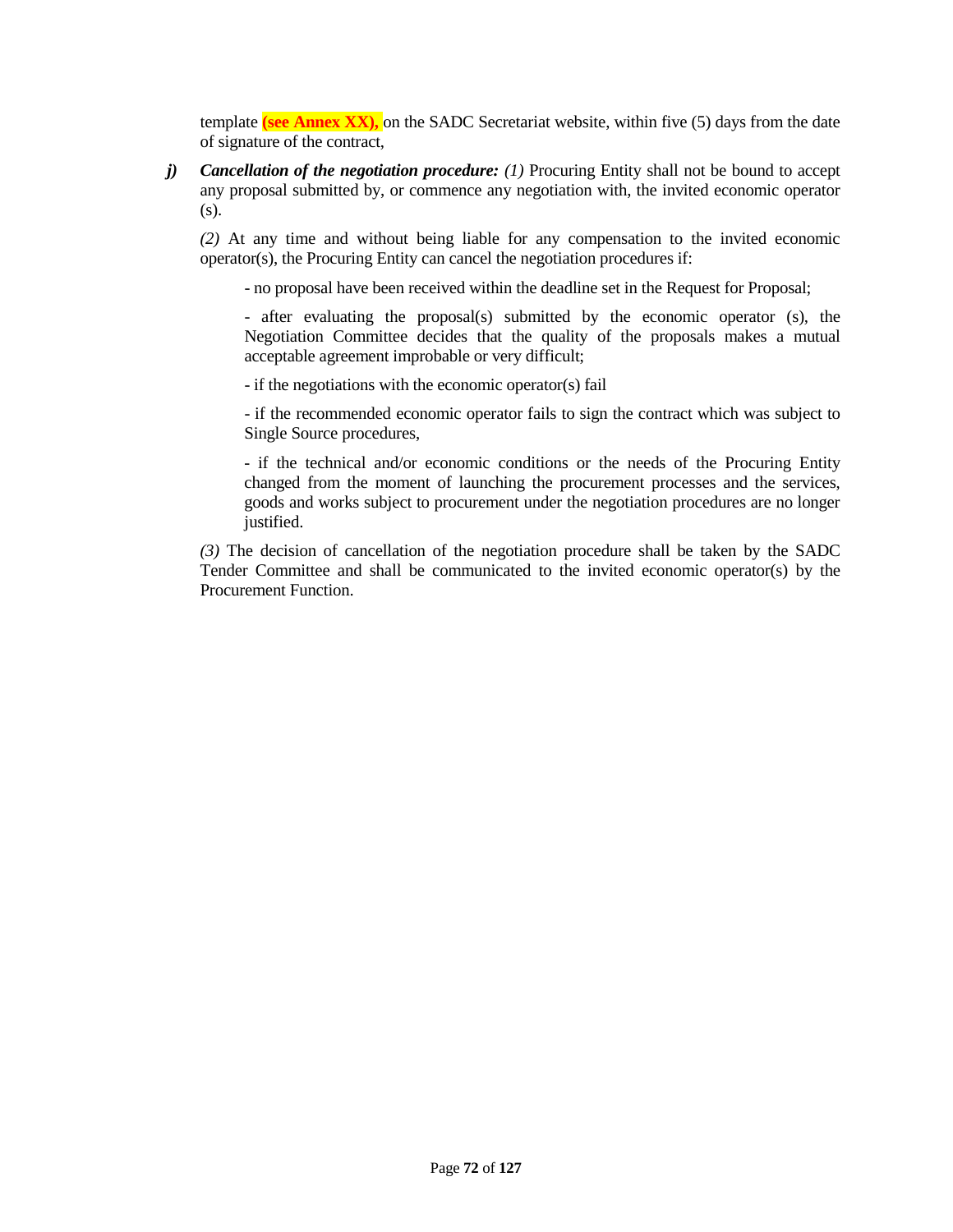# **PART IV PROCUREMENT PROCESSES FOR PROCUREMENT OF CONSULTING SERVICES**

# *21 International Restricted Bidding*

- (1) The International Restricted Bidding shall be used for all consulting service contracts estimated to cost within the limits set in the Schedule1 of the Guidelines.
- (1) The steps in the International Restricted Bidding are the following:

# *a) Publication of General Procurement Notice*

- (1) The scope of the General Procurement Notice is to make aware the economic operators about the upcoming Procuring Entity procurement contracts, to enable bidders to express their interest for particular contracts to be tendered by Procuring Entity.
- (2) The General Procurement Notice shall be prepared by the Procurement Function, based on the updated Overall Procurement Plan. Only contracts to be procured under the international Restricted Bidding shall be mentioned in the General Procurement Notice. The General Procurement Notice shall be prepared using the standard template.
- (3) The General Procurement Notice shall be published simultaneously on the SADC Secretariat, United Nation Development Business and the DG Market websites as well as in at least one newspaper of wide circulation in each SADC Member State.
- (4) Procuring Entity shall not engage in any correspondence with interested economic operators with regards to the information published in the General Procurement Notice.
- (5) A General Procurement Notice shall be published within five (5) days from the approval of the Overall Procurement Plan or from any subsequent revision of the Overall Procurement Plan.

# *b) Preparation and publication of Invitation to Pre-qualification*

- (1) The Invitation to Pre-qualification notice, shall provide the interested economic operators with the information they require to determine their capacity to fulfil the contract in question. It will include the eligibility and qualification criteria as well as a brief description of the services requested and the profile of the key experts.
- (2) The qualification criteria published in the Invitation to Pre-qualification shall be:
	- clearly formulated, without any ambiguity,
	- easy to verify on the basis of the information submitted using the standard application form **(see Annex XX),**
	- devised to allow a clear YES/NO evaluation to define whether the bidder satisfies a particular selection criterion, and
	- possible to prove by the applicants with intrinsic documentary evidence.
- (3) The qualification criteria shall be adapted to the nature, cost and complexity of the contract.
- (4) The Invitation for Prequalification shall be published simultaneously on the SADC Secretariat, United Nation Development Business and the DG Market websites as well as in at least one newspaper of wide circulation in each SADC Member State.
- (5) The Invitation for Prequalification shall be accompanied by a Pre-qualification Document to be prepared by the Procurement Function using the standard Pre-qualification Document (see Annex XXX). The Pre-prequalification Document shall be published on the SADC Secretariat website and be easily accessible for download to the interested economic operators.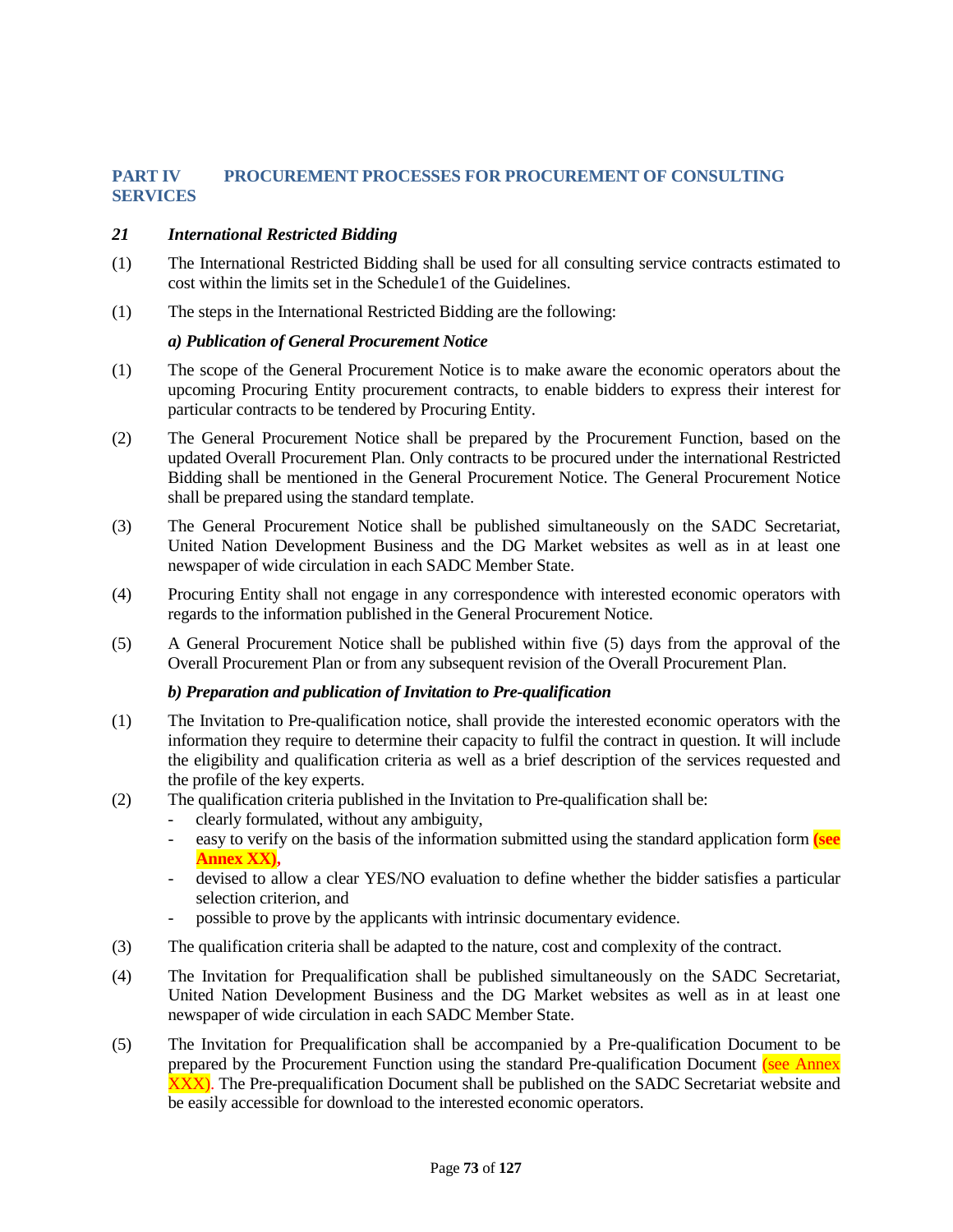- (6) The time allowed for economic operators to submit their applications shall be sufficient to allow proper competition. The minimum deadline for submitting applications is thirty (30) days from the date of publication of the Invitation to Pre-qualification on the regional newspapers. The actual deadline will be determined by the contract's size and complexity.
- (7) The Invitation for Prequalification and the Pre-qualification Document shall be clear enough to avoid applicants from having to request additional information during the process. However, the interested economic operators are entitled to address, in writing, any request for clarification to the Invitation to Pre-qualification, up to fifteen (15) days prior to deadline for submission of the application.
- (8) The Procuring Entity shall have the responsibility of publish on the SADC Secretariat website a consolidated list of questions received from the interest applicants (without disclosing the name of the economic operator who raised the question) and the Procuring Entity's answers to these questions with at least ten (10) days prior to deadline for submission of the applications.
- (9) If the Procuring Entity, either on its own initiative or in response to the request of an applicant, decides to amend information published in the Invitation to Pre-qualification or in the Prequalification Document , an addendum setting out the changes shall be published on the SADC Secretariat website at least ten (10) days prior to deadline for submission of the applications. In this case, the deadline for the submission of applications may be extended to allow applicants to take into account the changes.

# *c) Establishment of the shortlists*

- (1) The short-listing of applicants shall be carried out by an Evaluation Committee appointed following the procedure set in Article 15.7 of the Guidelines.
- (2) The selection procedure involves:

-establishing a long list **(see Annex XX)** summarizing all the applications received;

-eliminating the ineligible applicants (see Article 12.1); For the supply of supporting documents for exclusion and selection criteria, see Article 12.1.

-applying the published selection criteria without any modification.

- (3) After examining the applications, all the qualified economic operators will be short-listed.
- (4) The short-list shall contain a minimum four (4) economic operators. If the number of eligible economic operators is less than four (4), the Procuring Entity shall cancel the procurement process. After examining the situation leading to the cancellation of the procurement process, the Procuring Entity may re-publish the Invitation to Pre-qualification, only after new conditions are defined to allow better competition.
- (5) The pre-qualification process and the final shortlist itself shall be fully documented in the Prequalification Report **(see AnnexXX).**
- (6) The Pre-qualification Report shall be signed by the Chairperson, the Secretary and all voting members of the Evaluation Committee
- (7) The Pre-qualification Report shall be subject to SADC Tender Committee's approval.
- (8) Applicants not selected will be informed by the Procurement Function mailing a standard letter **(see Annex XX).** Shortlisted applicants will receive a letter of invitation to bid and the bidding documents **(see Annex XX).** Simultaneously, the final short-list will be published on the SADC Secretariat website.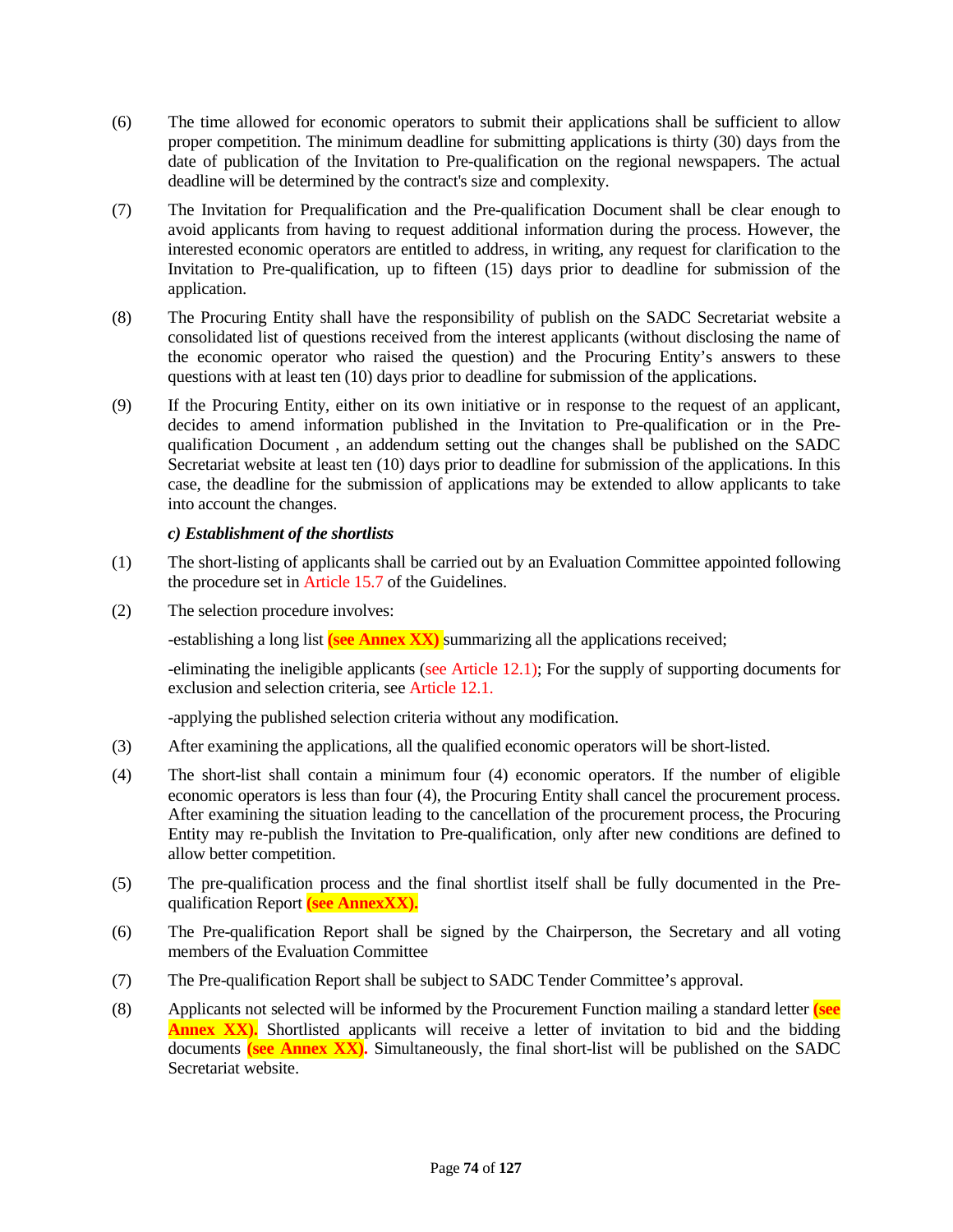- (9) The Procurement Function is responsible for preparing the shortlist notice using the standard template **(see Annex XX)** and publishing it on the SADC Secretariat website in maximum of five (5) days.
- (10) Unsuccessful applicants can appeal the decision of the Evaluation Committee following the procedures described in Article 36 of the Guidelines.

# *d) Establishment of the Evaluation Criteria*

- (1) The evaluation criteria shall be established in accordance with the principles stated in Article 12.3 of the Guidelines.
- (2) For Consulting Services, the following criteria shall be considered: (a) the quality of the proposed methodology, and (b) the qualifications of the proposed key staff,
- (3) Each criterion shall be marked on a scale of 1 to 100. The marks shall be weighted to become scores. The following weights are indicative. The actual percentages to be used shall suit the specific assignment within the ranges indicated below. The proposed weights shall be stated in the Bidding Documents.

| Methodology: | $\vert$ 20 to 50 points |
|--------------|-------------------------|
| Key experts: | $30$ to 60 points       |
| Total:       | 100 points              |

- (3) These criteria are normally divided into sub-criteria. For example:
	- (a) Sub-criteria under methodology may include, as applicable :
		- i. Rationale/understanding of Terms of Reference,
		- ii. strategy,
		- iii. workplan, and
		- iv. training programme/ transfer of know how.
	- (b) The key experts' criteria may be divided into:
		- $\frac{1}{\sqrt{2}}$  general qualifications: general education and training, length of experience, positions held, time with the consulting firm as staff, experience in developing countries, etc.
		- ii. adequacy for the assignment: education, training, experience in the specific sector, field, or subject relevant to the particular assignment; and
		- iii. experience in the region: knowledge of the local language, culture, administrative system, government Institution, etc.
- (5) The number of criteria and sub-criteria shall be kept to the essential minimum.
- (6) More weight shall be given to the methodology only in the case of complex assignments where the understanding of the scope of assignment, the approach and management of the team of experts is vital for the success of the assignment (i.e.: delivery of various training programs under the same contract, public relations and information campaigns, assistance in privatization, etc).
- (7) For assignments where the experience and qualification of experts is paramount for the successful implementation of the assignment, the emphasis shall be put on the qualifications of the key experts.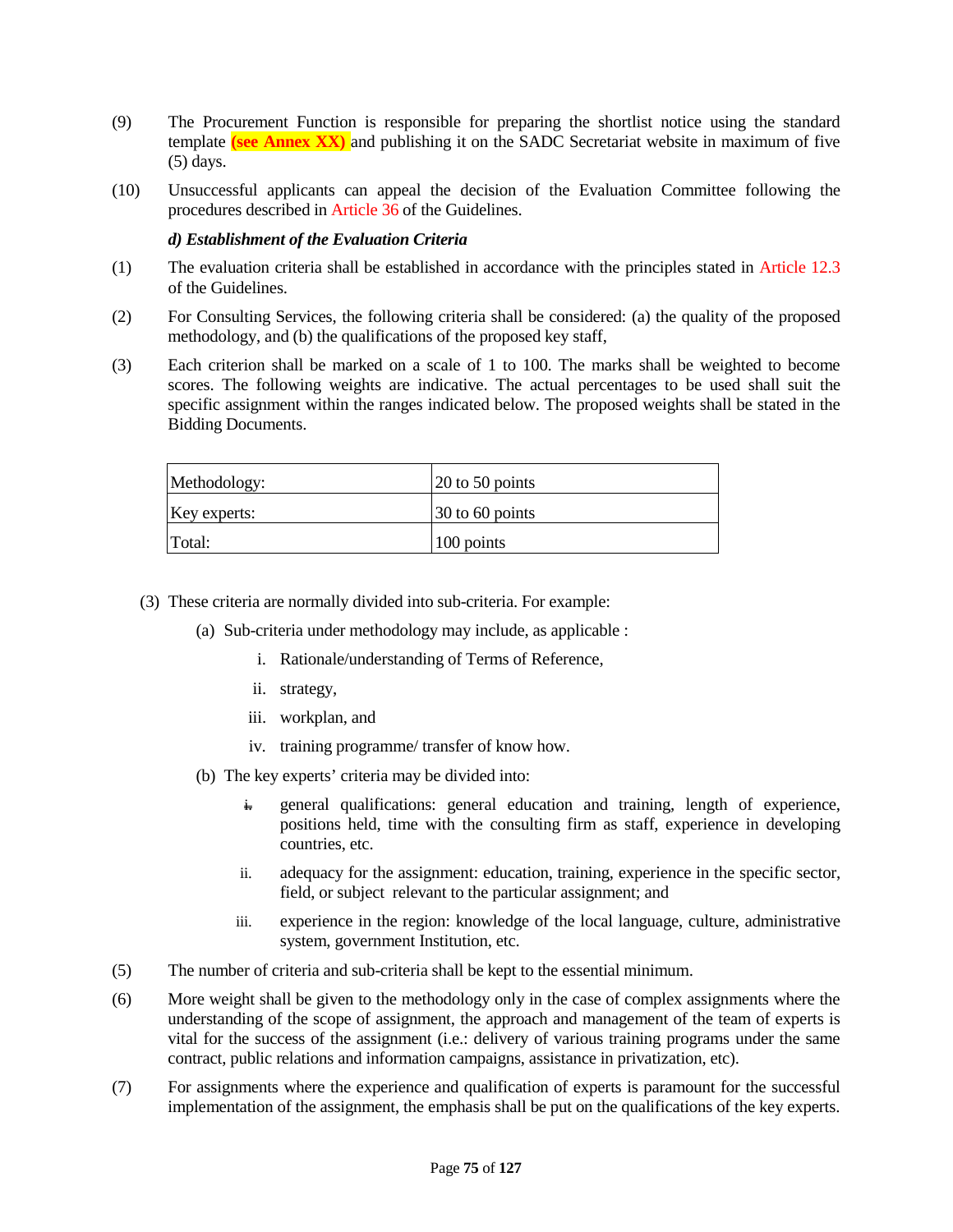# *e) Preparation and issuance of the Request for Proposals*

- (1) The Procurement Function is responsible for the preparation of the Request for Proposals. For the preparation, the Procurement Function shall use the standard template **(see Annex XX).**
- (2) The Request for Proposals shall be clear enough to avoid short listed economic operators to request additional information during the procedure.
- (3) The content of the standard Request for Proposals is the following:

Section 1: Letter of Invitation (LOI);

Section 2: Information to Bidders (ITB) (including the Data Sheet);

Section 3: Technical Proposal—Standard Forms;

Section 4: Financial Proposal—Standard Forms;

Section 5: Terms of Reference;

Section 6: Standard Form of Contract (including General Conditions of Contract (GCC),

Special Conditions of Contract (SCC), and appendices).

- (4) The Procurement Function will fill in only the sections 1, 2, 5, and 6, while the section 3 and 4 are left to be completed by the bidders.
- (5) It shall be noted that in the Section 2, the content parts called "Information to Bidders (ITB)" and in the Section 6: Standard Form of Contract, the "General Conditions of Contract (GCC)" can not be altered.
- (6) When needed, the Information to Bidders clauses will be modified through instructions in the Data Sheet.
- (7) Similarly, the Special Conditions of Contract (SCC) shall be used to modify the content of the General Conditions of Contract.
- (8) Request for Proposal shall be sent for the SADC Tender Committee's approval simultaneously with the Pre-qualification Report.
- (9) Upon the approval of the Pre-qualification Report and Request for Proposals by the SADC Tender Committee, the Request for Proposal shall be sent to short-listed economic operators by email and courier.
- (10) The short-listed economic operators shall acknowledge, in writing, within fifteen (15) days from the submission of the Request for Proposal, whether they will deliver a proposal in response to the Invitation to Bid or the reasons for not doing it.
- (11) Short-listed economic operators not informing in writing Procuring Entity about their reasons for not submitting a bid in response to the Procuring Entity's Invitation to Bid, may risk to be banned to participate in any SADC Secretariat procurement process for a period from two (2) to five (5) years.

# *f) Preparation and submission of bids*

- $\leftrightarrow$  Depending on the type and size of the assignment, a period from thirty (30) to a maximum of sixty (60) days shall be given to short-listed economic operators to prepare and submit their bids. The period refers to actual preparation time; additional time to submit the bids (if requested) might be granted.
- (2) If the Procuring Entity, either on its own initiative or in response to the request of a short-listed economic operator, provides additional information or clarifications to the bidding documents, will also send such information in writing to all short-listed economic operators at the same time.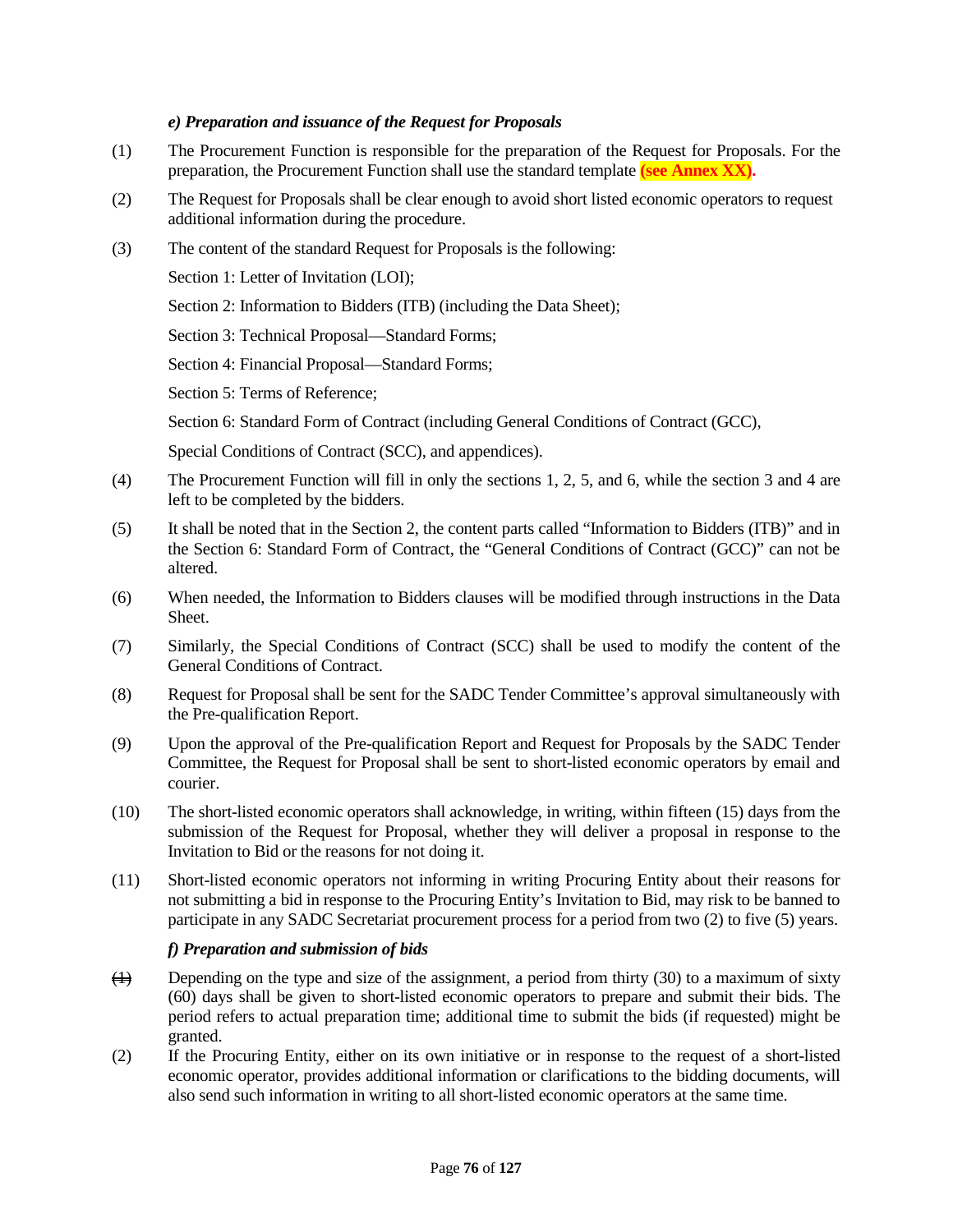- (3) Short-listed economic operators may submit questions in writing, up to fifteen (15) days before the deadline for submission of bids. The Procuring Entity will reply simultaneously to all short listed economic operators without indicating the source of the inquiry. The answer will be send no later than ten (10) days prior to deadline for submission of bids.
- (4) Under no circumstances, the additional information given by the Procuring Entity shall alter the provision of the Request for Proposals (including the Terms of Reference).
- (5) However, when the additional information produces important changes to any part or provisions of the original Request for Proposals, the change be made through amendments to the Request for Proposals.
- (6) In such instance, Procuring Entity will extend the deadline for the submission of proposals to enable the short-listed economic operators to take into account the changes.
- (7) The amendments to the Bidding documents are subject to the SADC Tender Committee's approval.
- (8) If the Request for Proposals provide for a pre-bid conference meeting, the minutes of the meeting shall be recorded and sent to all short-listed economic operators. The participation of the short-listed economic operators to the pre-bid conference meeting shall not be a mandatory requirement.
- (9) Bids shall be submitted in accordance with the double envelope system, i.e., in an outer parcel or envelope containing two separate and sealed envelopes. One will bear the words "Envelope A technical proposal" and the other one "Envelope B - financial proposal". Envelope A will include everything but the financial proposal.
- (10) Bidders shall prepare their bids using the standard templates and follow the instructions provided in the Request for Proposals.
- (11) Any infringement of these rules (e.g.: unsealed envelopes, references to prices disclosed in the technical proposal, incomplete bids or bids submitted in a non standard format) is considered a breach of the rules, and will lead to the rejection of the bid.

# *g) Establishing the Evaluation Committee*

(1) The Evaluation Committee shall be appointed following the procedure set in Article 15.7 of the Guidelines.

# *h) Receipt of the bids*

- (1) Bids shall be submitted at the designated place (indicated address, office and room number), no later than the date and time indicated in the Request for Proposals.
- (2) Bids received after the deadline for submission, are disqualified and will be returned to the bidder unopened.
- (3) When receiving bids, the Procuring Entity shall register the date and time of reception of the bids and acknowledge the receipt to the bidder. The envelopes containing the bids shall remain sealed and be kept in a safe place until they are opened. The outer envelopes of the bids shall be numbered in order of receipt (whether they are received or not before the deadline for submission of bids).
- (4) The opening of bids shall be during a public opening session. Only the representatives of the bidders and the Tender Committee members are allowed to participate in public opening sessions. Any other interested person shall request, in writing, the Procuring Entity's permission to participate in a specific bid opening session.
- (5) During the bid opening, the Tender Committee shall decide whether bids comply or not with the formal submission requirements (i.e. following the opening of the outer envelope and the opening of the technical proposal).
- (6) The financial envelopes, shall be kept sealed, shall be stored in a safe place under the custody of the Secretary of the Tender Committee.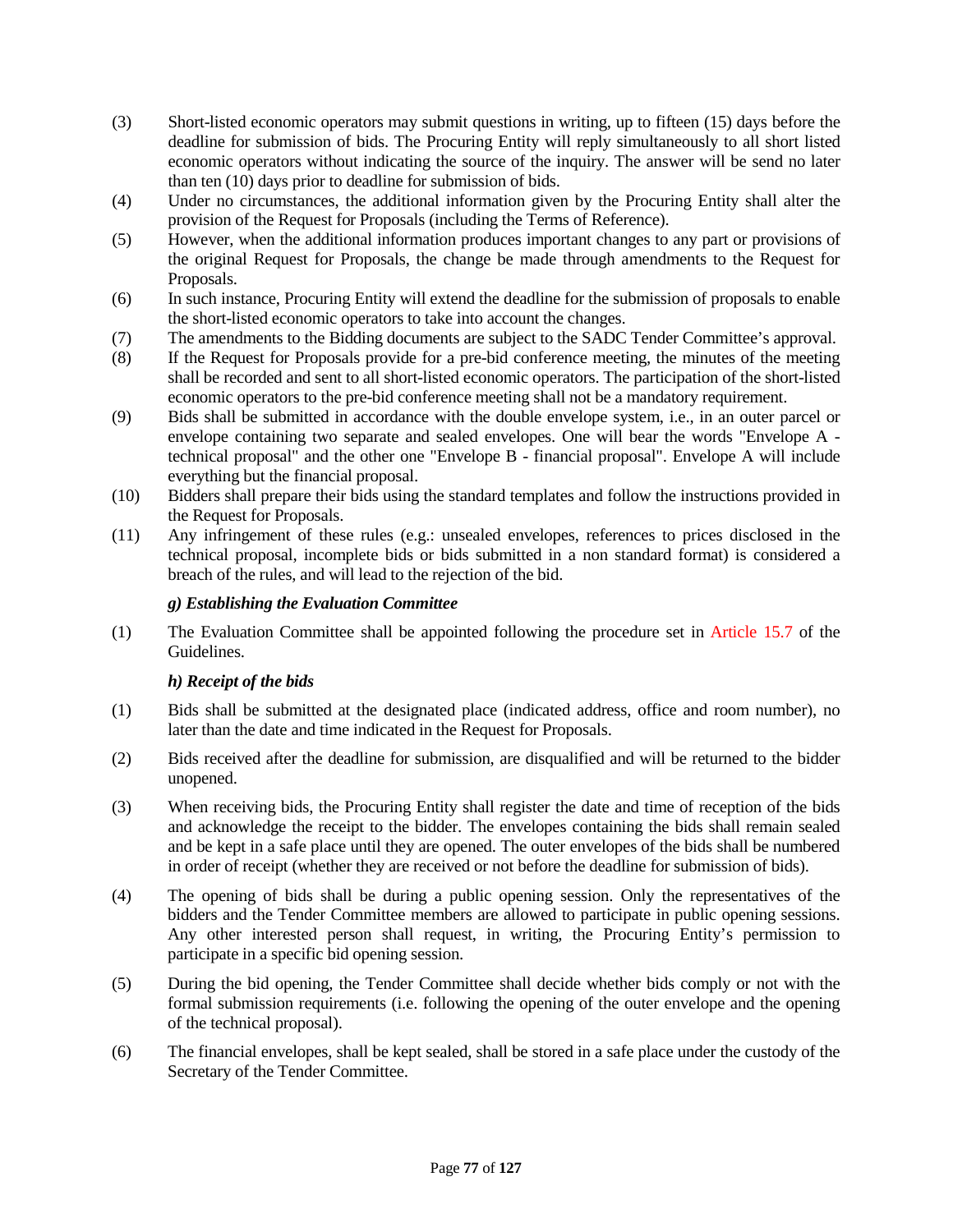- (7) Upon assessing the bids for compliance with the formal submission requirements, the bids opening session shall be declared closed.
- (8) The bid opening proceedings shall be recorded by the Secretary of the Tender Committee in the Minutes of the Bids Opening Session. The minutes shall be drafted using the standard template.
- (9) The minutes shall be sent to all bidders and be attached as an annex to the Technical Evaluation Report.
- (10) Once the opening session is concluded and the Minutes of the Bids Opening Session are issued to the Bidders, the Technical Proposals are passed to the Evaluation Committee for evaluation.

# **i) Evaluation of technical proposals—quality evaluation;**

# **Part 1: Preparatory phase**

- (1) Immediately after the closing of the bid opening session, the Chairperson presents formally to the members of the Evaluation Committee the purpose of the bid, explains the procedures to be followed by the Committee and introduces the evaluation grid, award criteria and weightings specified in the bidding documents.
- (2) The Bidding Documents should have been circulated in advance to the members of the Evaluation Committee.
- (3) At this stage, the Chairperson shall check whether any member of the Evaluation Committee has a potential conflict of interest with any of the bidders (on the bids received, consortium members and any identified subcontractor).
- (4) After checking, the Secretary of the Evaluation Committee shall request all members of the Evaluation Committee to sign the Declaration of Confidentiality and Impartiality **(see Annex XX).**  The signed Declarations of Confidentiality and Impartiality shall be collected by the Secretary of the Evaluation Committee and attached as an annex to the Technical Evaluation Report.

# **Part 2: Administrative compliance**

- (1) The Committee checks the administrative compliance of bids with the instructions given in the bidding documents using the administrative compliance grid **(see Annex XX).** Any major formal errors or major deviations from the requirements that may affect the performance of the contract or distort the competition, will result in the rejection of the bid under evaluation.
- (2) Bidders shall provide documents supporting the qualifications of the proposed key experts. They shall include copies of the diplomas mentioned in the Curricula Vitae and employers' certificates or references proving the professional experience indicated in the Curricula Vitae. If any proofs are missing they shall requested be to the bidders. If the bidder cannot document more than thirty percent (30%) of the listed experience, the bid shall be rejected.
- (3) The administrative proceedings for compliance will be recorded in the Technical Evaluation Report and the administrative compliance grid duly filled in, shall be attached as annex to the report.

# **Part 3: Technical compliance**

- (1) Only the voting members of the Evaluation Committee shall evaluate the technical proposals. Each voting member of the committee shall evaluate, individually and independently, all the submitted technical proposals.
- (2) The Evaluation Committee shall not seek clarifications or additional information from bidders that could change the substance of their proposal. Proposals are evaluated based on what has been submitted by bidders.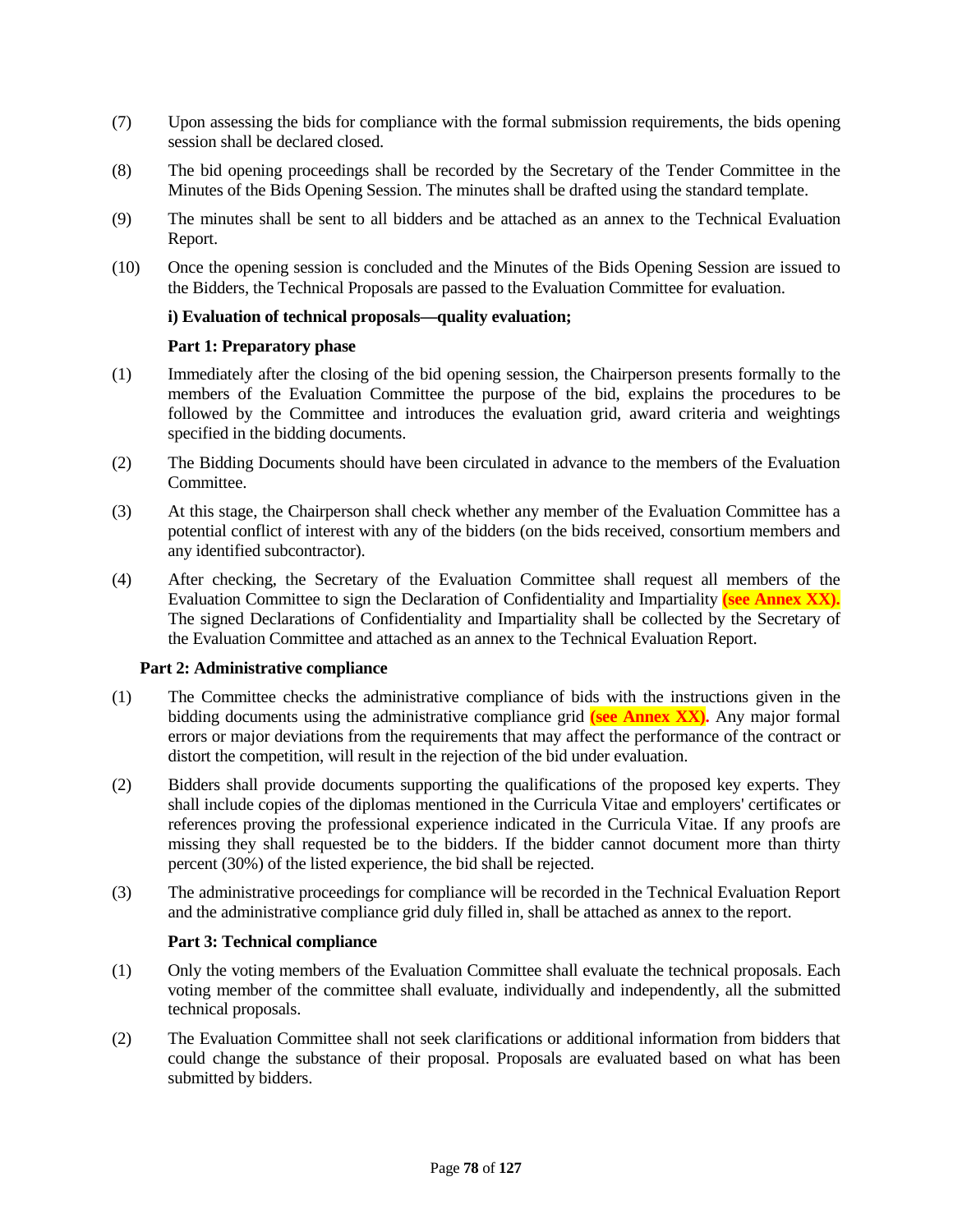- (3) When evaluating technical proposals, each voting member awards each proposal a score out of a maximum one hundred (100) points, as stated in the Request for Proposals. Under no circumstances the Committee or members' can change the evaluation criteria published in the bidding documents.
- (4) It is recommended that technical proposals be scored for a given criterion one by one, rather than scoring each technical proposal for all criteria before moving to the next. To determine the scores, each technical proposal shall be evaluated against the requirements stated in the Terms of Reference, but never against other technical proposals. Where the contents of a technical proposal is incomplete or deviates substantially from one or more requirements of the Terms of Reference (e.g.: the work plan is missing, the composition of the team of experts is not in line with the requirements of Terms of Reference, etc), the bid shall be automatically rejected, without receiving a score, being the rejection properly justified in the technical evaluation report.
- (5) When evaluating key experts, only diplomas and documented experience will be taken into account.
- (6) Each voting member of the Committee completes an evaluation grid **(see Annex XX)** to record his/her assessment of each technical proposal, in order to establish a general appreciation of strengths and weaknesses of the individual technical proposals.
- (7) After each voting member has independently completed the evaluation grid, the Evaluation Committee shall meet to review, and if necessary discuss, the merits of individual evaluations and scores. In addition to the numerical score, each voting member shall explain the reasons for his/her choice and justify his/her scores in front of the Committee.
- (8) Some evaluators tend to be generous while others will be rigid in their judgment and ratings. Such disparity does not matter, provided each evaluator is consistent and differences in scores are not too large (more than 20%). Large differences shall be reviewed and explained since they are often caused by improper or inaccurate use of the rating system.
- (9) As a result of these discussions, voting members may revise some of their ratings and scores if necessary; these changes shall be recorded in the Technical Evaluation Report.
- (10) When discussions are over, each voting member finalises his/her evaluation grid on each of the technical offers and signs it before handing it over to the Secretary of the Evaluation Committee. The Secretary shall then compile a summary of the comments of the voting members as part of the Evaluation Report.
- (11) The Secretary calculates the aggregate final score; it is the arithmetical average of the individual final scores.
- (12) Once the voting members have established each technical proposal's average score (the mathematical average of the final scores awarded by each voting member), any proposal short of the eighty (80) points threshold established in the bidding documents, is automatically rejected. If no proposal receives at least eighty (80) points, the procurement procedure shall be cancelled.
- (13) For technical proposals reaching the eighty (80) points' threshold, the Technical Score shall be calculated by the Secretary of the Evaluation Committee based on the formula stated in the Request for Proposals.
- (14) Unless otherwise stated in the Request for Proposals, the formula for calculating the Technical Score shall be the following:

#### **Technical score = (final score of the technical offer in question/final score of the best technical offer) x 100.**

(15) The result of the technical evaluation shall be recorded by the Secretary of the Evaluation Committee in the Technical Evaluation Report. The standard template shall be used for the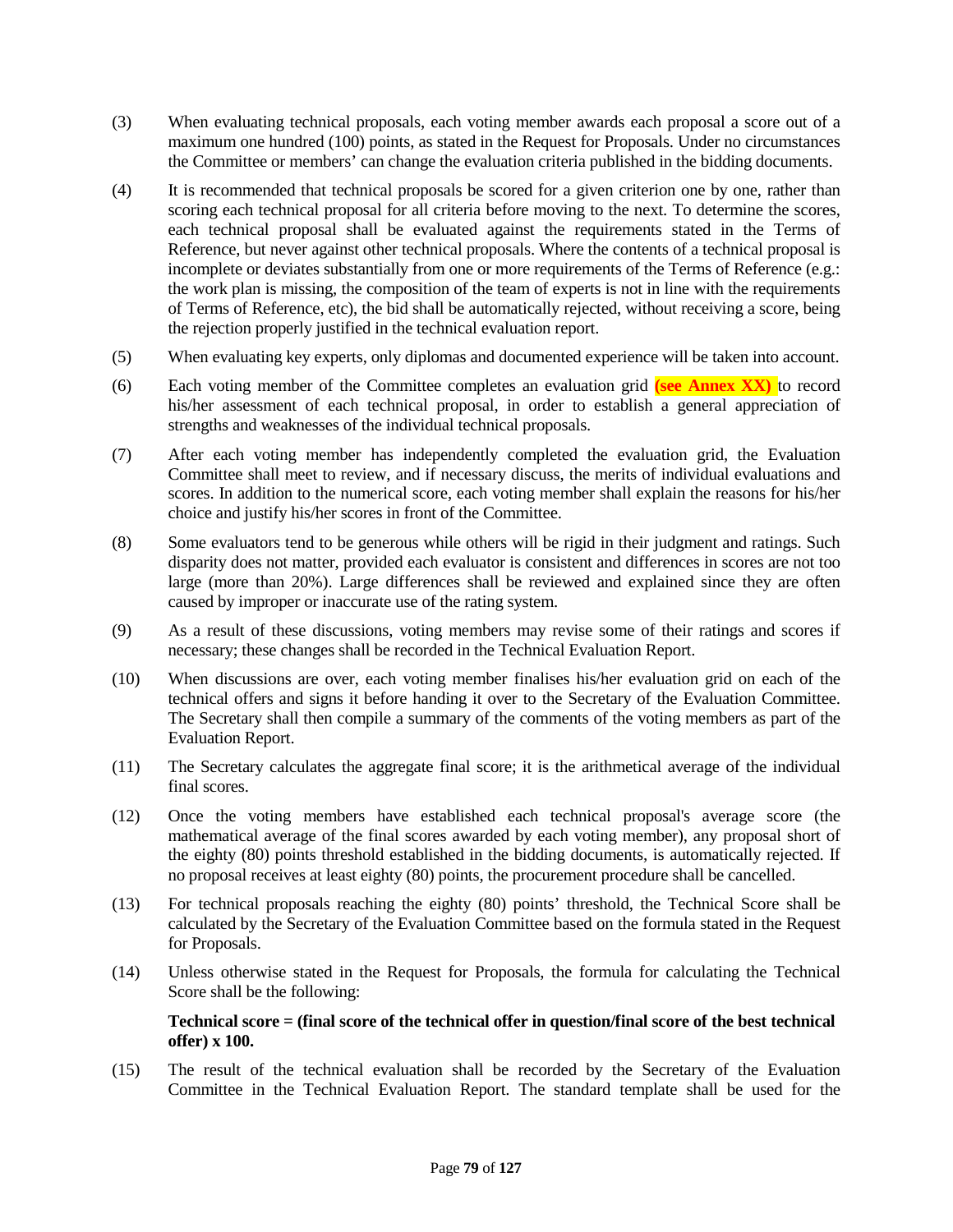preparation of this document. The report shall be signed by all members of the Evaluation Committee.

- (16) The Technical Evaluation Report shall be subject to the SADC Tender Committee's approval.
- (17) Immediately after the approval of the Technical Evaluation Report by the SADC Tender Committee, the Procurement Function shall notify all bidders the outcome of the technical evaluation. For this purpose, the standard letters shall be used.
- (18) The letters sent to the technically qualified bidders shall inform the date, time and place set for opening the financial proposals. The opening date for the financial proposals shall be at least five (5) days after the notification of the outcome of the technical evaluation, to allow enough time for consultants to make arrangements to attend the opening if they wish to be present.
- (19) Unsuccessful bidders can appeal the decision of the Evaluation Committee following the procedures described in Article 36 of the Guidelines.

# **j) Evaluation of financial proposals—cost evaluation;**

- (1) Financial Proposals shall be opened publicly by the Chairperson of the Tender Committee in the presence of the representatives of the qualified bidders who choose to attend. The name of the technical qualified bidders and their technical scores shall be read aloud. The Financial Proposal envelopes of the technical qualified bidders will be inspected to confirm that they have remained sealed and unopened. These Financial Proposals shall be opened, and the total prices read aloud and duly recorded.
- (2) During the opening session, the Tender Committee checks if the financial proposals satisfy all the formal requirements, including the one stating that the financial proposal shall not exceed the maximum budget for the contract. A financial offer not meeting the requirements shall be rejected. Every rejection will have to be fully justified in the Evaluation Report.
- (3) Once the proceedings have finalized, the public opening session shall be closed.
- (4) The bid opening proceedings shall be recorded by the Secretary of the Tender Committee in the Minutes of the Financial Proposals Opening Session. The minutes shall be drafted using the standard template.
- (5) The minutes shall be sent to all qualified bidders and be attached as an annex to the Financial Evaluation Report.
- (6) After the closure of the opening session, the Financial Proposal shall be sent to the Evaluation Committee, who shall collectively evaluate them. This evaluation entails:
	- a) correction of any computational errors;
	- b) determination of price deviations; and
	- c) calculation of the financial score.
- (7) When correcting computational errors, in case of discrepancy between a partial and the total amount, or between word and figures, the former ones will prevail.
- (8) In the process of determining price deviations, the following actions shall be taken:
	- a) if activities and items are described in the Technical Proposal but not priced, they shall be assumed to be included in the prices of other activities or items; and
	- b) If an activity or line item is quantified in the Financial Proposal differently from the Technical Proposal, (i) if the Time-Based form of contract has been included in the Bidding Documents, the Evaluation Committee shall correct the quantification indicated in the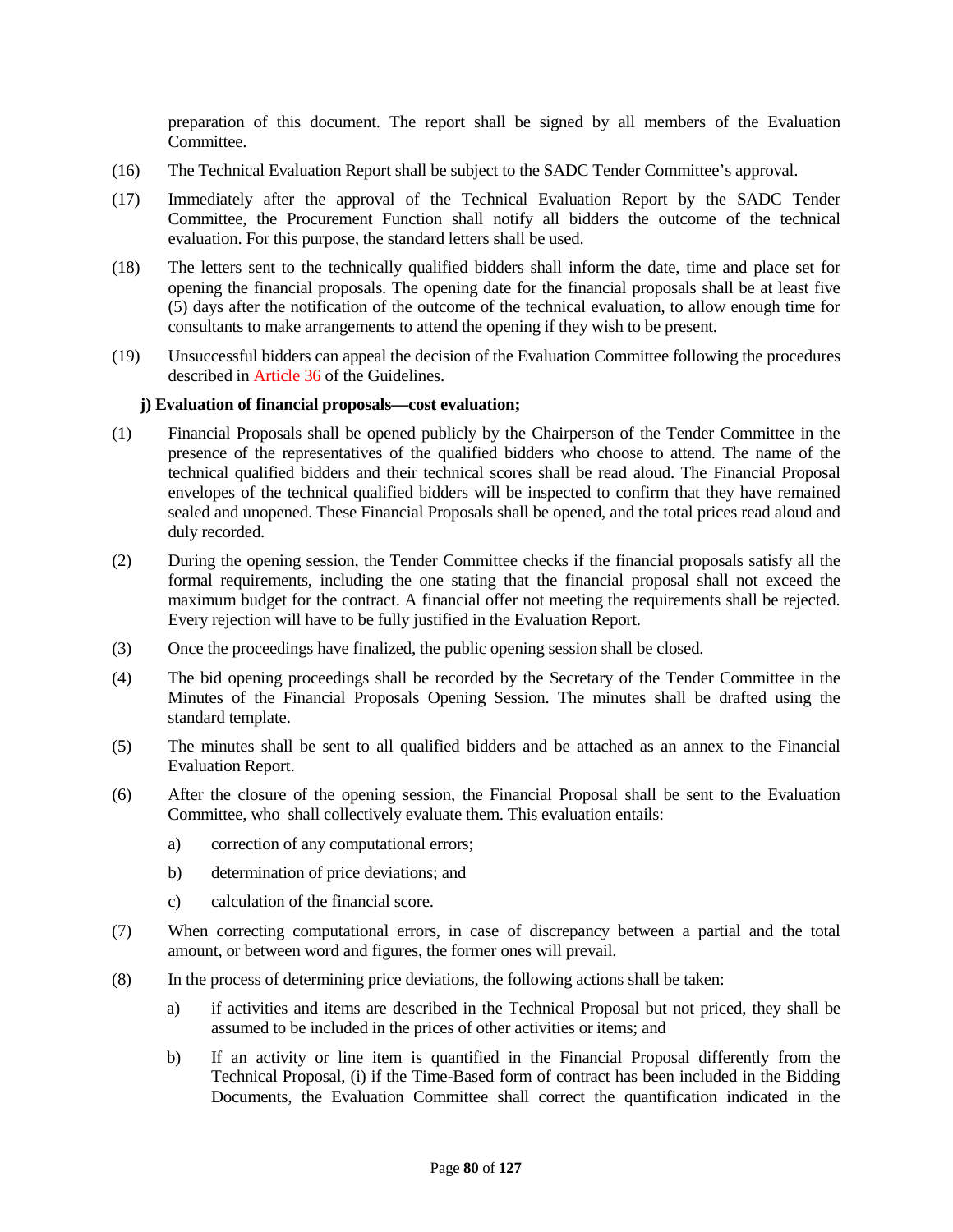Financial Proposal to make it consistent with what is indicated in the Technical Proposal, apply the relevant unit price included in the Financial Proposal to the corrected quantity and correct the total Proposal cost, (ii) if the Lump-Sum form of contract has been included in the Request for Proposals , no corrections are applied to the Financial Proposal in this respect.

(9) Unless otherwise stated in the Request for Proposals, the Financial Score shall be calculated using the following formula:

**Financial score = (lowest total fees / total fees of the financial proposal being considered) x 100.** 

- (10) The result of the financial evaluation shall be recorded by the Secretary of the Evaluation Committee in the Technical Evaluation Report. The standard template shall be used for the preparation of this document.
- (11) If opened financial proposals do not comply with the formal requirements, the procurement process shall be cancelled.

#### **k) Recommendation of award of the contract**

- (1) Unless otherwise stated in the Request for Proposals, the award criteria shall be "quality and cost". This entails that bids will be ranked based on their combined technical and financial scores, using the weights stated in the Request for Proposals.
- (2) The formula to determine the combined technical and financial score is the following:

 $S = St x T\% + Sf x P\%$ . (where St is the technical score, T is the weight given to the Technical **Proposal; Sf is the financial score and P is the weight given to the Financial Proposal; T + P = 1).** 

**Where T shall be no less than seventy percent (70%) and P shall be no less than twenty percent (20%).**

- (3) The bidder achieving the highest combined technical and financial score shall be recommended for the award of the contract.
- (4) The entire procedure (financial evaluation and the recommendation of award of the contract) shall be recorded by the Secretary of the Evaluation Committee in the Financial Evaluation Report. The standard template shall be used for the preparation of this document. The report shall be signed by all members of the Evaluation Committee.
- (5) The Financial Evaluation Report shall be subject to SADC Tender Committee's approval.
- (6) Immediately after the approval of the Financial Evaluation Report by the SADC Tender Committee, the Procurement Function shall notify all technically qualified bidders the outcome of the technical evaluation. For this purpose, standard letters shall be used.
- (7) Unsuccessful bidders can appeal the decision of the Evaluation Committee following the procedures described in Article 36 of the Guidelines.

#### **l) Award of the contract**

(1) The procedures for awarding the contract are stated in Article 15.8 of the Guidelines.

# **m) Cancellation of the procurement procedures**

(1) The procedures for cancelling the procurement process are stated in Article 15.11 of the Guidelines.

# **n) Modification of the signed contract**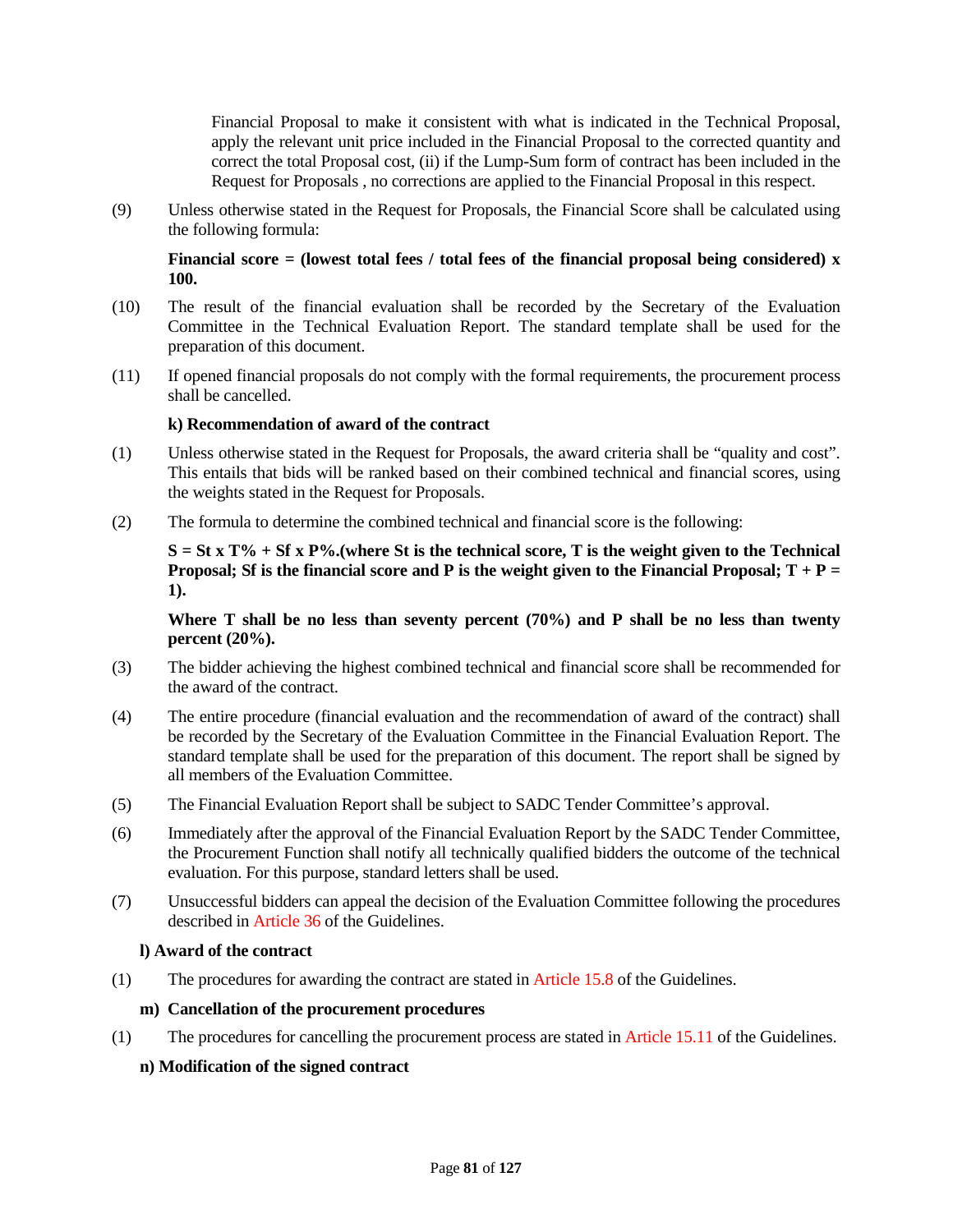- (1) The procedures for modifying a signed contract are stated in the relevant article of the General Conditions of Contract and subsequent modification made in the Special Conditions of Contract.
- (2) However, the general principles and procedures for modifying a signed contract are stated in Article 15.9 of the Guidelines.

# **22. Procurement under Multiple Framework Contract**

(1) See Article 16 of the Guidelines.

# **23 Regional Restricted Bidding Procedure**

(1) See Article 17 of the Guidelines.

# **24 Local Restricted Bidding Procedure**

(1) See Article 18 of the Guidelines.

# *25* **Selection of Individual Consultants**

The Selection of Individual Consultants procurement methods requires the following processes:

- a. *Preparation of Terms of Reference:* The Requisition Function has the responsibility to prepare the Terms of Reference, using the standard template **(see Annex XX)**, the evaluation criteria and the estimated budget of the contract.
- b. *Preparation of the Request for Expression of Interest and Application Form:* Upon the review of the Terms of Reference, the evaluation criteria and the estimated budget received from Requisition Function the Procurement Function shall prepare the Expression of Interest, Application Form and Standard Contract for the approval of the procurement authority as stipulated in Article 6.4 of the Guidelines.

Once approved by the Procuring Entity, the Procurement Function shall publish the Request for Expression of Interest on the SADC Secretariat, the United Nations Development Business and in the DG Market websites using the standard template **(see Annex XX)**. Additionally, the Procurement Function shall publish, only on the SADC Secretariat website, the Application Form (see **Annex XX)**, the Terms of Reference for the assignment, the template for Curriculum Vitae **(see Annex XX),** the standard Contract for Individual Consultant **(see Annex XX)** and any other forms and documents to be used by interested Individual Consultants for the preparation of their submission.

- c. *Communication with interested Individual Consultants:* Interested Individual Consultants are allowed to request clarifications up to seven (7) days prior to the deadline for submission of an application. All communications shall be in writing, and the questions received and answers given shall be posted on the SADC Secretariat website no later than tree (3) days prior to the deadline for Submission of the applications.
- d. *Submission of applications:* The interested Individual Consultants shall be given the choice to send the application by courier or e-mail. The time allowed to Individual Consultants for submitting their application shall be not less than twenty one (21) days from the date of publication of the Request for Expression of Interest. To be considered for evaluation, the application shall be submitted in the requested format, before the deadline and be accompanied by the documents indicated in the Expression of Interest. Incomplete applications or not compliant with these requirements shall be automatically disqualified.
- e. *Evaluation Committee:* The Evaluation Committee shall be appointed and have the responsibilities stated in Article 15.7 of the Guidelines.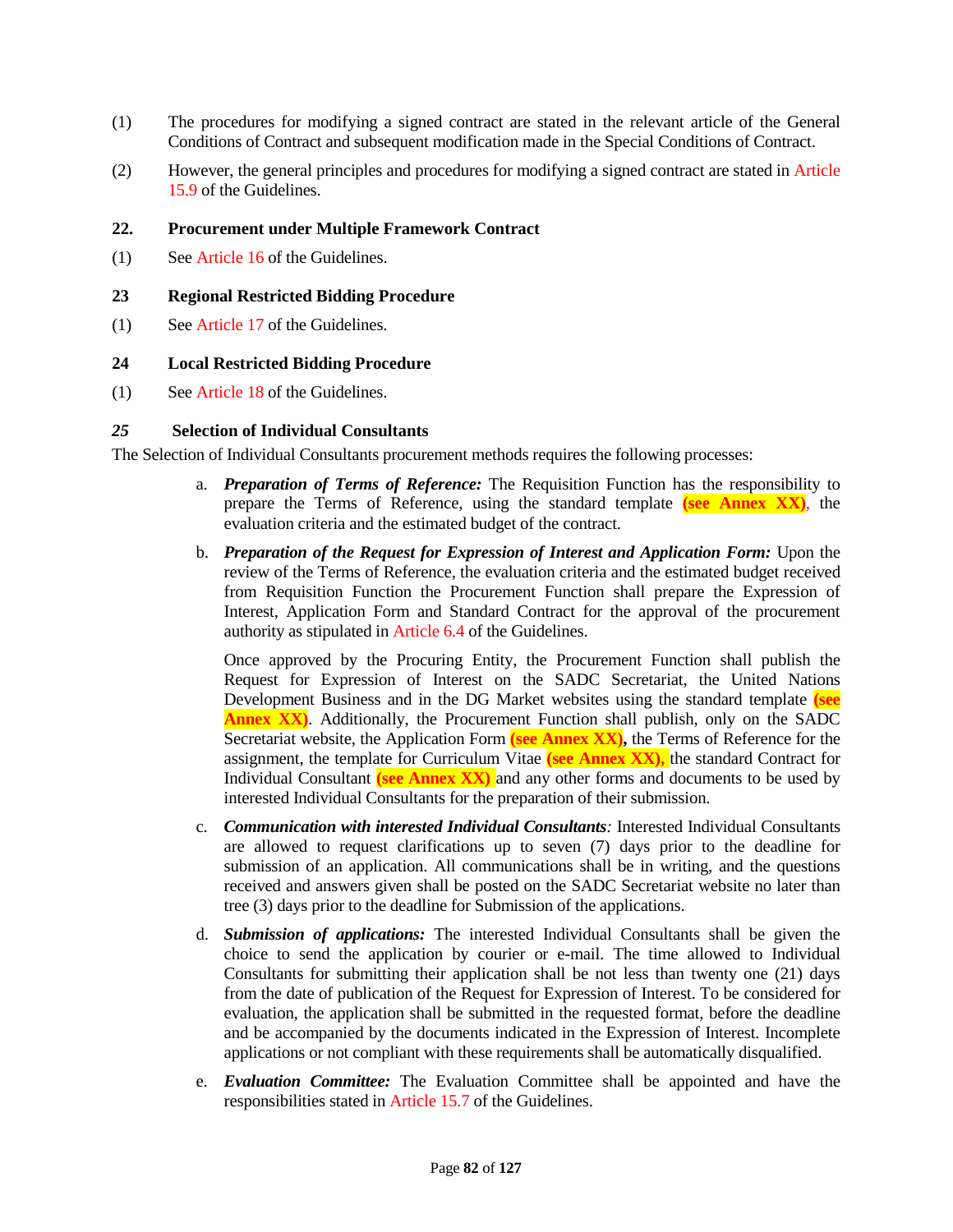f. *Receipt and registration of applications:* On receipt of the applications, the Procurement Function shall register them stating the date and time of reception, issuing a receipt of the application to all applicants. The standard template shall be used for such notifications **(see Annex XX)**.

# *g. Evaluation of applications:*

**Part 1:** *Preparatory phase:* The first meeting of the Evaluation Committee shall be hold immediately after the deadline for submission. The Chairperson shall introduce the purpose of the evaluation and explain the procedures to be followed by the Evaluation Committee, including the evaluation grid, award criteria and weightings specified in the Request for Expression of Interest. At the end of this phase, the Secretary of the Evaluation Committee shall give to all evaluators copies of all applications received and ask them to sign a declaration of Impartiality and Confidentiality **(see Annex XX).** However, the Terms of Reference and the Request for Expression of Interest should have been circulated in advance to the members of the Evaluation Committee.

**Part 2:** *Compliance with formal submission requirements:* The Evaluation Committee shall decide whether or not the application complies with the formal submission requirements (i.e. deadline for submission, format of the Curriculum Vitae, completeness of the submission as per the Request for Expression of Interest and the application form requirements). At this stage it shall be also checked whether the Individual Consultant complies with the requirements concerning the eligibility criteria stated in the Request for Expression of Interest. Non compliant Applications shall not be further considered in the evaluation. The deliberation of the Evaluation Committee at this stage shall be recorded in the Evaluation Report using the standard template **(see Annex XX).**

**Part 3:** *Technical Evaluation: (1)* At this stage, the Evaluation Committee examines only the submissions that passed the formal compliance evaluation (see part 2 above).

*(2)* When evaluating the application, each member awards each offer a score out of a maximum 100 points in accordance with the technical evaluation grid (setting out the technical criteria, sub-criteria and weightings) as presented in the Request for Proposal (see point 3.3.4). Under no circumstances may the Evaluation Committee or its members change the technical evaluation grid stated in the Request for Expression of Interest.

*(4)* Each voting member of the Evaluation Committee completes an evaluation grid (using the standard template) to record his/her assessment in order to establish a general appreciation of strengths and weaknesses of each application.

*(5)* On completion of the technical evaluation, the points awarded by each member are compared at the Evaluation Committee's session. Besides the numerical score, a member shall explain the reasons for his/her choice and defend his/her scores before the Evaluation Committee.

*(6)* The Evaluation Committee discusses each application and every member awards it a final score. The Evaluation Committee members may modify their individual evaluation grids as a result of the general discussion on the merits of each offer. Once discussed, each Evaluation Committee member finalizes his/her evaluation grid of each evaluated application and signs it before handing it to the Secretary of the Evaluation Committee. The Secretary of the Evaluation Committee shall then compile a summary of the comments of the Committee members as part of the Evaluation Report.

*(7)* In the case of major discrepancies, a full justification has to be provided by the dissenting members during a meeting of the Evaluation Committee.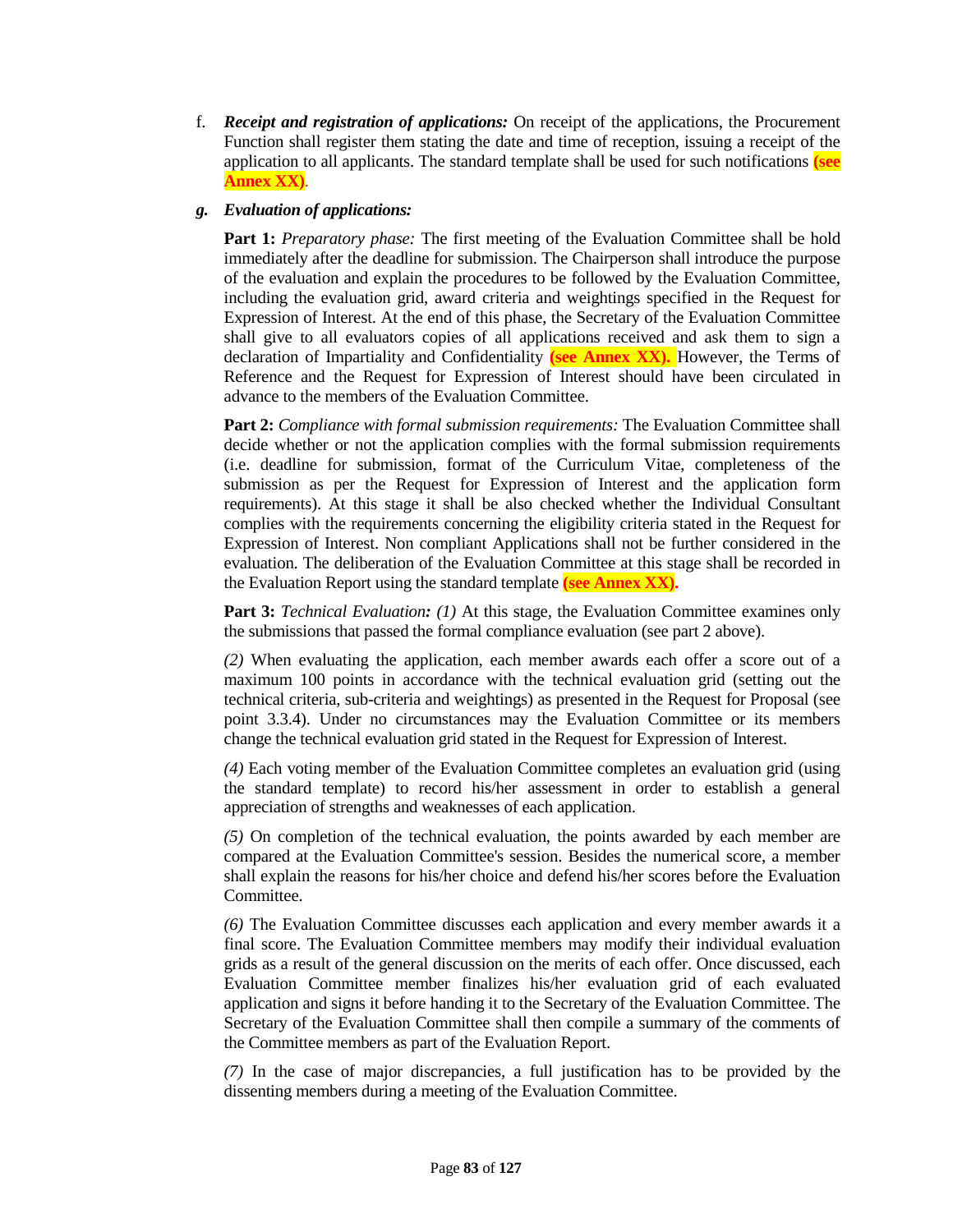*(8)* The Secretary of the Evaluation Committee calculates the aggregate final technical score, which is the arithmetical average of the individual final scores, and communicates the result to the Evaluation Committee.

*(9)* Applications not receiving the minimum seventy (70) points required as a final technical score, shall be disqualified.

**Part 4:** *Recommendation of Award:* Individual Consultants are selected on the basis of their professional qualifications for the assignment. Hence, the contract shall be awarded to the Individual Consultant who has obtained the highest final technical score and has a financial proposal within the available budget for the assignment.

*(1)* All above mentioned evaluation proceedings shall be recorded by the Secretary of the Evaluation Committee in the Evaluation Report, and signed by all members of the Evaluation Committee.

*(2)* The Evaluation Report, along with the Draft Contract, shall be subject to SADC Tender Committee's approval.

h. *Notification of award of the contract: (1)* After the Evaluation Report approval by the SADC Tender Committee, the Procurement Function shall notify the outcome of the evaluation to all applicants.

*(2)* The notification sent to the unsuccessful applicants shall provide information on the final technical score that his/her application received, or the reason for having been disqualified, as the case may be. The standard template shall be used for these letters **(see Annex XX).**

*(3)* The notification sent to successful applicant shall provide - in addition to the information on the final technical score that his/her application received - the draft contract the Individual Consultant is expected to sign to start his/her assignment. The successful applicant shall be requested to confirm in writing, within seven (7) days from the notification of award, his/her interest and availability for the assignment, the acceptance of the conditions of the contract and the date when he/she will be able to commence the assignment. Unless otherwise agreed by the two parties, the starting day of the assignment shall be no less than thirty (30) days from the notification of award of the contract.

*(4)* If the recommended applicant fails to respond to the notification, or is no longer interested or available for the assignment, or does not accept the terms and conditions of the contract including the commencement day of the assignment, the application shall be disqualified and the procedures for award shall be repeated with the other qualified applicants in the descending order of their final technical score, until a contract is secured.

*(5)* Unsuccessful applicants can appeal the decision of the Evaluation Committee following the procedures described in Article 36 of the Guidelines.

*i. Award of the contract: (1)* The Procurement Function is responsible for the preparation of contract, based on the standard templates and the information stated in the Evaluation Report.

*(2)* The contract is subject to financial and legal regulatory clearances prior to its signature by the Executive Secretary or any other Accounting Officer which have the authority to sign contracts on behalf of the Procuring Entity.

*(3)* The contract shall be issued in five (5) originals, be stamped on each page with the Procuring Entity official stamp.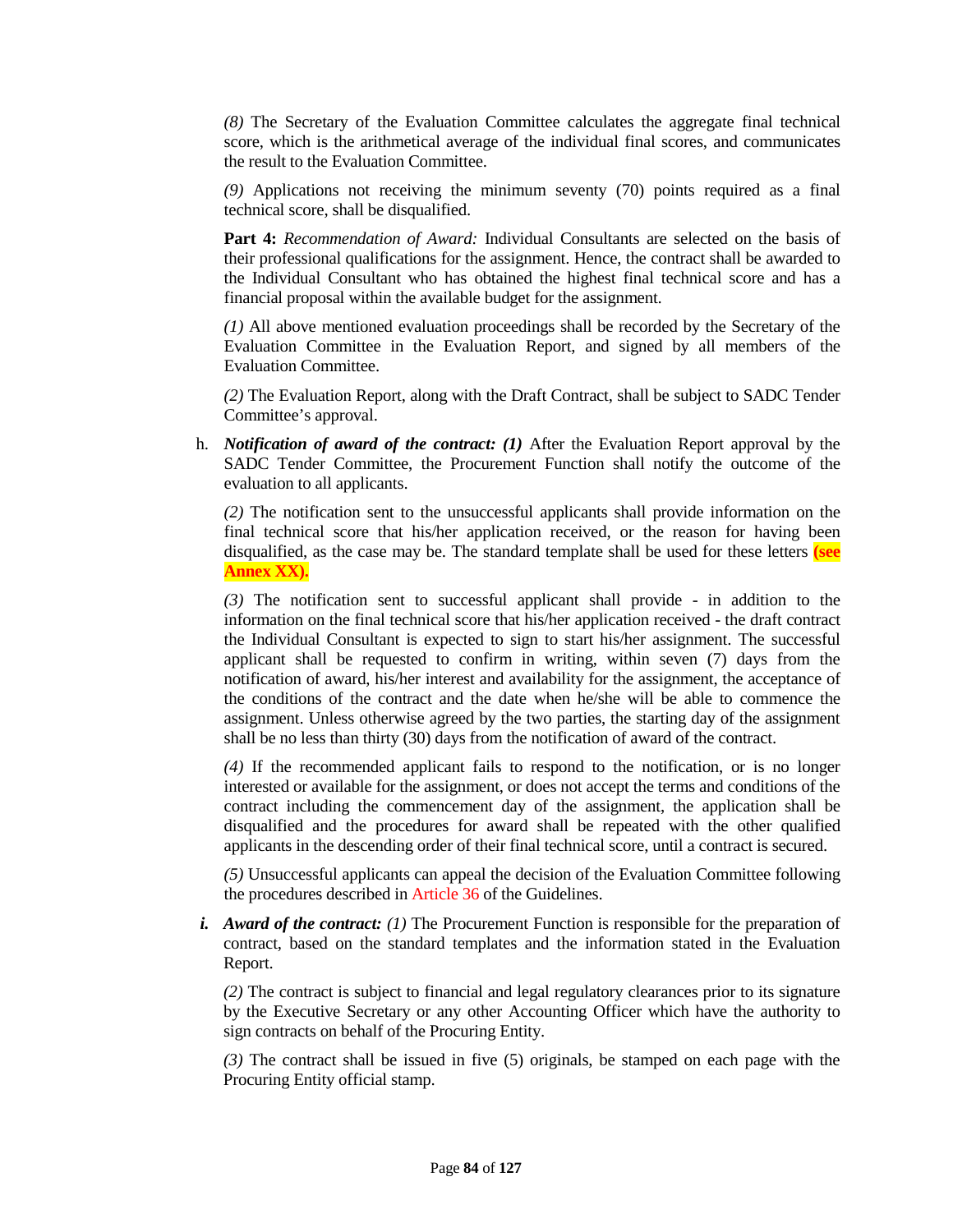*(4)* The awarded Individual Consultant shall be given fifteen (15) days to accept to sign the contract and return it to the Procuring Entity. Once received, the awarded Individual Consultant will sign all five (5) originals and, at its own cost, shall arrange for a secured return of four (4) originals to the Procuring Entity prior to the fifteen (15) days deadline. If it fails to do so, the Procuring Entity may consider to cancel to award the contract to the recommended the Individual Consultant, and start the same procedures with the second best applicant, until the contract is awarded.

- j. *Publication of the award of contract:* After the signature of the contract by both parties, the Procurement Function shall publish on the SADC Secretariat website, within five (5) days from the signature of the contract, the notification of award of the contract, using the standard template.
- k. *Cancellation of the procedure: (1)* Procuring Entity shall not be bound to accept any proposal submitted by an applicant in response to the Request for Expression of Interest.

*(2)* At any time, and without being liable for any compensation, Procuring Entity can cancel the procurement procedure for selection of an Individual Consultant:

- if no application is formal or technically compliant;

- if no application, formal and technically compliant, falls within the budget limit for the contract.

- if the recommended applicant fails to accept the conditions of contract (including the commencement date of the assignment) and there is no other applicant with a formal and technically compliant proposal within the budget limit set for the contract, and

- if the technical and economic conditions or the needs of the Procuring Entity have changed from the moment the procurement process was launched, and then, the services requested to the Individual Consultant are no longer needed by the Institution.

*(3)* The decision to cancel the procedure shall be taken by the SADC Tender Committee and be published on the SADC Secretariat website.

# **26 Limited Bidding**

(1) See Article 19 of the Guidelines.

# **27 Single Source Procedure**

(1) See Article 20 of the Guidelines.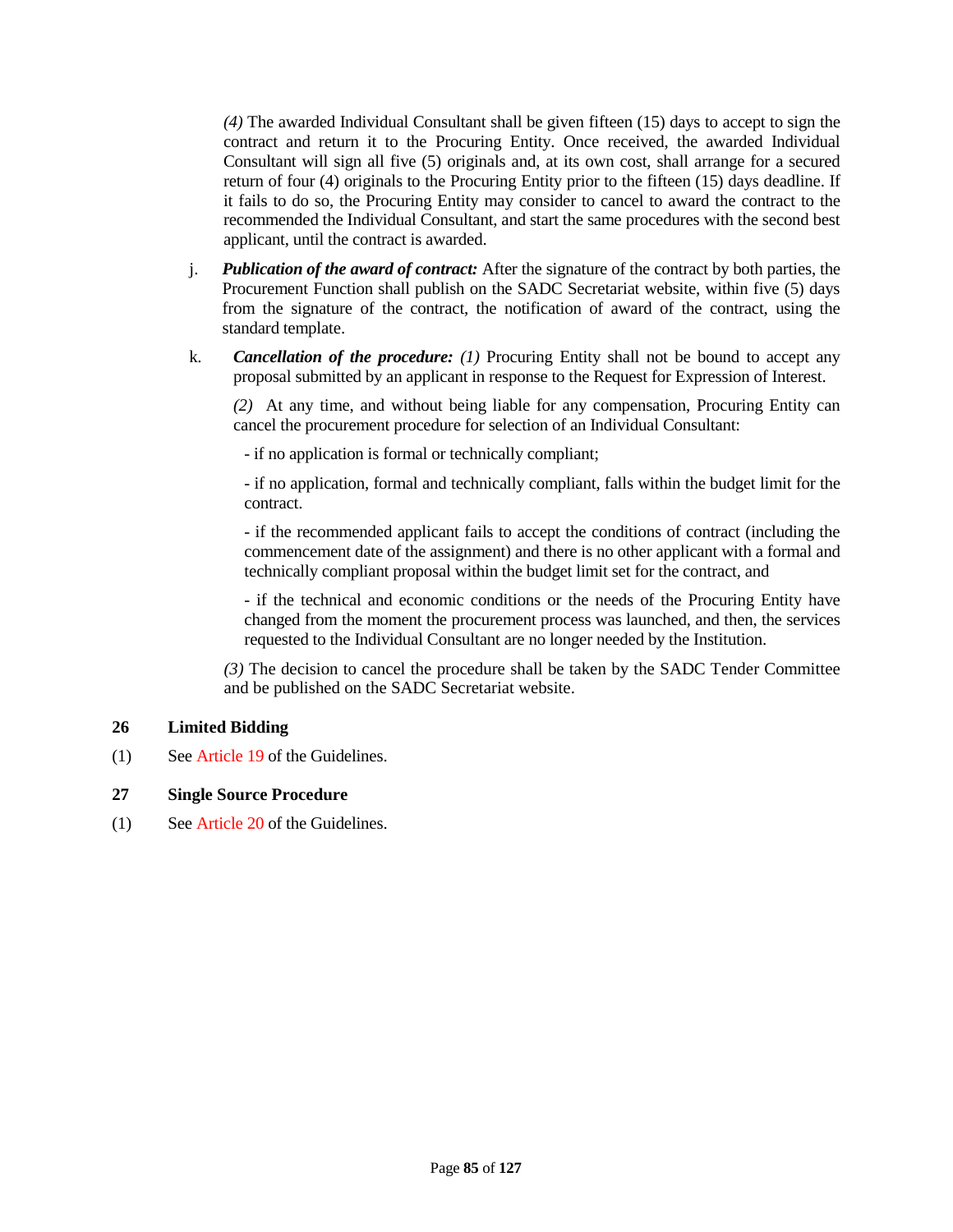# **PART V PROCUREMENT PROCESSES FOR PROCUREMENT OF GENERAL SERVICES, GOODS AND WORKS**

#### *28 Open Bidding*

- (1) The Open Bidding shall be used for all contracts estimated to costs within the limits set in the Schedule1 of the Guidelines.
- (2) The steps for the Open Bidding are the following:

#### **a) Publication of General Procurement Notice**

(1) See Article 21 point a) of the Guidelines

#### **b) Establishment of the Post-qualification and Evaluation and Criteria**

- (1) The post qualification and evaluation criteria shall be established respecting the principles stated in Articles 12.2 and 12.3 of the Guidelines.
- (2) For procurement off-the-shelf/common general services, goods or standard commodities, the only the evaluation criteria shall be the compliance with the requirements and the offered price. This entails:
	- (i). all bids shall be assessed for compliance with the requirements stated in the Technical Specifications; and
	- (ii). the technical compliant bids shall be ranked based on their price.
- (3) For complex goods, works and installation, where the evaluation merely compliant with the technical requirement and initial purchase price is deemed inadequate, may be carried out by assigning **merit points** or weights for price and other relevant aspects. This system is usually applied by allocating points to a number of factors as illustrated below:

#### **Item Range of Points**

| <b>Total</b>                                           |           | 100 |
|--------------------------------------------------------|-----------|-----|
| Standardization                                        | $0 - 20$  |     |
| Availability of service and spare parts                |           |     |
| Technical features and maintenance and operating costs | $0 - 20$  |     |
| Cost of common list spare parts                        | $0 - 20$  |     |
| Evaluated price of goods                               | $60 - 90$ |     |

The technically compliant bids are ranked based on the received score being the bid obtaining the highest score ranked first.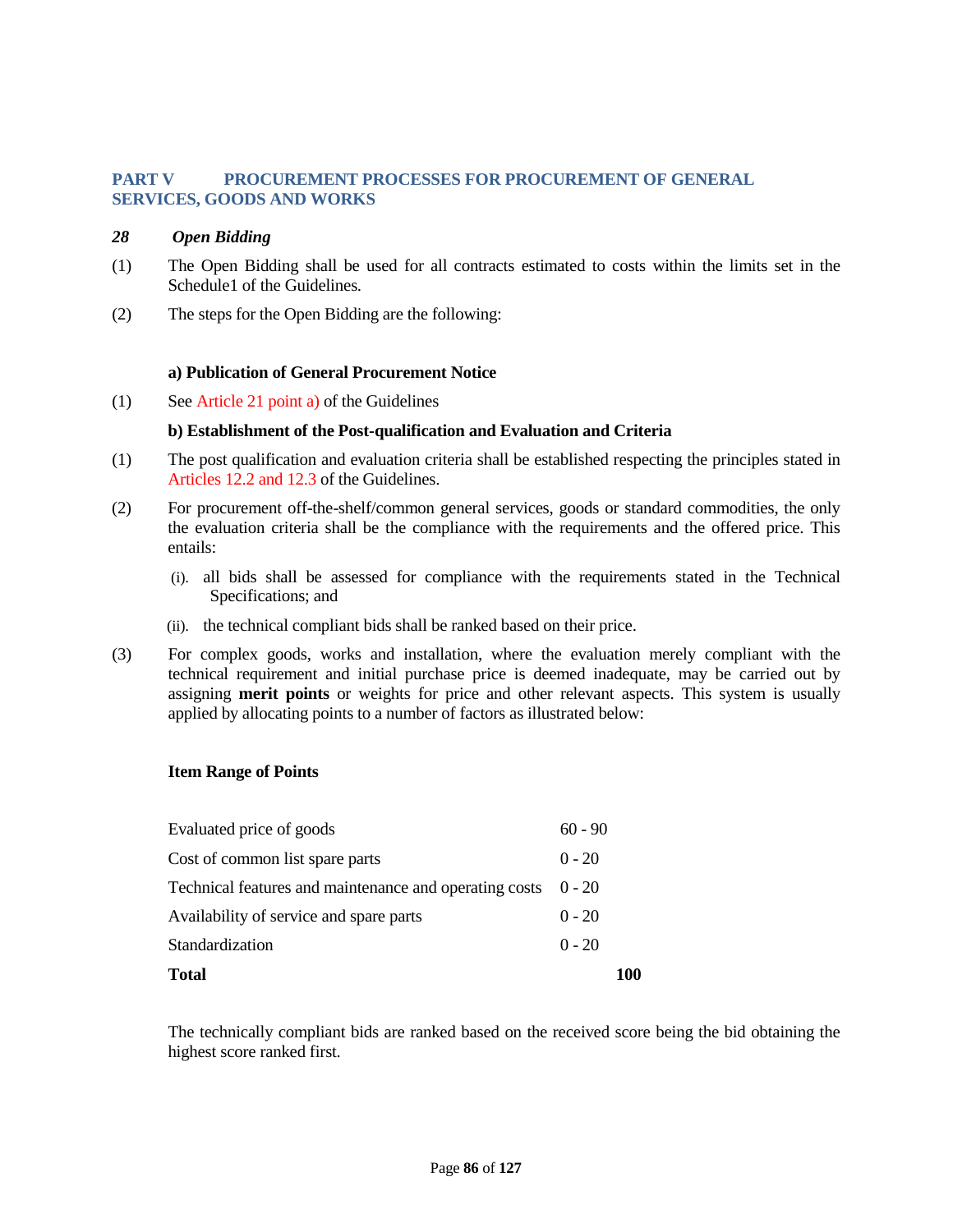- (4) For complex goods, works and installations where the cost of operation during the life cycle is more relevant than the initial purchase price, **the evaluation on the Life cycle cost** shall be used**.** This evaluation entails for the evaluation purpose and not for the contract to be signed, that the offered priced shall be adjusted based on a specific methodology to determine the evaluated price. The technically compliant bids shall be ranked based on their price.
- (5) Normally the methodology for evaluation on life cycle cost applies price adjustments to the initial price (e.g.: increase or decrease in the price) for:
	- (i). deviations in delivery schedule;
	- (ii). deviations in payment schedule;
	- (iii). the cost of major replacement components, mandatory spare parts, and services;
	- (iv). the availability of spare parts and after-sales services in the country or area where the general services, goods and works are delivered;
	- (v). the projected operating and maintenance costs during the life of the equipment; and
	- (vi). the performance and productivity of the equipment offered.
- (6) When the evaluation is conducted based on the merit points or life cycle cost, the methodology for the evaluation shall be clearly stated in the Bidding Documents

# **c) Preparation and issuance of the bidding documents and Specific Procurement Notice (SPN)**

- (1) The Procurement Function is responsible for the preparation of the Bidding Documents and **Specific Procurement Notice (SPN)**. For the preparation of the Bidding Documents, the Procurement Function shall use the standard template. The SADC Secretarial has three (3) specialized standard Bidding Documents for each category of procurement: general services, goods and works.
- (2) The level of detail and complexity of bidding documents vary depending on the category of procurement. However, they generally include the following:
	- i) *Invitation for Bid,* normally used to invite shortlisted bidders to submit bids and provide brief information about the bidding process.
	- ii) *Instructions to Bidders;* providing information to bidders regarding the form, procedure and timing of bidding.
	- iii) *The Bid Data Sheet;* which specifies the parameters of the Instructions to Bidders for the particular procurement including the source of funds, eligibility requirements, procedure for clarification, bid preparation form, number of copies to be submitted, language of the bids, pricing, instructions on modification and withdrawal of bids, bid submission procedures, closing date, bid validity period, opening, evaluation and award criteria, procedure for correction of mathematical discrepancies in bids; notification of award and procedures for signing of contracts.
	- iv) *Post-qualification and Evaluation Criteria;* this section specifies the methodology to be used to evaluate the Bids and includes the evaluation grid.
	- v) *Bidding Forms;* include the Bid Submission Sheet and Price Schedules, the Bid Security Forms, the Contract Form, the Performance Security Form, the Bank Guarantee Form for Advanced Payment and the Manufacturer's Authorization Form.
	- vi) *The Technical Specifications and drawings;* detail the characteristics of the technologies and technical services required (as well as define the common format for bidders to present their offer, including a technical responsiveness cross-reference form).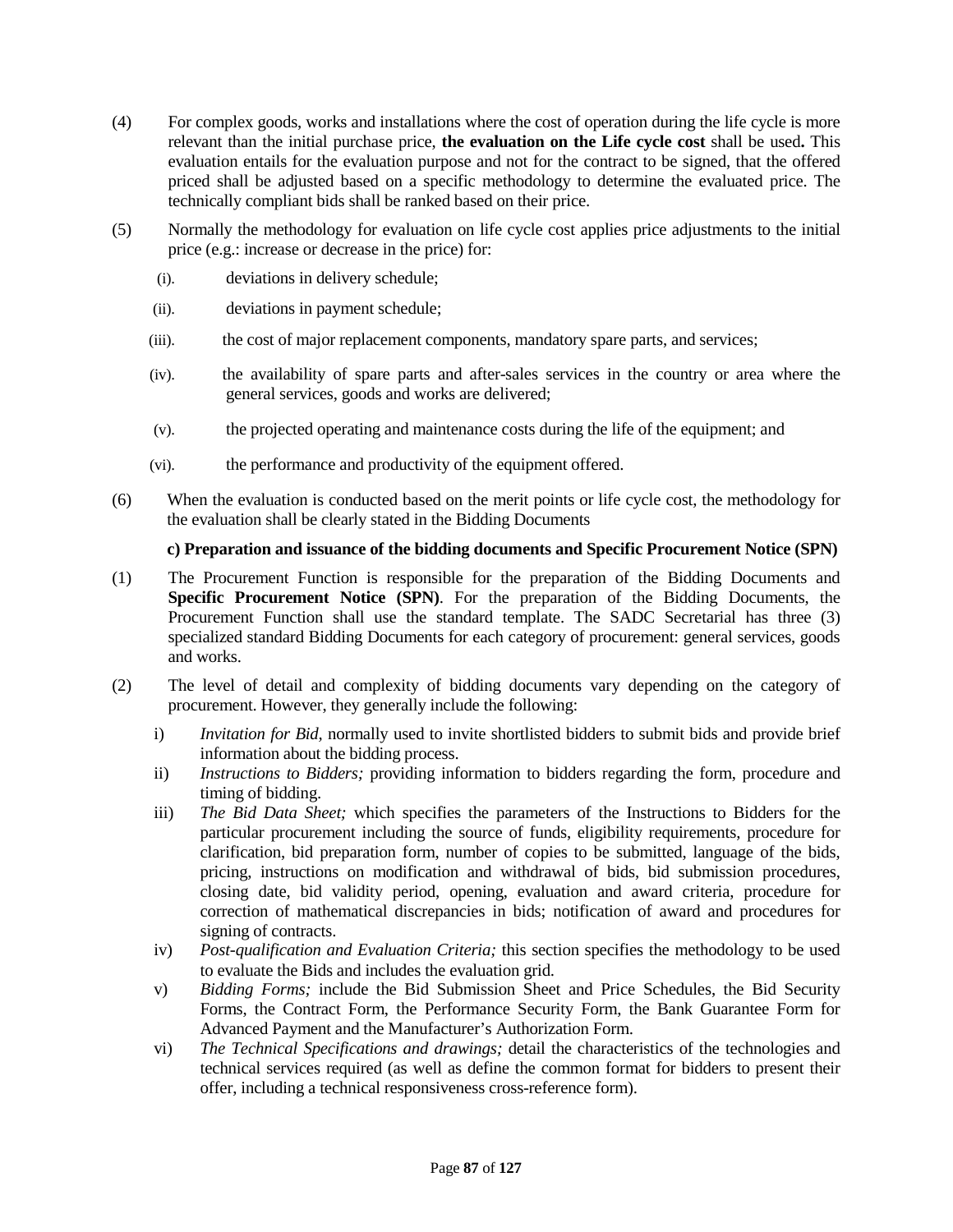- vii) *Schedule of Delivery;* specifies the quantities, delivery dates and locations for the items required by the purchaser.
- viii) The Contract Form, which is the contractual documents signed by both parties.
- ix) *The General Conditions of Contract;* setting out the general provisions of the contract between the Procuring Entity and the Contractor.
- x) *Special Conditions of Contract;* modify the General Conditions of Contract for that particular procurement.
- (3) No changes shall be made in the Instructions to Bidders and the General Conditions of Contract. However, if changes are necessary to address the country and project specific issues, they may be introduced only through Bid Data Sheets or Special Conditions of Contract as required.
- (4) Bidding Documents shall be sent to the SADC Tender Committee for approval.
- (5) Upon the approval of the Bidding Documents by the SADC Tender Committee the Procurement Function shall prepare a Specific Procurement Notice using the standard template (see the Annex XXX)
- (6) The Specific Procurement Notice shall be published simultaneously on the SADC Secretariat, United Nation Development Business and the DG Market websites as well as in at least one newspaper of wide circulation in each SADC Member State.
- **(7)** Simultaneously with the publication of the Specific Procurement Notice, the Procurement Function shall post on the SADC Secretariat website the Bidding Documents.

# **f) Preparation and submission of bids**

- (1) Depending on the type and size of the contract, a period of no less than thirty (30) days shall be given to short-listed economic operators to prepare their bids. These periods refer to the actual preparation time, and additional time shall be allowed to include deliveries of the bidding documents and the bids. For complex contracts and when site visits are organized as part of the assistance in bid preparation, the minimum period for preparation of bids shall be sixty days (60).
- (2) If the Procuring Entity, either on its own initiative or in response to the request of a interested economic operator, provides additional information or clarifications to the bidding documents, it post such information of the SADC Secretariat website
- (3) Interested economic operators may submit questions in writing up to fifteen (15) days before the deadline for submission of bids. The Procuring Entity will reply by publishing the answers on the SADC Secretariat without indicating the source of the inquiry. The replay shall be published no later than ten (10) days prior to deadline for submission of bids.
- (4) Under no circumstances the answers given by the Procuring Entity shall alter the provision of the Bidding Documents.
- (5) However, when the answers given lead to important changes to any part or provision of the original Bidding Documents, changes shall be made through amendments to the Bidding Documents.
- (6) In such instance, Procuring Entity will extend the deadline for the submission of proposals to enable the short-listed economic operators to take into account the changes.
- (7) The amendments to the Bidding documents are subject to SADC Tender Committee's approval.
- (8) If the Bidding Documents provide for a pre-bid conference meeting, clarifications shall be recorded in the minutes and the minutes published on the SADC Secretariat website. The attendance of interested economic operators to the pre-bid conference meeting shall not be a mandatory requirement.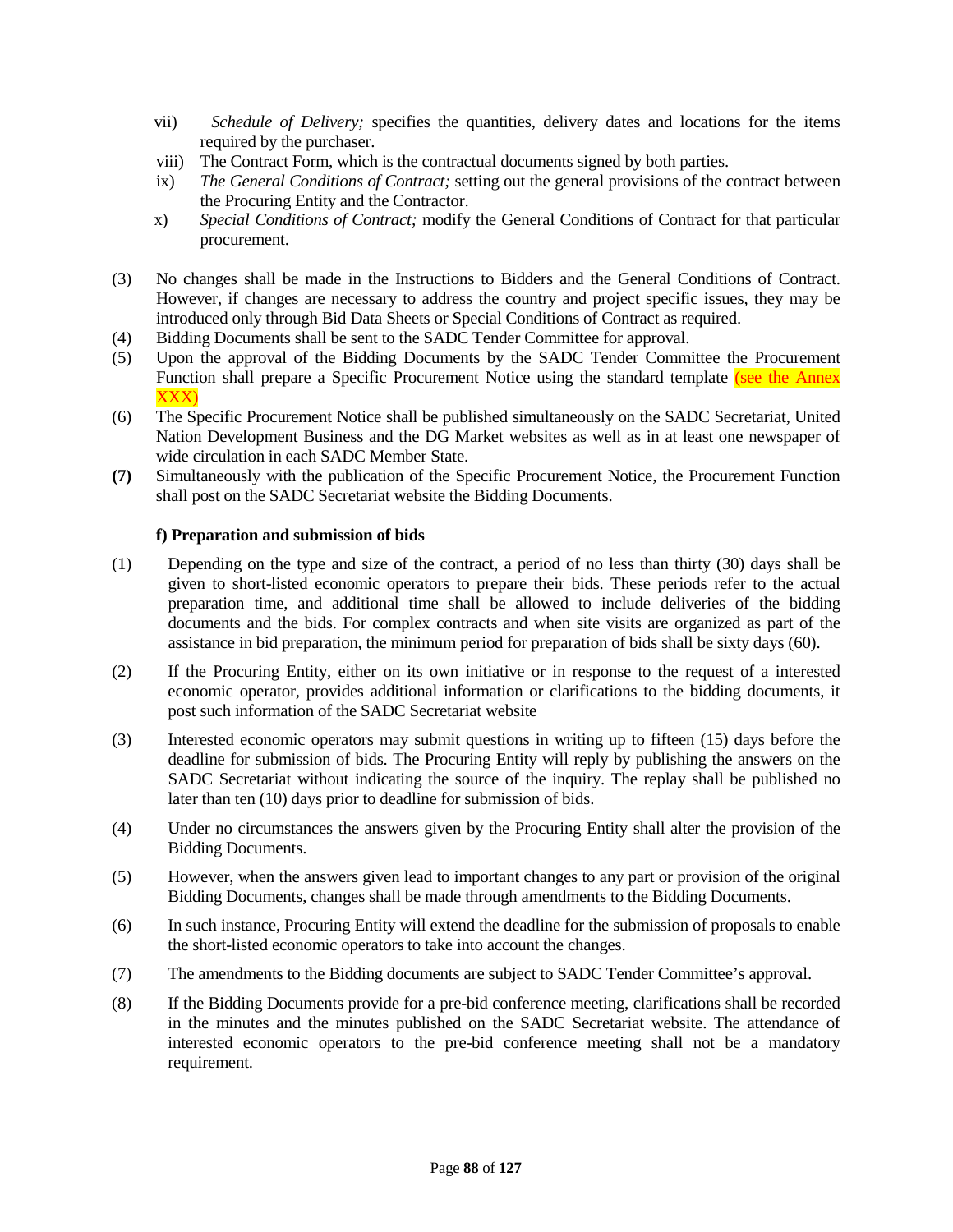(9) Bidders shall prepare their bids using the standard templates, submitted in a sealed envelope in accordance with the instructions provided in the Bidding Documents.

#### **g) Establishing the Evaluation Committee**

(1) The Evaluation Committee shall be appointed by the Controlling Officer, prior to the deadline for submission of bids. The procedures for appointing the Evaluation Committee as well as the role and responsibilities of its members are described in Article 15.7 of the Guidelines.

# **h) Receipt of the bids**

- (1) Bids shall be delivered to the designated place (indicated address, office, and room number), no later than the date and time indicated in the Bidding Documents.
- (2) Bids received after the deadline for submission are disqualified and will be returned to the bidder unopened.
- (3) When receiving bids, the Procuring Entity shall register the date and time of reception of the bids and acknowledge the receipt to the bidder. The envelopes containing the bids shall remain sealed and be kept in a safe place until they are opened. The outer envelopes of the bids shall be numbered in order of receipt (whether they are received or not before the deadline for submission of bids).
- (4) The opening of bids shall be a public opening session at the address, date and time specified in the Bidding Documents. The bids shall be opened immediately after the deadline for bid submission. No more than one hour between the deadline for bid submission and the bid opening shall be allowed.
- (5) Only the representatives of the bidders and Tender Committee members are allowed to participate in the public opening session. Any other interested person shall request, in writing, the Procuring Entity's permission to participate in the bid opening session.
- (6) During the bid opening, envelopes will be opened by the Chairperson of the Tender Committee based on the registration number given to the bids. During the opening the Chairperson of the Tender Committee shall read out: the name of the Bidder; the Bid Prices, including any discounts and alternative offers, if allowed; the presence of a Bid Security, if required; the bid validity and any other details as may consider appropriate. Since differences might occur between the information stated in the original bid and the copies, the reading shall be from the original version of each bid, and the actual amounts and other key details read out shall be subject to later verification. For this purpose for each bid received, the Secretary of the Tender Committee shall fill in a standard template form called Bid Opening Checklist.
- (7) The Secretary of the Tender Committee shall prepare a record of the bid opening session including no less than: the name of the Bidder and whether there is a withdrawal, substitution or modification of the bid; the Bid Price, per lot if applicable, including any discounts, and any alternative offers if they were permitted; the presence or absence of a Bid Security, if required. The Bidders' representatives present will be requested to sign the attendance sheet. A copy of the record shall be distributed to all bidders submitting bids on time.
- (8) The minutes of the bid opening and the Bid Opening Checklists shall be sent to all bidders that submitted proposal.
- (9) Once the opening session was concluded and the Minutes of the Bid Opening session were sent to the Bidders, the Tender Committee shall send to the Evaluation Committee the bids for the evaluation, along with the minutes of the bid opening and the Bid Opening Checklist.

# **i) Technical Evaluation**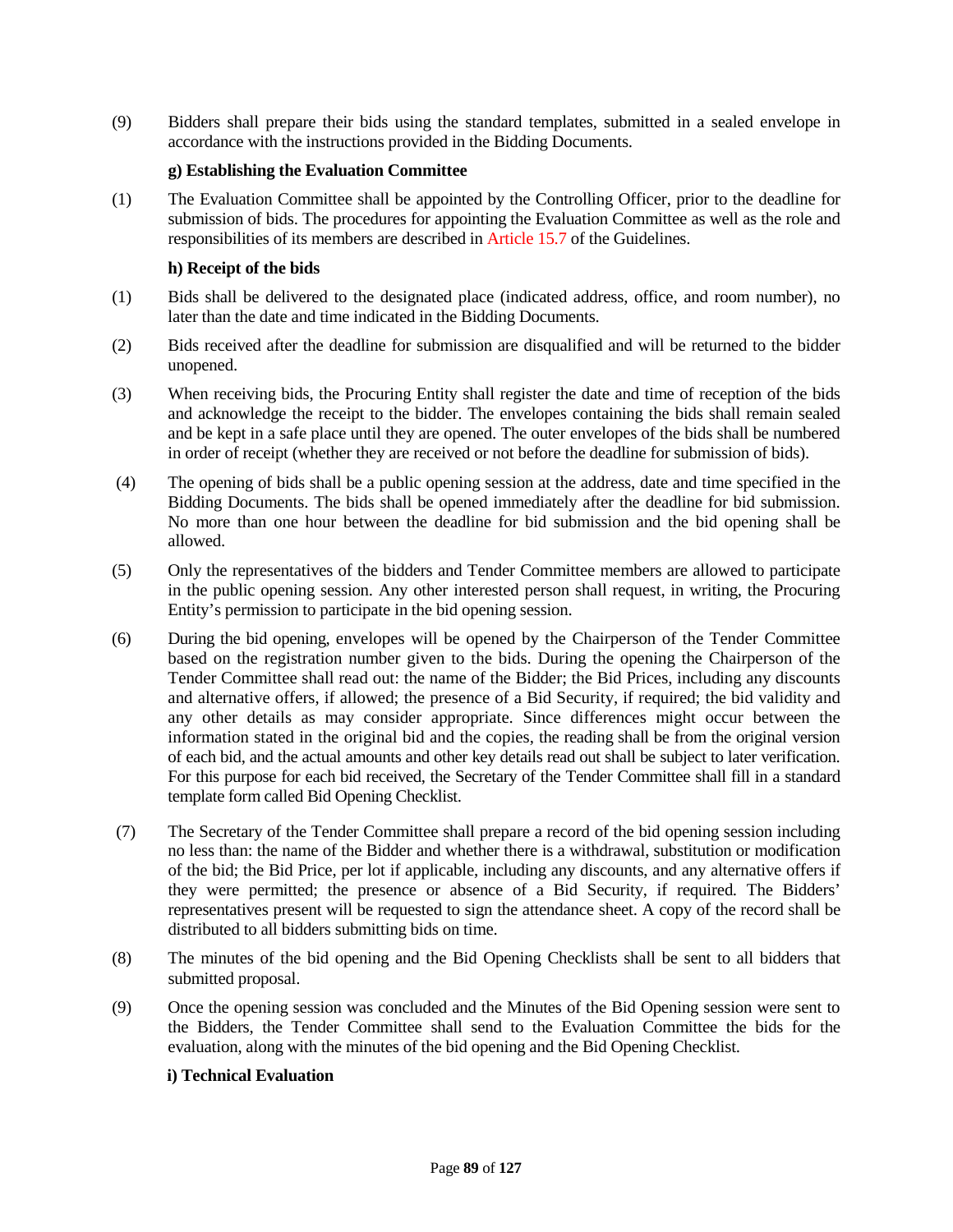- (1) The evaluation of the bids is conducted collectively, with all voting members of the Evaluation Committee assessing together at the same time, each bid against the requirements of the Bidding Documents.
- (2) It is mandatory for the Evaluation Committee to use the administrative compliance and the evaluation grids included in the Bidding Documents or in the Standard Evaluation Report for General Services, Goods and Works.
- (3) With the agreement of the Evaluation Committee members, the Chairperson may communicate in writing with bidders whose bids require clarification, allowing to respond within a reasonable time to be established by the Committee.
- (4) Under no circumstances the clarification provided by the bidders shall allow the change of the technical or any part of the proposal.

# **Part 1: Preparatory phase**

- (5) Immediately after closing the bid opening session, the Chairperson presents the members of the Evaluation Committee the purpose of the bid and explains the procedures to be followed by the Evaluation Committee introducing the evaluation grid, award criteria and weightings specified in the bidding documents.
- (6) Nevertheless, the Bidding Documents should have been circulated in advance to the members of the Evaluation Committee.
- (7) At this stage, the Chairperson shall check whether any member of the Evaluation Committee has a potential conflict of interest with any bidders (bids received, consortium members and any identified subcontractor).
- (8) After checking , The Secretary of the Evaluation Committee shall request all members of the Evaluation Committee to sign the Declaration of Confidentiality and Impartiality **(see Annex XX).** The signed Declarations of Confidentiality and Impartiality shall be collected by the Secretary of the Evaluation Committee and attached as an annex to the Evaluation Report.

# **Part 2: Administrative compliance**

- (1) Before conducting a detailed evaluation of the bids, the Evaluation Committee checks their compliance with the essential requirements of the Bidding Documents (i.e. the administrative compliance grid).
- (2) The purpose of the administrative compliance is to identify and reject incomplete, invalid, or substantially nonresponsive bids to the bidding documents. The following checks shall be applied:
	- (a) Formal Verification: Attention shall be directed toward deficiencies that, if accepted, would provide unfair advantages to the bidder. Sound judgment shall be used: for example, simple omissions or mistakes arguably occasioned by human error shall not be grounds for rejection of the bid. Rarely is a bid perfect in all respects. However, the validity of the bid itself, for example, its signatures, shall not be in question. If the bidder is a joint venture, the joint venture agreement shall be submitted; if the bidder is an agent, an authorization from the supplier or manufacturer shall be provided in addition to any documentation required from the supplier or manufacturer. All copies of the bid shall be compared with the original and corrected accordingly, if necessary. Thereafter, the original shall be kept in a safe location, and only copies shall be used in the evaluation process.
	- (c) Bid Security: The bidding document may require the submission of a bid security. If requested, the bid security shall conform to the requirements of the Bidding Documents, and it shall accompany the bid. If the bid security is issued as a bank guarantee, it shall be consistent with the wording of the bid security form provided in the bidding document. Submission of a copy of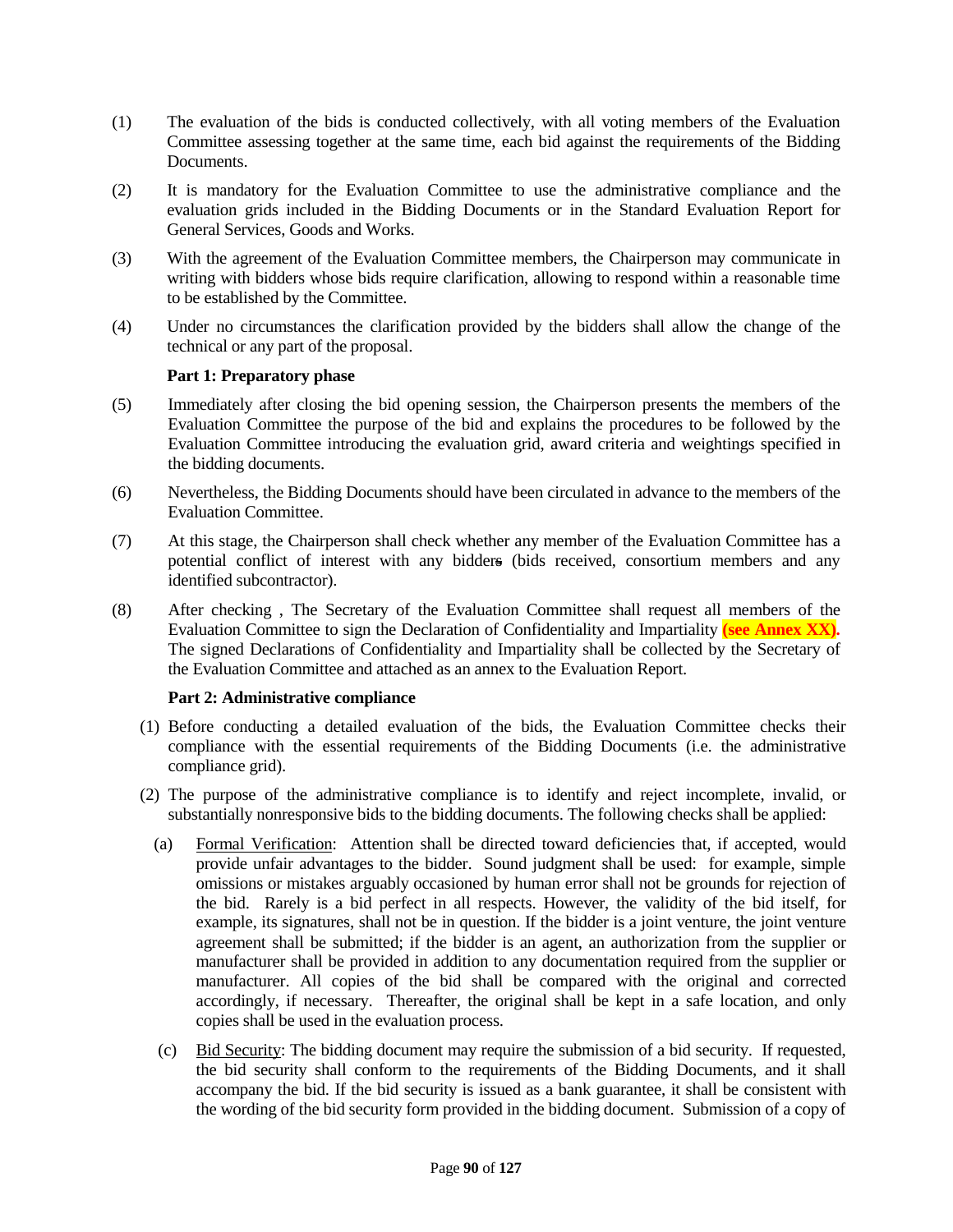the security or the submission of different from requested bank guarantees is not acceptable. Furthermore, securities for an amount smaller or for a period shorter than the one required in the Bidding Documents are not acceptable, and reason for rejecting the bid. The security for a bid submitted by a joint venture shall be in the name of all of the partners of the joint venture.

- (d) Completeness of Bid: Unless the bidding documents have specifically allowed partial bids allowing bidders to quote for only select items or for partial quantities of a particular item—bids not offering all the required items shall ordinarily be considered non-responsive. However, under works contracts, missing prices for occasional works items, are considered to be included in prices for closely related items elsewhere. If any erasures, interlineations, additions, or other changes have been made, they shall be initialled by the bidder. They may be acceptable if they are corrective, editorial, or explanatory. If they are not, they shall be treated as deviations and shall be analysed in the Evaluation Report. Missing pages in the original copy of the bid may be cause for rejection of the bid, as it may contradictions in model numbers or other designations of critical supply items.
- (3) For each bid, the Evaluation Committee shall fill in the administrative compliance grid based on the standard template **(see Annex XX).**
- (4) All the proceedings of this evaluation stage shall be recorded by the Secretary of the Evaluation Committee in the Evaluation Report. The Administrative Compliance Grids and any correspondence with the bidders shall be attached as annexes to the report.

#### **Part 3: Technical compliance of bids**

- (1) Only bids passing the administrative compliance assessment shall be consider for technical evaluation. The criteria to be applied are those published in the Bidding Documents and the evaluation grid included in the Bidding Documents will be used. Under no circumstances may the Committee or its members change the evaluation grid published in the Bidding Documents.
- (2) The purpose of the evaluation is to assess whether or not the competing bids meet the evaluation criteria and the minimum technical requirements.
- (3) Major deviations to the commercial requirements and technical specifications are basis for the rejection of bids. As a general rule, major deviations are those that, if accepted, would not fulfil the purposes for which the bid is requested, or would prevent a fair comparison with bids compliant with the bidding documents. Examples of major deviations include:
	- (i) Stipulating price adjustment when fixed price bids were called for;
	- (ii) Failing to respond to specifications by offering instead different technical characteristics not offering substantial equivalence in critical performance parameters or in other requirements;
	- (iii) Phasing of contract start-up, delivery, installation, or construction not conforming the required schedule of delivery;
	- (iv) Subcontracting in a substantially different amount or manner than permitted;
	- (v) Refusing to bear important responsibilities and liabilities allocated in the bidding documents, such as performance guarantees and insurance coverage procedures; and
	- (vi) Rejecting critical provisions such as the applicable law, taxes and duties, dispute resolution procedures, etc.
- (4) Having evaluated the bids, the Evaluation Committee rules on the technical compliance of each bid, classifying it as technically compliant or not.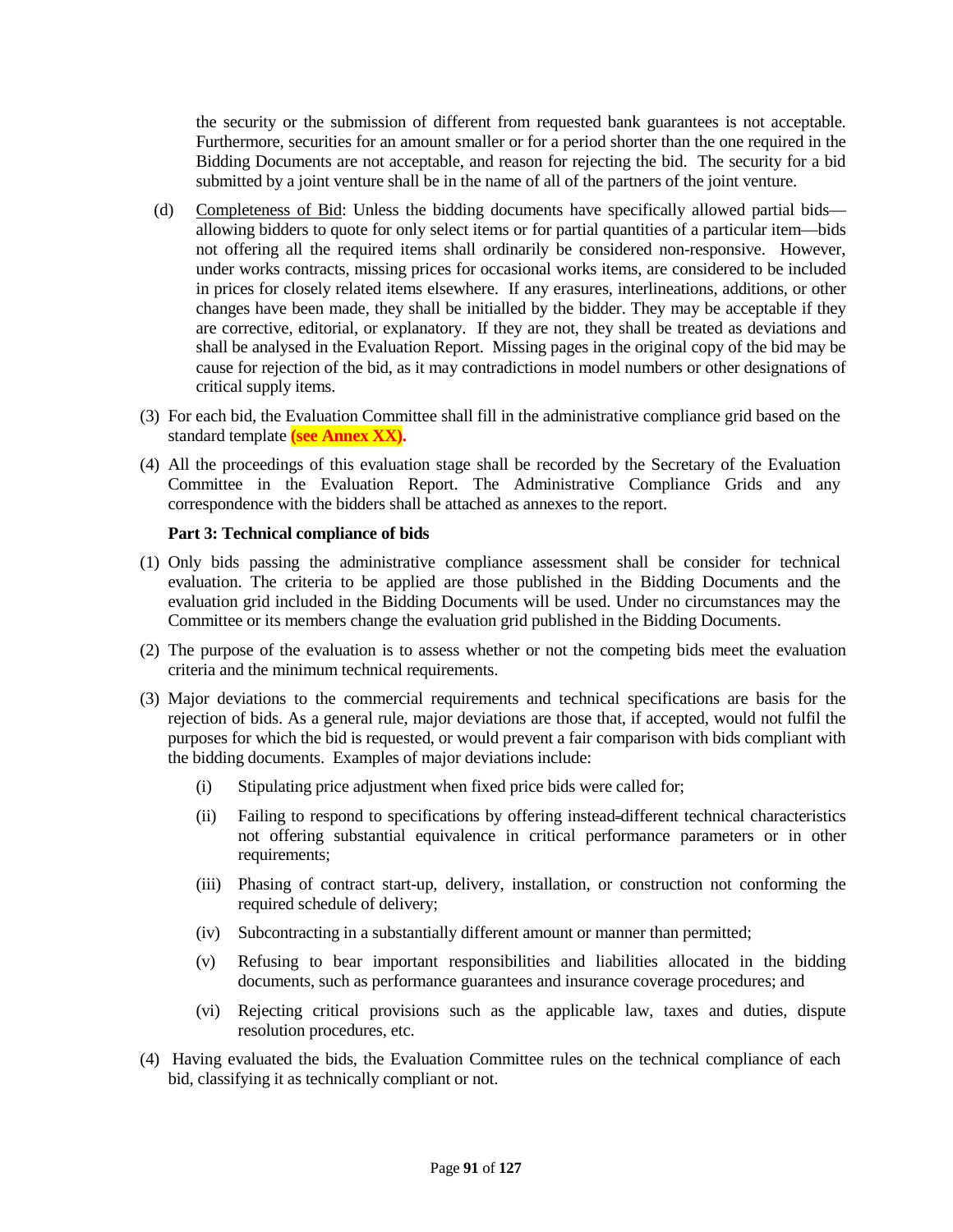(5) All the proceedings of this stage of the evaluation shall be recorded by the Secretary of the Evaluation Committee in the Evaluation Report. The Administrative Compliance Grids and any correspondence with the bidders shall be attached as annexes to the report.

# **j) Evaluation of financial offers**

- (1) Upon completion of the technical evaluation, for bids passing the technical evaluation, the Committee performs the following checks on the financial offers:
	- (i). Corrections for Errors: The methodology for correction of computational errors is described in the Bidding Documents. The corrections are considered binding on the bidder. Unusual or large corrections that could affect the comparative ranking of bids shall be explained in footnotes.
	- (ii). Discounts: Discounts offered in accordance with the Bidding Documents being a condition on the simultaneous award of other contracts or lots of the contract package (cross-discounts) shall not be incorporated until the completion of all evaluation steps. Any discount expressed as a percentage shall be applied to the appropriate base specified in the bid price.
	- (iii). Additions: Omissions to the bid shall be compensated for by adding the estimated costs for remedying the deficiency. Where items missing in some bids but are present in others, an average of quoted prices could be used to compare competitors' bids. Alternatively, external sources, such as published price lists, freight tariff schedules, etc., may be consider in order to determine the cost of the omissions.
	- (iv). Adjustments: The Bidding Documents specify which, if any, performance or service factors will be taken into account in the bid evaluation. The methodology used in the evaluation of these factors shall be precisely described in the bid evaluation report and shall be fully consistent with the Bidding Documents provisions. Bonuses or additional credits reducing the evaluated bid price will not awarded in the bid evaluation for features exceeding the requirements stated in the bidding documents, unless specifically provided for in the Bidding Documents.
- (2) If the procurement procedure contains several lots, financial offers are compared for each lot. The financial evaluation will have to identify the best financial offer for each lot, taking into consideration any eventual discounts granted by the bidders, if they allowed by the bidding documents.
- (3) After completing the detailed examination, the bidder with the lowest total price is the lowest evaluated cost bidder at this stage.

# **k) Verification of compliance with the post-qualification criteria.**

- (1) For the lowest evaluated cost bidder a verification of compliance with the post-qualification criteria is conducted.
- (2) If the bidder fails to comply with the post qualification criteria its bid shall be automatically rejected and the bidder with the second lowest total price shall be considered for award and verified for compliance with post-qualification criteria.

#### **l) Recommendation of award of the contract**

(1) The contract shall be awarded to the bidder, whose bid:

a) complies with the formal requirements and the eligibility conditions;

b) meets the minimum technical requirements specified in the Bidding Documents;

c) total budget is within the maximum budget available for the contract;

d) when applying the award criteria stated in the Bidding documents, is declared the first ranked bid, and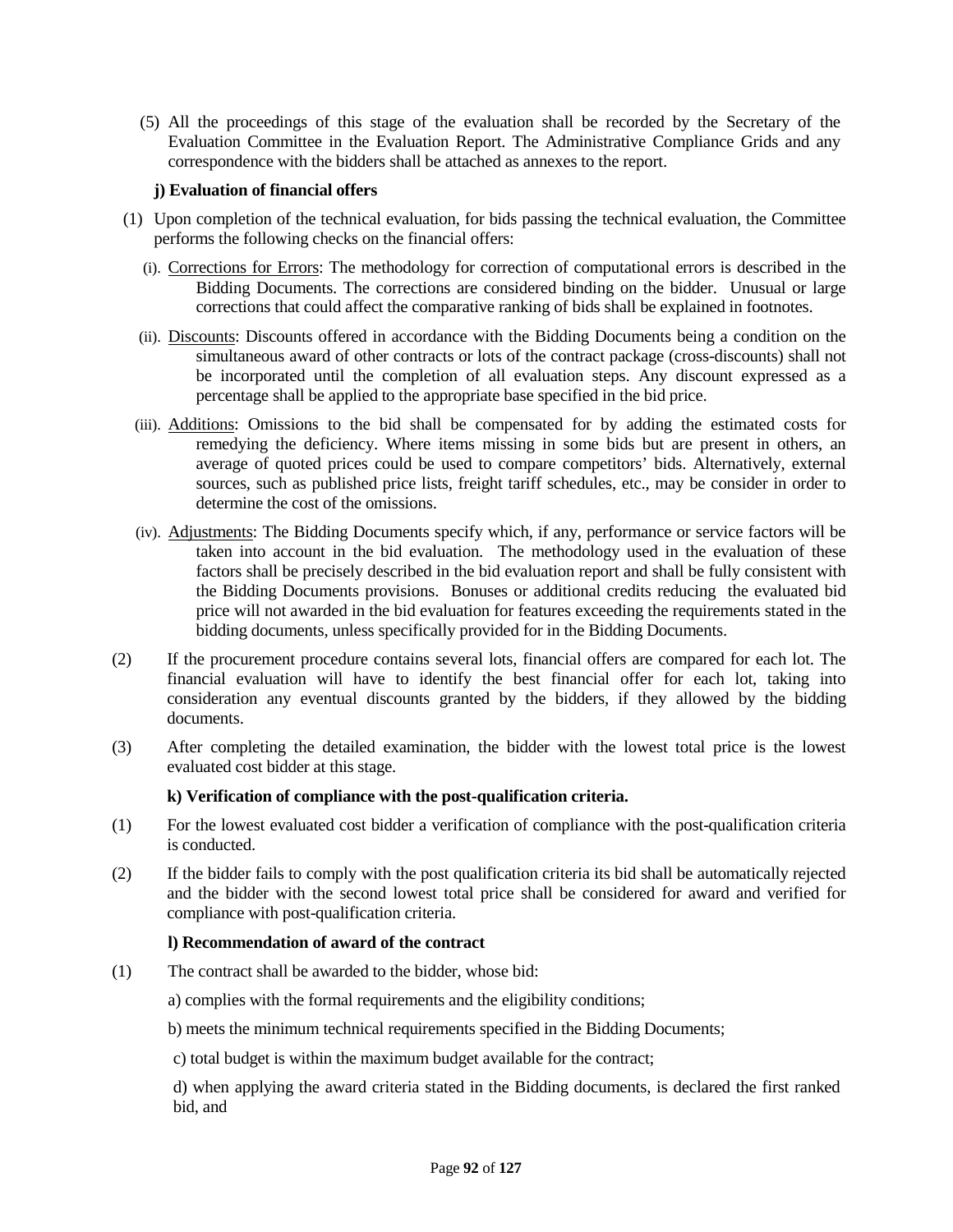f) complies with the post qualification criteria.

- (2) If the award criterion is the price, the first ranked bid shall be declared the one having the lowest evaluated price which is technical compliant.
- (3) If the award criterion is the quality and cost, the first ranked bid shall be declared the one having the highest score, using the formula stated in the Bidding Documents.

# **m) Evaluation Report**

- (1) All the evaluation proceeding described from point h) to j) shall be recorded by the Secretary of the Evaluation Committee in an Evaluation Report using the standard template (see Annex XX).
- (2) The Evaluation Report shall be signed by all members of the Evaluation Committee.
- (3) Evaluation Report is subject to SADC Tender Committee's approval.

# **n) Award of the contract**

(2) The procedures for awarding the contract are stated in Article 15.8 of the Guidelines.

# **o) Cancellation of the procurement procedures**

(2) The procedures for cancelling the procurement procedures are stated in Article 15.11 of the Guidelines.

# **p) Modification of the signed contract**

- (3) The procedures for modifying a signed contract are stated in the appropriated article of the General Conditions of Contract and its subsequent modification made in the Special Conditions of Contract.
- (4) However the general principles and procedures for modifying a signed contract are stated in Article 15.9 of the Guidelines.

# *29 International Restricted Bidding*

- (1) The International Restricted Bidding shall be used for all contracts estimated to cost within the limits set in the Schedule 1 of the Guidelines..
- (2) The steps for the International Restricted Bidding are the following:

# **a) Publication of General Procurement Notice**

(1) See Article 21 point a) of the Guidelines.

# **b) Preparation and Publication of Invitation to Pre-qualification**

- (1) The same procedures for the preparation and publication of Invitation to Pre-qualification described in Article 21 point b) of the Guidelines shall be followed.
- (2) The only difference is the information to be presented to the potential applicants regarding the description of the general services, goods and works needed by the Institution.
- (3) For the preparation of this document, the Procurement Function will use a different standard template **(see Annex XX).**

# **c) Establishment of shortlists**

(1) The same procedures described in Article 21 point c) of the Guidelines for short-listing applicants for Consulting Services contracts, shall be followed for establishing the short-list for procuring general services, goods and works under the International Restrictive Procedure.

# **d) Establishment of the Evaluation Criteria**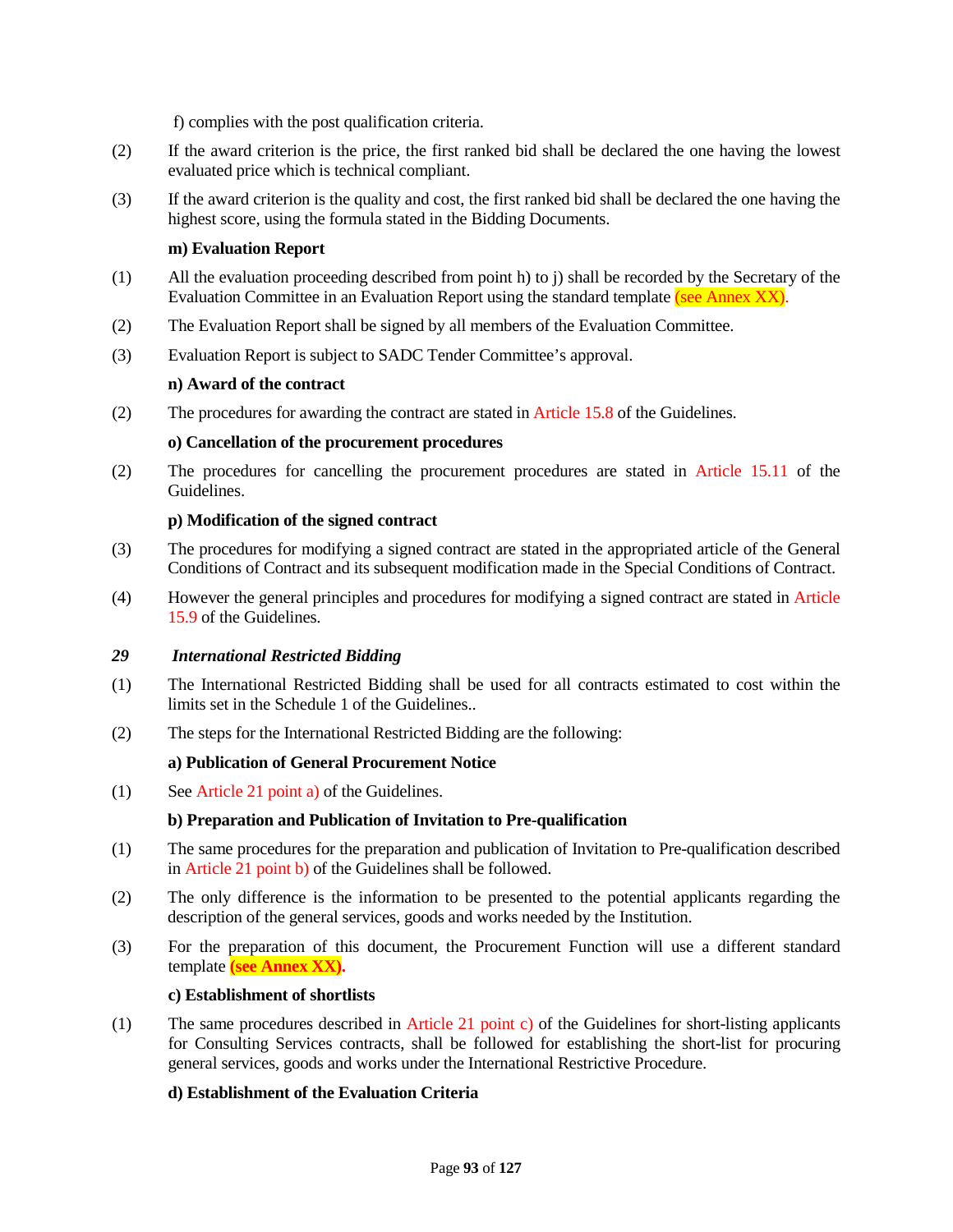- (1) The evaluation criteria shall be established respecting the principles stated in Article 12.3 of the Guidelines.
- (2) The principles indicated in Article 28 b) from point (2) to (6) shall also be considered.

# **e) Preparation and issuance of the bidding documents**

- (1) The preparation of the Bidding Documents shall follow the same principles as those described in Article 28 c), with the following exceptions:
	- (i). Bidding Documents shall be sent for the Tender Committee's approval simultaneously with the Pre-qualification Report.
	- (ii). No Specific Procurement Notice shall be issued but only Invitation to Bid.
	- (iii). Upon the approval of the Pre-qualification Report and Bidding Documents by the SADC Tender Committee, the Bidding Documents shall be sent to short-listed economic operators by email and/or courier.
	- (iv). The short-listed economic operators shall acknowledge, in writing and within fifteen (15) days from the submission of the Bidding Documents, whether they will submit proposal in response to the Invitation to Bid or the reasons for not submitting a proposal.
	- (v). Sort-listed economic operators not informing in writing the Procuring Entity about their reasons for not submitting a bid in response to the Invitation to Bid, may risk to be banned to participate in any SADC Secretariat procurement process for a period from two (2) to five (5) years.

# **f) Preparation and submission of bids**

(1) The preparation of the bids shall follow the same principles as those described in Article 28 f), with the exception that the communication with the bidders shall not be published on the SADC Secretariat website but communicated simultaneously only to the short listed bidders.

# **g) Establishing the Evaluation Committee**

(1) See Article 28 g)

**h) Receipt of the bids**

(1) See Article 28 h)

**i) Technical Evaluation** 

(1) See Article 28 i)

# **j) Evaluation of financial offers**

See Article 28 j)

# **k) Recommendation of award of the contract**

(1) The contract shall be awarded to the bidder, whose bid:

a) complies with the formal requirements and the eligibility conditions;

b) meets the minimum technical requirements specified in the Bidding Documents;

c) total budget is within the maximum budget available for the contract; and

d) when applying the award criteria stated in the Bidding documents, is declared the first ranked bid.

(2) If the award criterion is the price, the first ranked bid shall be declared the one having the lowest evaluated price which is technical compliant.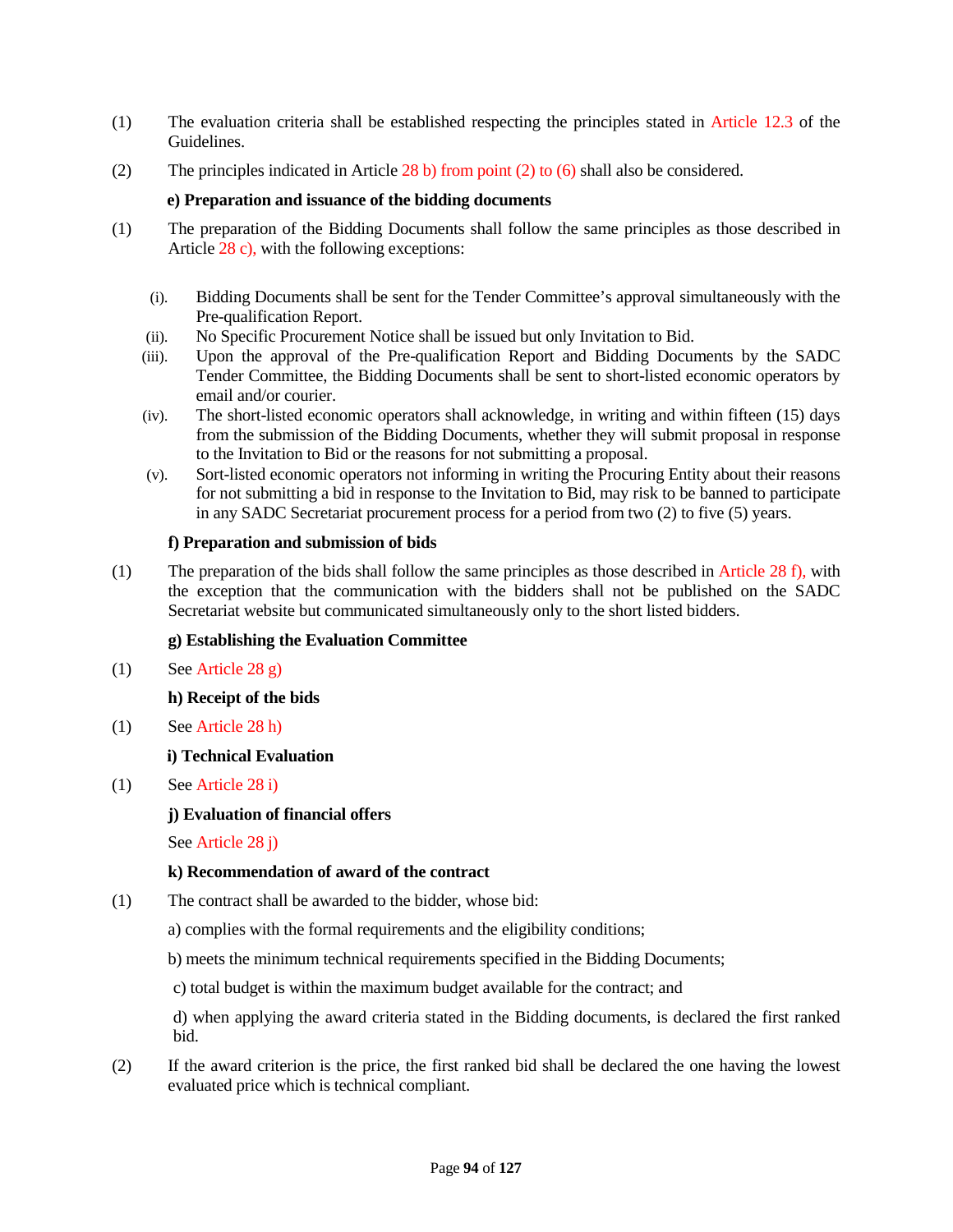(3) If the award criterion is the best-value-for-money, the first ranked bid shall be declared the one having the highest score, using the formula stated in the Bidding Documents.

# **m) Evaluation Report**

- (1) All the evaluation proceeding described from point h) to j) shall be recorded by the Secretary of the Evaluation Committee in an Evaluation Report using the standard template (see Annex XX).
- (2) The Evaluation Report shall be signed by all members of the Evaluation Committee.
- (3) Evaluation Report is subject to SADC Tender Committee's approval.

# **k) Award of the contract**

(1) The procedures for awarding the contract are stated in Article 15.8 of the Guidelines.

# **l) Cancellation of the procurement procedures**

(3) The procedures for cancelling the procurement procedures are stated in Article 15.11 of the Guidelines.

# **m) Modification of the signed contract**

- (1) The procedures for modifying a signed contract are stated in the appropriated article of the General Conditions of Contract and its subsequent modification made in the Special Conditions of Contract.
- (2) However the general principles and procedures for modifying a signed contract are stated in Article 15.9 of the Guidelines.

# **30. Procurement under Multiple Framework Contract**

(1) See Article 16 of the Guidelines.

# **31 Regional Restricted Bidding Procedure**

(1) See Article 17 of the Guidelines.

# **32 Local Restricted Bidding Procedure**

(1) See Article 18 of the Guidelines.

# **33 Limited Bidding**

(1) See Article 19 of the Guidelines.

# **34 Single Source Procedure**

(1) See Article 20 of the Guidelines.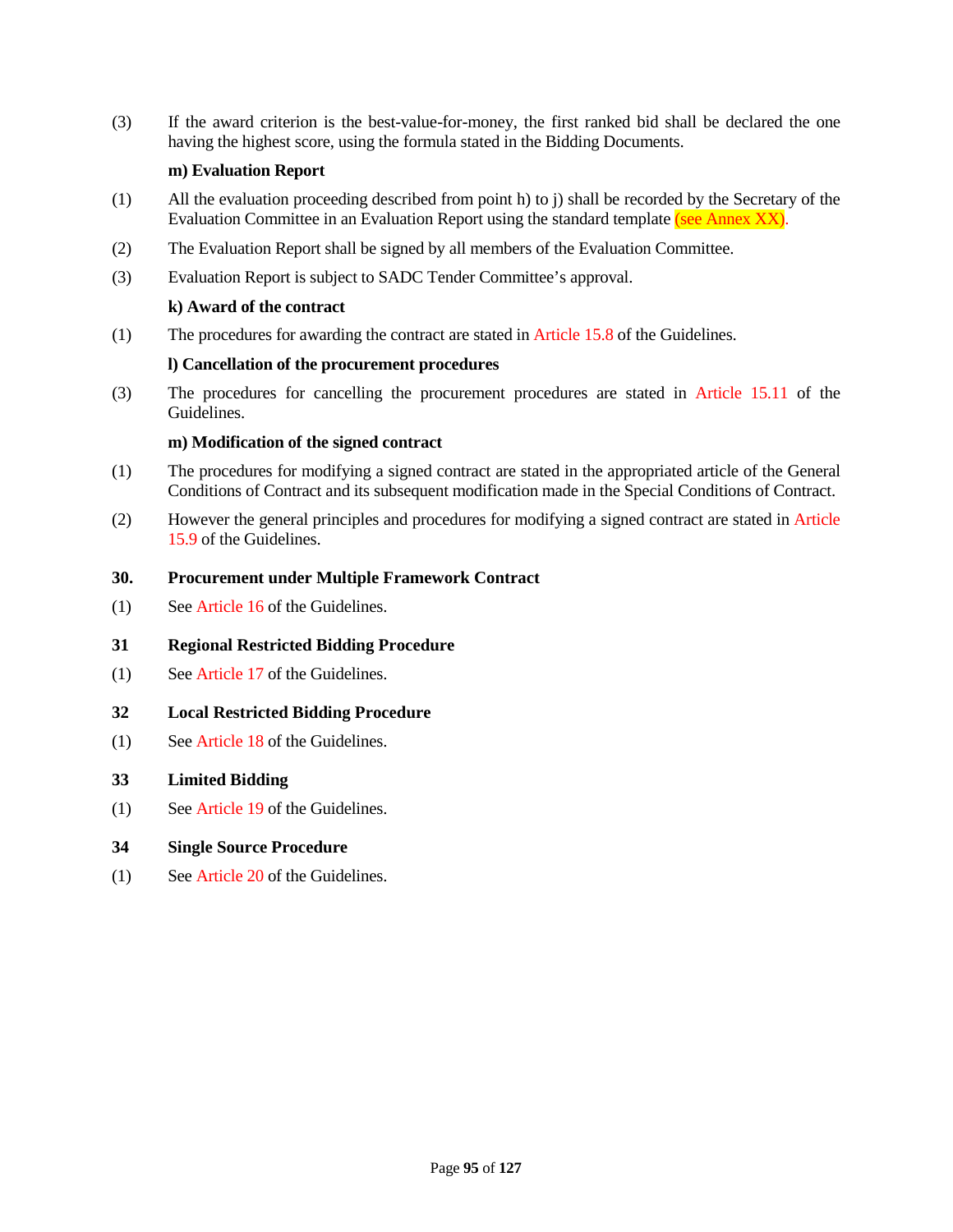# **PART VI ADDMINISTRATIVE PROCEDURES COMMON TO ALL PROCUREMENT PROCESSES**

#### *35* **Preparing an addendum to a contract**

(1) The responsibility for preparing addendum rests with the Procurement Function, obliged to proceed as follows:

*a) Draft the addendum.* This is the responsibility of the Procurement Function. It shall use the standard template for drafting the addendum **(see Annex XX).** All references in the proposed addendum to article numbers and/or annexes to be modified shall correspond to those in the initial contract. Any addendum modifying the budget shall include a replacement budget showing how the full budget breakdown of the initial contract has been modified by this addendum (and any previous addenda) **(see Annex XX).** If the budget is modified by the proposed addendum, the payment schedule shall also be accordingly modified, taking into account any payments already made in the course of the contract. The payment schedule shall not be modified unless: either the budget is being modified or the contract is being extended.

# *b) Prepare a file comprising the following items:*

i) Explanatory note **(see Annex XX)** providing a technical and financial justification for making the modifications in the proposed addendum. The explanatory note shall be prepared by the contracting party which initiated the request for addendum.

ii) Copy of the request for (or agreement to) the proposed modifications (i.e.: all the communications between the contracting parties leading to the addendum, including an official request of the addendum summarizing the justification for the addendum);

iii) Five originals of the proposed addendum, based on the standard addendum template and including any revised annexes.

*c) Secure the Procuring Entity approval and the signing of the addendum.* The addendum shall be subject of the same approval procedures and signed by the same authority signing the contract, as stipulated in Article 15.8.3 (2) of the Guidelines.

*d) Secure the Contractor signature of the addendum*. After the approval and signature of the addendum, all five (5) signed originals shall be sent to the contractor for its signature. The contractor shall countersign them within fifteen (15) days of receipt and return four (4) originals to the Procuring Entity together with the financial guarantee, if applicable.

*e) Circulate the addendum among SADC Secretariat units.* On receipt of the four (4) signed originals from the contractor, the contractor shall keep one original send the remaining three as stipulated in Article 15.8.3 (8) of the Guidelines.

(2) The addendum takes effect on the date of the latter signature.

# *35* **Procedures for registration in the Database of Approved Suppliers**

The following processes shall be followed for registration of economic operators in the SADC Secretariat Database of Approved Suppliers:

#### *a) Development of pre-qualification criteria*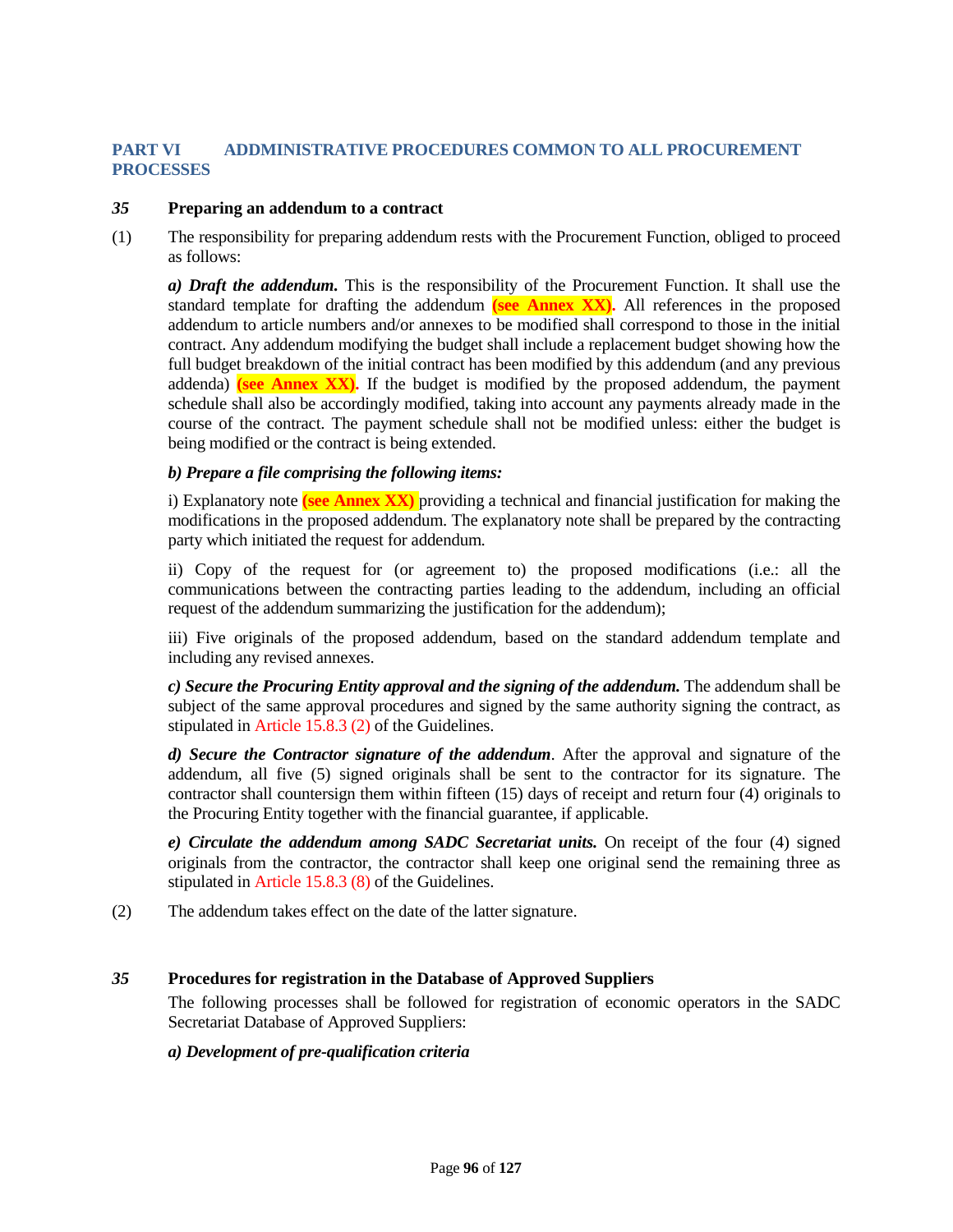- (1) Based on the approved Overall Annual Procurement Plan, the Procurement and Requisition Function, shall identify the category of services, goods and works expected to be procured through local and regional restrictive bidding using the Approved Suppliers Database.
- (2) Once the category of services, goods and works is determined, the Procurement Function shall develop the generic qualification criteria for each generic category of services, goods and works and for each procurement method (local or regional restrictive bidding). The qualification criteria shall be approved by SADC Tender Committee.
- (3) The qualification criteria shall be developed based on the principles stated at the Article 12.2 of the present guidelines.

# *b) Development of Invitation to Registration and Pre-qualification Document*

(1) Based on the standard templates and the approved pre-qualification criteria, the Procurement Function shall develop the Invitation to Registration and Application Forms, using the standard templates. These documents shall be approved by Tender Committee.

# *c) Publication of the Invitation to Registration and Pre-qualification Document*

- (1) Once the Invitation to Registration and Application Forms have been approved, the Procurement Function shall publish on the United Nations Development Business and in the DG Market websites as well as in at least one newspaper of wide circulation from each member state of the SADC Institution, an Invitation to Pre-qualification on monthly basis, using the standard template **(see Annex XX).** At the same time, an Invitation to Registration and the Pre-qualification Document (including the Application Form) shall be published on the SADC Secretariat website. The Prequalification Document shall be drafted using the standard template **(see Annex XX).** The SADC Secretariat website shall provide easy download of the procurement notice and the application form.
- (2) The Invitation to Registration and the Pre-qualification Document shall be maintained on the SADC Secretariat website until the deadline for submission of applications..
- (3) The Invitation to Registration and the Pre-qualification Document can be withdrawn on the approval by the SADC Tender Committee from the SADC Secretariat if:
	- i. The pre-qualification criteria and/or the Application Form are updated and replaced with revised ones;
	- ii. The SADC Secretariat procurement guidelines and procedures are modified and there is no longer a need for maintaining a Database of Approved Suppliers based on the current procedures (i.e.: introduction of an automated e-procurement system);
	- iii. The SADC Secretariat no longer envisage the need of procurement of certain services, goods and works previously covered by the Invitation to Registration; and
	- iv. The method for procurement of the services, goods and works previously covered by the Invitation to Registration, changes due to modifications in the SADC Secretariat procurement strategy or in the estimated value of the contracts.

# *d) Communications with potential applicants*

(1) Economic operators interested in being registered in the Database of Approved Suppliers are allowed to request clarifications about the registration process. All communications between economic operators and SADC Secretariat shall be in writing. All the questions received and answers given in one (1) calendar month in response to an Invitation to Registration shall be consolidated and posted on the SADC Secretariat on a section called Frequently Asked Questions, without disclosing the name of the economic operator who asked the question.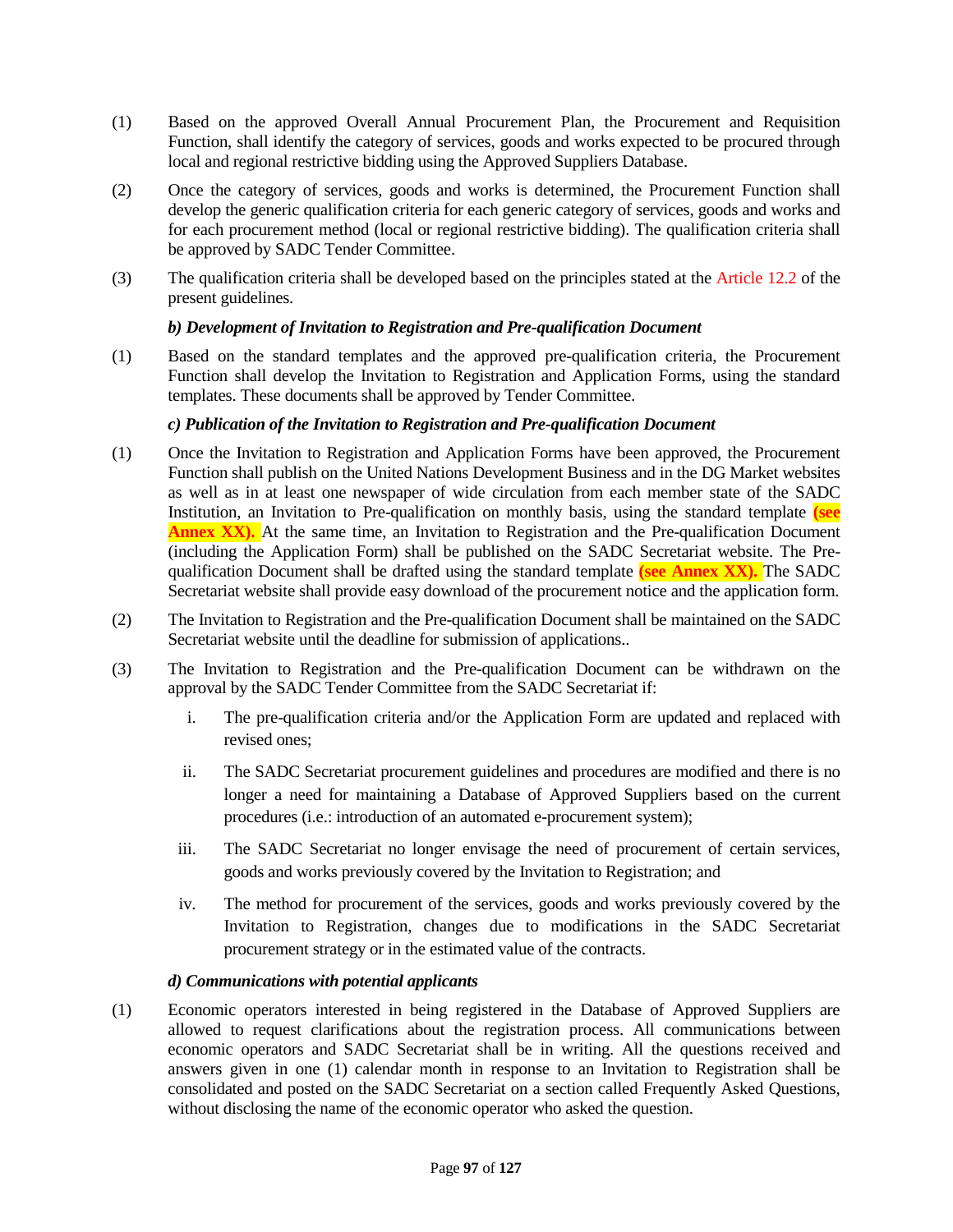- (2) The economic operators shall review the Frequently Asked Questions section on the SADC Secretariat website prior to request any clarification or raise any question. SADC Secretariat will only respond to those requests for clarification and questions specifically related to the registration process having not been yet addressed in the Frequently Asked Questions section.
- (3) No bilateral communication with potential applicants is allowed, other than the stated above.
- (4) The responsibility of collecting the questions and answers, consolidating them and updating the Frequently Asked Questions section of the SADC Secretariat website, rests with the Procurement Function.

# *e) Changes in the Invitation to Registration and Pre-qualification Document*

- (1) If the need for adjusting the information in the Invitation to Registration , qualification criteria or other requirements stipulated in the application arises, the Procurement Function shall prepare a memo stating the reasons for such modifications and prepare the revised version of the Invitation to Registration and Pre-qualification Document.
- (2) The approval of the revised Invitation to Registration and Pre-qualification Document shall follow the same procedures established for a new process.
- (3) Under no circumstances shall the revision of the Invitation to Registration and Pre-qualification Document lead to a fundamental change of the procurement procedures laid down in the Guidelines.

# *f) Preparation and submission of the Application Form.*

- (1) To apply for registration in the Database of Approved Suppliers, the economic operator shall fill in the latest version of the standard Application Form and make a self assessment to meet the actual eligibility and evaluation criteria for the category of services, goods and/ or works applied for.
- (2) The interested economic operators fill in and send their applications for registration in the Database of Approved Suppliers at anytime prior to the deadline for submission of applications indicated in the Invitation to Registration.
- (3) To avoid distortion of competition and corrupt practices, an economic operator and its affiliates, alone or as member of a joint venture/consortium, shall submit only one application per category of services, goods and works. This restriction shall not apply to sub-contractors or personnel.
- (4) Similarly, an approved supplier or its affiliates, alone or as a member of a joint venture/consortium, shall be banned to submit another application for the same category of services, goods and works. This interdiction shall not apply if the application is for a different category of services, goods and/or works or if the contractor re-applies for the registration one month prior to the expiration of its original registration.
- (5) Affiliates are the group of companies, firms, associations, etc. where the economic operator or any of the major shareholders owns a minimum of twenty percent (20%) of shares of the share capital. For the same purpose, major shareholder is any legal or natural person who owns no less than twenty percent (20%) of the shares of the economic operator.
- (6) If an economic operator is breaching, willingly or unwillingly, the interdictions mentioned in the paragraph 4 and 5 above, shall be automatically disqualified from any SADC Secretariat procurement process for a period of two (2) years.
- (7) The Application Form shall be accompanied by certified copies (by a Public Notary or Commissioner of Oath) of all the documents indicated in the Application Form to prove the compliance with the eligibility and qualification criteria indicated in the Invitation to Prequalification.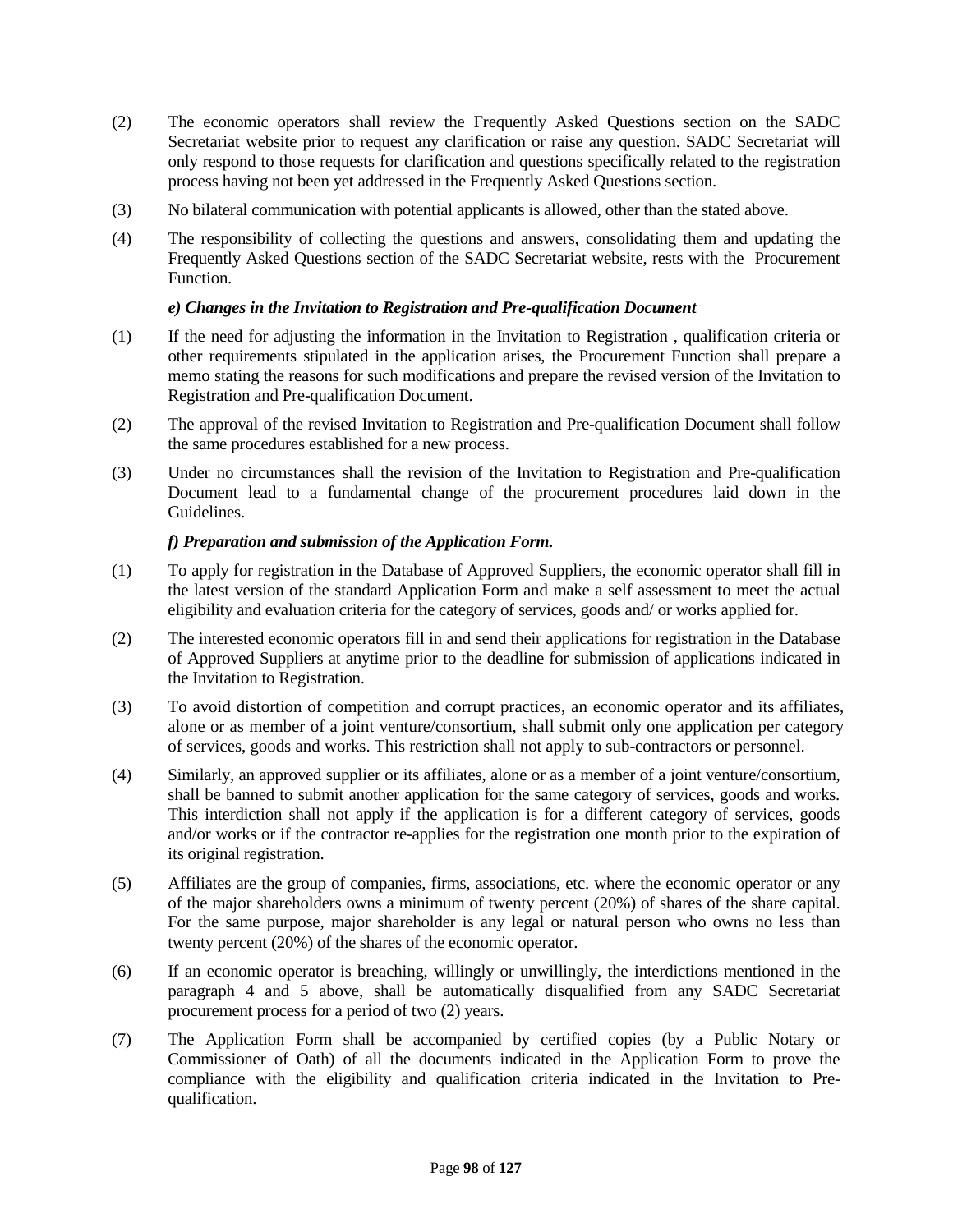(8) The Application Form, duly filled in and signed, accompanied by all the supporting documents shall be submitted in one original hard copy and one electronic copy (scanned on CD) by registered mail or by courier, to the address indicated in the Invitation to Registration.

# *g) Receipt and registration of the applications.*

- (1) The Procurement Function is responsible for receiving and registering all the applications for registration in the Approved Suppliers Database.
- (2) Immediately upon receipt of an application, the Procurement Function shall give the application a register number (in chronologic and ascending order) and issue a Notice of Receipt to the applicant using the standard template **(see Annex XX)** for that purpose.
- (3) The Notice of Receipt shall be sent to the applicant by email only at the email address indicated in the Application Form.

# *h) Assessment of the Application Form*

- (1) The Procurement Function is responsible for appointing an Evaluation Committee for assessing all the applications for registration in the Approved Suppliers Database in accordance with the provision of the article 15.7 of the Guidelines.
- (2) The assessment of an application form entails the following steps:
	- i. *Assessment of the administrative requirements:* The application is checked only if: it is submitted in the right format, it is duly filled in and signed, it is written in a SADC Secretariat official language and it is complete (e.g.: accompanied by all documents indicated in the standard template for the application form). Applications determined to be non compliant during the administrative assessment will be automatically disqualified and not considered for further assessment of eligibility and qualification criteria. The findings of this assessment shall be recorded in the Assessment Report.
	- ii. *Assessment of the eligibility requirements*: The application is checked for compliance with the SADC Secretariat eligibility requirements (see Article 12.1 of the Guidelines), as well as to find out whether the applicant falls into the situation indicated in alinea 4 and 5 of paragraph f) of this Article . During this stage of the assessment, the Evaluation Committee may request (in writing) the applicant to provide clarifications and additional information. The applicant shall provide the requested information in a maximum of ten (10) working days from the receipt of the request. Failing to respond within the deadline to the Evaluation Committee request for additional information, shall lead to the disqualification of the application. Applications non compliant to eligibility shall be automatically disqualified and not any further assessed for compliance with the qualification criteria. The findings of this assessment shall be recorded in the Assessment Report.
	- iii. *Assessment of the qualification requirements:* Applications are checked for compliance with the qualification requirements stated in the Invitation to Registration. The Evaluation Committee may request (in writing) the applicant to provide clarifications and additional information. The applicant shall provide the requested information in a maximum of ten (10) working days from the receipt of the request. Failing to respond within the deadline to the Evaluation Committee request, shall lead to the disqualification of the application. The findings of this assessment shall be recorded in the Assessment Report.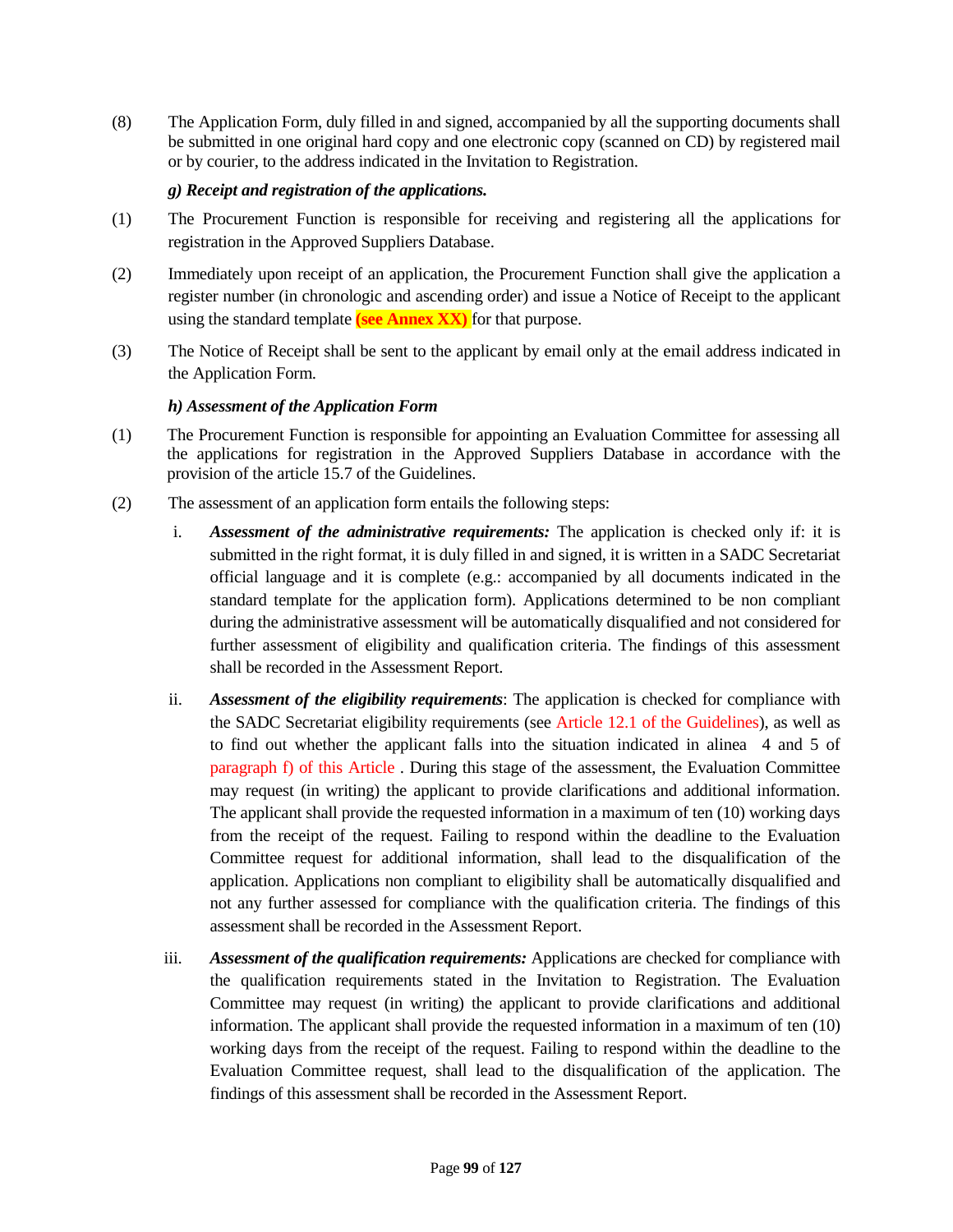- iv. *Drafting and approval of the Assessment Report:* For each application form received, the Evaluation Committee shall issue an assessment report using the standard template **(see Annex XX).**It will fully record the assessment processes the application was subjected to. The assessment report along with a copy of the application form shall be sent to the Tender Committee.
- v. *Notification of the result of the assessment:* Immediately, upon approval of the assessment report, the Procurement Function shall notify the applicant the result of the assessment using the standard template **(see Annex XX).** The unsuccessful applicants shall have the right to appeal the SADC Tender Committee decision following the appeal procedure described in Article 36 of the Guidelines.
- vi. *Registration of the successful applicants in the Database of Approved Suppliers:* the successful applicants shall be registered in the Database of Approved Suppliers immediately after the approval of the assessment report by the SADC Tender Committee, and the name of the applicant published on the SADC Secretariat website. The registration shall be valid for twelve (12) calendar months after which the applicant shall apply for re-registration if interested.
- vii. *Duration of the registration process*: The duration of the registration process shall not exceed sixty (60) days from the acknowledgment of the receipt of an application by the SADC Tender Committee.

# *36 Procurement review and appeals procedures*

# *36.1 Challenge of a procurement decision*

# *36.1 1 Request for clarifications*

- (1) The Appeal Review process is a time consuming and costly process, therefore the SADC Secretariat request applicants and bidders, to seek firstly written clarifications from the Procuring Entity's Procurement Function for the respective procurement process on any decision considered unjust by the bidder/applicant..
- (2) To be considered valid, the request for clarification or notification of breaching of SADC Secretariat procurement procedure shall be sent by the bidder within seven (7) days from the notification of the Procuring Entity of the decision which is challenged by the bidder/applicant.
- (3) The contact points for submission of request for clarifications shall be sent to the Procurement Function at the address indicated in the solicitation document.(4) The Procuring Entity shall have seven (7) days to respond to the bidders or applicant request for clarification.

(5) If following the receipt of clarification or notification of a breach of SADC Secretariat procurement procedure from a bidder and applicant, the Procurement Function becomes aware of a breach of SADC Secretariat procurement procedure, it shall promptly notify the Tender Committee and request the suspension of the procurement process until corrective measures are taken by the Procuring Entity to remedy such event. In such instance, the Tender Committee shall promptly review the procurement decision and decide on the matter brought into their attention.(6) The External Tender Committee shall also handle bidders complaints and appeals for all procurement adjudicated by the Internal Tender Committee.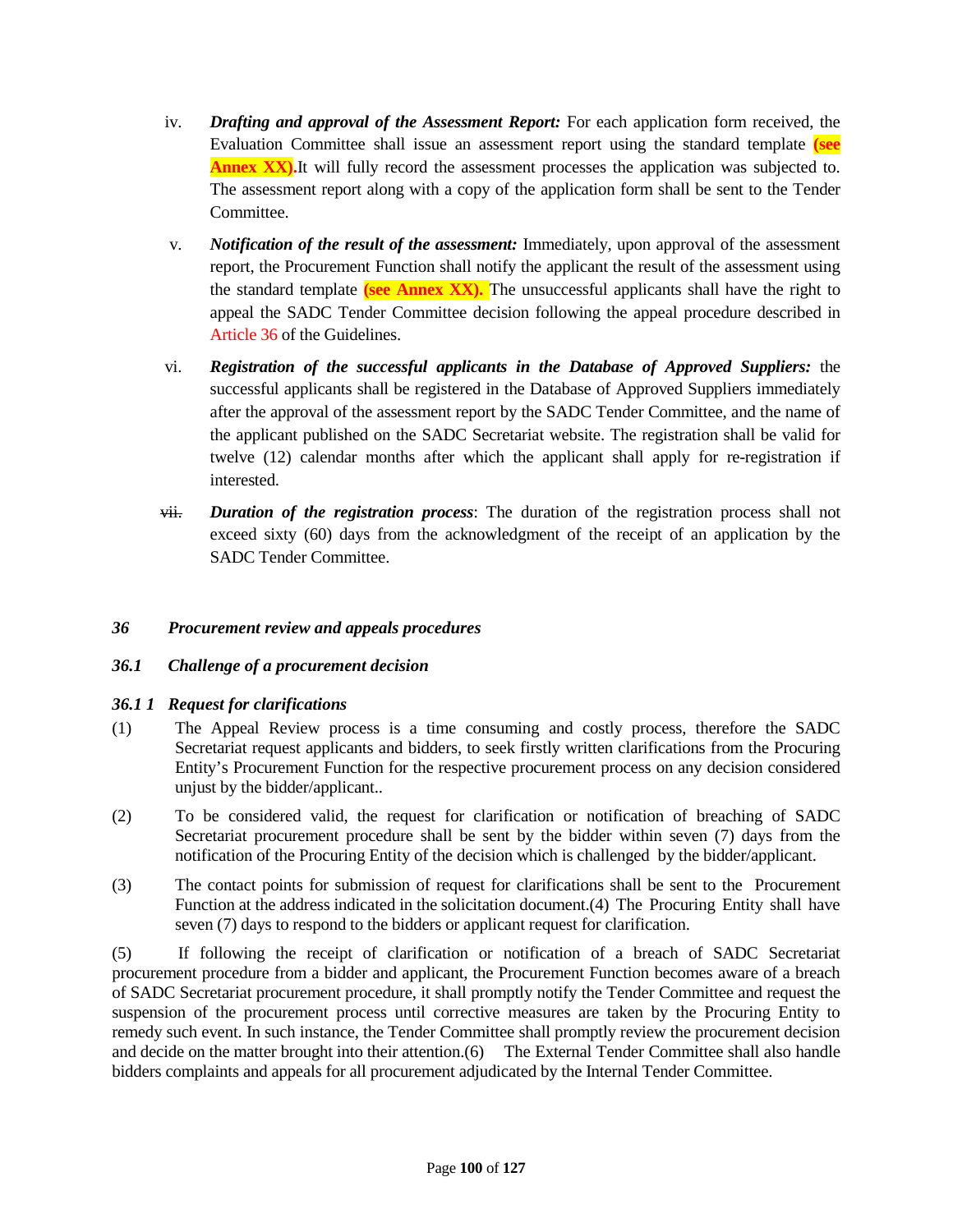(7) The Chairperson and Deputy Chairperson of the Finance Sub-Committee shall handle bid complaints and appeals for all procurement handled by the External Tender Committee.

#### *36. 2 Submission of a procurement complaint*

- (1) If, after three (3) days from the receipt of the Procuring Entity response to the request for clarification, the bidder/applicant. is still not satisfied answer received from the Procurement Function, he/she shall escalate the matter to the Tender Committee.
- (2) The contact points for submission of a complaint to the Tender Committee shall be sent to the Procurement Function at the address indicated in the solicitation document.
- (3) The Tender Committee shall have seven (7) days to respond to the bidders or applicant complaint.
- (4) If following the receipt of complaint from a bidder and applicant, the Tender Committee becomes aware of a breach of SADC Secretariat procurement procedures, it shall promptly suspend the procurement process and take corrective measures to remedy the situation noted by the bidder/applicant in his complaint.

# *36.3 Appeal of a procurement decision*

#### *36.3.1 Procurement Appeals Review Committee*

- (1) To enforce these rules, the SADC Secretariat shall establish a specialized permanent body the Procurement Appeals Review Committee - consisting of an odd number of members (minimum five), entrusted with the review and decision-making on the complaints submitted by the Complainant.
- (2) The Procurement Appeals Review Committee shall be appointed by the Council of Ministers and members designated in accordance with Article 2.3 alinea (4) of the Guidelines.
- (3) The Procurement Appeals Review Committee shall have the composition decided by the Council of Ministers and shall act within the limits of these rules and the specific mandate given them by the Council of Ministers.
- (4) The Procurement Appeals Review Committee shall be supported by the Complaints Officer acting as Secretary of the Procurement Appeals Review Committee, with the only role of recording the proceedings, drafting the communications with the involved parties (including the decisions of the Procurement Appeals Review Committee) and be the custodian of the appeal and hearing proceedings records.
- (5) The members of the Procurement Appeals Review Committee shall sign a Declaration of Impartiality and Confidentiality using the standard template.
- (6) No member of the Procurement Appeals Review Committee shall be member of the SADC Secretariat or should have been involved in the decision leading to the compliant, prior to the appeal proceeding.
- (7) In case a member of the Appeals Review Committee become aware at any time during the appeal proceedings, that she/he might be in a conflict of interest situation, shall notify the Chairperson on the circumstances and request the withdrawal from the Procurement Appeals Review Committee. After analysing the situation, the Chairperson and members of the Procurement Appeals Review Committee shall take a decision on the member's withdrawal. Such proceedings shall be recorded in the appeals proceeding records/files.
- (8) All members of the Procurement Appeals Review Committee shall have equal decision rights and the decision shall be settled by consensus.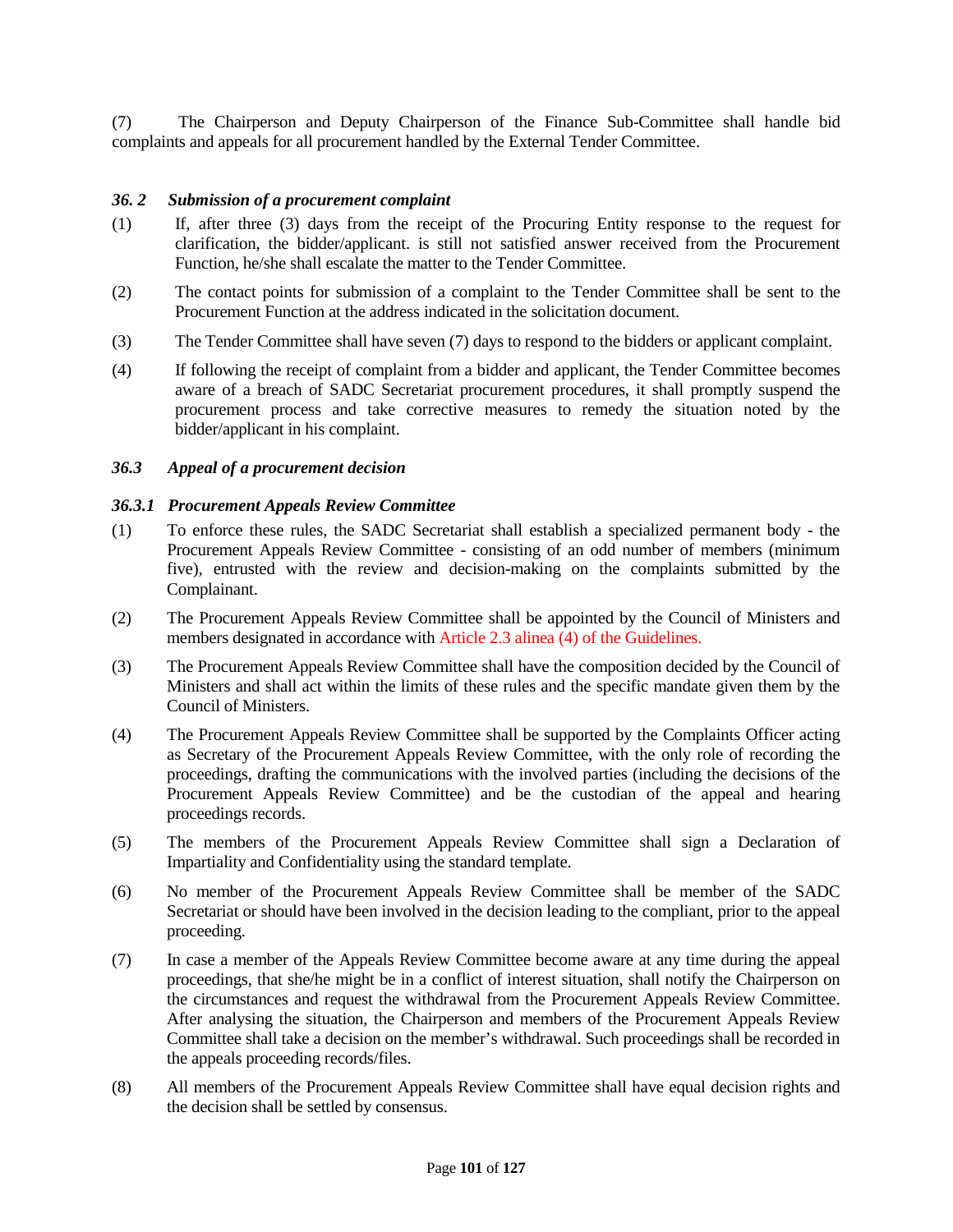(9) When deliberating, the Procurement Appeals Review Committee shall apply the Procurement Principles defined in the SADC Secretariat Procurement Policy and Guidelines and its annexes, as well as in the procurement documents issued during the procurement processes.

# *36.3.2 Filing a Complaint*

- (1) Subject to paragraphs (2), (3), (4) and (8) of this Article, any bidder/applicant. ("the Complainant") who has experienced or reasonably believes may experience loss or injustice due to a breach of the SADC Secretariat procurement rules during the course of a procurement process, may file a written complaint ("Complaint"). All Complaints shall be submitted within five (5) working days from the day when the bidder/applicant has exhausted the previous steps in clarifying a procurement decision.
- (2) The Complaint shall be in one of the SADC Secretariat official language (or with a certified translation attached) and shall:
	- i) include the name, address, telephone and facsimile numbers of the Complainant;
	- ii) identify the procurement process in relation to which the Complaint arises;
	- iii) describe the nature of the Complaint and the facts supporting such Complaint, including references to the SADC Secretariat Procurement Policy and/or Guidelines' violated and the time lines of the Complaint;
	- iv) provide justification (grounds) for the Complaint;
	- v) provide explanation of the steps taken to request review of the procurement decision with the Procuring Entity (i.e. request for clarification and submission of a complaints)
	- vi) state the steps in the procurement process (if any) the Complainant is requesting to be revised and/or what other remedies are sought by the Complainant; and
	- vii) state expressly whether the Compliant requests a hearing to present the case.
- (3) Only the lead member of the Complainant shall submit Complaints under these Rules. Under no circumstances, shall any Complaint be submitted by non leading members of the join-venture or subcontractors.
- (4) The Complainant shall not pay any fees or charges for submitting Complaints to the SADC Secretariat and/or for their review and adoption of a decision.
- (5) Within two (2) working days from the receipt of the Complaint, it is to be forwarded by the Procurement Function to the External Tender or Finance Sub-Committee.
- (6) Within three (3) working days, the Chairperson of the External Tender or Finance Sub-Committee shall forward any Complaints received to each member of the Committee.
- (7) The External Tender or Finance Sub-Committee shall reject a complaint filed (i) after the five (5) working days period set forth in paragraph 1 of this Article or (ii) not meeting the requirements set forth in at paragraph 2 of this article.

# *36.3.3 Suspension of the procurement processes*

- (1) After the External Tender or Finance Sub-Committee receives a Complaint, in accordance with the requirements of Article 36.3.2, it shall suspend the disputed procurement proceeding until a decision on the Complaint is issued in accordance with these rules, unless the External Tender or Finance Sub-Committee believes that:
	- the Complaint is frivolous and obviously unjustified;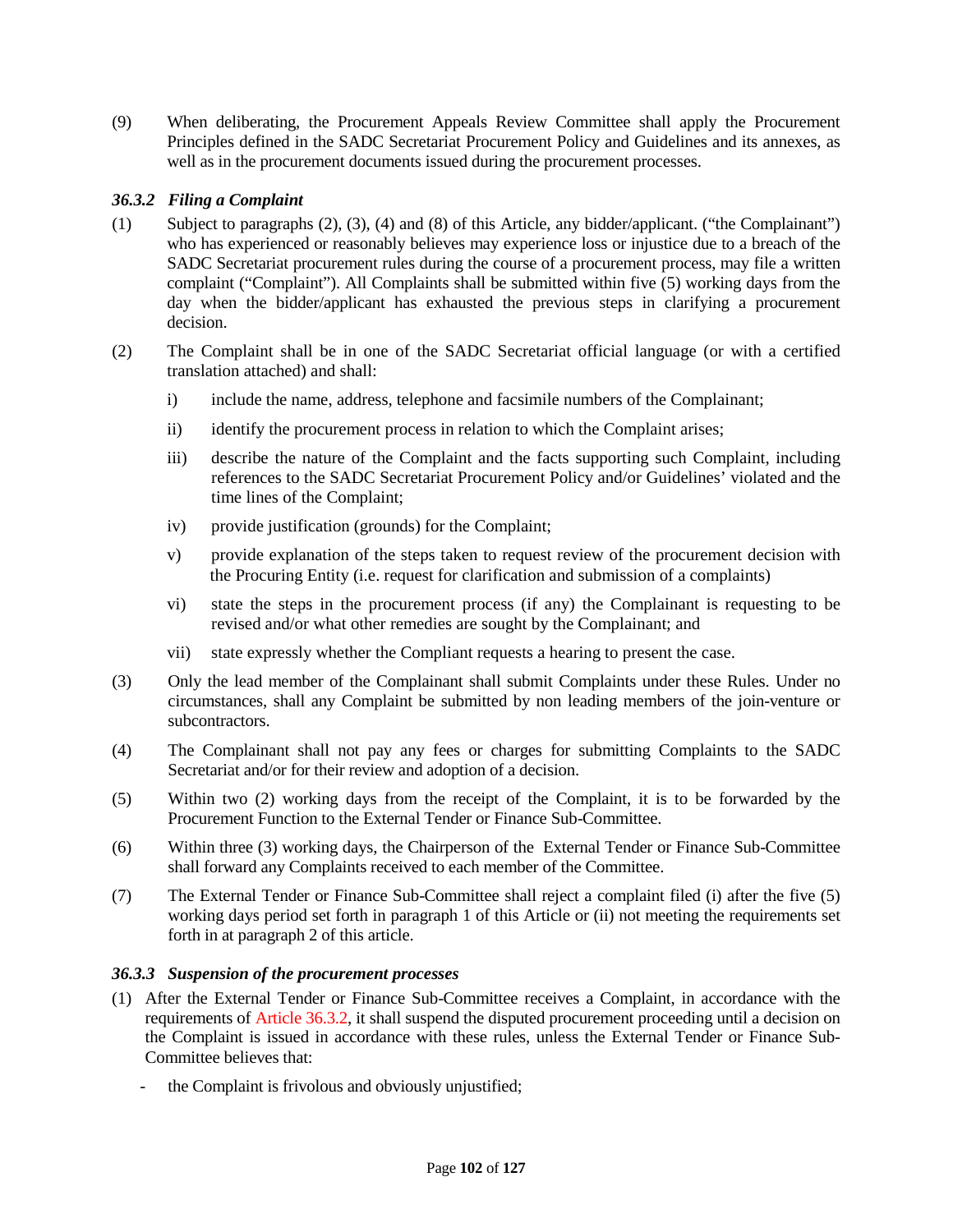- the Complainant filing the Complaint will not sustain irreparable harm;
- the Procuring Entity may demonstrate a disproportionately greater damage produced by the suspension compared to the possible damage indicted by the Complainant filing the Complaint; or
- the suspension of the proceeding is against an important public interest subject.

# *36.3.4 Decision of the External Tender or Finance Sub-Committee on accepting the Complaint*

- (1) The External Tender or Finance Sub-Committee shall issue a written decision accepting any Complaint filed in accordance with Article 36.3.2 within five (5) working days from receipt of such Complaint, the period may be extended for an additional five (5) working days by a written notice from the External Tender or Finance Sub-Committee addressed to the Complainant who filed the Complaint. The Committee will deliver copies of the written decision to the Procurement Function and the Complainant who filed the Complaint within twenty four (24) hours of rendering a written decision.
- (2) In reaching its decision, the External Tender or Finance Sub-Committee may, at its discretion, seek assistance from experts in the area being reviewed. When such additional experts are to be consulted, the External Tender or Finance Sub-Committee shall use its best efforts to appoint experts who are the best qualified and shall ensure that the experts do not have any direct or perceived interest in the outcome of the Complaint and have not been involved in the procurement process at any time.
- (2) The External Tender or Finance Sub-Committee may decide to dismiss or uphold the Complaint in whole or in a part, indicating corrective measures.
- (3) If after the review of the Complaint, the External Tender or Finance Sub-Committee considers that in order to reach a conclusion on the Complaint, or if specifically requested by the Complainant in its Complaint, hearing procedures shall be conducted, it shall notify in writing its decision to initiate the hearing proceedings.

# *36.3.5 Costs*

- (1) The External Tender or Finance Sub-Committee shall establish the costs of the hearing proceedings in its Decision. The term "costs" includes only:
	- (a) The fees, travel, accommodation and other incidental expenses of the External Tender or Finance Sub-Committee members;
	- (b) The costs of the expert advice and of other assistance (including translation) required by the External Tender or Finance Sub-Committee, if any; and
	- (c) The travel and other expenses of witnesses to the extent such expenses are approved by the External Tender or Finance Sub-Committee.
- (2) The cost of the hearing proceeding shall be communicated to the parties along with the invitation to the hearing proceedings and the bank account details where the cost shall be paid.
- (3) The cost of the hearing procedures shall be borne by the party which was found unsuccessful in the hearing proceedings.

# *36.3.6 Hearing proceedings*

#### *a) Introduction*

(1) The hearing proceedings shall take place up to fifteen (15) working days from the date of notification of the parties on the External Tender or Finance Sub-Committee decision to conduct hearing procedures.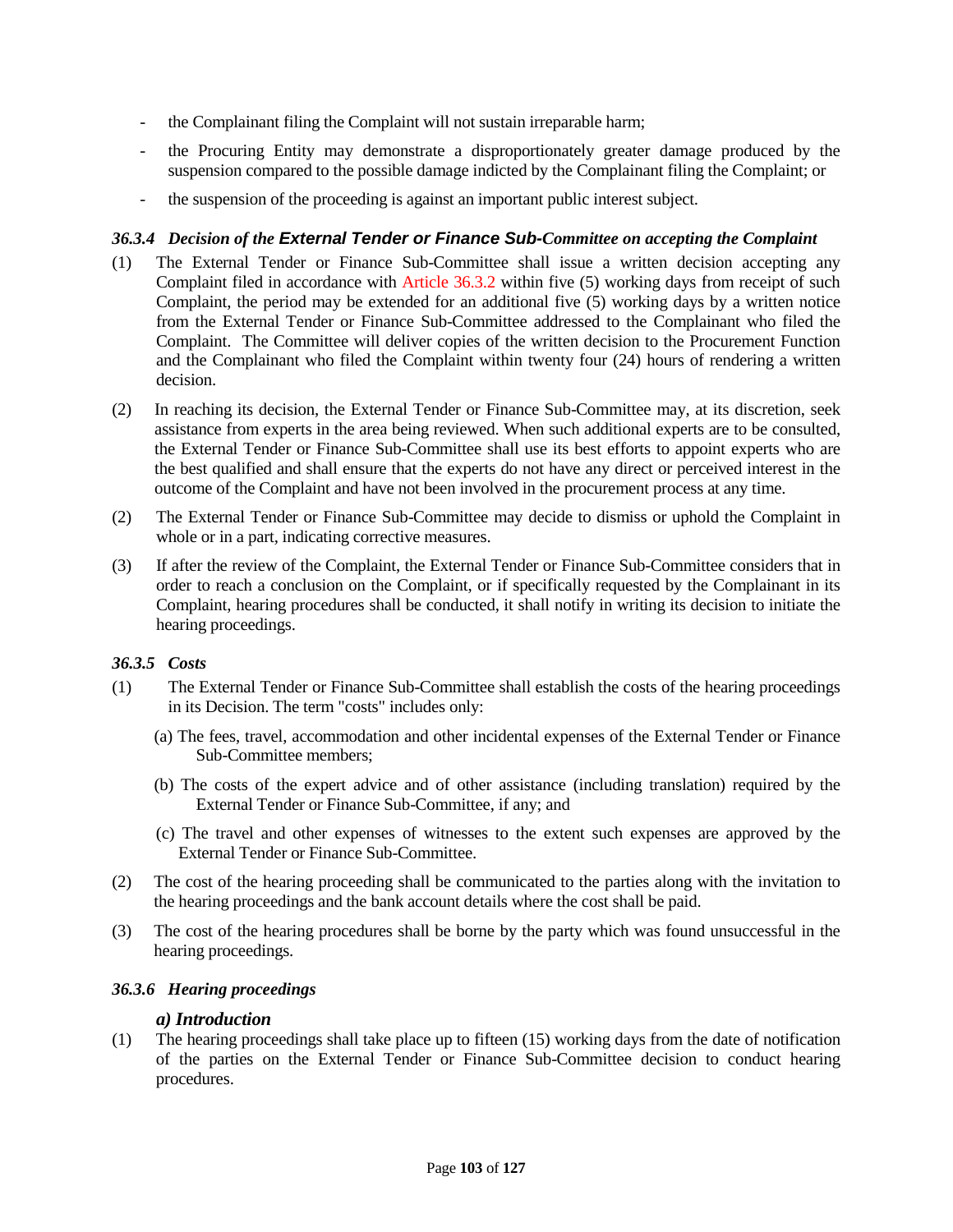- (2) In the hearing proceedings there are two parties involved: the Complainant and the Procuring Entity whose decision has led to the Complaint.
- (3) Subject to these rules, to the External Tender or Finance Sub-Committee may conduct the hearing proceedings in a manner it considers appropriate, provided the parties are fairly treated and at any stage of the proceedings, each party is given the full opportunity to present its case.
- (4) If either party requests in its Statement of Complaint (as defined below) or the Statement of Defence (as defined below), the External Tender or Finance Sub-Committee shall allow the presentation of evidence by witnesses, including expert witnesses.
- (5) All the documents or information supplied to the External Tender or Finance Sub-Committee by a party shall at the same time be communicated by that party to the other party.
- (6) The proceedings shall be recorded in the appeal proceeding records/files.

# *b)Place of hearing procedures*

- (1) The External Tender or Finance Sub-Committee proceedings shall be conducted at the SADC Secretariat Headquarters in Gaborone, Botswana.
- (2) The External Tender or Finance Sub-Committee may conduct any checks it deems appropriate for the inspection of the evidence on the spot. The parties shall be given at least five (5) working days notice of the spot checks to be conducted and be invited to attend the visits.

# *c)Language*

(1) The language to be used in the proceedings shall be the SADC Secretariat official languages. This decision shall apply to the Statements of Complaint, and Defence. In any further written statements and, if oral hearings take place, only the SADC Secretariat official languages shall be used. SADC Secretariat will ensure translation in all SADC Secretariat official languages.

# *d)Statement of Complaint*

- (1) Within five (5) working days after the Complainant was notified about the initiation of the hearing procedures, it shall submit its statement of complaint (the "Statement of Complaint") to the External Tender or Finance Sub-Committee, including the following particulars:
	- (i). the decision which is contested;
	- (ii). detailed statement of the facts supporting the complaint;
	- (iii). the damage sustained by the bidder/applicant. (if any)
	- (iv). remedy sought; and
	- (v). whether the Complainant is requesting a hearing of witnesses or experts to support the Complaint.
- (2) The Complainant shall annex to its Statement of Complaint all the documents deemed relevant. It shall add a reference to the documents or other evidence submitted. When witnesses or experts are invited to support the Complaint, the name of the witnesses and their Curricula Vitae and credentials will be annexed to the Statement of Complaint.
- (3) The Statement of Complaint shall be accompanied by an unconditional bank guarantee, issued by a reputable bank, for the amount covering the cost of the hearing proceeding. The bank guarantee shall be valid for one hundred twenty (120) days from the date of issuance of the invitation to participate in the hearing procedures.

# *e)Statement of defence*

(1) Within five (5) working days after the Defender's representative receipt of the Statement of Complaint from the Complainant, will communicate the response in writing to the External Tender or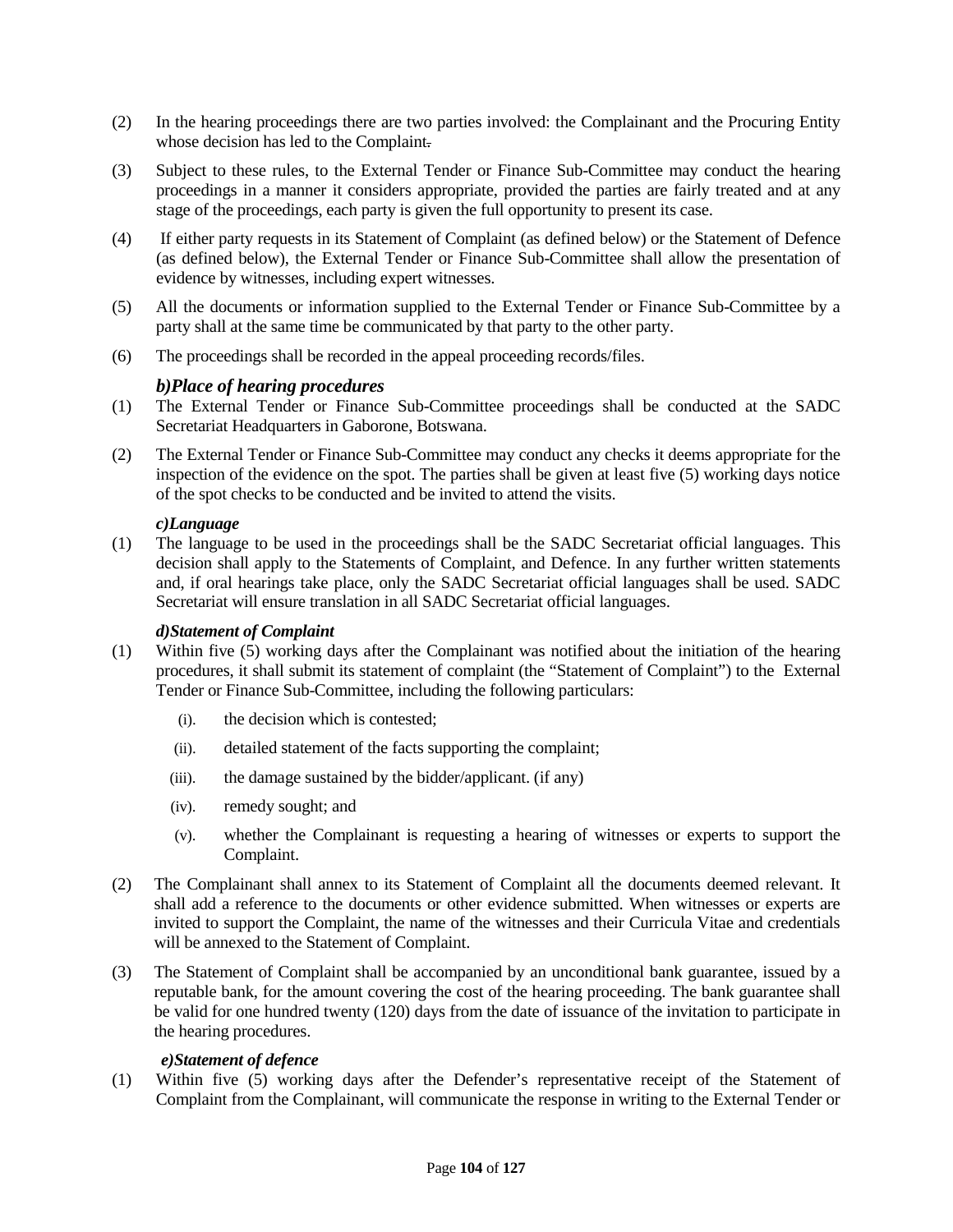Finance Sub-Committee, in the form of a statement of defences in accordance with this Article (the "Statement of Defence").

- (2) The Statement of Defence shall reply to the particulars set forth in the Statement of Complaint in particular to the aspect indicated in first paragraph letters (i), (ii) and (iii) of the Statement of Complaint and shall also indicate if any oral hearings of witnesses and experts to support their position are requested. The Defender shall annex to its Statement of Defence, the documents supporting its defence and shall add a reference to the documents or other evidence to support their position. When witnesses or experts are invited to act on their defences, the name of the witnesses and their Curricula Vitae and credentials will be annexed to the Statement of Defence.
- (3) The Statement of Defence shall be filed with the Compliant Officer and distributed to the members of the External Tender or Finance Sub-Committee and the Complainant.

# *f)* **Evidence and hearings**

- (1) The External Tender or Finance Sub-Committee shall give the parties not less than five (5) working days advance notice of the date, time and place to conduct the hearing procedures. The hearing shall not take place earlier than five (5) working days from the date of the receipt of the Statement of Defence.
- (2) Each party shall have to prove the facts to support its complaint or defence.
- (3) The External Tender or Finance Sub-Committee may, if appropriate, require the parties to produce documents, exhibits or other evidence within three (3) working days from the receipt of the request.
- (4) Evidence of witnesses may also be presented in the form of written statements, duly signed.
- (5) Audio -video materials are admissible as evidence during the hearing proceedings. However, they have to be accompanied by a written description of the content.
- (6) The External Tender or Finance Sub-Committee shall determine the admissibility, relevance, materiality and weight of the offered evidence.

# *g) Independent Experts*

- (1) The External Tender or Finance Sub-Committee may appoint experts to report, in writing, on specific issues to be determined by the Committee. A copy of the experts' Terms of Reference, established by the External Tender or Finance Sub-Committee, shall be communicated to the parties.
- (2) The parties shall give the experts any relevant information or arrange for the inspection of any relevant documents or goods they may require. Any dispute between a party and the expert regarding the relevance of the required information shall be referred to the External Tender or Finance Sub-Committee, and the Committee will issue its decision within three (3) working days.
- (3) Upon receipt of the expert's report, the External Tender or Finance Sub-Committee shall communicate the report to the parties. They will be given the opportunity to express, in writing, their opinion of the report, within three (3) working days from the receipt of the report. A party shall be entitled to examine any documents where the expert has based his report of.
- (4) At the request of either party, the expert after delivering the report may be questioned at a hearing where the parties have the opportunity to attend and interrogate the expert. At this hearing, either party may present expert witnesses to testify on the points at issue. The provisions of Article 36.1.3.6.6 shall be applicable to such proceedings.

# *h) Default*

(1) If the Complainant failed to communicate its Statement of Complaint in accordance with this Article (see Statement of Complaint) within five (5) working days without demonstrating sufficient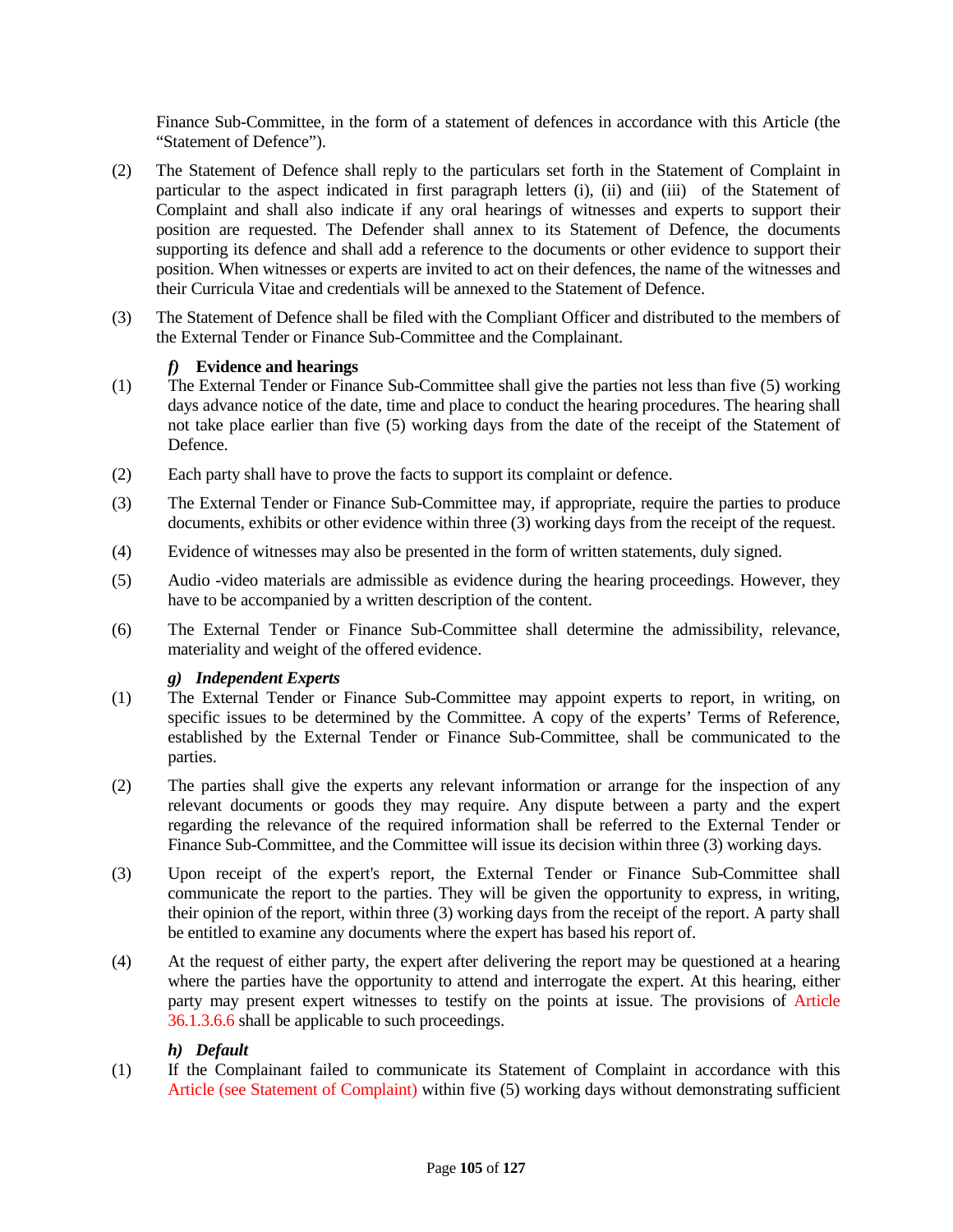causes for such a failure, the External Tender or Finance Sub-Committee shall order the termination of the hearing procedures.

- (2) If one of the parties, duly notified under these rules, fails to appear at a hearing without showing sufficient cause for such failure - the External Tender or Finance Sub-Committee may proceed with the hearing procedures.
- (3) If one of the parties, duly invited to produce documentary evidence, fails to do so within the required period of time without showing sufficient cause for such failure, the External Tender or Finance Sub-Committee may render the award on the evidence available at that time.

# *i) Closure of hearings*

- (1) The Procurement Appeals Review Committee may inquire from the parties any further proof to offer, or witnesses to be heard, or submissions to make and, if there are none, it shall promptly (and in any event within less than five (5) working days after the hearings' start) declare the hearings closed.
- (2) A party who knows that any provision of, or requirement under these rules has not been fulfilled and yet proceeds with the hearing proceedings without promptly stating its objection to the noncompliance, shall be deemed to have waived its right to object.

# *36.3.7 The Decision*

- (1) The External Tender or Finance Sub-Committee shall issue a decision within ten (10) working days after the Complainant has submitted its Complaint or the closure of the hearings proceedings (the "*Decision*").
- (2) Any External Tender or Finance Sub-Committee's decision shall be made by consensus of all the members of the Committee.
- (3) The External Tender or Finance Sub-Committee's decision shall be bear jointly and individually by all members of the Committee.
- (4) If the event the External Tender or Finance Sub-Committee cannot reach a consensus, the reasons shall be recorded in the appeal and hearings proceeding records, the Procurement Appeals Review Committee shall be taken by majority of votes.
- (5) The decision of the External Tender or Finance Sub-Committee shall be final and binding the parties and enforceable by the SADC Secretariat and/or Procuring Entity.

# *36.3.8 Form and Effect of the Decision*

- (1) All decisions reached by the External Tender or Finance Sub-Committee shall be made in writing, stating the grounds of the decision; it shall be signed by all the Procurement Appeals Review Committee members, including the date and the place where the decision was taken. It will be final and binding on the parties. The parties shall undertake to implement the decision without delay.
- (2) The External Tender or Finance Sub-Committee shall deliver copies of the Decision to the parties within 24 hours of reaching a decision.
- (3) Either party may seek to enforce a decision in any court with jurisdiction.

# *36.3. 9 Remedies*

- (1) In its decision, the External Tender or Finance Sub-Committee may order one or more of the following remedies:
	- (a) correction of any breach of the Procurement Principles or Procurement Guidelines,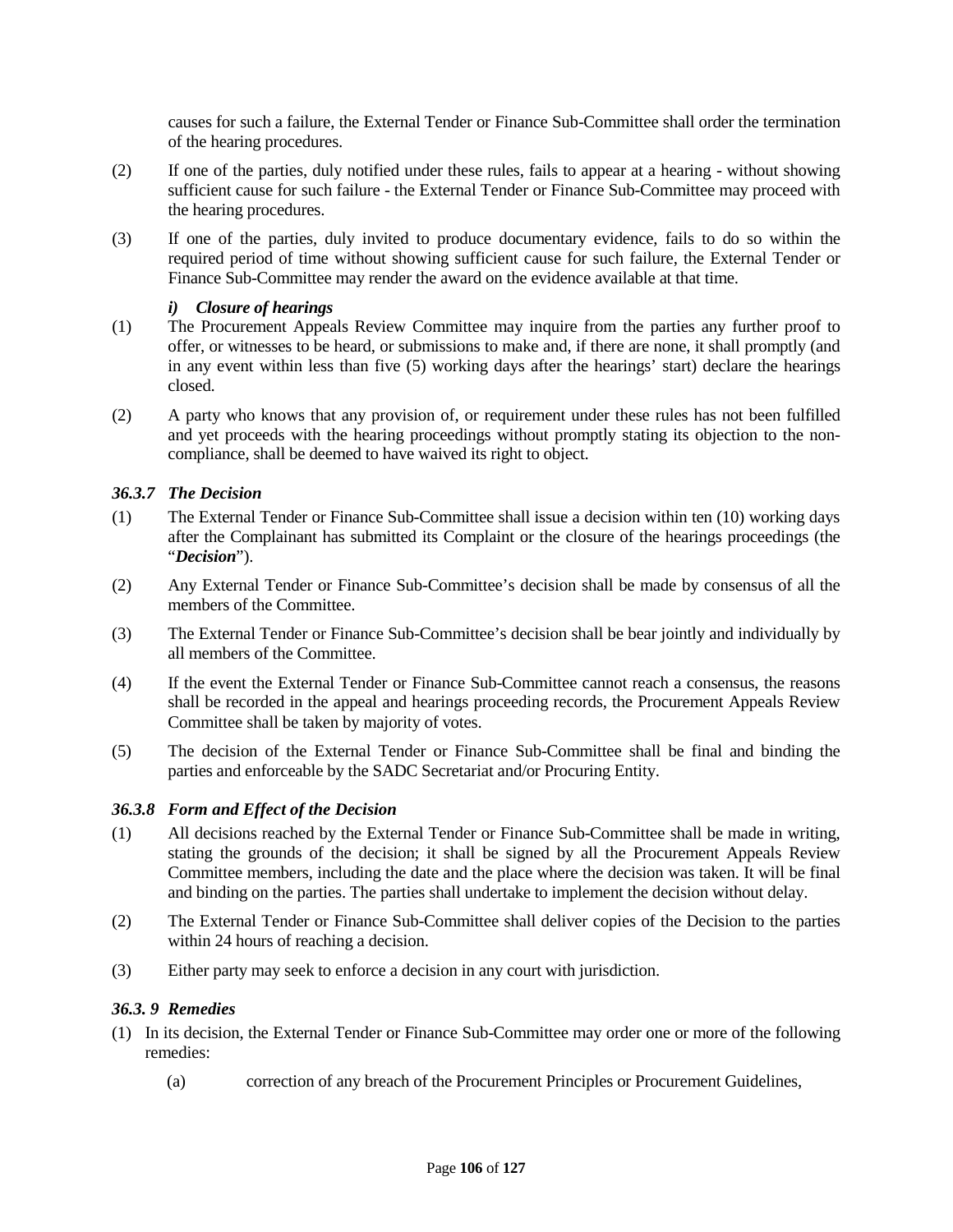- (b) compensation for any loss or damage suffered by a successful Complainant, such amount not to exceed the costs reasonably incurred by the Complainant in connection with the disputed procurement (but excluding any lost profits or other special, incidental, indirect, punitive or consequential damages);
- (c) suspension of a procurement activity that is under challenge, if the External Tender or Finance Sub-Committee deems it necessary to preserve the commercial opportunity pending the outcome of the challenge; and/or
- (d) cancellation of the contract and restarting the procurement.

# *36.3.10 Correction of the Decision*

- (1) Within five (5) working days after the External Tender or Finance Sub-Committee issues a decision, either party, with notice to the other party, may request that the Procurement Appeals Review Committee to correct any errors in computation, clerical, typographical, or any errors of similar nature made in the decision. The External Tender or Finance Sub-Committee may, within five (5) working days after the communication of the decision, make the corrections on its own initiative.
- (2) Such corrections shall be in writing, and the provisions of Article 36.3.11 shall apply.

# *36.3.11 Appeal Records*

- (1) The External Tender or Finance Sub-Committee shall maintain records of the appeal and hearing procedures and all materials submitted to the External Tender or Finance Sub-Committee (the "*Records*"). Following the issuance of a decision pursuant to Article 36.3.10, the parties shall be given a copy of the records within ten (10) working days from the date of issuance of the decision.
- (2) The original records shall be kept by the Complainants Officer and copies distributed to the Procurement, Finance, Legal Affairs, Internal Audit and Requisition Functions.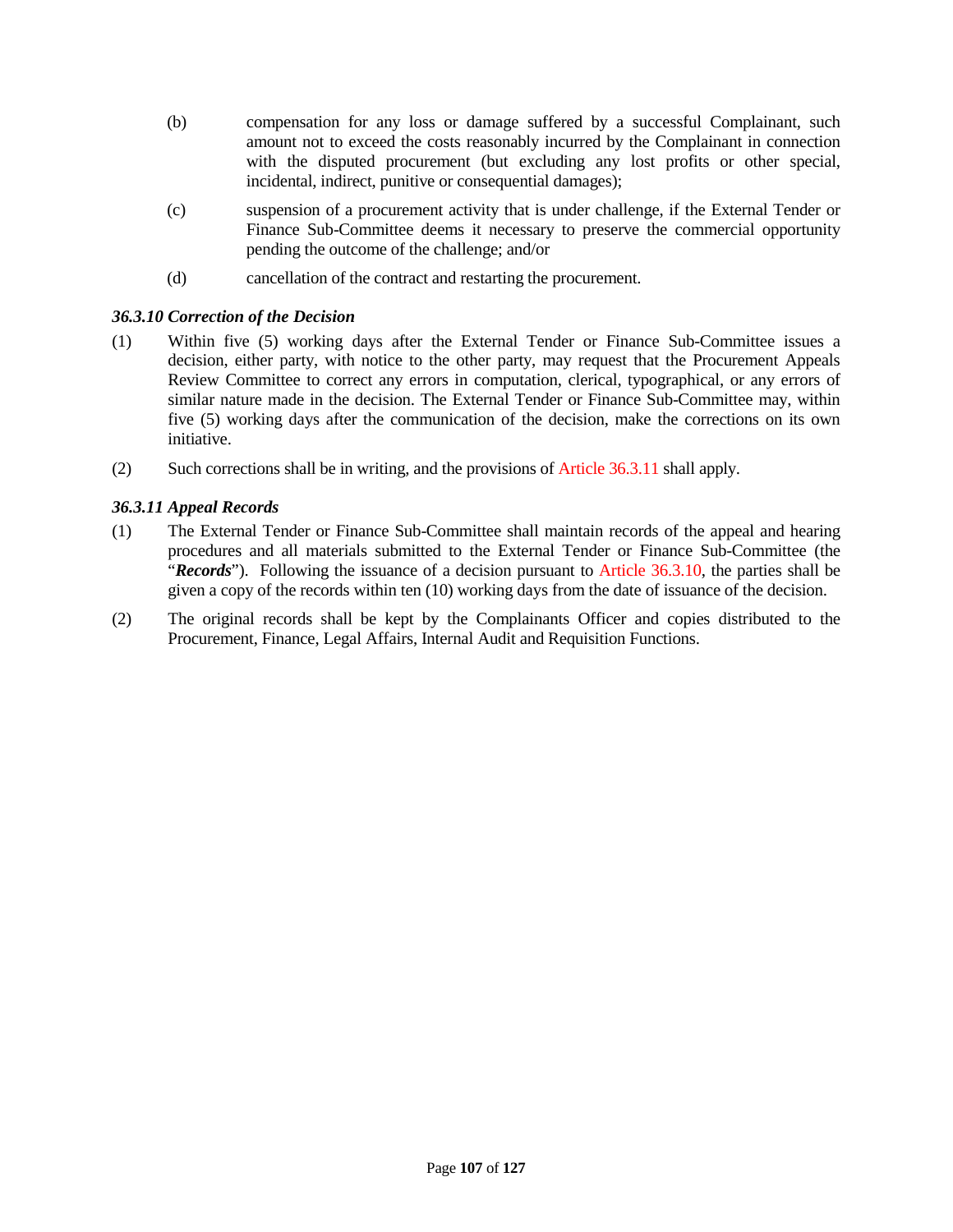# **PART VII SCHEDULES**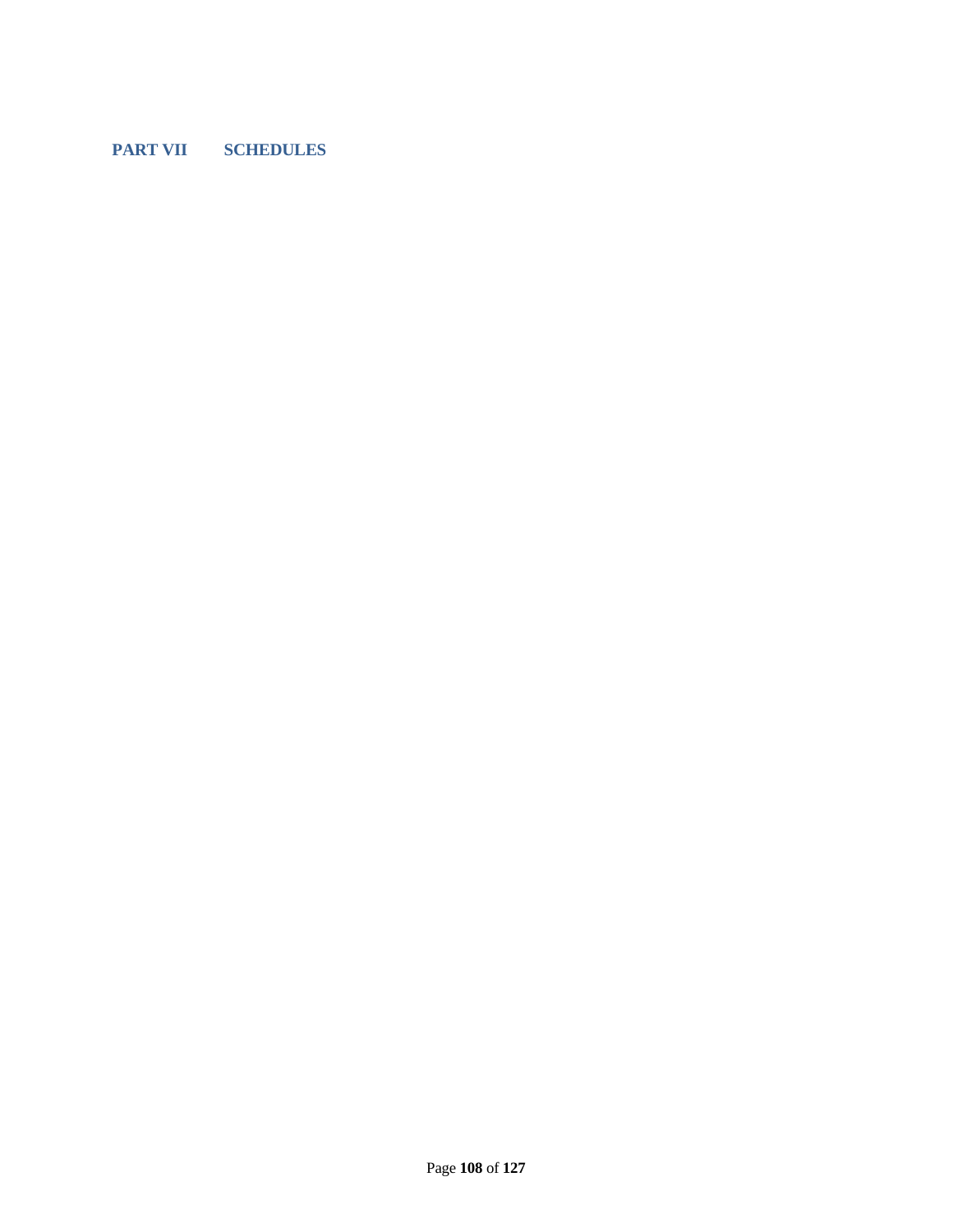# **Schedule 1 - Procurement Thresholds for the application of Procurement Methods**

(1) The Depending on the estimated value and the category of the procurement contract, the following procurement thresholds shall apply when launching a procurement process:

| <b>Procurement</b><br>method<br><b>Category of</b><br>procurement | <b>Procurement</b><br><b>Under Multiple</b><br><b>Framework</b><br><b>Contract</b> | <b>Local Restricted</b><br><b>Bidding (LRB)</b> | <b>Regional Restricted</b><br><b>Bidding (RRB)</b> | <b>Open Bidding</b>                         | <b>International</b><br><b>Restricted</b><br><b>Bidding(IRB)</b> |
|-------------------------------------------------------------------|------------------------------------------------------------------------------------|-------------------------------------------------|----------------------------------------------------|---------------------------------------------|------------------------------------------------------------------|
| Consulting<br><b>Services</b>                                     | From US\$201 up to<br><b>US\$ 200,000</b>                                          | From US\$201 up to<br>US\$ 50,000               | From US $$50,001$ up to<br><b>US \$200,000</b>     | Not applicable                              | Over US\$200,000                                                 |
| <b>General Services</b>                                           | From US\$201 up to<br><b>US\$ 200,000</b>                                          | From US\$201 up to<br><b>US\$ 50,000</b>        | From US $$50,001$ up to<br><b>US \$200,000</b>     | From US\$200,001 up<br>to US\$ 500,000      | Over US\$ 500,000                                                |
| Good                                                              | From US\$201 up to<br><b>US\$ 200,000</b>                                          | From US\$201 up to<br>US\$ 100,000              | From US \$100,001 up<br>to US \$300,000            | From US\$300,001 up<br>to US\$ 1,000,000    | Over US\$ 1,000,000                                              |
| Works                                                             | From US\$201 up to<br><b>US\$ 200,000</b>                                          | From US\$201 up to<br><b>US\$ 500,000</b>       | From US \$500,001 up<br>to US \$1,000,000          | From US \$1,000,001<br>up to US \$5,000,000 | Over US\$ 5,000,000                                              |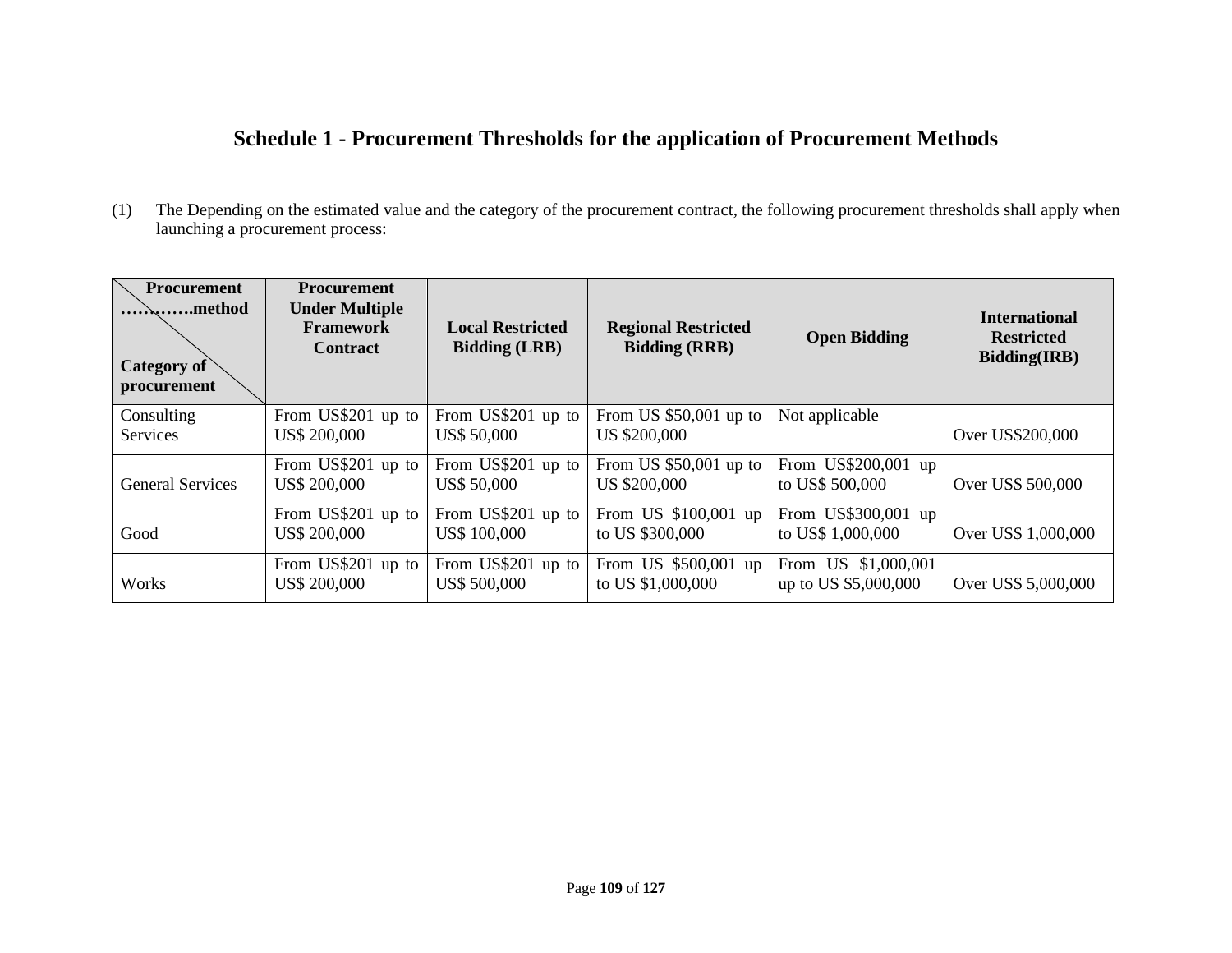## **Schedule 2 - Procurement Approving Authority**

(1) Depending on the estimated value of the contract to be placed through procurement processes, the following functions shall have the authority to approve the procurement processes conducted by the Procuring Entity:

| <b>Contract Value</b>           | <b>Procurement Approving Authority</b> |
|---------------------------------|----------------------------------------|
| Less than US\$200               | Controlling Officer                    |
| From US\$201 to US\$ 10,000     | <b>Procurement Function</b>            |
| Over US\$ 10,001 to US\$250,000 | <b>SADC</b> Internal Tender Committee- |
| Over US\$250,001                | <b>SADC External Tender Committee</b>  |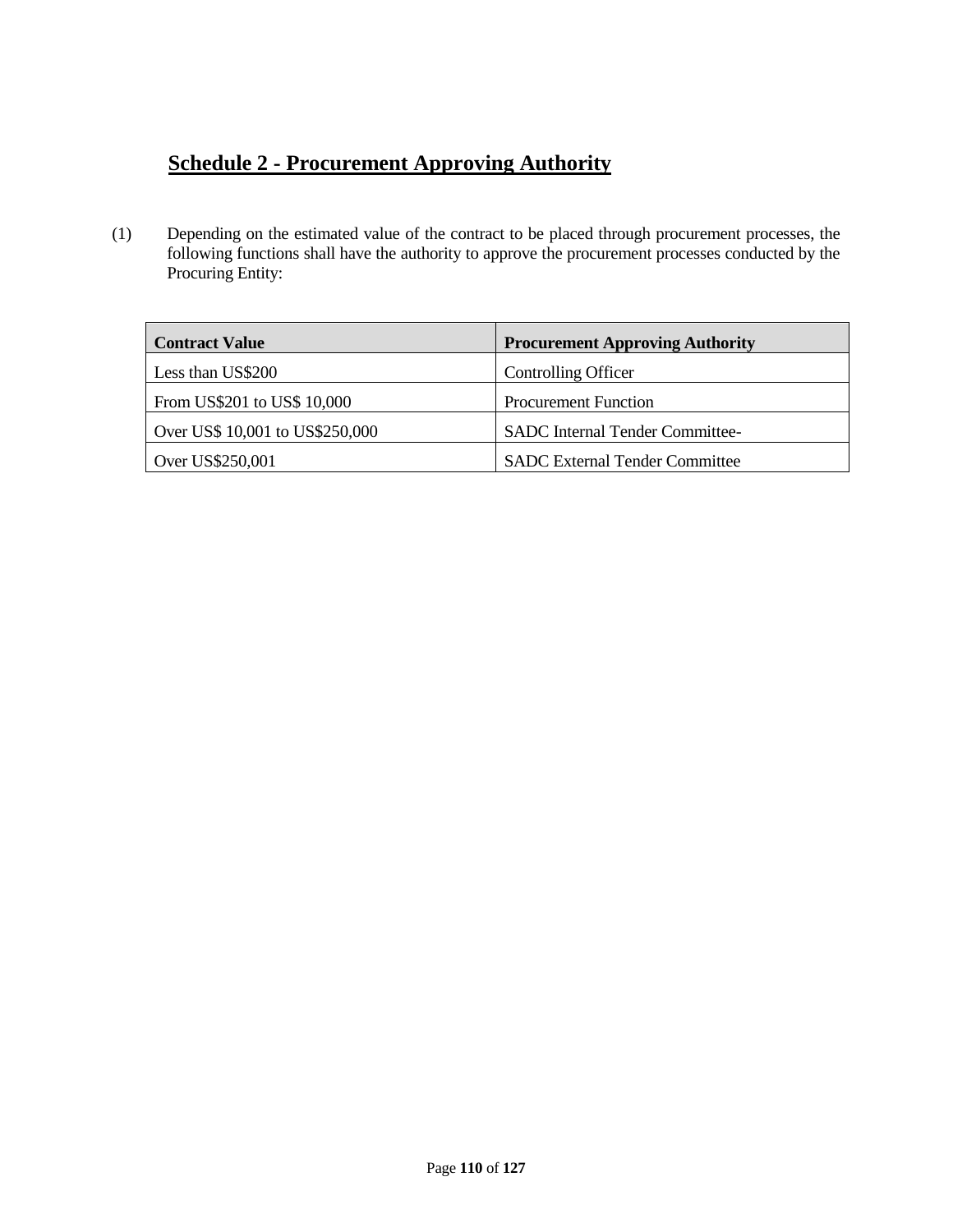# **Schedule 3 - Procurement Records Keeping Matrix**

Depending on the category of procurement, the procurement method used or the nature of the procurement process, Procuring Entity shall maintain the following procurement files:

|  |  | a) Documents of Open Bidding procurement method |
|--|--|-------------------------------------------------|
|--|--|-------------------------------------------------|

| <b>Document</b>                                                                       | One set of Original kept by                                                                                                   | One set of Copies kept by                                                                          |
|---------------------------------------------------------------------------------------|-------------------------------------------------------------------------------------------------------------------------------|----------------------------------------------------------------------------------------------------|
| Market survey                                                                         | <b>Requisition Function</b>                                                                                                   | <b>Procurement Function</b>                                                                        |
| <b>Technical Specifications</b>                                                       | <b>Procurement Function</b>                                                                                                   | <b>Requisition Function</b>                                                                        |
| <b>Estimated budget</b>                                                               | <b>Procurement Function</b>                                                                                                   | <b>Requisition Function</b>                                                                        |
| <b>Qualification Criteria</b>                                                         | <b>Procurement Function</b>                                                                                                   | <b>Requisition Function</b>                                                                        |
| Approval of the Technical<br>Specifications, Budgets<br>and<br>Qualification Criteria | <b>Procurement Function</b>                                                                                                   | <b>Requisition Function</b>                                                                        |
| <b>Bidding Documents</b>                                                              | <b>Procurement Function</b>                                                                                                   | <b>Requisition Function</b>                                                                        |
| of<br>Bidding<br>Approval<br>the<br>Documents                                         | <b>Procurement Function</b>                                                                                                   | <b>Requisition Function</b>                                                                        |
| Specific Procurement Notice<br>(Procurement Notice)                                   | <b>Procurement Function</b>                                                                                                   | <b>Requisition Function</b>                                                                        |
| Correspondence<br>with<br>the<br>potential bidders                                    | <b>Procurement Function</b>                                                                                                   | <b>Requisition Function</b>                                                                        |
| Amendments to the Bidding<br>Documents                                                | <b>Procurement Function</b>                                                                                                   | <b>Requisition Function</b>                                                                        |
| Approval of the Evaluation<br>Committee                                               | <b>Procurement Function</b>                                                                                                   | <b>Requisition Function</b>                                                                        |
| <b>Bid Securities</b>                                                                 | <b>Budget and Finance Function</b>                                                                                            | <b>Procurement Function</b><br><b>Requisition Function</b>                                         |
| Evaluation Reports (including<br>the bids)                                            | <b>Procurement Function</b>                                                                                                   | <b>Requisition Function</b>                                                                        |
| Approval of the Evaluation<br>Report                                                  | <b>Procurement Function</b>                                                                                                   | <b>Requisition Function</b><br><b>Budget and Finance Function</b>                                  |
| <b>Notification Letters</b>                                                           | <b>Procurement Function</b>                                                                                                   | <b>Requisition Function</b>                                                                        |
| Contract                                                                              | Function<br>Procurement<br><b>Requisition Function</b><br><b>Budget and Finance Function</b><br><b>Legal Affairs Function</b> |                                                                                                    |
| Approval of the contract                                                              | <b>Procurement Function</b>                                                                                                   | <b>Requisition Function</b><br><b>Budget and Finance Function</b><br><b>Legal Affairs Function</b> |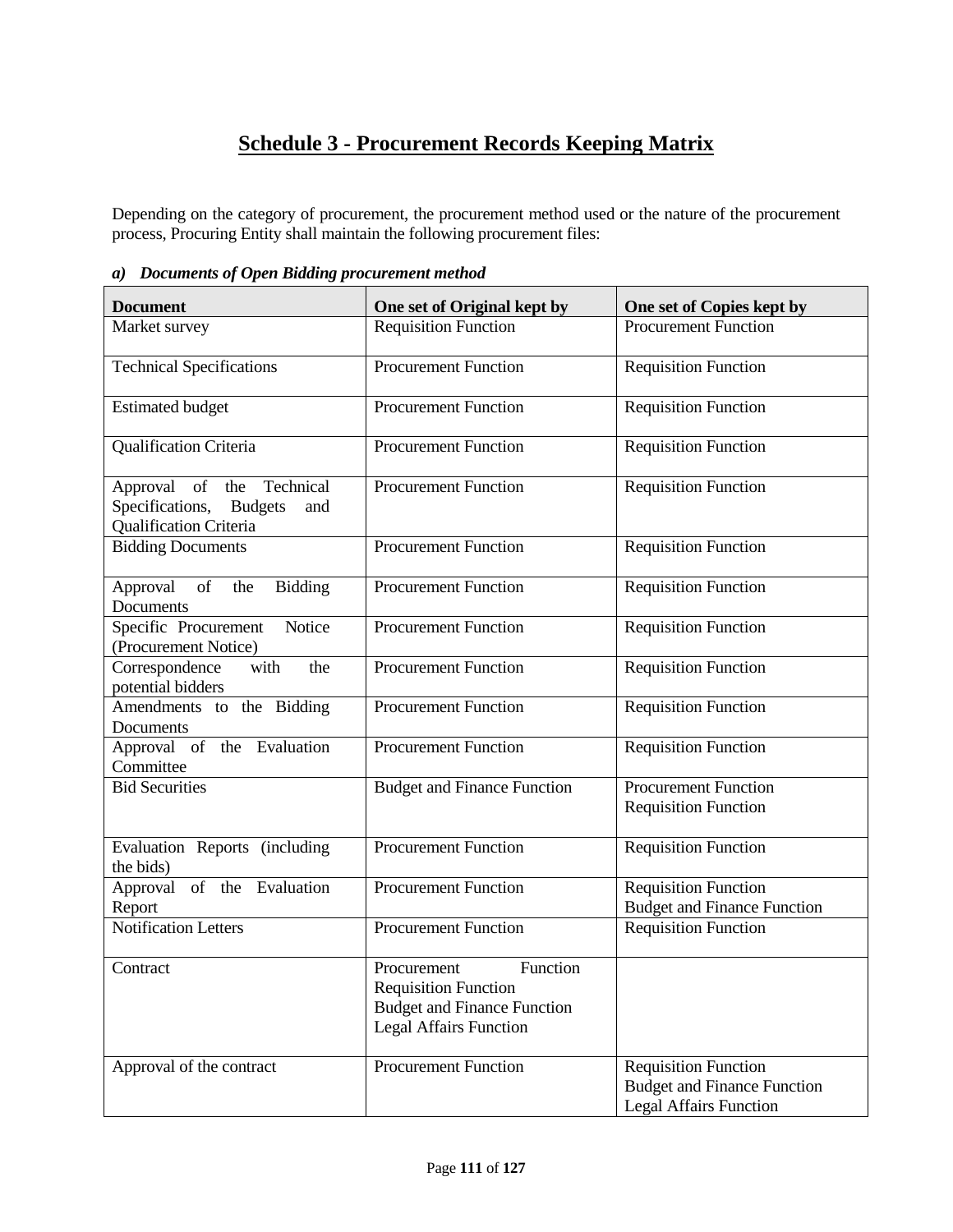| <b>Document</b>                   | One set of Original kept by        | One set of Copies kept by          |
|-----------------------------------|------------------------------------|------------------------------------|
|                                   |                                    |                                    |
| Performance security              | <b>Budget and Finance Function</b> | <b>Procurement Function</b>        |
|                                   |                                    | <b>Requisition Function</b>        |
|                                   |                                    |                                    |
| <b>Advance Bank Guarantee</b>     | <b>Budget and Finance Function</b> | <b>Procurement Function</b>        |
|                                   |                                    | <b>Requisition Function</b>        |
| with<br>the<br>Correspondence     | <b>Requisition Function</b>        | <b>Procurement Function</b>        |
| Contractor                        |                                    |                                    |
| Amendments to the contract        | Function<br>Procurement            |                                    |
|                                   | <b>Requisition Function</b>        |                                    |
|                                   | <b>Budget and Finance Function</b> |                                    |
|                                   | <b>Legal Affairs Function</b>      |                                    |
|                                   |                                    |                                    |
| of<br>Approval<br>the<br>contract | <b>Procurement Function</b>        | <b>Requisition Function</b>        |
| amendments                        |                                    | <b>Budget and Finance Function</b> |
| of<br>Approval<br>contract        | <b>Budget and Finance Function</b> | <b>Requisition Function</b>        |
| deliverables                      |                                    | <b>Procurement Function</b>        |
| Payments                          | <b>Budget and Finance Function</b> | <b>Procurement Function</b>        |
|                                   |                                    | <b>Requisition Function</b>        |
|                                   |                                    |                                    |

## *b) Documents of International Restricted Bidding procurement method*

| <b>Document</b>                                                                                                    | One set of Original kept by | One set of Copies kept by   |  |
|--------------------------------------------------------------------------------------------------------------------|-----------------------------|-----------------------------|--|
| Market survey                                                                                                      | <b>Requisition Function</b> | <b>Procurement Function</b> |  |
| Terms of Reference/Technical<br>Specifications                                                                     | <b>Procurement Function</b> | <b>Requisition Function</b> |  |
| <b>Estimated budget</b>                                                                                            | <b>Procurement Function</b> | <b>Requisition Function</b> |  |
| <b>Qualification Criteria</b>                                                                                      | <b>Procurement Function</b> | <b>Requisition Function</b> |  |
| Approval of the Terms of<br>Reference/Technical<br>Specifications, Budgets<br>and<br><b>Qualification Criteria</b> | <b>Procurement Function</b> | <b>Requisition Function</b> |  |
| Invitation to Pre-qualification<br>(Procurement Notice)                                                            | <b>Procurement Function</b> | <b>Requisition Function</b> |  |
| the<br>Correspondence<br>with<br>potential applicants                                                              | <b>Procurement Function</b> | <b>Requisition Function</b> |  |
| Amendments to the Invitation<br>to Pre-qualification                                                               | <b>Procurement Function</b> | <b>Requisition Function</b> |  |
| Approval of the Evaluation<br>Committee for Pre-qualification                                                      | <b>Procurement Function</b> | <b>Requisition Function</b> |  |
| Pre-qualification<br>Report                                                                                        | <b>Procurement Function</b> | <b>Requisition Function</b> |  |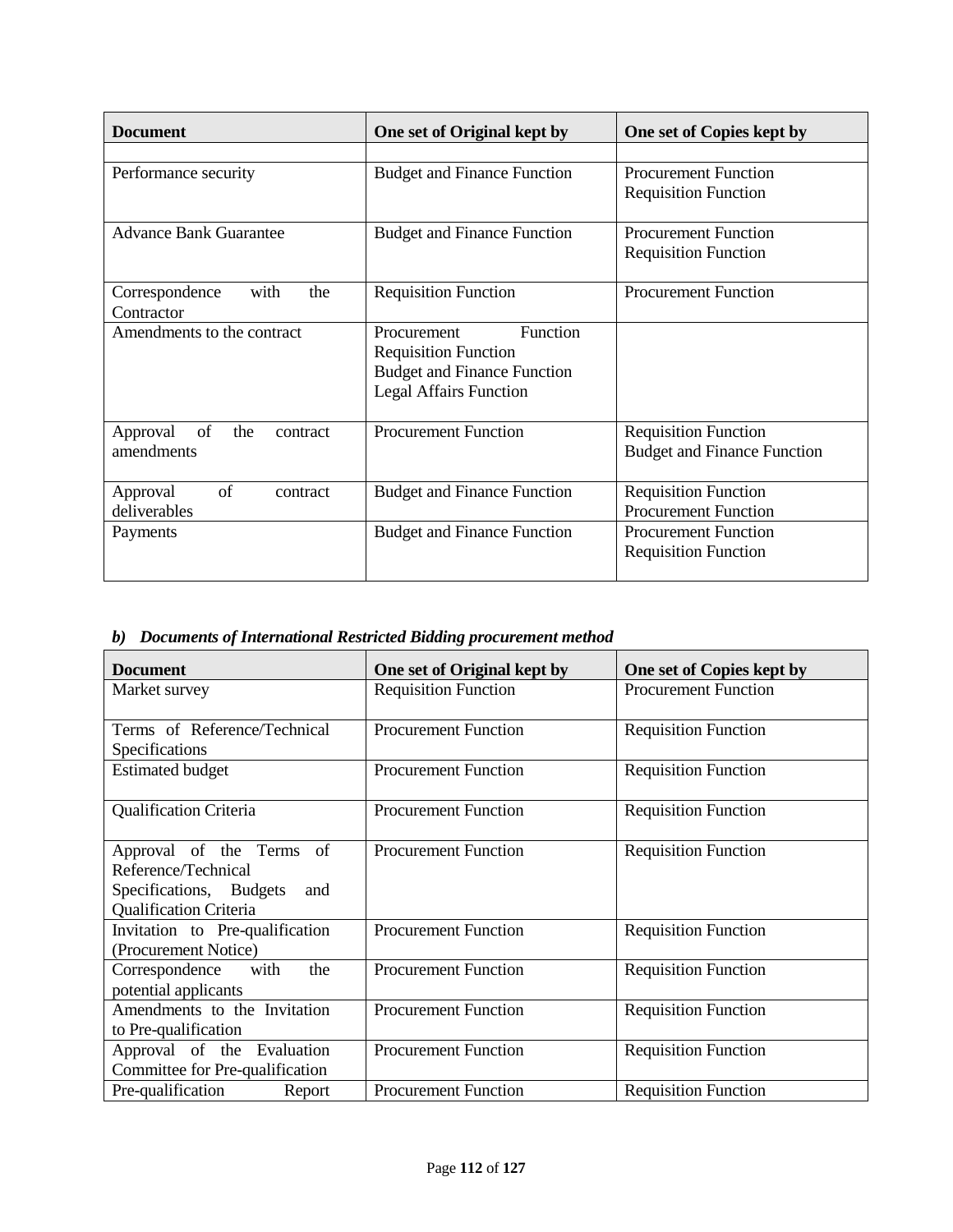| <b>Document</b>                                                                        | One set of Original kept by                                                                                                   | One set of Copies kept by                                                                          |
|----------------------------------------------------------------------------------------|-------------------------------------------------------------------------------------------------------------------------------|----------------------------------------------------------------------------------------------------|
| (including the applications)                                                           |                                                                                                                               |                                                                                                    |
| Approval<br>of<br>Pre-<br>the<br>qualification Report                                  | <b>Procurement Function</b>                                                                                                   | <b>Requisition Function</b>                                                                        |
| <b>Shortlist Notice</b>                                                                | <b>Procurement Function</b>                                                                                                   | <b>Requisition Function</b>                                                                        |
| <b>Bidding Documents/Request for</b><br>Proposals                                      | <b>Procurement Function</b>                                                                                                   | <b>Requisition Function</b>                                                                        |
| $\sigma$<br>the<br><b>Bidding</b><br>Approval<br>Documents/Request<br>for<br>Proposals | <b>Procurement Function</b>                                                                                                   | <b>Requisition Function</b>                                                                        |
| with<br>Correspondence<br>the<br>bidders                                               | <b>Procurement Function</b>                                                                                                   | <b>Requisition Function</b>                                                                        |
| Amendments to the Bidding<br>Documents/Request<br>for<br>Proposals                     | <b>Procurement Function</b>                                                                                                   | <b>Requisition Function</b>                                                                        |
| Approval of the Evaluation<br>Committee                                                | <b>Procurement Function</b>                                                                                                   | <b>Requisition Function</b>                                                                        |
| <b>Bid Securities</b>                                                                  | <b>Budget and Finance Function</b>                                                                                            | <b>Procurement Function</b><br><b>Requisition Function</b>                                         |
| Evaluation Reports (including<br>the bids)                                             | <b>Procurement Function</b>                                                                                                   | <b>Requisition Function</b>                                                                        |
| Approval of the Evaluation<br>Report                                                   | <b>Procurement Function</b>                                                                                                   | <b>Requisition Function</b><br><b>Budget and Finance Function</b>                                  |
| <b>Notification Letters</b>                                                            | <b>Procurement Function</b>                                                                                                   | <b>Requisition Function</b>                                                                        |
| Contract                                                                               | Function<br>Procurement<br><b>Requisition Function</b><br><b>Budget and Finance Function</b><br><b>Legal Affairs Function</b> |                                                                                                    |
| Approval of the contract                                                               | <b>Procurement Function</b>                                                                                                   | <b>Requisition Function</b><br><b>Budget and Finance Function</b><br><b>Legal Affairs Function</b> |
| Performance security                                                                   | <b>Financial Function</b>                                                                                                     | <b>Procurement Function</b><br><b>Requisition Function</b>                                         |
| <b>Advance Bank Guarantee</b>                                                          | <b>Budget and Finance Function</b>                                                                                            | Procurement Function<br><b>Requisition Function</b>                                                |
| with<br>Correspondence<br>the<br>Contractor                                            | <b>Requisition Function</b>                                                                                                   | <b>Procurement Function</b><br><b>Budget and Finance Function</b>                                  |
| Amendments to the contract                                                             | <b>Procurement Function</b>                                                                                                   | <b>Requisition Function</b>                                                                        |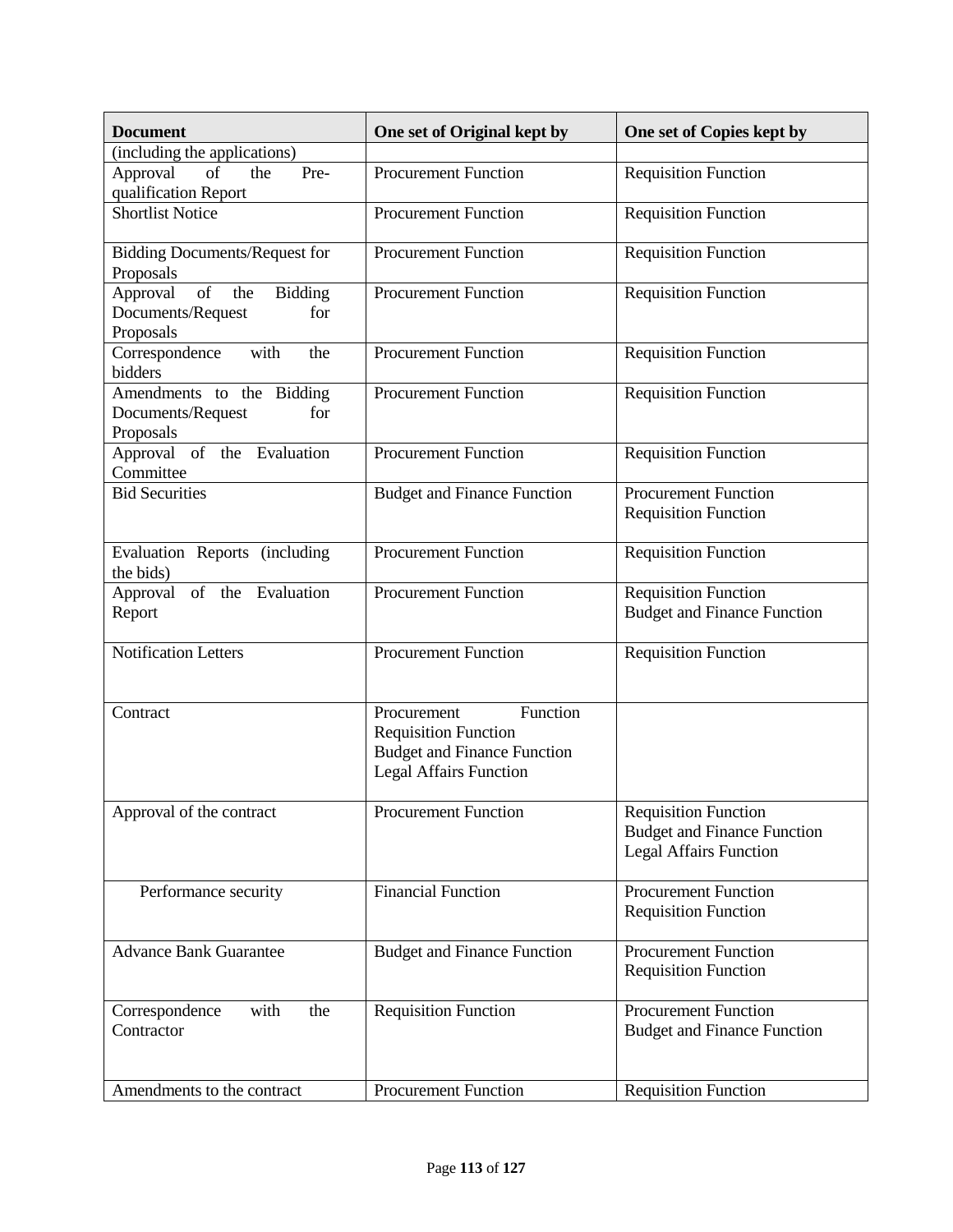| <b>Document</b>                   | One set of Original kept by        | One set of Copies kept by          |
|-----------------------------------|------------------------------------|------------------------------------|
|                                   |                                    | <b>Budget and Finance Function</b> |
|                                   |                                    | <b>Legal Affairs Function</b>      |
| Approval<br>the<br>contract<br>of | <b>Procurement Function</b>        | <b>Requisition Function</b>        |
| amendments                        |                                    | <b>Budget and Finance Function</b> |
|                                   |                                    |                                    |
| of<br>Approval<br>contract        | <b>Procurement Function</b>        | <b>Requisition Function</b>        |
| deliverables                      |                                    | <b>Budget and Finance Function</b> |
| Payments                          | <b>Budget and Finance Function</b> | <b>Procurement Function</b>        |
|                                   |                                    | <b>Requisition Function</b>        |

## *c) Documents of Limited Bidding*

| <b>Document</b>                                             | One set of Original kept by        | One set of Copies kept by   |
|-------------------------------------------------------------|------------------------------------|-----------------------------|
| Market survey                                               | <b>Requisition Function</b>        | <b>Procurement Function</b> |
| Terms of Reference/Technical                                | <b>Procurement Function</b>        | <b>Requisition Function</b> |
| Specifications                                              |                                    |                             |
| <b>Estimated budget</b>                                     | <b>Procurement Function</b>        | <b>Requisition Function</b> |
| <b>Qualification Criteria</b>                               | <b>Procurement Function</b>        | <b>Requisition Function</b> |
| Approval of the Terms<br>of                                 | <b>Procurement Function</b>        | <b>Requisition Function</b> |
| Reference/Technical                                         |                                    |                             |
| Specifications, Budgets<br>and                              |                                    |                             |
| Qualification Criteria                                      |                                    |                             |
| <b>Bidding Documents/Request for</b>                        | <b>Procurement Function</b>        | <b>Requisition Function</b> |
| Proposals                                                   |                                    |                             |
| $\overline{\text{of}}$<br>Approval<br>the<br><b>Bidding</b> | <b>Procurement Function</b>        | <b>Requisition Function</b> |
| Documents/Request<br>for                                    |                                    |                             |
| Proposals                                                   |                                    |                             |
| Justification of for the use of the                         | <b>Procurement Function</b>        | <b>Requisition Function</b> |
| method and the name and                                     |                                    |                             |
| explanation of the composition                              |                                    |                             |
| of the shortlist                                            |                                    |                             |
| Approval of the justification of                            | <b>Procurement Function</b>        | <b>Requisition Function</b> |
| for the use of the method and                               |                                    |                             |
| the name and explanation of the                             |                                    |                             |
| composition of the shortlist                                |                                    |                             |
| Correspondence<br>the<br>with                               | <b>Procurement Function</b>        | <b>Requisition Function</b> |
| potential bidders                                           |                                    |                             |
| Amendments to the Bidding                                   | <b>Procurement Function</b>        | <b>Requisition Function</b> |
| Documents/Request<br>for                                    |                                    |                             |
| Proposals                                                   |                                    |                             |
| Approval of the Evaluation                                  | <b>Procurement Function</b>        | <b>Requisition Function</b> |
| Committee                                                   |                                    |                             |
| <b>Bid Securities</b>                                       | <b>Budget and Finance Function</b> | <b>Procurement Function</b> |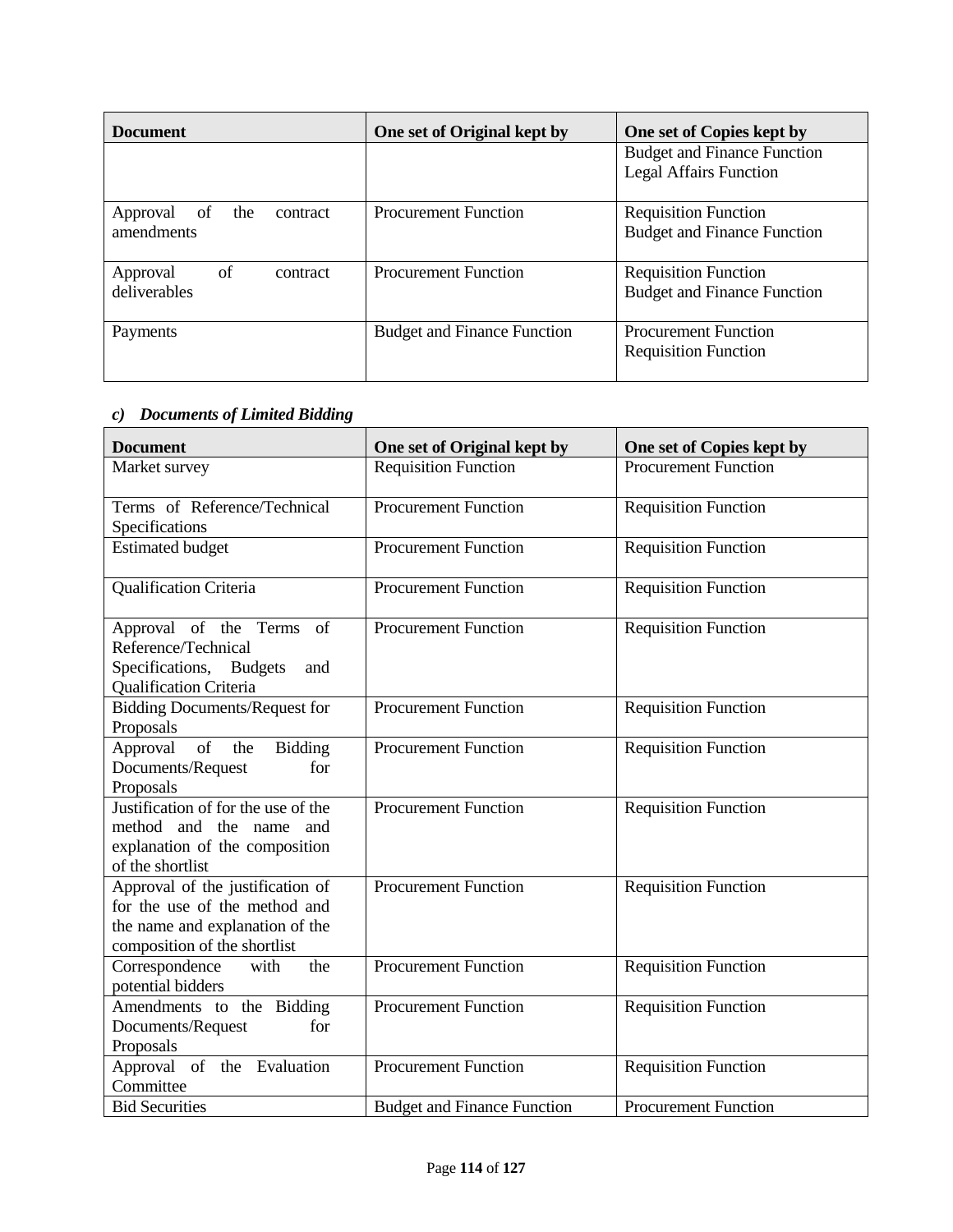| <b>Document</b>                                            | One set of Original kept by                                                                                                   | One set of Copies kept by                                                                          |
|------------------------------------------------------------|-------------------------------------------------------------------------------------------------------------------------------|----------------------------------------------------------------------------------------------------|
|                                                            |                                                                                                                               | <b>Requisition Function</b>                                                                        |
| Evaluation Reports (including<br>the bids)                 | <b>Procurement Function</b>                                                                                                   | <b>Requisition Function</b>                                                                        |
| Approval of the Evaluation<br>Report                       | <b>Procurement Function</b>                                                                                                   | <b>Requisition Function</b><br><b>Budget and Finance Function</b>                                  |
| <b>Notification Letters</b>                                | <b>Procurement Function</b>                                                                                                   | <b>Requisition Function</b>                                                                        |
| Contract                                                   | Function<br>Procurement<br><b>Requisition Function</b><br><b>Budget and Finance Function</b><br><b>Legal Affairs Function</b> |                                                                                                    |
| Approval of the contract                                   | <b>Procurement Function</b>                                                                                                   | <b>Requisition Function</b><br><b>Budget and Finance Function</b><br><b>Legal Affairs Function</b> |
| Performance security                                       | <b>Budget and Finance Function</b>                                                                                            | <b>Procurement Function</b><br><b>Requisition Function</b>                                         |
| <b>Advance Bank Guarantee</b>                              | <b>Budget and Finance Function</b>                                                                                            | <b>Procurement Function</b><br><b>Requisition Function</b>                                         |
| with<br>Correspondence<br>the<br>Contractor                | <b>Requisition Function</b>                                                                                                   | <b>Procurement Function</b>                                                                        |
| Amendments to the contract                                 | Function<br>Procurement<br><b>Requisition Function</b><br><b>Budget and Finance Function</b><br><b>Legal Affairs Function</b> |                                                                                                    |
| Approval<br><sub>of</sub><br>the<br>contract<br>amendments | <b>Procurement Function</b>                                                                                                   | <b>Requisition Function</b><br><b>Budget and Finance Function</b>                                  |
| of<br>Approval<br>contract<br>deliverables                 | <b>Procurement Function</b>                                                                                                   | <b>Requisition Function</b><br><b>Budget and Finance Function</b>                                  |
| Payments                                                   | <b>Budget and Finance Function</b>                                                                                            | <b>Procurement Function</b><br><b>Requisition Function</b>                                         |

#### *d) Documents of Local and Regional Restricted Bidding procurement method*

| <b>Document</b>                                                                    | One set of Original kept by | One set of Copies kept by   |
|------------------------------------------------------------------------------------|-----------------------------|-----------------------------|
| Market survey                                                                      | <b>Requisition Function</b> | <b>Procurement Function</b> |
| Reference/Technical   Procurement Function<br><b>Terms</b><br>of<br>Specifications |                             | <b>Requisition Function</b> |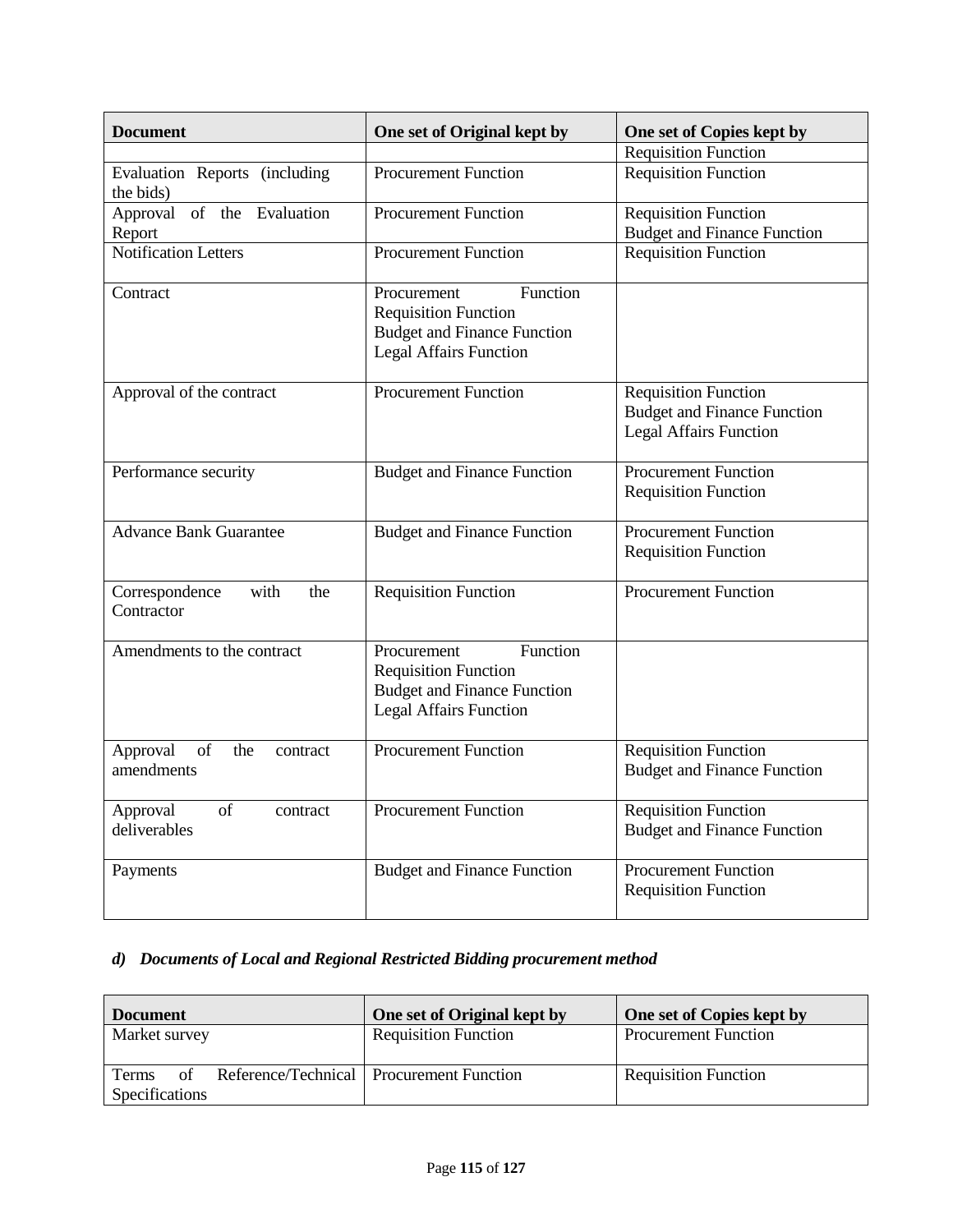| <b>Estimated budget</b>                                                                                               | <b>Procurement Function</b>                                                                                                   | <b>Requisition Function</b>                                       |
|-----------------------------------------------------------------------------------------------------------------------|-------------------------------------------------------------------------------------------------------------------------------|-------------------------------------------------------------------|
| <b>Evaluation Criteria</b>                                                                                            | <b>Procurement Function</b>                                                                                                   | <b>Requisition Function</b>                                       |
| of<br>the<br>Terms<br>of<br>Approval<br>Reference/Technical Specifications,<br><b>Budgets and Evaluation Criteria</b> | <b>Procurement Function</b>                                                                                                   | <b>Requisition Function</b><br><b>Budget and Finance Function</b> |
| <b>Request for Quotations/Proposals</b>                                                                               | <b>Procurement Function</b>                                                                                                   | <b>Requisition Function</b>                                       |
| Correspondence with the Approved<br>Suppliers                                                                         | <b>Procurement Function</b>                                                                                                   | <b>Requisition Function</b>                                       |
| Amendments to the Request for<br>Quotations/Proposals                                                                 | <b>Procurement Function</b>                                                                                                   | <b>Requisition Function</b>                                       |
| Evaluation Report (including the<br>quotations/proposals)                                                             | <b>Procurement Function</b>                                                                                                   | <b>Requisition Function</b>                                       |
| Approval of the Evaluation Report                                                                                     | <b>Procurement Function</b>                                                                                                   | <b>Requisition Function</b>                                       |
| <b>Notification Letters</b>                                                                                           | <b>Procurement Function</b>                                                                                                   | <b>Requisition Function</b>                                       |
| <b>Purchase Order</b>                                                                                                 | Function<br>Procurement<br><b>Requisition Function</b><br><b>Budget and Finance Function</b><br><b>Legal Affairs Function</b> |                                                                   |
| Approval of the Purchase Order                                                                                        | <b>Procurement Function</b>                                                                                                   | <b>Requisition Function</b><br><b>Budget and Finance Function</b> |
| Correspondence with the Contractor                                                                                    | <b>Requisition Function</b>                                                                                                   | Procurement Function                                              |
| Amendments to the Purchase Order                                                                                      | Function<br>Procurement<br><b>Requisition Function</b><br><b>Budget and Finance Function</b><br><b>Legal Affairs Function</b> |                                                                   |
| Approval of the Purchase Order Procurement Function<br>amendments                                                     |                                                                                                                               | <b>Requisition Function</b><br><b>Budget and Finance Function</b> |
| of<br>Purchase<br>Order<br>Approval<br>deliverables                                                                   | <b>Procurement Function</b>                                                                                                   | <b>Requisition Function</b><br><b>Budget and Finance Function</b> |
| Payments                                                                                                              | <b>Budget and Finance Function</b>                                                                                            | <b>Procurement Function</b><br><b>Requisition Function</b>        |

## *e) Documents of Single Source procurement method*

| <b>Document</b> | One set of Original kept by | One set of Copies kept by   |
|-----------------|-----------------------------|-----------------------------|
| Market survey   | <b>Requisition Function</b> | <b>Procurement Function</b> |
|                 |                             |                             |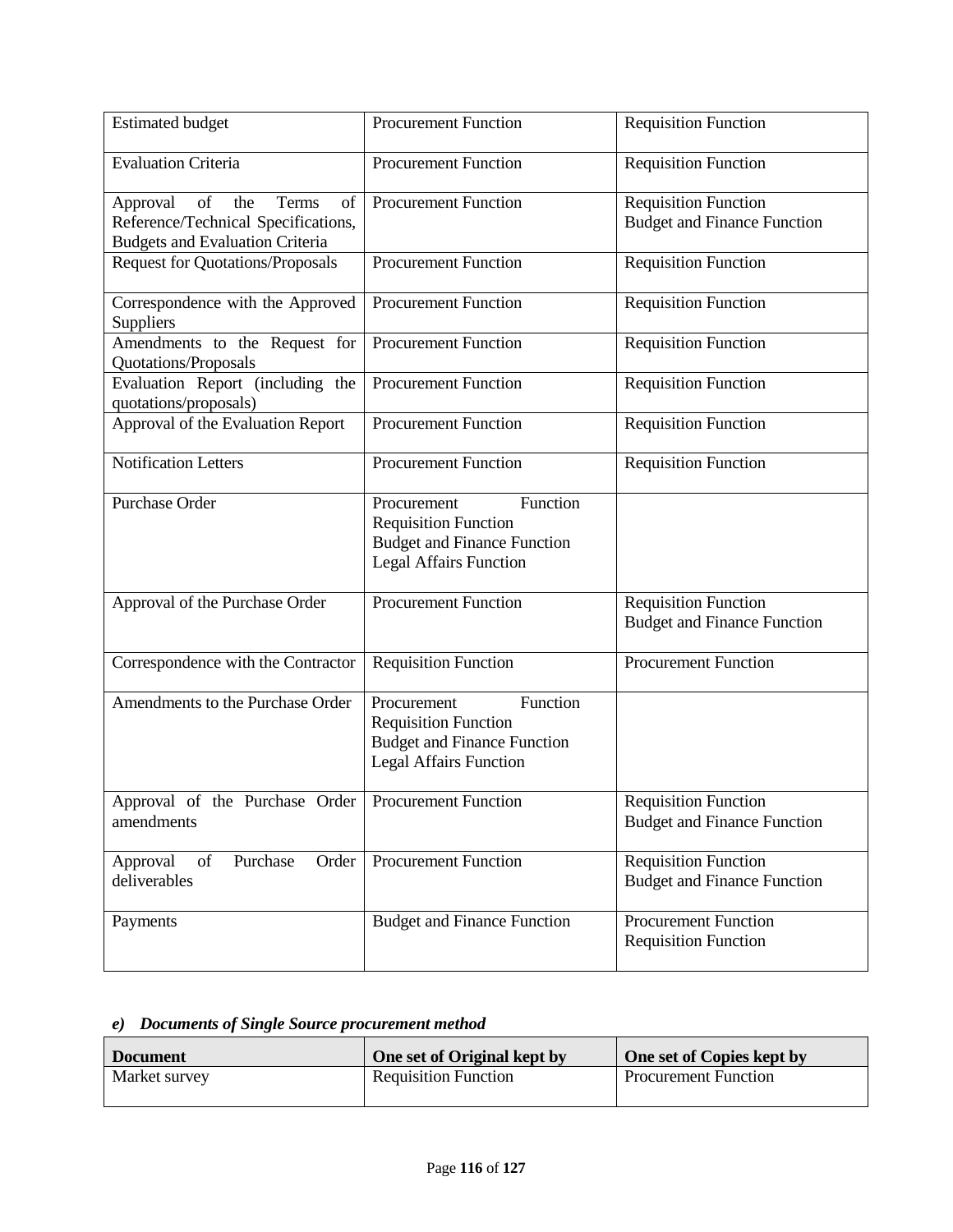| Reference/Technical<br>Terms<br>of<br>Specifications                                                                                                                                                                              | <b>Procurement Function</b>                                                                                                   | <b>Requisition Function</b>                                                                        |
|-----------------------------------------------------------------------------------------------------------------------------------------------------------------------------------------------------------------------------------|-------------------------------------------------------------------------------------------------------------------------------|----------------------------------------------------------------------------------------------------|
| <b>Estimated budget</b>                                                                                                                                                                                                           | <b>Procurement Function</b>                                                                                                   | <b>Requisition Function</b>                                                                        |
| Source<br>Request<br>for<br>Single<br>procedure                                                                                                                                                                                   | <b>Procurement Function</b>                                                                                                   | <b>Requisition Function</b>                                                                        |
| Approval<br>$% \left( \left( \mathcal{A},\mathcal{A}\right) \right) =\left( \mathcal{A},\mathcal{A}\right)$ of<br>Terms<br>the<br>of<br>Reference/Technical Specifications,<br>Budgets and Request for Single<br>Source procedure | <b>Procurement Function</b>                                                                                                   | <b>Requisition Function</b>                                                                        |
| Request for Offer                                                                                                                                                                                                                 | <b>Procurement Function</b>                                                                                                   | <b>Requisition Function</b>                                                                        |
| Correspondence with the invited<br>economic operator                                                                                                                                                                              | <b>Procurement Function</b>                                                                                                   | <b>Requisition Function</b>                                                                        |
| Negotiation<br>Approval<br>of<br>the<br>Committee                                                                                                                                                                                 | <b>Procurement Function</b>                                                                                                   | <b>Requisition Function</b>                                                                        |
| Negotiation Report (including the<br>proposals)                                                                                                                                                                                   | <b>Procurement Function</b>                                                                                                   | <b>Requisition Function</b>                                                                        |
| Approval of the Negotiation Report                                                                                                                                                                                                | <b>Procurement Function</b>                                                                                                   | <b>Requisition Function</b>                                                                        |
| <b>Notification Letters</b>                                                                                                                                                                                                       | <b>Procurement Function</b>                                                                                                   |                                                                                                    |
| Contract                                                                                                                                                                                                                          | Function<br>Procurement<br><b>Requisition Function</b><br><b>Budget and Finance Function</b><br><b>Legal Affairs Function</b> |                                                                                                    |
| Approval of the contract                                                                                                                                                                                                          | <b>Procurement Function</b>                                                                                                   | <b>Requisition Function</b><br><b>Budget and Finance Function</b><br><b>Legal Affairs Function</b> |
| Performance security                                                                                                                                                                                                              | <b>Budget and Finance Function</b>                                                                                            | <b>Procurement Function</b><br><b>Requisition Function</b>                                         |
| <b>Advance Bank Guarantee</b>                                                                                                                                                                                                     | <b>Budget and Finance Function</b>                                                                                            | Procurement Function<br><b>Requisition Function</b>                                                |
| Correspondence with the Contractor                                                                                                                                                                                                | <b>Requisition Function</b>                                                                                                   | <b>Procurement Function</b>                                                                        |
| Amendments to the contract                                                                                                                                                                                                        | Function<br>Procurement<br><b>Requisition Function</b><br><b>Budget and Finance Function</b><br><b>Legal Affairs Function</b> |                                                                                                    |
| of<br>Approval<br>the<br>contract<br>amendments                                                                                                                                                                                   | <b>Procurement Function</b>                                                                                                   | <b>Requisition Function</b><br><b>Budget and Finance Function</b>                                  |
| Approval of contract deliverables                                                                                                                                                                                                 | <b>Procurement Function</b>                                                                                                   | <b>Requisition Function</b><br><b>Budget and Finance Function</b>                                  |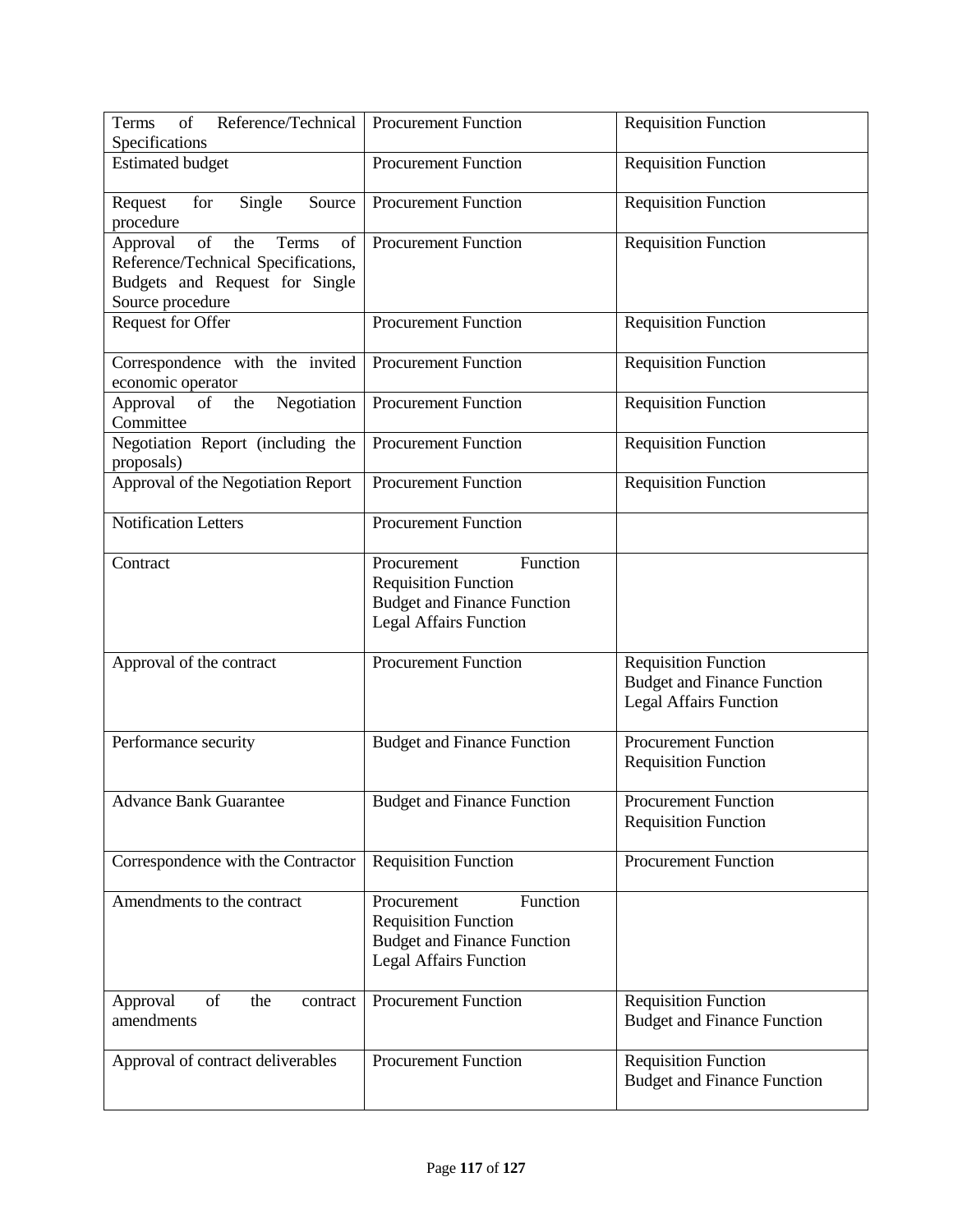| Payments | <b>Budget and Finance Function</b> | <b>Procurement Function</b> |
|----------|------------------------------------|-----------------------------|
|          |                                    | <b>Requisition Function</b> |
|          |                                    |                             |

## *f) Documents of Procurement under Multiple Framework Contracts method*

| <b>Document</b>                                                                                                       | One set of Original kept by                                                                                                   | One set of Copies kept by                                         |
|-----------------------------------------------------------------------------------------------------------------------|-------------------------------------------------------------------------------------------------------------------------------|-------------------------------------------------------------------|
| Market survey                                                                                                         | <b>Requisition Function</b>                                                                                                   | <b>Procurement Function</b>                                       |
| Reference/Technical<br>of<br>Terms<br>Specifications                                                                  | <b>Procurement Function</b>                                                                                                   | <b>Requisition Function</b>                                       |
| <b>Estimated budget</b>                                                                                               | <b>Procurement Function</b>                                                                                                   | <b>Requisition Function</b>                                       |
| <b>Evaluation Criteria</b>                                                                                            | <b>Procurement Function</b>                                                                                                   | <b>Requisition Function</b>                                       |
| Approval<br>of<br>the<br>Terms<br>of<br>Reference/Technical Specifications,<br><b>Budgets and Evaluation Criteria</b> | <b>Procurement Function</b>                                                                                                   | <b>Requisition Function</b>                                       |
| <b>Request for Quotations/Proposals</b>                                                                               | <b>Procurement Function</b>                                                                                                   | <b>Requisition Function</b>                                       |
| Correspondence with the Multiple<br><b>Framework Contractors</b>                                                      | <b>Procurement Function</b>                                                                                                   | <b>Requisition Function</b>                                       |
| Amendments to the Request for<br>Quotations/Proposals                                                                 | <b>Procurement Function</b>                                                                                                   | <b>Requisition Function</b>                                       |
| Evaluation Report (including the<br>quotations/proposals)                                                             | Procurement Function                                                                                                          | <b>Requisition Function</b>                                       |
| Approval of the Evaluation Report                                                                                     | <b>Procurement Function</b>                                                                                                   | Requisition Function<br><b>Budget and Finance Function</b>        |
| <b>Notification Letters</b>                                                                                           | <b>Procurement Function</b>                                                                                                   |                                                                   |
| Purchase Order                                                                                                        | Function<br>Procurement<br><b>Requisition Function</b><br><b>Budget and Finance Function</b><br><b>Legal Affairs Function</b> |                                                                   |
| Approval of the Purchase Order                                                                                        | <b>Procurement Function</b>                                                                                                   | <b>Requisition Function</b><br><b>Budget and Finance Function</b> |
| Correspondence with the Contractor                                                                                    | <b>Requisition Function</b>                                                                                                   | <b>Procurement Function</b>                                       |
| Amendments to the Purchase Order                                                                                      | Function<br>Procurement<br><b>Requisition Function</b><br><b>Budget and Finance Function</b><br><b>Legal Affairs Function</b> |                                                                   |
| Approval of the Purchase Order<br>amendments                                                                          | <b>Procurement Function</b>                                                                                                   | <b>Requisition Function</b><br><b>Budget and Finance Function</b> |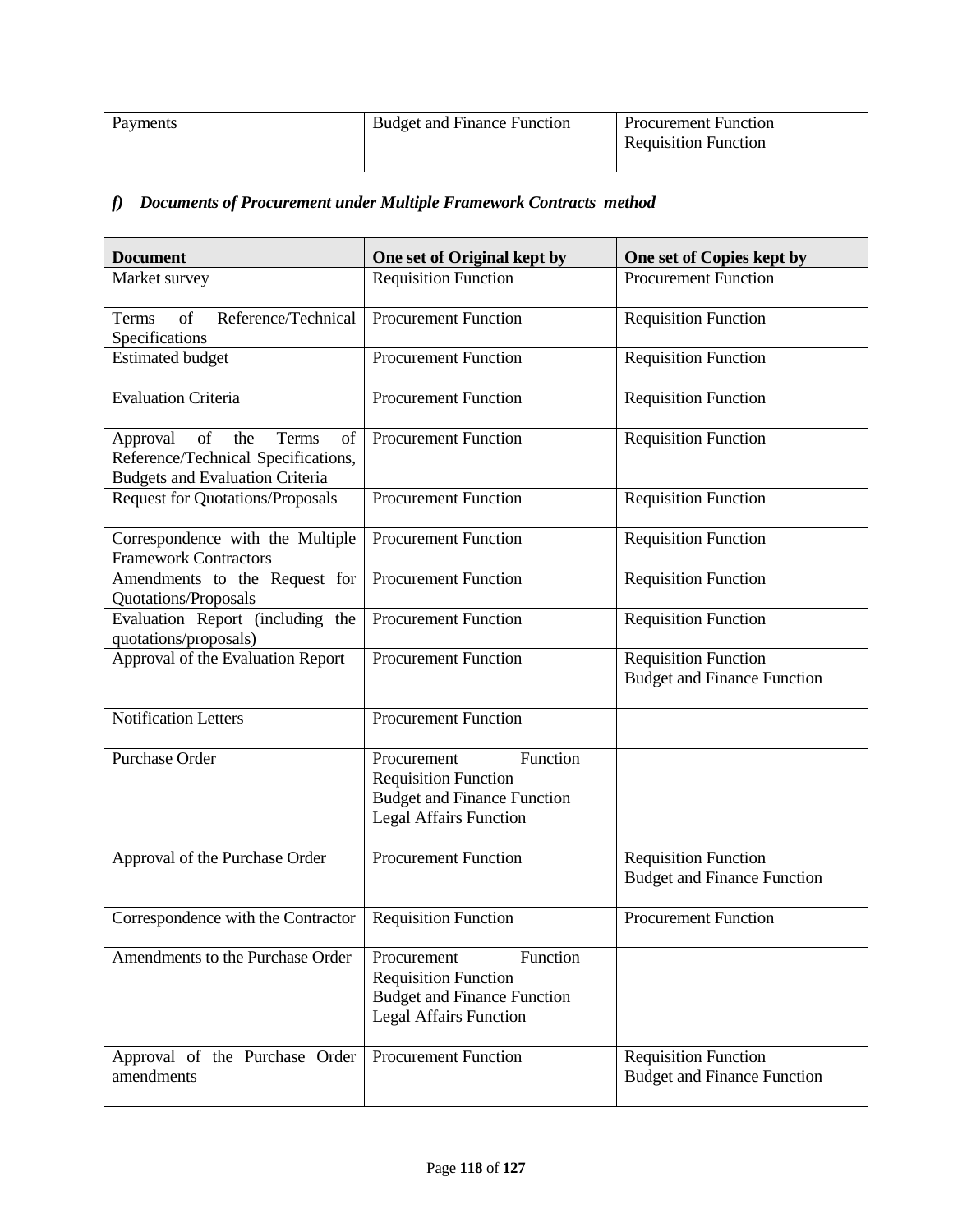| <b>Document</b>          |             | One set of Original kept by         | One set of Copies kept by                                         |
|--------------------------|-------------|-------------------------------------|-------------------------------------------------------------------|
| Approval<br>deliverables | of Purchase | <b>Order</b>   Procurement Function | <b>Requisition Function</b><br><b>Budget and Finance Function</b> |
| Payments                 |             | <b>Budget and Finance Function</b>  | <b>Procurement Function</b><br><b>Requisition Function</b>        |

#### *g) Documents of Selection of Individual Consultants procurement method*

| <b>Document</b>                                                                                                       | One set of Original kept by                                                                                                   | One set of Copies kept by                                                                    |
|-----------------------------------------------------------------------------------------------------------------------|-------------------------------------------------------------------------------------------------------------------------------|----------------------------------------------------------------------------------------------|
| Market survey                                                                                                         | <b>Requisition Function</b>                                                                                                   | <b>Procurement Function</b>                                                                  |
| Terms of Reference                                                                                                    | <b>Procurement Function</b>                                                                                                   | <b>Requisition Function</b>                                                                  |
| <b>Estimated budget</b>                                                                                               | <b>Procurement Function</b>                                                                                                   | <b>Requisition Function</b>                                                                  |
| Criteria<br>Qualification<br>and<br><b>Evaluation Criteria</b>                                                        | <b>Procurement Function</b>                                                                                                   | <b>Requisition Function</b>                                                                  |
| Approval of the Terms of<br>Specifications,<br>Reference<br>Budgets and Qualification &<br><b>Evaluation Criteria</b> | <b>Procurement Function</b>                                                                                                   | <b>Requisition Function</b>                                                                  |
| Request for Expression of<br>Interests (Procurement Notice)                                                           | <b>Procurement Function</b>                                                                                                   | <b>Requisition Function</b>                                                                  |
| Correspondence<br>with<br>the<br>potential applicants                                                                 | <b>Procurement Function</b>                                                                                                   | <b>Requisition Function</b>                                                                  |
| Amendments to the TORs and<br><b>Expression of Interests</b>                                                          | <b>Procurement Function</b>                                                                                                   | <b>Requisition Function</b>                                                                  |
| Approval of the Evaluation<br>Committee                                                                               | <b>Procurement Function</b>                                                                                                   | <b>Requisition Function</b>                                                                  |
| Evaluation Report (including<br>the applications)                                                                     | <b>Procurement Function</b>                                                                                                   | <b>Requisition Function</b>                                                                  |
| Approval of the Evaluation<br>Report                                                                                  | <b>Procurement Function</b>                                                                                                   | <b>Requisition Function</b><br><b>Budget</b><br>and Budget<br>and<br><b>Finance Function</b> |
| <b>Notification Letters</b>                                                                                           | <b>Procurement Function</b>                                                                                                   | <b>Requisition Function</b>                                                                  |
| Contract                                                                                                              | Function<br>Procurement<br><b>Requisition Function</b><br><b>Budget and Finance Function</b><br><b>Legal Affairs Function</b> |                                                                                              |
| Approval of the contract                                                                                              | <b>Procurement Function</b>                                                                                                   | <b>Requisition Function</b><br><b>Budget and Finance Function</b>                            |
| Correspondence with the Individual<br>Consultant                                                                      | <b>Requisition Function</b>                                                                                                   | <b>Procurement Function</b>                                                                  |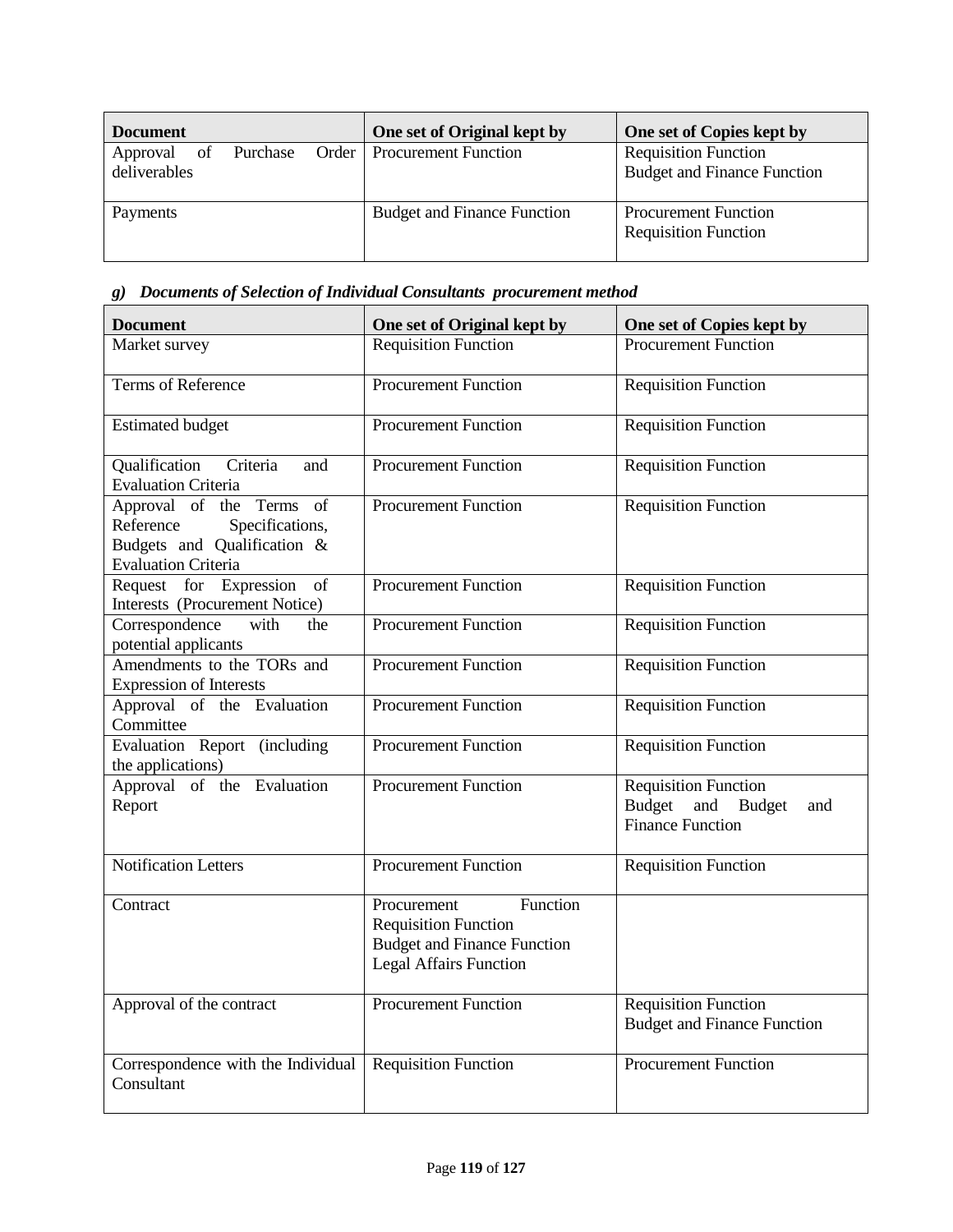| <b>Document</b>                   | One set of Original kept by        | One set of Copies kept by          |
|-----------------------------------|------------------------------------|------------------------------------|
| Amendments to the contract        | Function<br>Procurement            |                                    |
|                                   | <b>Requisition Function</b>        |                                    |
|                                   | <b>Budget and Finance Function</b> |                                    |
|                                   | <b>Legal Affairs Function</b>      |                                    |
|                                   |                                    |                                    |
| of<br>the<br>Approval<br>contract | <b>Procurement Function</b>        | <b>Requisition Function</b>        |
| amendments                        |                                    | <b>Budget and Finance Function</b> |
|                                   |                                    |                                    |
| Approval of contract deliverables | <b>Procurement Function</b>        | <b>Requisition Function</b>        |
|                                   |                                    | <b>Budget and Finance Function</b> |
|                                   |                                    |                                    |
| Payments                          | <b>Budget and Finance Function</b> | <b>Procurement Function</b>        |
|                                   |                                    | <b>Budget and Finance Function</b> |
|                                   |                                    |                                    |

*h) Documents of registration in the Approved Suppliers Database*

| <b>Document</b>                                          | One set of Original kept by | One set of Copies kept by                                                                          |
|----------------------------------------------------------|-----------------------------|----------------------------------------------------------------------------------------------------|
| Market survey                                            | <b>Requisition Function</b> | <b>Procurement Function</b>                                                                        |
| Eligibility and Qualification Criteria                   | <b>Procurement Function</b> | <b>Requisition Function</b>                                                                        |
| Registration<br>Invitation<br>to<br>(Procurement Notice) | <b>Procurement Function</b> | Requisition Function                                                                               |
| Correspondence with the potential<br>applicants          | <b>Procurement Function</b> | <b>Requisition Function</b>                                                                        |
| Amendments to the Invitation to<br>Registration          | <b>Procurement Function</b> | <b>Requisition Function</b>                                                                        |
| Evaluation<br>Approval<br>of<br>the<br>Committee         | <b>Procurement Function</b> | <b>Requisition Function</b>                                                                        |
| Assessment Report (including the<br>applications)        | <b>Procurement Function</b> | <b>Requisition Function</b>                                                                        |
| Approval of the Assessment Report                        | <b>Procurement Function</b> | <b>Requisition Function</b><br><b>Budget and Finance Function</b><br><b>Legal Affairs Function</b> |
| <b>Notification Letters</b>                              | <b>Procurement Function</b> |                                                                                                    |
| Request for removal from the<br>database                 | <b>Procurement Function</b> | <b>Requisition Function</b><br><b>Budget and Finance Function</b><br><b>Legal Affairs Function</b> |
| Approval of the request for removal                      | <b>Procurement Function</b> | <b>Requisition Function</b><br><b>Budget and Finance Function</b>                                  |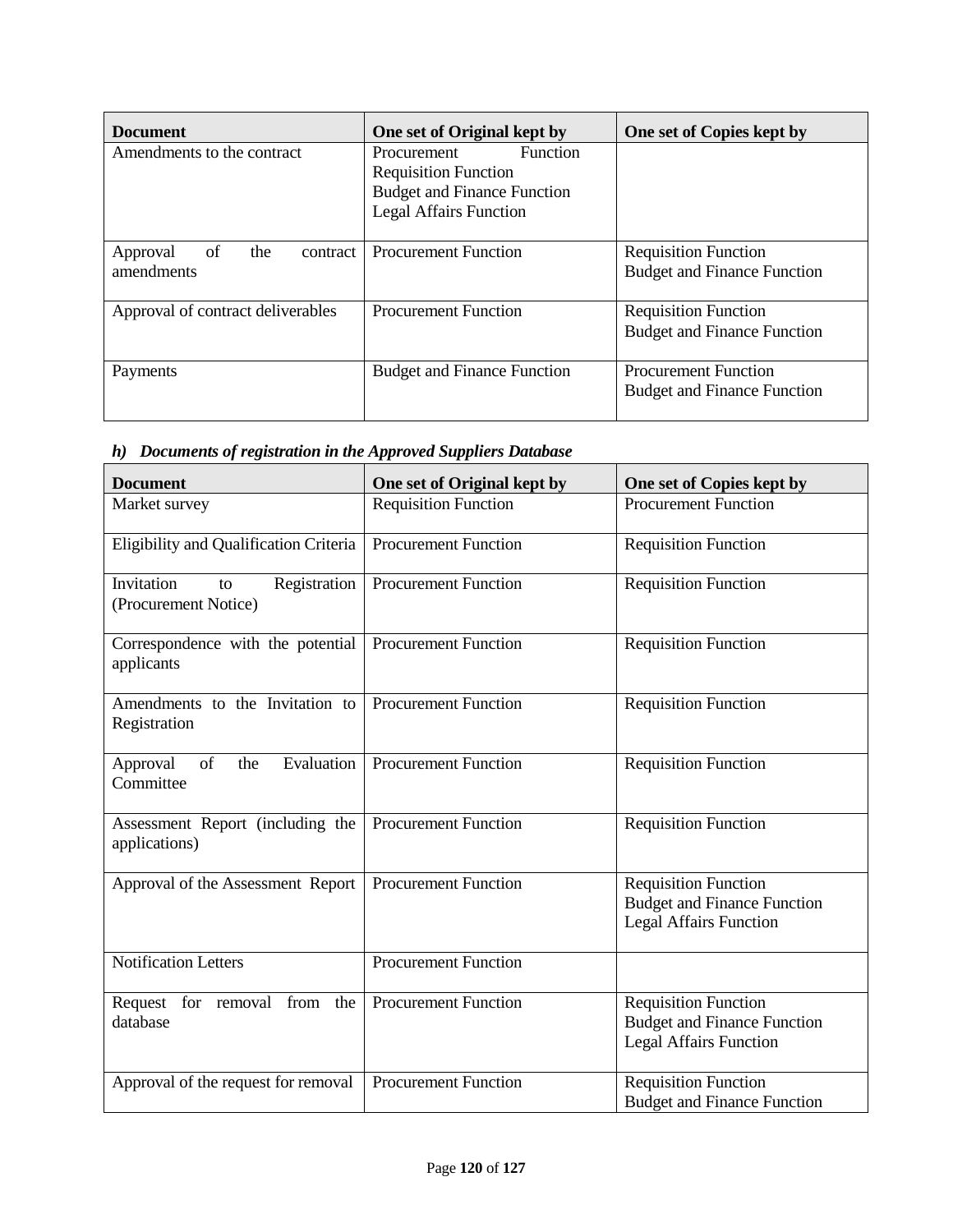| <b>Document</b>         | One set of Original kept by | One set of Copies kept by                                                                          |
|-------------------------|-----------------------------|----------------------------------------------------------------------------------------------------|
|                         |                             | <b>Legal Affairs Function</b>                                                                      |
| Notification of Removal | <b>Procurement Function</b> | <b>Requisition Function</b><br><b>Budget and Finance Function</b><br><b>Legal Affairs Function</b> |

## *i) Documents of procurement decision challenge*

| <b>Document</b>                                                                                                                                  | One set of Original kept by | One set of Copies kept by                                    |
|--------------------------------------------------------------------------------------------------------------------------------------------------|-----------------------------|--------------------------------------------------------------|
| Bidder/applicant letter and supporting<br>evidence challenging the procurement<br>decision                                                       | <b>Procurement Function</b> | <b>Requisition Function</b>                                  |
| Answer to the challenge letter                                                                                                                   | <b>Procurement Function</b> | <b>Requisition Function</b>                                  |
| Procurement Function request to the<br>Tender Committee to suspend the<br>procurement process and remedy the<br>mistakes                         | <b>Procurement Function</b> | <b>Requisition Function</b>                                  |
| decision<br>Committee<br>Tender<br>on<br>Procurement Function request                                                                            | <b>Procurement Function</b> | <b>Requisition Function</b>                                  |
| Bidder/applicant letter and supporting<br>evidence complaining about the<br>answer received from procurement<br>Function to the challenge letter | <b>Procurement Function</b> | <b>Requisition Function</b><br><b>Legal Affairs Function</b> |
| Tender Committee decision on the<br>compliant letter                                                                                             | <b>Procurement Function</b> | <b>Requisition Function</b><br><b>Legal Affairs Function</b> |
| Notification to the bidder/applicant of<br>the Tender Committee decision                                                                         | <b>Procurement Function</b> | <b>Requisition Function</b><br><b>Legal Affairs Function</b> |

## *j) Documents of Appeal proceedings*

| <b>Document</b>                                      | One set of Original kept by | One set of Copies kept by          |
|------------------------------------------------------|-----------------------------|------------------------------------|
| Approval of the Appeal Review   Complainants Officer |                             | <b>Procurement Function</b>        |
| Committee                                            |                             | <b>Requisition Function</b>        |
|                                                      |                             | <b>Budget and Finance Function</b> |
|                                                      |                             | <b>Legal Affairs Function</b>      |
| The Complaint Letter                                 | <b>Complainants Officer</b> | <b>Procurement Function</b>        |
|                                                      |                             | <b>Requisition Function</b>        |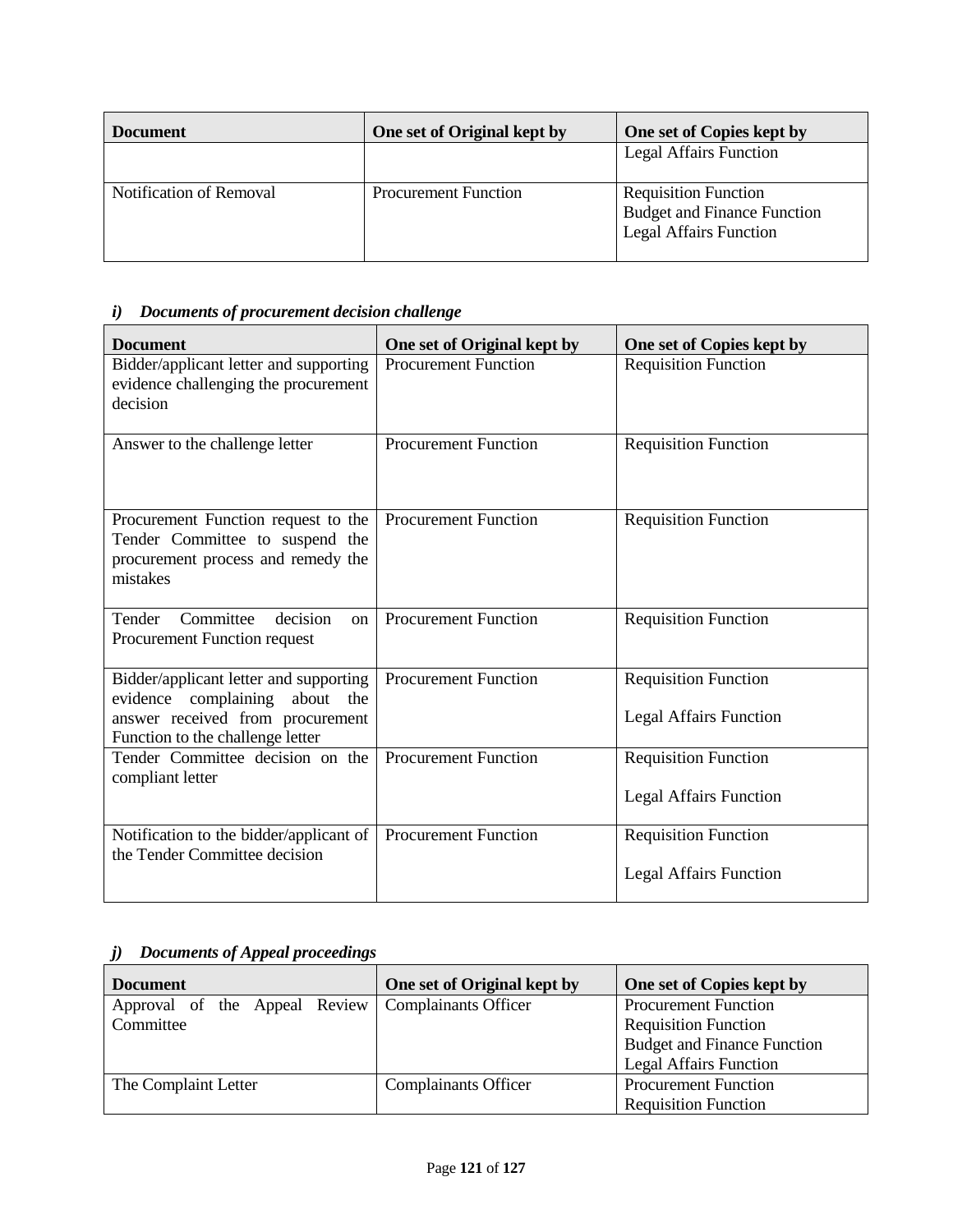| <b>Document</b>             | One set of Original kept by | One set of Copies kept by          |
|-----------------------------|-----------------------------|------------------------------------|
|                             |                             | <b>Budget and Finance Function</b> |
|                             |                             | <b>Legal Affairs Function</b>      |
| The Statement of Complaint  | <b>Complainants Officer</b> | <b>Procurement Function</b>        |
|                             |                             | <b>Requisition Function</b>        |
|                             |                             | <b>Budget and Finance Function</b> |
|                             |                             | <b>Legal Affairs Function</b>      |
| The Statement of Defence    | <b>Complainants Officer</b> | <b>Procurement Function</b>        |
|                             |                             | <b>Requisition Function</b>        |
|                             |                             | <b>Budget and Finance Function</b> |
|                             |                             | <b>Legal Affairs Function</b>      |
| The Minutes of the Hearings | <b>Complainants Officer</b> | <b>Procurement Function</b>        |
|                             |                             | <b>Requisition Function</b>        |
|                             |                             | <b>Budget and Finance Function</b> |
|                             |                             | <b>Legal Affairs Function</b>      |
| The Evidence                | <b>Complainants Officer</b> | <b>Procurement Function</b>        |
|                             |                             | <b>Requisition Function</b>        |
|                             |                             | <b>Budget and Finance Function</b> |
|                             |                             | <b>Legal Affairs Function</b>      |
| The Decision                | Complainants Officer        | <b>Procurement Function</b>        |
|                             |                             | <b>Requisition Function</b>        |
|                             |                             | <b>Budget and Finance Function</b> |
|                             |                             | <b>Legal Affairs Function</b>      |
| Correction of the Decision  | <b>Complainants Officer</b> | <b>Procurement Function</b>        |
|                             |                             | <b>Requisition Function</b>        |
|                             |                             | <b>Budget and Finance Function</b> |
|                             |                             | <b>Legal Affairs Function</b>      |

#### *k) Documents of Procurement Planning and Monitoring*

| <b>Document</b>                     | One set of Original kept by | One set of Copies kept by          |
|-------------------------------------|-----------------------------|------------------------------------|
| Market survey                       | <b>Requisition Function</b> | <b>Procurement Function</b>        |
|                                     |                             | <b>Budget and Finance Function</b> |
|                                     |                             | <b>PPRM</b> Function               |
| <b>Estimated budget</b>             | <b>Requisition Function</b> | <b>Procurement Function</b>        |
|                                     |                             | <b>Budget and Finance Function</b> |
|                                     |                             | <b>PPRM</b> Function               |
| <b>Annual Procurement Plan</b>      | <b>Requisition Function</b> | <b>Procurement Function</b>        |
|                                     |                             | <b>Budget and Finance Function</b> |
|                                     |                             | <b>PPRM</b> Function               |
| Approval of the Annual Procurement  | <b>Requisition Function</b> | <b>Procurement Function</b>        |
| Plan                                |                             | <b>Budget and Finance Function</b> |
|                                     |                             | <b>PPRM</b> Function               |
| <b>Overall Procurement Plan</b>     | <b>Procurement Function</b> | <b>Requisition Function</b>        |
|                                     |                             | <b>Budget and Finance Function</b> |
|                                     |                             | <b>PPRM Function</b>               |
| Approval of the Overall Procurement | <b>Procurement Function</b> | <b>Requisition Function</b>        |
| Plan                                |                             | <b>Budget and Finance Function</b> |
|                                     |                             | <b>PPRM Function</b>               |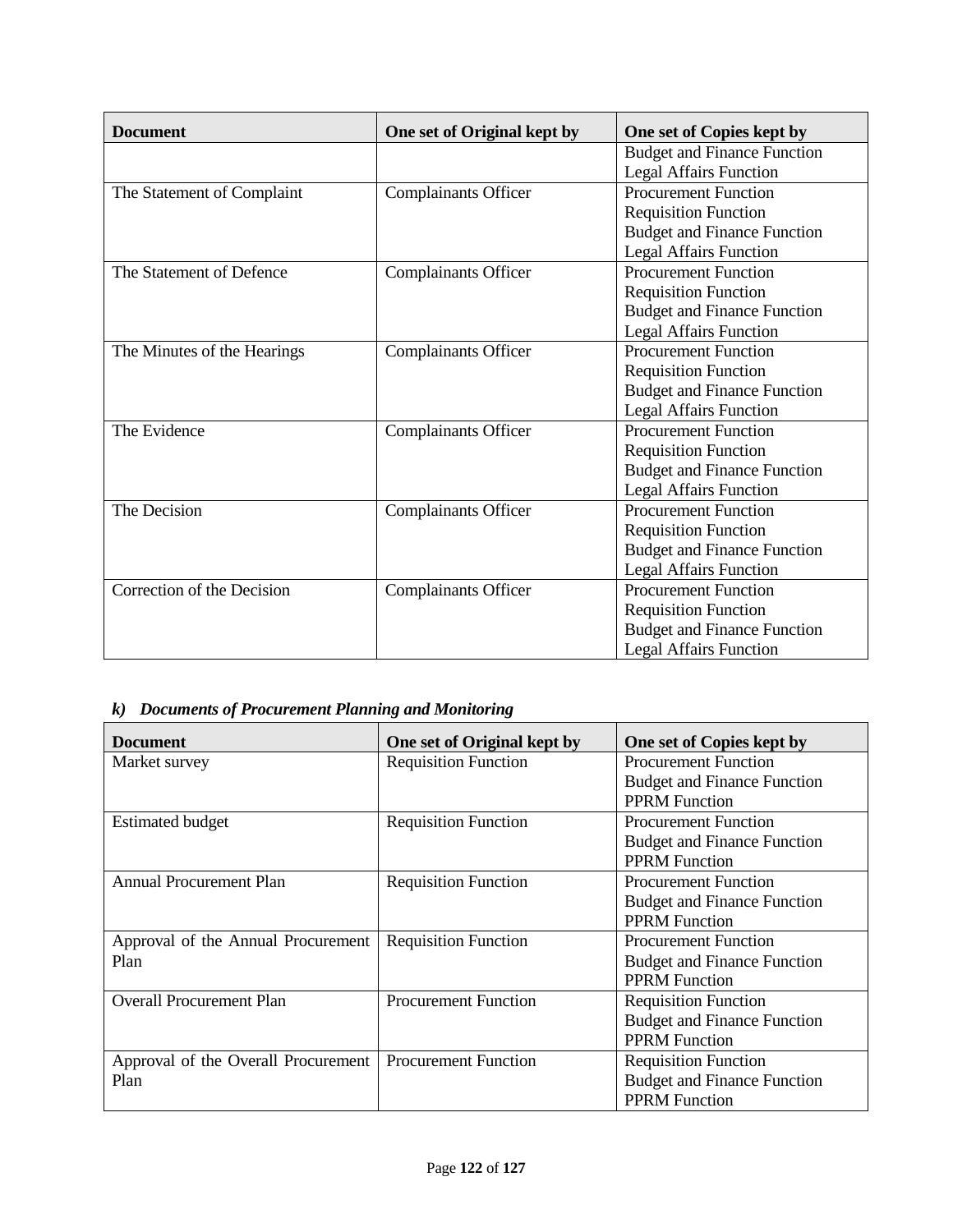| <b>General Procurement Notice</b> | <b>Procurement Function</b> | <b>Requisition Function</b>        |
|-----------------------------------|-----------------------------|------------------------------------|
|                                   |                             | <b>Budget and Finance Function</b> |
|                                   |                             | <b>PPRM</b> Function               |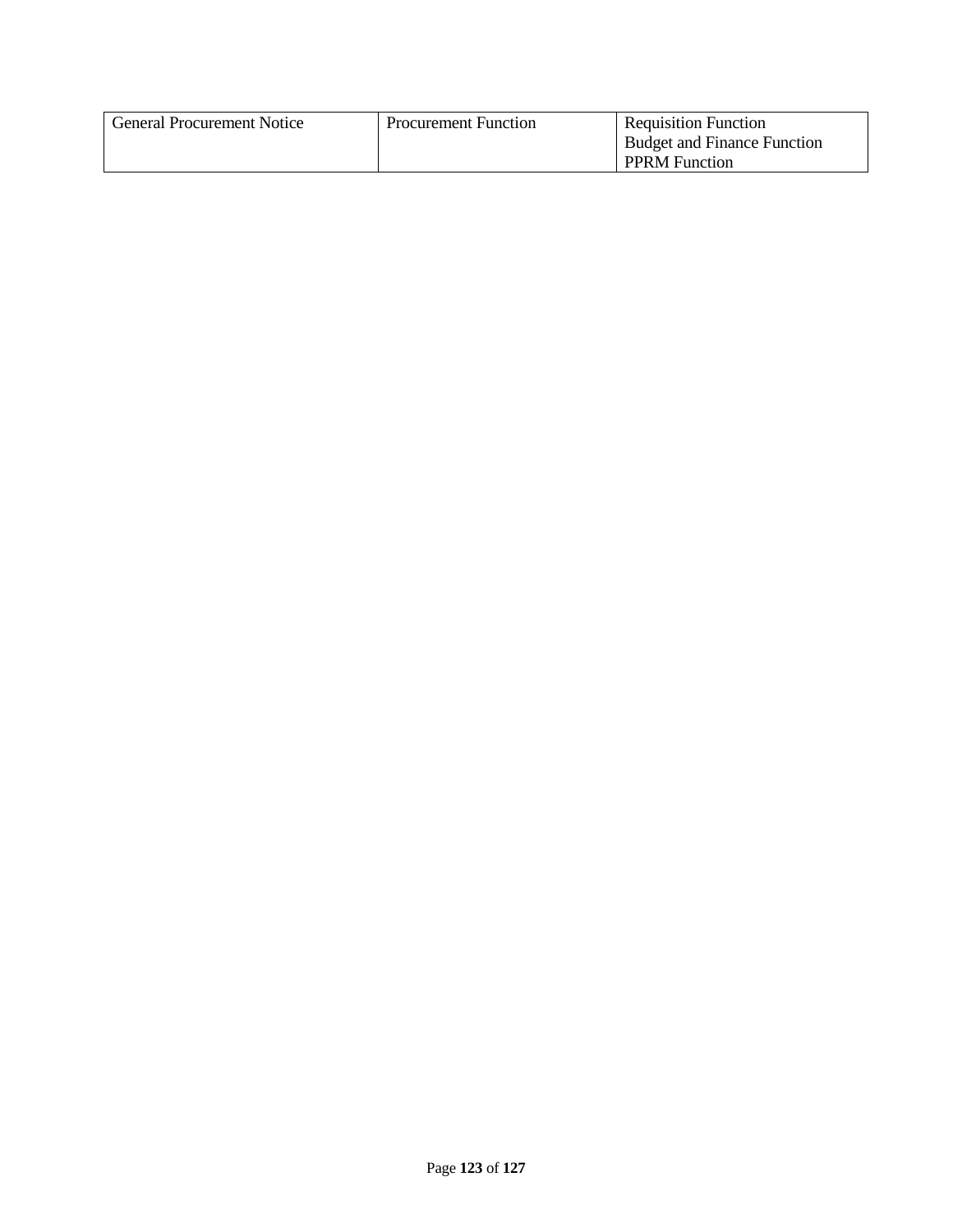# **Schedule 4- Estimated timelines for procurement processes.**

(1) In the table below are presented the estimated timelines for conducting procurement processes.

| Procurement<br>$\ldots$ ,method                                                                       | Open<br><b>Bidding</b> | <b>Restricted</b>                               |                                                                 |                                                                                                            | Framewor<br>k contract | <b>Limited</b><br><b>Bidding</b> | <b>Individual</b><br>Consultan | <b>Sole</b><br><b>Source</b> |
|-------------------------------------------------------------------------------------------------------|------------------------|-------------------------------------------------|-----------------------------------------------------------------|------------------------------------------------------------------------------------------------------------|------------------------|----------------------------------|--------------------------------|------------------------------|
| Category of<br>procurement                                                                            |                        | <b>Local Restricted</b><br><b>Bidding (LRB)</b> | <b>Regional</b><br><b>Restricted</b><br><b>Bidding</b><br>(RRB) | <b>International</b><br><b>Restricted</b><br><b>Bidding (IRB)</b>                                          |                        | t                                |                                |                              |
| Stage 1: Pre-<br>qualification<br>process                                                             | N/A                    | N/A                                             | N/A                                                             |                                                                                                            | N/A                    | N/A                              | N/A                            |                              |
| Publication<br>- of<br>Invitation<br>the<br>for<br>Pre-<br>qualification                              | N/A                    | N/A                                             | N/A                                                             | 5 days                                                                                                     | N/A                    | N/A                              | N/A                            |                              |
| Clarifications                                                                                        | $\rm N/A$              | N/A                                             | N/A                                                             | For request: 15<br>prior<br>days<br>to<br>deadline<br>For answering: 10<br>prior<br>days<br>to<br>deadline | N/A                    | N/A                              | N/A                            |                              |
| Deadline<br>opening date                                                                              | N/A                    | N/A                                             | N/A                                                             | days<br>from<br>30<br>publication of the<br>Invitation for Pre-<br>qualification                           | N/A                    | N/A                              | N/A                            |                              |
| Evaluation:<br><b>Bidders</b><br>pre-<br>qualification                                                | N/A                    | N/A                                             | N/A                                                             | 7 to 15 days                                                                                               | N/A                    | N/A                              | N/A                            |                              |
| Approval of the<br>Prequalification<br>Report<br>by<br>Procurement<br>Authority as per<br>Article 6.4 | $\rm N/A$              | $\rm N/A$                                       | N/A                                                             | 7 to 15 days                                                                                               | N/A                    | N/A                              | N/A                            |                              |
| Notification of<br>Result of the<br>Evaluation and<br>Publication of<br>the Short List<br>Notice      | N/A                    | N/A                                             | N/A                                                             | Up to 2 days from<br>the approval of the<br>Prequalification<br>Report                                     | $\rm N/A$              | N/A                              | $\rm N/A$                      |                              |
| 2:<br><b>Stage</b>                                                                                    |                        |                                                 |                                                                 |                                                                                                            |                        |                                  |                                |                              |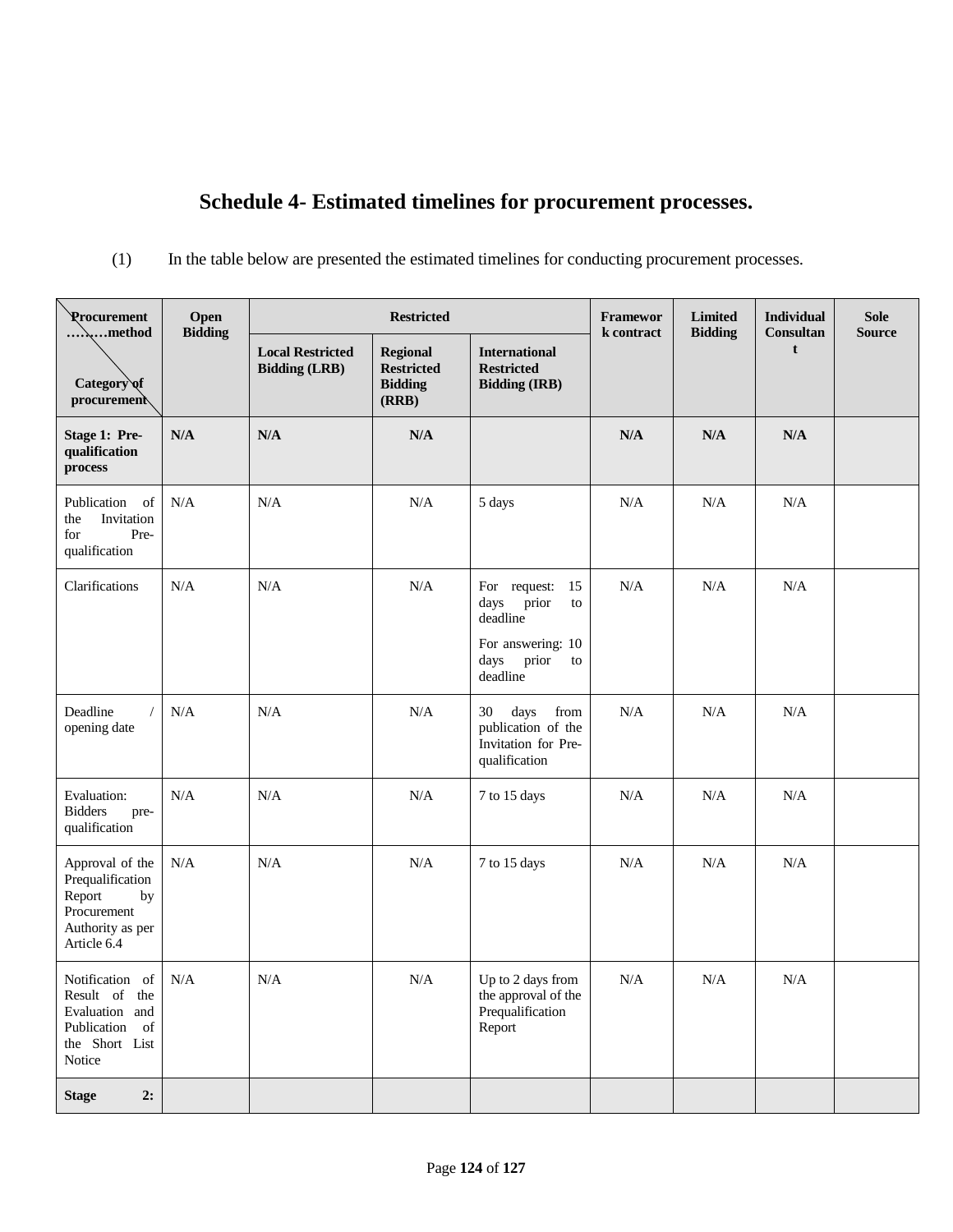| Procurement<br>Open<br><b>Bidding</b><br><sub>.</sub> method                                                                                                                                                        |                                                                                                               |                                                                                            | Framewor<br>k contract                                                              | Limited<br><b>Bidding</b>                                                                               | <b>Individual</b><br>Consultan                                                         | <b>Sole</b><br><b>Source</b>                                                                       |                                                                                                       |                                                                          |
|---------------------------------------------------------------------------------------------------------------------------------------------------------------------------------------------------------------------|---------------------------------------------------------------------------------------------------------------|--------------------------------------------------------------------------------------------|-------------------------------------------------------------------------------------|---------------------------------------------------------------------------------------------------------|----------------------------------------------------------------------------------------|----------------------------------------------------------------------------------------------------|-------------------------------------------------------------------------------------------------------|--------------------------------------------------------------------------|
| Category of<br>procurement                                                                                                                                                                                          |                                                                                                               | <b>Local Restricted</b><br><b>Bidding (LRB)</b>                                            | <b>Regional</b><br><b>Restricted</b><br><b>Bidding</b><br>(RRB)                     | <b>International</b><br><b>Restricted</b><br><b>Bidding (IRB)</b>                                       |                                                                                        |                                                                                                    | f.                                                                                                    |                                                                          |
| <b>Bidding</b><br>process                                                                                                                                                                                           |                                                                                                               |                                                                                            |                                                                                     |                                                                                                         |                                                                                        |                                                                                                    |                                                                                                       |                                                                          |
| Issuance<br>of<br>Specific<br>Procurement<br>Notice<br>Invitation to bid<br>Bidding<br>Documents<br>for<br>Request<br>Proposals/Requ<br>for<br>est<br>Quotations<br>Request<br>for<br>of<br>Expression<br>Interest/ | 5 days                                                                                                        | N/A                                                                                        | N/A                                                                                 | 2 days from the<br>publication of the<br><b>Short List Notice</b>                                       | N/A                                                                                    | N/A                                                                                                | 5 days                                                                                                | N/A                                                                      |
| Clarifications                                                                                                                                                                                                      | For request:<br>days<br>15<br>prior<br>to<br>deadline<br>For<br>answering:<br>10 days<br>prior to<br>deadline | Promptly                                                                                   | Promptly                                                                            | For request:<br>15<br>days<br>prior<br>to<br>deadline<br>For answering: 10<br>days prior to<br>deadline | Promptly                                                                               | Promptly                                                                                           | For<br>request: 7<br>days prior<br>to deadline<br>For<br>answering:<br>3 days<br>prior to<br>deadline | Promptly                                                                 |
| Deadline/<br>Receipt of Bids<br>/ Bids opening                                                                                                                                                                      | 30-60 days<br>from the<br>issuance of<br>the Bidding<br>Documents                                             | 3-15 days from the<br>submission of<br>request for<br>quotations/proposa<br><sup>1</sup> s | $3-15$ days<br>from the<br>submission of<br>request for<br>quotations/pro<br>posals | 30-60 days from<br>the issuance of the<br>Bidding<br>Documents/<br>Request for<br>Proposals             | $3-15$ days<br>from the<br>submission<br>of request<br>for<br>quotations/<br>proposals | 30-60 days<br>from the<br>issuance of<br>the Bidding<br>Documents<br>/ Request<br>for<br>Proposals | Minimum<br>21 days<br>from the<br>publication<br>of EOI                                               | 30-60 days<br>from the<br>issuance of<br>the Request<br>for Offer        |
| Evaluation<br>of<br>bids                                                                                                                                                                                            |                                                                                                               |                                                                                            |                                                                                     |                                                                                                         |                                                                                        |                                                                                                    |                                                                                                       |                                                                          |
| Technical                                                                                                                                                                                                           | $7 - 15$<br>days<br>the<br>form<br>deadline<br>from<br>submission<br>of the bids                              | 1-3 days from the<br>deadline for<br>submission                                            | 1-3 days from<br>the deadline<br>for submission                                     | 7-15 days form<br>the deadline from<br>submission of the<br>bids                                        | $1-3$ days<br>from the<br>deadline for<br>submission                                   | $7-15$ days<br>form the<br>deadline<br>from<br>submission<br>of the bids                           | $1-3$ days<br>from the<br>deadline<br>for<br>submission                                               | $7-15$ days<br>form the<br>deadline<br>from<br>submission<br>of the bids |
| Financial                                                                                                                                                                                                           | $1 - 5$<br>days<br>the<br>from<br>technical<br>evaluation                                                     | 1-3 days from the<br>deadline for<br>submission                                            | 1-3 days from<br>the deadline<br>for submission                                     | 1-5 days from the<br>technical<br>evaluation                                                            | $1-3$ days<br>from the<br>deadline for<br>submission                                   | $1-5$ days<br>from the<br>technical<br>evaluation                                                  | $1-3$ days<br>from the<br>deadline<br>for<br>submission                                               | $1-5$ days<br>from the<br>technical<br>evaluation                        |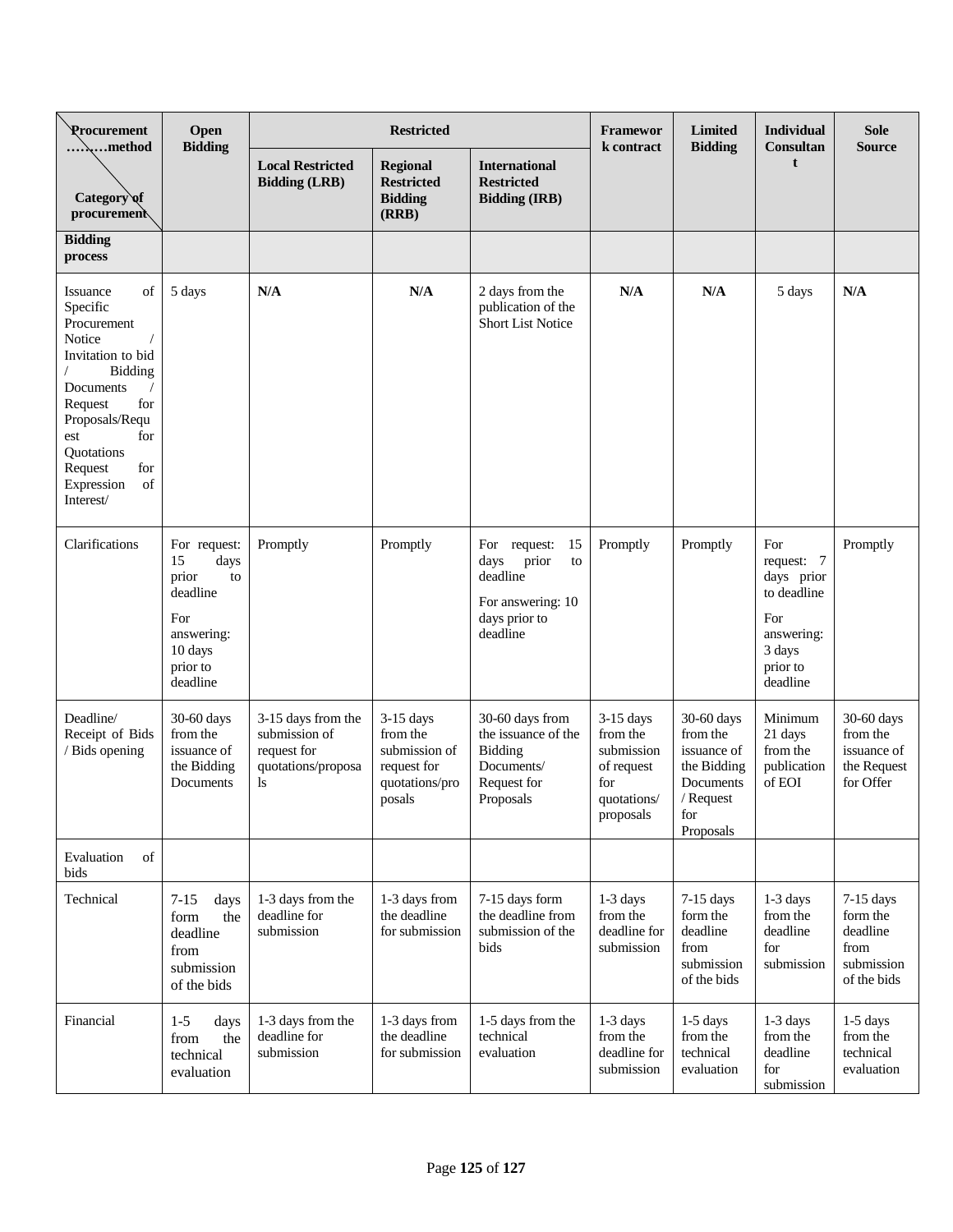| <b>Procurement</b><br>$\dots$ method                                                                                | Open<br><b>Bidding</b>                                                                              | <b>Restricted</b>                                                                                 |                                                                                                     |                                                                                                   | <b>Framewor</b><br>k contract                                                                                | Limited<br><b>Bidding</b>                                                                              | <b>Individual</b><br>Consultan                                                                                   | <b>Sole</b><br><b>Source</b>                                                                           |
|---------------------------------------------------------------------------------------------------------------------|-----------------------------------------------------------------------------------------------------|---------------------------------------------------------------------------------------------------|-----------------------------------------------------------------------------------------------------|---------------------------------------------------------------------------------------------------|--------------------------------------------------------------------------------------------------------------|--------------------------------------------------------------------------------------------------------|------------------------------------------------------------------------------------------------------------------|--------------------------------------------------------------------------------------------------------|
| Category of<br>procurement                                                                                          |                                                                                                     | <b>Local Restricted</b><br><b>Bidding (LRB)</b>                                                   | <b>Regional</b><br><b>Restricted</b><br><b>Bidding</b><br>(RRB)                                     | <b>International</b><br><b>Restricted</b><br><b>Bidding (IRB)</b>                                 |                                                                                                              |                                                                                                        | t                                                                                                                |                                                                                                        |
| Award of the<br>Contract/Order<br>by<br>the<br>Procurement<br>Authority as per<br>Article 6.4                       | $7-15$ days<br>from the<br>submission<br>of the<br>Evaluation<br>Report                             | 3-7 days from the<br>submission of the<br>evaluation report<br>by the<br>procurement<br>function  | 3-7 days from<br>the submission<br>of the<br>evaluation<br>report by the<br>procurement<br>function | 7-15 days from<br>the submission of<br>the Evaluation<br>Report                                   | $3-7$ days<br>from the<br>submission<br>of the<br>evaluation<br>report by<br>the<br>procuremen<br>t function | $7-15$ days<br>from the<br>submission<br>of the<br>Evaluation<br>Report                                | $3-7$ days<br>from the<br>submission<br>of the<br>evaluation<br>report by<br>the<br>procureme<br>nt function     | $7-15$ days<br>from the<br>submission<br>of the<br>Evaluation<br>Report                                |
| 3:<br><b>Stage</b><br><b>Contract/Purc</b><br>Order<br>hase<br>preparation<br>process                               |                                                                                                     |                                                                                                   |                                                                                                     |                                                                                                   |                                                                                                              |                                                                                                        |                                                                                                                  |                                                                                                        |
| Notification of<br>the award                                                                                        | 2 days from<br>the award<br>by the<br>Procurement<br>Authority as<br>per Article<br>6.4             | 1 day from the<br>award by the<br>Procurement<br>Authority as per<br>Article 6.4                  | 1 day from the<br>award by the<br>Procurement<br>Authority as<br>per Article 6.4                    | 2 days from the<br>award by the<br>Procurement<br>Authority as per<br>Article 6.4                 | 1 day from<br>the award<br>by the<br>Procureme<br>nt<br>Authority<br>as per<br>Article 6.4                   | 2 days from<br>the award<br>by the<br>Procureme<br>nt<br>Authority<br>as per<br>Article 6.4            | 2 days<br>from the<br>award by<br>the<br>Procureme<br>nt<br>Authority<br>as per<br>Article 6.4                   | 2 days from<br>the award<br>by the<br>Procuremen<br>t Authority<br>as per<br>Article 6.4               |
| Contract/purcha<br>order<br>se<br>preparation by<br>the<br>Procurement<br>Function                                  | 3 days from<br>the<br>submission<br>of the<br>notification<br>of award                              | 1 day from the<br>submission of the<br>notification of<br>award                                   | 1 day from the<br>submission of<br>the<br>notification of<br>award                                  | 3 days from the<br>submission of the<br>notification of<br>award                                  | 1 day from<br>the<br>submission<br>of the<br>notification<br>of award                                        | 3 days from<br>the<br>submission<br>of the<br>notification<br>of award                                 | 3 days<br>from the<br>submission<br>of the<br>notificatio<br>n of award                                          | 3 days from<br>the<br>submission<br>of the<br>notification<br>of award                                 |
| Clearance of the<br>contract/purcha<br>se order by the<br>Legal<br>Affairs<br>and Budget and<br>Finance<br>Function | 7 days from<br>the<br>submission<br>of the<br>contract by<br>the<br>Procurement<br>Function         | 3 days from the<br>submission of the<br>purchase order by<br>the Procurement<br>Function          | 3 days from<br>the submission<br>of the<br>purchase order<br>by the<br>Procurement<br>Function      | 7 days from the<br>submission of the<br>contract by the<br>Procurement<br>Function                | 3 days from<br>the<br>submission<br>of the<br>purchase<br>order by<br>the<br>Procureme<br>nt Function        | 7 days from<br>the<br>submission<br>of the<br>contract by<br>the<br>Procureme<br>nt Function           | 7 days<br>from the<br>submission<br>of the<br>contract by<br>the<br>Procureme<br>nt<br>Function                  | 7 days from<br>the<br>submission<br>of the<br>contract by<br>the<br>Procuremen<br>t Function           |
| Signature of the<br>contract/purcha<br>se order by the<br>Controlling<br>Officer                                    | 3 days from<br>the<br>clearance by<br>the Legal<br>Affairs and<br>Budget and<br>Finance<br>Function | 2 days from the<br>clearance by the<br>Legal Affairs and<br>Budget and<br><b>Finance Function</b> | 2 days from<br>the clearance<br>by the Legal<br>Affairs and<br>Budget and<br>Finance<br>Function    | 3 days from the<br>clearance by the<br>Legal Affairs and<br>Budget and<br><b>Finance Function</b> | 2 days from<br>the<br>clearance<br>by the<br>Legal<br>Affairs and<br>Budget and<br>Finance<br>Function       | 3 days from<br>the<br>clearance<br>by the<br>Legal<br>Affairs and<br>Budget and<br>Finance<br>Function | 3 days<br>from the<br>clearance<br>by the<br>Legal<br>Affairs and<br><b>Budget</b><br>and<br>Finance<br>Function | 3 days from<br>the<br>clearance<br>by the<br>Legal<br>Affairs and<br>Budget and<br>Finance<br>Function |
| of<br>Acceptance                                                                                                    | 15 days                                                                                             | 5 days from the                                                                                   | 5 days from                                                                                         | 15 days from the                                                                                  | 5 days from                                                                                                  | 15 days                                                                                                | 15 days                                                                                                          | 15 days                                                                                                |